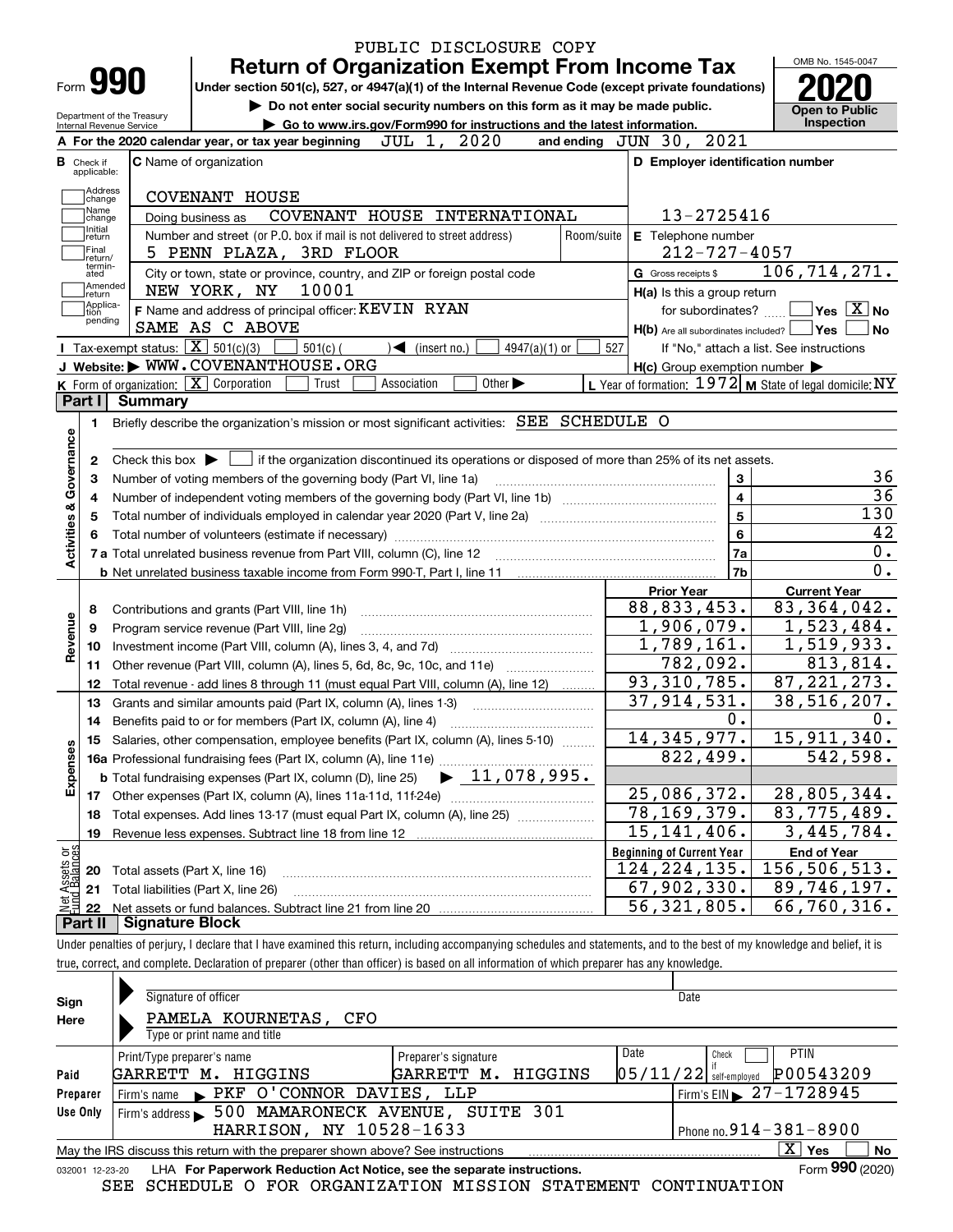| Form 8879-EO |  |  |
|--------------|--|--|
|              |  |  |

# IRS e-file Signature Authorization<br>for an Exempt Organization

For calendar year 2020, or fiscal year beginning  $JUL$  1 . 2020, and ending  $JUN$  30 . 20 21

Do not send to the IRS. Keep for your records.

| ٠<br>٠ | Ξ<br>- 1<br>v. | ٦<br>۰ | Ξ |
|--------|----------------|--------|---|

Department of the Treasury Internal Revenue Service

 $N = 1$ 

| levenue Service                                | Go to www.irs.gov/Form8879EO for the latest information. |
|------------------------------------------------|----------------------------------------------------------|
| f exempt organization or nergon subject to tax |                                                          |

| Name of exempt organization or person subject to tax                                                                                                                                                                                                                                                                                                                                                                                                                                                                                                                                                                                                                                                                                                                                                                                                                                                                                                                                                                                                                                                                                                                 | Taxpayer identification number                        |
|----------------------------------------------------------------------------------------------------------------------------------------------------------------------------------------------------------------------------------------------------------------------------------------------------------------------------------------------------------------------------------------------------------------------------------------------------------------------------------------------------------------------------------------------------------------------------------------------------------------------------------------------------------------------------------------------------------------------------------------------------------------------------------------------------------------------------------------------------------------------------------------------------------------------------------------------------------------------------------------------------------------------------------------------------------------------------------------------------------------------------------------------------------------------|-------------------------------------------------------|
| COVENANT HOUSE                                                                                                                                                                                                                                                                                                                                                                                                                                                                                                                                                                                                                                                                                                                                                                                                                                                                                                                                                                                                                                                                                                                                                       | 13-2725416                                            |
| Name and title of officer or person subject to tax<br>PAMELA KOURNETAS<br>CFO                                                                                                                                                                                                                                                                                                                                                                                                                                                                                                                                                                                                                                                                                                                                                                                                                                                                                                                                                                                                                                                                                        |                                                       |
| Part I<br>Type of Return and Return Information (Whole Dollars Only)                                                                                                                                                                                                                                                                                                                                                                                                                                                                                                                                                                                                                                                                                                                                                                                                                                                                                                                                                                                                                                                                                                 |                                                       |
| Check the box for the return for which you are using this Form 8879-EO and enter the applicable amount, if any, from the return. If you                                                                                                                                                                                                                                                                                                                                                                                                                                                                                                                                                                                                                                                                                                                                                                                                                                                                                                                                                                                                                              |                                                       |
| check the box on line 1a, 2a, 3a, 4a, 5a, 6a, or 7a below, and the amount on that line for the return being filed with this form was<br>blank, then leave line 1b, 2b, 3b, 4b, 5b, 6b, or 7b, whichever is applicable, blank (do not enter -0-). But, if you entered -0- on the<br>return, then enter -0- on the applicable line below. Do not complete more than one line in Part I.                                                                                                                                                                                                                                                                                                                                                                                                                                                                                                                                                                                                                                                                                                                                                                                |                                                       |
| 1a Form 990 check here $\blacktriangleright$ $\mid$ X $\mid$<br>b Total revenue, if any (Form 990, Part VIII, column (A), line 12) $\sim$ 1b $\sim$ 87, 221, 273.                                                                                                                                                                                                                                                                                                                                                                                                                                                                                                                                                                                                                                                                                                                                                                                                                                                                                                                                                                                                    |                                                       |
| 2a Form 990-EZ check here                                                                                                                                                                                                                                                                                                                                                                                                                                                                                                                                                                                                                                                                                                                                                                                                                                                                                                                                                                                                                                                                                                                                            |                                                       |
| $\blacktriangleright$ $\Box$<br>3a Form 1120-POL check here                                                                                                                                                                                                                                                                                                                                                                                                                                                                                                                                                                                                                                                                                                                                                                                                                                                                                                                                                                                                                                                                                                          |                                                       |
| 4a Form 990-PF check here<br>▶<br>b Tax based on investment income (Form 990-PF, Part VI, line 5) 4b                                                                                                                                                                                                                                                                                                                                                                                                                                                                                                                                                                                                                                                                                                                                                                                                                                                                                                                                                                                                                                                                 |                                                       |
| 5a Form 8868 check here<br>▶                                                                                                                                                                                                                                                                                                                                                                                                                                                                                                                                                                                                                                                                                                                                                                                                                                                                                                                                                                                                                                                                                                                                         |                                                       |
| 6a Form 990-T check here<br>▶                                                                                                                                                                                                                                                                                                                                                                                                                                                                                                                                                                                                                                                                                                                                                                                                                                                                                                                                                                                                                                                                                                                                        |                                                       |
| 7a Form 4720 check here<br>▸<br>Part II                                                                                                                                                                                                                                                                                                                                                                                                                                                                                                                                                                                                                                                                                                                                                                                                                                                                                                                                                                                                                                                                                                                              |                                                       |
| Declaration and Signature Authorization of Officer or Person Subject to Tax                                                                                                                                                                                                                                                                                                                                                                                                                                                                                                                                                                                                                                                                                                                                                                                                                                                                                                                                                                                                                                                                                          |                                                       |
| Under penalties of perjury, I declare that $\boxed{X}$ I am an officer of the above organization or $\boxed{\phantom{a}}$ I am a person subject to tax with respect to                                                                                                                                                                                                                                                                                                                                                                                                                                                                                                                                                                                                                                                                                                                                                                                                                                                                                                                                                                                               |                                                       |
| (name of organization)<br>of the 2020 electronic return and accompanying schedules and statements, and, to the best of my knowledge and belief, they are                                                                                                                                                                                                                                                                                                                                                                                                                                                                                                                                                                                                                                                                                                                                                                                                                                                                                                                                                                                                             | examined a copy (EIN) and that I have examined a copy |
| to receive from the IRS (a) an acknowledgement of receipt or reason for rejection of the transmission, (b) the reason for any delay in<br>processing the return or refund, and (c) the date of any refund. If applicable, I authorize the U.S. Treasury and its designated Financial<br>Agent to initiate an electronic funds withdrawal (direct debit) entry to the financial institution account indicated in the tax preparation<br>software for payment of the federal taxes owed on this return, and the financial institution to debit the entry to this account. To revoke<br>a payment, I must contact the U.S. Treasury Financial Agent at 1-888-353-4537 no later than 2 business days prior to the payment<br>(settlement) date. I also authorize the financial institutions involved in the processing of the electronic payment of taxes to receive<br>confidential information necessary to answer inquiries and resolve issues related to the payment. I have selected a personal<br>identification number (PIN) as my signature for the electronic return and, if applicable, the consent to electronic funds withdrawal.<br>PIN: check one box only |                                                       |
| X lauthorize PKF O'CONNOR DAVIES, LLP<br>the contract of the contract of the contract of the contract of the contract of                                                                                                                                                                                                                                                                                                                                                                                                                                                                                                                                                                                                                                                                                                                                                                                                                                                                                                                                                                                                                                             | to enter my PIN 76300                                 |
| ERO firm name                                                                                                                                                                                                                                                                                                                                                                                                                                                                                                                                                                                                                                                                                                                                                                                                                                                                                                                                                                                                                                                                                                                                                        | Enter five numbers, but<br>do not enter all zeros     |
| as my signature on the tax year 2020 electronically filed return. If I have indicated within this return that a copy of the return is being filed with<br>a state agency(ies) regulating charities as part of the IRS Fed/State program, I also authorize the aforementioned ERO to enter my<br>PIN on the return's disclosure consent screen.                                                                                                                                                                                                                                                                                                                                                                                                                                                                                                                                                                                                                                                                                                                                                                                                                       |                                                       |
| As an officer or person subject to tax with respect to the organization, I will enter my PIN as my signature on the tax year 2020<br>electronically filed return. If I have indicated within this return that a copy of the return is being filed with a state agency(ies)<br>regulating charities as part of the IRS Fed/State program, I will enter my PIN on the return's disclosure consent screen.                                                                                                                                                                                                                                                                                                                                                                                                                                                                                                                                                                                                                                                                                                                                                              |                                                       |
| Signature of officer or person subject to tax<br><b>Certification and Authentication</b><br>Part III                                                                                                                                                                                                                                                                                                                                                                                                                                                                                                                                                                                                                                                                                                                                                                                                                                                                                                                                                                                                                                                                 | Date                                                  |
| ERO's EFIN/PIN. Enter your six-digit electronic filing identification                                                                                                                                                                                                                                                                                                                                                                                                                                                                                                                                                                                                                                                                                                                                                                                                                                                                                                                                                                                                                                                                                                |                                                       |
| number (EFIN) followed by your five-digit self-selected PIN.                                                                                                                                                                                                                                                                                                                                                                                                                                                                                                                                                                                                                                                                                                                                                                                                                                                                                                                                                                                                                                                                                                         | 26242303218<br>Do not enter all zeros                 |
| I certify that the above numeric entry is my PIN, which is my signature on the 2020 electronically filed return indicated above. I confirm<br>that I am submitting this return in accordance with the requirements of Pub. 4163, Modernized e-File (MeF) Information for Authorized<br>IRS e-file Providers for Business Returns.                                                                                                                                                                                                                                                                                                                                                                                                                                                                                                                                                                                                                                                                                                                                                                                                                                    |                                                       |
| ERO's signature > PKF O'CONNOR DAVIES, LLP                                                                                                                                                                                                                                                                                                                                                                                                                                                                                                                                                                                                                                                                                                                                                                                                                                                                                                                                                                                                                                                                                                                           | Date $\triangleright$ 05/05/22                        |
| <b>ERO Must Retain This Form - See Instructions</b>                                                                                                                                                                                                                                                                                                                                                                                                                                                                                                                                                                                                                                                                                                                                                                                                                                                                                                                                                                                                                                                                                                                  |                                                       |
| Do Not Submit This Form to the IRS Unless Requested To Do So                                                                                                                                                                                                                                                                                                                                                                                                                                                                                                                                                                                                                                                                                                                                                                                                                                                                                                                                                                                                                                                                                                         |                                                       |

LHA For Paperwork Reduction Act Notice, see instructions.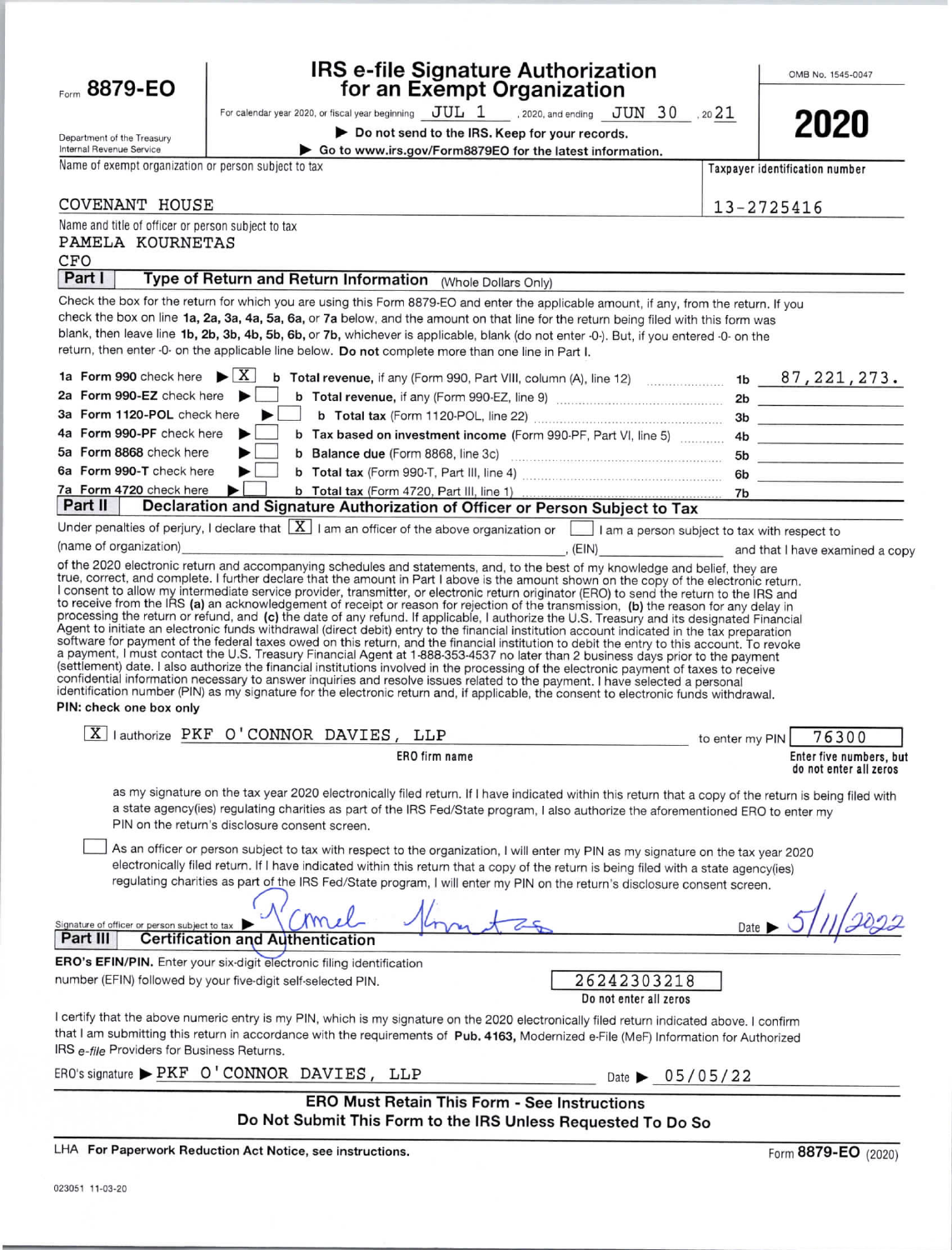(Rev. January 2020)

# **Application for Automatic Extension of Time To File an Exempt Organization Return**

Department of the Treasury Internal Revenue Service

**| File a separate application for each return.**

**| Go to www.irs.gov/Form8868 for the latest information.**

**Electronic filing (e-file).**  You can electronically file Form 8868 to request a 6-month automatic extension of time to file any of the filing of this form, visit www.irs.gov/e-file-providers/e-file-for-charities-and-non-profits. forms listed below with the exception of Form 8870, Information Return for Transfers Associated With Certain Personal Benefit Contracts, for which an extension request must be sent to the IRS in paper format (see instructions). For more details on the electronic

### **Automatic 6-Month Extension of Time.** Only submit original (no copies needed).

All corporations required to file an income tax return other than Form 990-T (including 1120-C filers), partnerships, REMICs, and trusts must use Form 7004 to request an extension of time to file income tax returns.

| Type or<br>Name of exempt organization or other filer, see instructions.                                                           |                                                                                                                                                                                                                                                                                                                                                                                                                                                                                                                                                                                                                                                                                                                                                                                                                                                                                                                                                                                                                                                                 |        |                                   |                |    | Taxpayer identification number (TIN) |  |
|------------------------------------------------------------------------------------------------------------------------------------|-----------------------------------------------------------------------------------------------------------------------------------------------------------------------------------------------------------------------------------------------------------------------------------------------------------------------------------------------------------------------------------------------------------------------------------------------------------------------------------------------------------------------------------------------------------------------------------------------------------------------------------------------------------------------------------------------------------------------------------------------------------------------------------------------------------------------------------------------------------------------------------------------------------------------------------------------------------------------------------------------------------------------------------------------------------------|--------|-----------------------------------|----------------|----|--------------------------------------|--|
| print                                                                                                                              | 13-2725416<br>COVENANT HOUSE                                                                                                                                                                                                                                                                                                                                                                                                                                                                                                                                                                                                                                                                                                                                                                                                                                                                                                                                                                                                                                    |        |                                   |                |    |                                      |  |
| File by the<br>due date for<br>filing your<br>return. See                                                                          | Number, street, and room or suite no. If a P.O. box, see instructions.<br>5 PENN PLAZA, 3RD FLOOR                                                                                                                                                                                                                                                                                                                                                                                                                                                                                                                                                                                                                                                                                                                                                                                                                                                                                                                                                               |        |                                   |                |    |                                      |  |
| City, town or post office, state, and ZIP code. For a foreign address, see instructions.<br>instructions.<br>NEW YORK, NY<br>10001 |                                                                                                                                                                                                                                                                                                                                                                                                                                                                                                                                                                                                                                                                                                                                                                                                                                                                                                                                                                                                                                                                 |        |                                   |                |    |                                      |  |
|                                                                                                                                    | Enter the Return Code for the return that this application is for (file a separate application for each return)                                                                                                                                                                                                                                                                                                                                                                                                                                                                                                                                                                                                                                                                                                                                                                                                                                                                                                                                                 |        |                                   |                |    | 0 <sup>1</sup><br>$\vert$ 1          |  |
| <b>Application</b>                                                                                                                 |                                                                                                                                                                                                                                                                                                                                                                                                                                                                                                                                                                                                                                                                                                                                                                                                                                                                                                                                                                                                                                                                 | Return | <b>Application</b>                |                |    | Return                               |  |
| Is For                                                                                                                             |                                                                                                                                                                                                                                                                                                                                                                                                                                                                                                                                                                                                                                                                                                                                                                                                                                                                                                                                                                                                                                                                 | Code   | Is For                            |                |    | Code                                 |  |
|                                                                                                                                    | Form 990 or Form 990-EZ                                                                                                                                                                                                                                                                                                                                                                                                                                                                                                                                                                                                                                                                                                                                                                                                                                                                                                                                                                                                                                         | 01     | Form 990-T (corporation)          |                |    | 07                                   |  |
|                                                                                                                                    | Form 990-BL                                                                                                                                                                                                                                                                                                                                                                                                                                                                                                                                                                                                                                                                                                                                                                                                                                                                                                                                                                                                                                                     | 02     | Form 1041-A                       |                |    | 08                                   |  |
|                                                                                                                                    | Form 4720 (individual)                                                                                                                                                                                                                                                                                                                                                                                                                                                                                                                                                                                                                                                                                                                                                                                                                                                                                                                                                                                                                                          | 03     | Form 4720 (other than individual) |                |    | 09                                   |  |
|                                                                                                                                    | Form 990-PF                                                                                                                                                                                                                                                                                                                                                                                                                                                                                                                                                                                                                                                                                                                                                                                                                                                                                                                                                                                                                                                     | 04     | Form 5227                         |                |    | 10                                   |  |
|                                                                                                                                    | Form 990-T (sec. 401(a) or 408(a) trust)                                                                                                                                                                                                                                                                                                                                                                                                                                                                                                                                                                                                                                                                                                                                                                                                                                                                                                                                                                                                                        | 05     | Form 6069                         |                |    | 11                                   |  |
| 06<br>Form 990-T (trust other than above)<br>Form 8870                                                                             |                                                                                                                                                                                                                                                                                                                                                                                                                                                                                                                                                                                                                                                                                                                                                                                                                                                                                                                                                                                                                                                                 |        |                                   | 12             |    |                                      |  |
| 1<br>$\mathbf{2}$                                                                                                                  | PAMELA KOURNETAS, CFO<br>$\bullet$ The books are in the care of $\triangleright$ 5 PENN PLAZA, 3RD FLOOR - NEW YORK, NY 10001<br>Telephone No. $\triangleright$ 212-727-4057<br>Fax No. $\blacktriangleright$<br>If this is for a Group Return, enter the organization's four digit Group Exemption Number (GEN) [f this is for the whole group, check this<br>. If it is for part of the group, check this box $\bullet$   and attach a list with the names and TINs of all members the extension is for.<br>$box \blacktriangleright$<br>MAY 16, 2022<br>, to file the exempt organization return for<br>I request an automatic 6-month extension of time until<br>the organization named above. The extension is for the organization's return for:<br>calendar year _______ or<br>$\blacktriangleright$ $\underline{X}$ tax year beginning $\underline{JUL}$ 1, 2020<br>$\_$ , and ending $\_JUN$ 30 , 2021<br>Initial return<br>Final return<br>If the tax year entered in line 1 is for less than 12 months, check reason:<br>Change in accounting period |        |                                   |                |    |                                      |  |
| За                                                                                                                                 | If this application is for Forms 990-BL, 990-PF, 990-T, 4720, or 6069, enter the tentative tax, less<br>any nonrefundable credits. See instructions.                                                                                                                                                                                                                                                                                                                                                                                                                                                                                                                                                                                                                                                                                                                                                                                                                                                                                                            |        |                                   | За             | \$ | $0$ .                                |  |
| b                                                                                                                                  | If this application is for Forms 990-PF, 990-T, 4720, or 6069, enter any refundable credits and                                                                                                                                                                                                                                                                                                                                                                                                                                                                                                                                                                                                                                                                                                                                                                                                                                                                                                                                                                 |        |                                   |                |    |                                      |  |
|                                                                                                                                    | estimated tax payments made. Include any prior year overpayment allowed as a credit.                                                                                                                                                                                                                                                                                                                                                                                                                                                                                                                                                                                                                                                                                                                                                                                                                                                                                                                                                                            |        |                                   | 3b             | \$ | 0.                                   |  |
| c                                                                                                                                  | <b>Balance due.</b> Subtract line 3b from line 3a. Include your payment with this form, if required, by                                                                                                                                                                                                                                                                                                                                                                                                                                                                                                                                                                                                                                                                                                                                                                                                                                                                                                                                                         |        |                                   |                |    |                                      |  |
|                                                                                                                                    | using EFTPS (Electronic Federal Tax Payment System). See instructions.                                                                                                                                                                                                                                                                                                                                                                                                                                                                                                                                                                                                                                                                                                                                                                                                                                                                                                                                                                                          |        |                                   | 3 <sub>c</sub> | \$ | $0$ .                                |  |
| instructions.<br>LHA                                                                                                               | Caution: If you are going to make an electronic funds withdrawal (direct debit) with this Form 8868, see Form 8453-EO and Form 8879-EO for payment<br>For Privacy Act and Paperwork Reduction Act Notice, see instructions.                                                                                                                                                                                                                                                                                                                                                                                                                                                                                                                                                                                                                                                                                                                                                                                                                                     |        |                                   |                |    | Form 8868 (Rev. 1-2020)              |  |

023841 04-01-20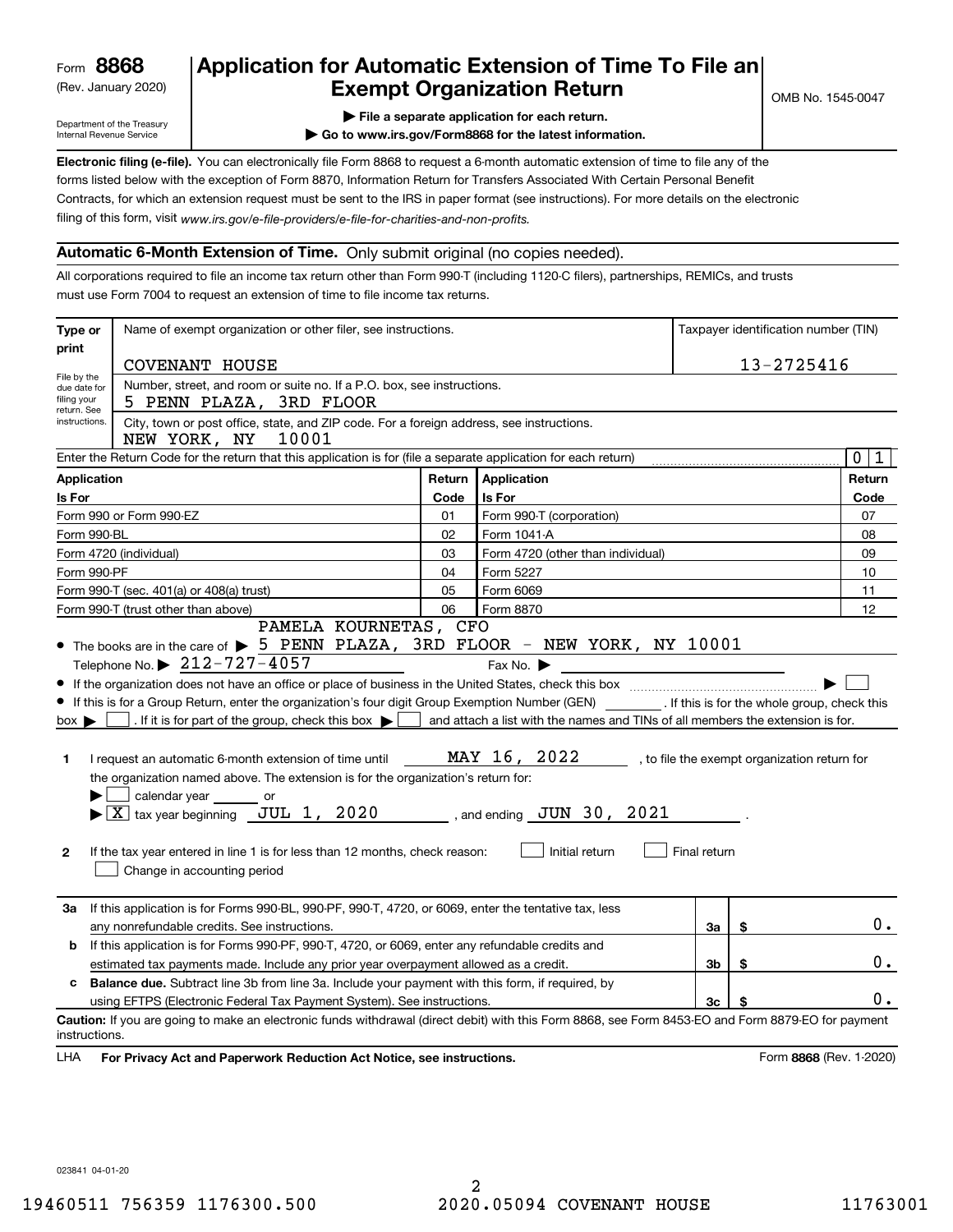|              | Part III   Statement of Program Service Accomplishments                                                                                                                |
|--------------|------------------------------------------------------------------------------------------------------------------------------------------------------------------------|
|              | $\overline{\mathbf{x}}$                                                                                                                                                |
| $\mathbf{1}$ | Briefly describe the organization's mission:                                                                                                                           |
|              | SEE SCHEDULE O                                                                                                                                                         |
|              |                                                                                                                                                                        |
|              |                                                                                                                                                                        |
| $\mathbf{2}$ | Did the organization undertake any significant program services during the year which were not listed on the                                                           |
|              | $\overline{\ }$ Yes $\overline{\phantom{a}X}$ No<br>prior Form 990 or 990-EZ?                                                                                          |
|              | If "Yes," describe these new services on Schedule O.                                                                                                                   |
| 3            | $\overline{\mathsf{Yes} \mathrel{\;\; X} \mathsf{No}}$<br>Did the organization cease conducting, or make significant changes in how it conducts, any program services? |
|              | If "Yes," describe these changes on Schedule O.                                                                                                                        |
| 4            | Describe the organization's program service accomplishments for each of its three largest program services, as measured by expenses.                                   |
|              | Section 501(c)(3) and 501(c)(4) organizations are required to report the amount of grants and allocations to others, the total expenses, and                           |
|              | revenue, if any, for each program service reported.                                                                                                                    |
| 4a           | 17, 610, 283. ) (Revenue \$<br>$23$ , $321$ , $127$ and including grants of \$<br>0.<br>) (Expenses \$<br>(Code:                                                       |
|              | IMMEDIATE HOUSING (SHELTER AND CRISIS CARE)<br>SEE SCHEDULE O -                                                                                                        |
|              |                                                                                                                                                                        |
|              |                                                                                                                                                                        |
|              |                                                                                                                                                                        |
|              |                                                                                                                                                                        |
|              |                                                                                                                                                                        |
|              |                                                                                                                                                                        |
|              |                                                                                                                                                                        |
|              |                                                                                                                                                                        |
|              |                                                                                                                                                                        |
|              |                                                                                                                                                                        |
| 4b           | 733,761. Revenue \$<br>16, 487, 759. including grants of \$<br>0.<br>) (Expenses \$<br>(Code:                                                                          |
|              | EDUCATION AND EMPLOYMENT SERVICES/PUBLIC EDUCATION AND<br>SEE SCHEDULE O -                                                                                             |
|              | PREVENTION PROGRAMS                                                                                                                                                    |
|              |                                                                                                                                                                        |
|              |                                                                                                                                                                        |
|              |                                                                                                                                                                        |
|              |                                                                                                                                                                        |
|              |                                                                                                                                                                        |
|              |                                                                                                                                                                        |
|              |                                                                                                                                                                        |
|              |                                                                                                                                                                        |
|              |                                                                                                                                                                        |
|              |                                                                                                                                                                        |
| 4c           | 10,838,665. including grants of \$<br>$8$ , $805$ , $148$ . ) (Revenue \$<br>1,523,484.<br>) (Expenses \$<br>(Code:                                                    |
|              | "ROP"<br>- TRANSITIONAL LIVING PROGRAM - RIGHTS OF PASSAGE<br>SEE SCHEDULE O                                                                                           |
|              |                                                                                                                                                                        |
|              |                                                                                                                                                                        |
|              |                                                                                                                                                                        |
|              |                                                                                                                                                                        |
|              |                                                                                                                                                                        |
|              |                                                                                                                                                                        |
|              |                                                                                                                                                                        |
|              |                                                                                                                                                                        |
|              |                                                                                                                                                                        |
|              |                                                                                                                                                                        |
|              |                                                                                                                                                                        |
| 4d           |                                                                                                                                                                        |
|              | Other program services (Describe on Schedule O.)<br>11, 367, 015.) (Revenue \$<br>$0 \cdot$                                                                            |
| 4е           | 14, 415, 231. including grants of \$<br>(Expenses \$<br>65,062,782.<br>Total program service expenses                                                                  |
|              | Form 990 (2020)                                                                                                                                                        |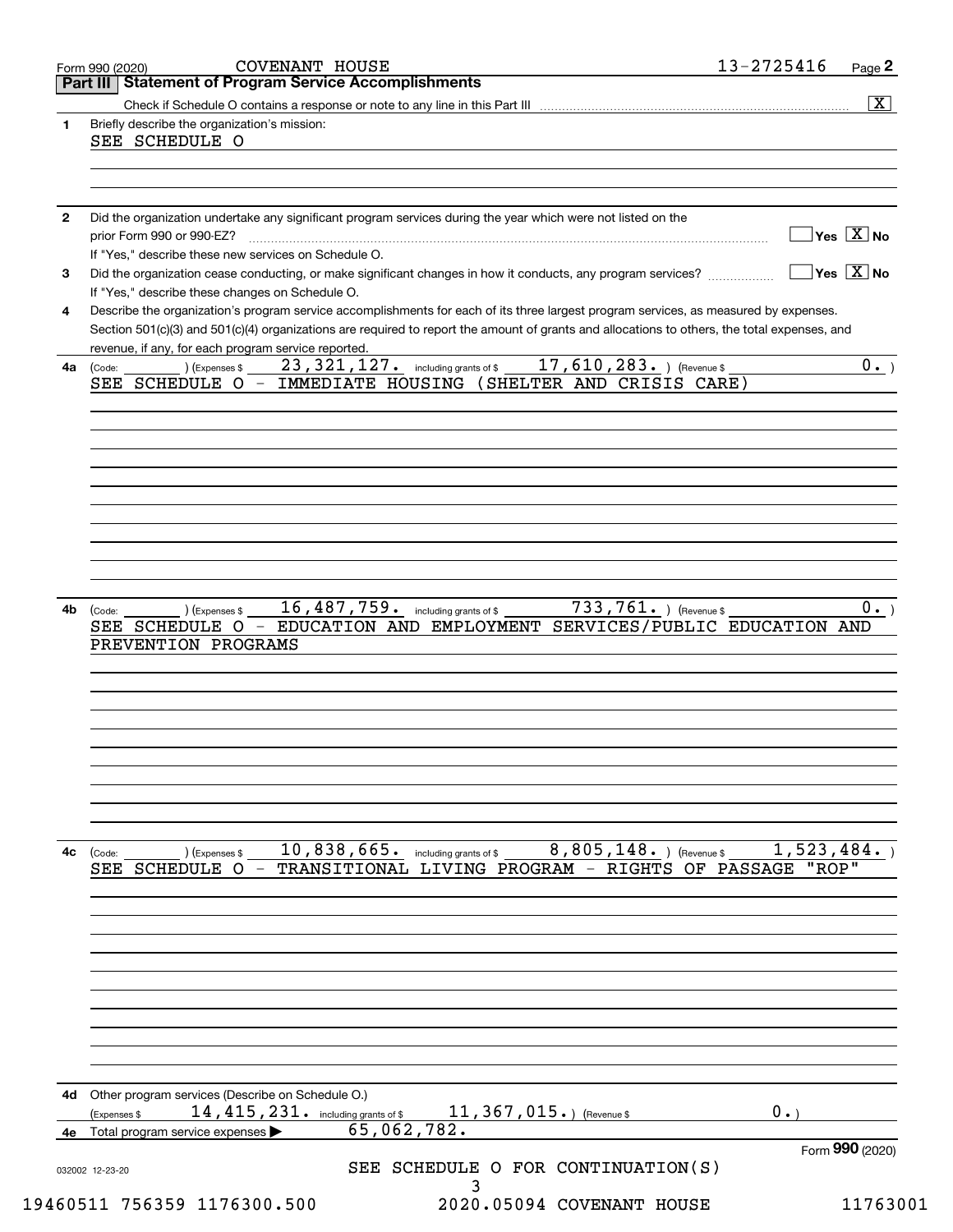|  | Form 990 (2020) |
|--|-----------------|

|     |                                                                                                                                                                                                                                |                 | Yes         | No          |
|-----|--------------------------------------------------------------------------------------------------------------------------------------------------------------------------------------------------------------------------------|-----------------|-------------|-------------|
| 1   | Is the organization described in section $501(c)(3)$ or $4947(a)(1)$ (other than a private foundation)?                                                                                                                        |                 |             |             |
|     |                                                                                                                                                                                                                                | 1               | х           |             |
| 2   | Is the organization required to complete Schedule B, Schedule of Contributors? [11] Content of Content of Content of Contributors? [11] All of Contributors and Content of Content of the Organization required to complete th | $\mathbf{2}$    | $\mathbf X$ |             |
| 3   | Did the organization engage in direct or indirect political campaign activities on behalf of or in opposition to candidates for                                                                                                |                 |             |             |
|     |                                                                                                                                                                                                                                | 3               |             | x           |
| 4   | Section 501(c)(3) organizations. Did the organization engage in lobbying activities, or have a section 501(h) election in effect                                                                                               |                 |             |             |
|     |                                                                                                                                                                                                                                | 4               | х           |             |
| 5   | Is the organization a section 501(c)(4), 501(c)(5), or 501(c)(6) organization that receives membership dues, assessments, or                                                                                                   |                 |             |             |
|     |                                                                                                                                                                                                                                | 5               |             | х           |
| 6   | Did the organization maintain any donor advised funds or any similar funds or accounts for which donors have the right to                                                                                                      |                 |             |             |
|     | provide advice on the distribution or investment of amounts in such funds or accounts? If "Yes," complete Schedule D, Part I                                                                                                   | 6               |             | х           |
| 7   | Did the organization receive or hold a conservation easement, including easements to preserve open space,                                                                                                                      |                 |             |             |
|     |                                                                                                                                                                                                                                | 7               |             | х           |
| 8   | Did the organization maintain collections of works of art, historical treasures, or other similar assets? If "Yes," complete                                                                                                   |                 |             |             |
|     |                                                                                                                                                                                                                                | 8               |             | х           |
| 9   | Did the organization report an amount in Part X, line 21, for escrow or custodial account liability, serve as a custodian for                                                                                                  |                 |             |             |
|     | amounts not listed in Part X; or provide credit counseling, debt management, credit repair, or debt negotiation services?                                                                                                      |                 |             |             |
|     |                                                                                                                                                                                                                                | 9               | х           |             |
| 10  | Did the organization, directly or through a related organization, hold assets in donor-restricted endowments                                                                                                                   |                 |             |             |
|     |                                                                                                                                                                                                                                | 10              | X           |             |
|     |                                                                                                                                                                                                                                |                 |             |             |
| 11  | If the organization's answer to any of the following questions is "Yes," then complete Schedule D, Parts VI, VII, VIII, IX, or X                                                                                               |                 |             |             |
|     | as applicable.                                                                                                                                                                                                                 |                 |             |             |
|     | a Did the organization report an amount for land, buildings, and equipment in Part X, line 10? If "Yes," complete Schedule D,                                                                                                  |                 | x           |             |
|     |                                                                                                                                                                                                                                | 11a             |             |             |
|     | <b>b</b> Did the organization report an amount for investments - other securities in Part X, line 12, that is 5% or more of its total                                                                                          |                 |             | х           |
|     |                                                                                                                                                                                                                                | 11b             |             |             |
|     | c Did the organization report an amount for investments - program related in Part X, line 13, that is 5% or more of its total                                                                                                  |                 |             |             |
|     |                                                                                                                                                                                                                                | 11c             |             | х           |
|     | d Did the organization report an amount for other assets in Part X, line 15, that is 5% or more of its total assets reported in                                                                                                |                 |             |             |
|     |                                                                                                                                                                                                                                | 11d             |             | х           |
|     | e Did the organization report an amount for other liabilities in Part X, line 25? If "Yes," complete Schedule D, Part X                                                                                                        | 11e             | x           |             |
| f   | Did the organization's separate or consolidated financial statements for the tax year include a footnote that addresses                                                                                                        |                 |             |             |
|     | the organization's liability for uncertain tax positions under FIN 48 (ASC 740)? If "Yes," complete Schedule D, Part X                                                                                                         | 11f             | х           |             |
|     | 12a Did the organization obtain separate, independent audited financial statements for the tax year? If "Yes," complete                                                                                                        |                 |             |             |
|     |                                                                                                                                                                                                                                | 12a             |             | х           |
|     | <b>b</b> Was the organization included in consolidated, independent audited financial statements for the tax year?                                                                                                             |                 |             |             |
|     | If "Yes," and if the organization answered "No" to line 12a, then completing Schedule D, Parts XI and XII is optional                                                                                                          | 12 <sub>b</sub> | х           |             |
| 13  |                                                                                                                                                                                                                                | 13              |             | $\mathbf X$ |
|     | 14a Did the organization maintain an office, employees, or agents outside of the United States?                                                                                                                                | 14a             | х           |             |
|     | <b>b</b> Did the organization have aggregate revenues or expenses of more than \$10,000 from grantmaking, fundraising, business,                                                                                               |                 |             |             |
|     | investment, and program service activities outside the United States, or aggregate foreign investments valued at \$100,000                                                                                                     |                 |             |             |
|     |                                                                                                                                                                                                                                | 14b             | х           |             |
| 15  | Did the organization report on Part IX, column (A), line 3, more than \$5,000 of grants or other assistance to or for any                                                                                                      |                 |             |             |
|     |                                                                                                                                                                                                                                | 15              | х           |             |
| 16  | Did the organization report on Part IX, column (A), line 3, more than \$5,000 of aggregate grants or other assistance to                                                                                                       |                 |             |             |
|     |                                                                                                                                                                                                                                | 16              |             | x           |
| 17  | Did the organization report a total of more than \$15,000 of expenses for professional fundraising services on Part IX,                                                                                                        |                 |             |             |
|     |                                                                                                                                                                                                                                | 17              | х           |             |
| 18  | Did the organization report more than \$15,000 total of fundraising event gross income and contributions on Part VIII, lines                                                                                                   |                 |             |             |
|     |                                                                                                                                                                                                                                | 18              | X           |             |
| 19  | Did the organization report more than \$15,000 of gross income from gaming activities on Part VIII, line 9a? If "Yes."                                                                                                         |                 |             |             |
|     |                                                                                                                                                                                                                                | 19              |             | x           |
| 20a |                                                                                                                                                                                                                                | 20a             |             | X           |
|     | b If "Yes" to line 20a, did the organization attach a copy of its audited financial statements to this return?                                                                                                                 | 20 <sub>b</sub> |             |             |
| 21  | Did the organization report more than \$5,000 of grants or other assistance to any domestic organization or                                                                                                                    |                 |             |             |
|     |                                                                                                                                                                                                                                | 21              | х           |             |
|     |                                                                                                                                                                                                                                |                 |             |             |

032003 12-23-20

Form (2020) **990**

4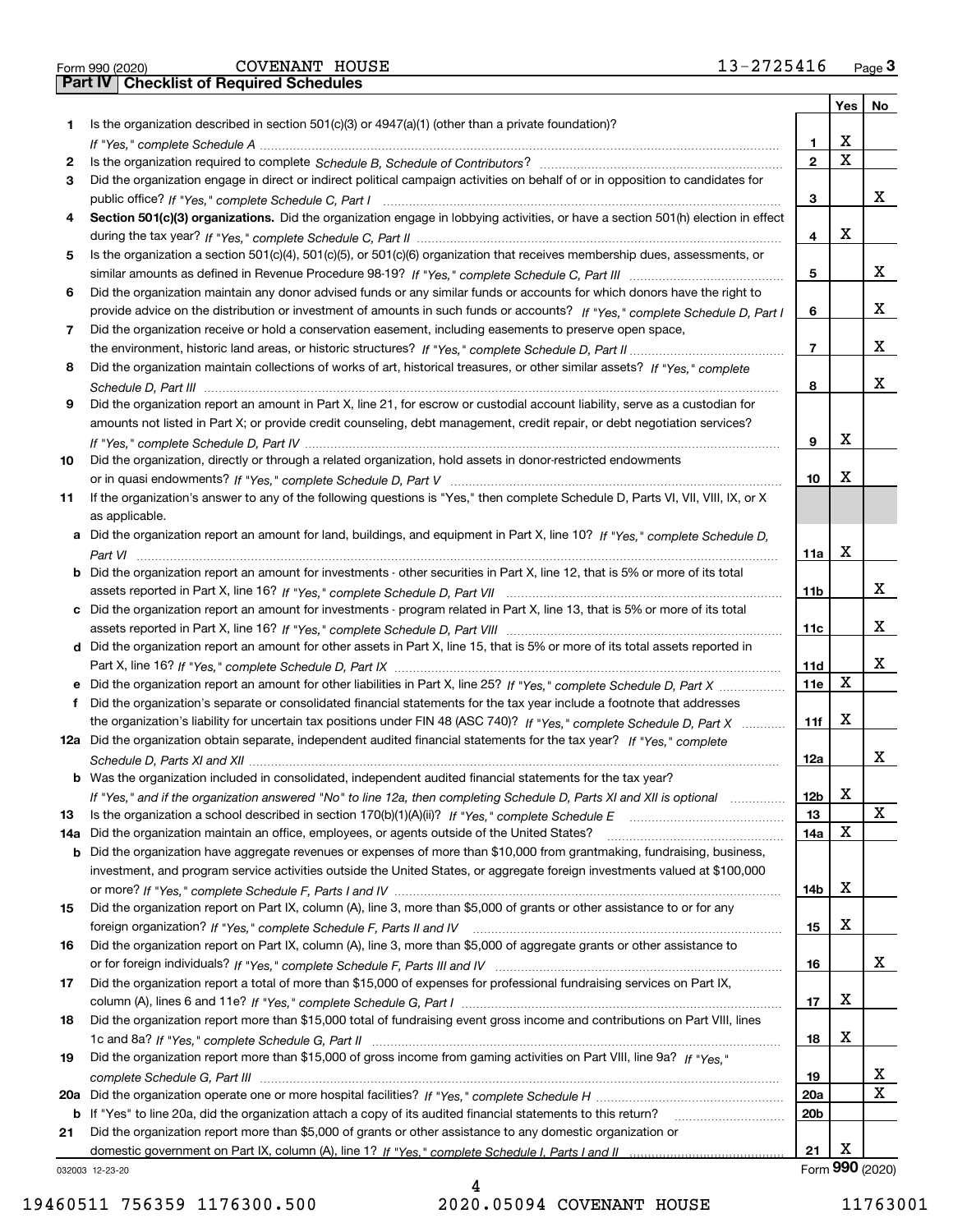|  | Form 990 (2020) |
|--|-----------------|
|  |                 |

*(continued)*

|          |                                                                                                                                                                                                                                        |          | Yes | No              |
|----------|----------------------------------------------------------------------------------------------------------------------------------------------------------------------------------------------------------------------------------------|----------|-----|-----------------|
| 22       | Did the organization report more than \$5,000 of grants or other assistance to or for domestic individuals on                                                                                                                          |          |     |                 |
|          |                                                                                                                                                                                                                                        | 22       | X   |                 |
| 23       | Did the organization answer "Yes" to Part VII, Section A, line 3, 4, or 5 about compensation of the organization's current                                                                                                             |          |     |                 |
|          | and former officers, directors, trustees, key employees, and highest compensated employees? If "Yes," complete                                                                                                                         |          |     |                 |
|          |                                                                                                                                                                                                                                        | 23       | X   |                 |
|          | 24a Did the organization have a tax-exempt bond issue with an outstanding principal amount of more than \$100,000 as of the                                                                                                            |          |     |                 |
|          | last day of the year, that was issued after December 31, 2002? If "Yes," answer lines 24b through 24d and complete                                                                                                                     |          |     | х               |
|          |                                                                                                                                                                                                                                        | 24a      |     |                 |
|          | <b>b</b> Did the organization invest any proceeds of tax-exempt bonds beyond a temporary period exception?                                                                                                                             | 24b      |     |                 |
|          | c Did the organization maintain an escrow account other than a refunding escrow at any time during the year to defease<br>any tax-exempt bonds?                                                                                        | 24c      |     |                 |
|          |                                                                                                                                                                                                                                        | 24d      |     |                 |
|          | 25a Section 501(c)(3), 501(c)(4), and 501(c)(29) organizations. Did the organization engage in an excess benefit                                                                                                                       |          |     |                 |
|          |                                                                                                                                                                                                                                        | 25a      |     | x               |
|          | <b>b</b> Is the organization aware that it engaged in an excess benefit transaction with a disqualified person in a prior year, and                                                                                                    |          |     |                 |
|          | that the transaction has not been reported on any of the organization's prior Forms 990 or 990-EZ? If "Yes," complete                                                                                                                  |          |     |                 |
|          | Schedule L, Part I                                                                                                                                                                                                                     | 25b      |     | x               |
| 26       | Did the organization report any amount on Part X, line 5 or 22, for receivables from or payables to any current                                                                                                                        |          |     |                 |
|          | or former officer, director, trustee, key employee, creator or founder, substantial contributor, or 35%                                                                                                                                |          |     |                 |
|          |                                                                                                                                                                                                                                        | 26       |     | Х               |
| 27       | Did the organization provide a grant or other assistance to any current or former officer, director, trustee, key employee,                                                                                                            |          |     |                 |
|          | creator or founder, substantial contributor or employee thereof, a grant selection committee member, or to a 35% controlled                                                                                                            |          |     |                 |
|          | entity (including an employee thereof) or family member of any of these persons? If "Yes," complete Schedule L, Part III                                                                                                               | 27       |     | x               |
| 28       | Was the organization a party to a business transaction with one of the following parties (see Schedule L, Part IV                                                                                                                      |          |     |                 |
|          | instructions, for applicable filing thresholds, conditions, and exceptions):                                                                                                                                                           |          |     |                 |
|          | a A current or former officer, director, trustee, key employee, creator or founder, or substantial contributor? If                                                                                                                     |          |     |                 |
|          |                                                                                                                                                                                                                                        | 28a      |     | х               |
|          |                                                                                                                                                                                                                                        | 28b      |     | $\mathbf X$     |
|          | c A 35% controlled entity of one or more individuals and/or organizations described in lines 28a or 28b? If                                                                                                                            |          |     |                 |
|          |                                                                                                                                                                                                                                        | 28c      |     | x               |
| 29       |                                                                                                                                                                                                                                        | 29       | X   |                 |
| 30       | Did the organization receive contributions of art, historical treasures, or other similar assets, or qualified conservation                                                                                                            |          |     | х               |
|          |                                                                                                                                                                                                                                        | 30<br>31 |     | $\mathbf X$     |
| 31<br>32 | Did the organization liquidate, terminate, or dissolve and cease operations? If "Yes," complete Schedule N, Part I<br>Did the organization sell, exchange, dispose of, or transfer more than 25% of its net assets? If "Yes," complete |          |     |                 |
|          |                                                                                                                                                                                                                                        | 32       |     | X               |
| 33       | Schedule N, Part II<br>Did the organization own 100% of an entity disregarded as separate from the organization under Regulations                                                                                                      |          |     |                 |
|          |                                                                                                                                                                                                                                        | 33       | X   |                 |
| 34       | Was the organization related to any tax-exempt or taxable entity? If "Yes," complete Schedule R, Part II, III, or IV, and                                                                                                              |          |     |                 |
|          |                                                                                                                                                                                                                                        | 34       | X   |                 |
|          | 35a Did the organization have a controlled entity within the meaning of section 512(b)(13)?                                                                                                                                            | 35a      | X   |                 |
|          | <b>b</b> If "Yes" to line 35a, did the organization receive any payment from or engage in any transaction with a controlled entity                                                                                                     |          |     |                 |
|          |                                                                                                                                                                                                                                        | 35b      | X   |                 |
| 36       | Section 501(c)(3) organizations. Did the organization make any transfers to an exempt non-charitable related organization?                                                                                                             |          |     |                 |
|          |                                                                                                                                                                                                                                        | 36       |     | X               |
| 37       | Did the organization conduct more than 5% of its activities through an entity that is not a related organization                                                                                                                       |          |     |                 |
|          | and that is treated as a partnership for federal income tax purposes? If "Yes," complete Schedule R, Part VI                                                                                                                           | 37       |     | X               |
| 38       | Did the organization complete Schedule O and provide explanations in Schedule O for Part VI, lines 11b and 19?                                                                                                                         |          |     |                 |
|          | Note: All Form 990 filers are required to complete Schedule O                                                                                                                                                                          | 38       | X   |                 |
| ∣ Part V | <b>Statements Regarding Other IRS Filings and Tax Compliance</b>                                                                                                                                                                       |          |     |                 |
|          | Check if Schedule O contains a response or note to any line in this Part V                                                                                                                                                             |          |     |                 |
|          |                                                                                                                                                                                                                                        |          | Yes | No              |
|          | 30<br>1a                                                                                                                                                                                                                               |          |     |                 |
|          | 0<br><b>b</b> Enter the number of Forms W-2G included in line 1a. Enter -0- if not applicable<br>1b                                                                                                                                    |          |     |                 |
| c        | Did the organization comply with backup withholding rules for reportable payments to vendors and reportable gaming                                                                                                                     |          |     |                 |
|          | (gambling) winnings to prize winners?                                                                                                                                                                                                  | 1c       |     | Form 990 (2020) |
|          | 032004 12-23-20                                                                                                                                                                                                                        |          |     |                 |

5 19460511 756359 1176300.500 2020.05094 COVENANT HOUSE 11763001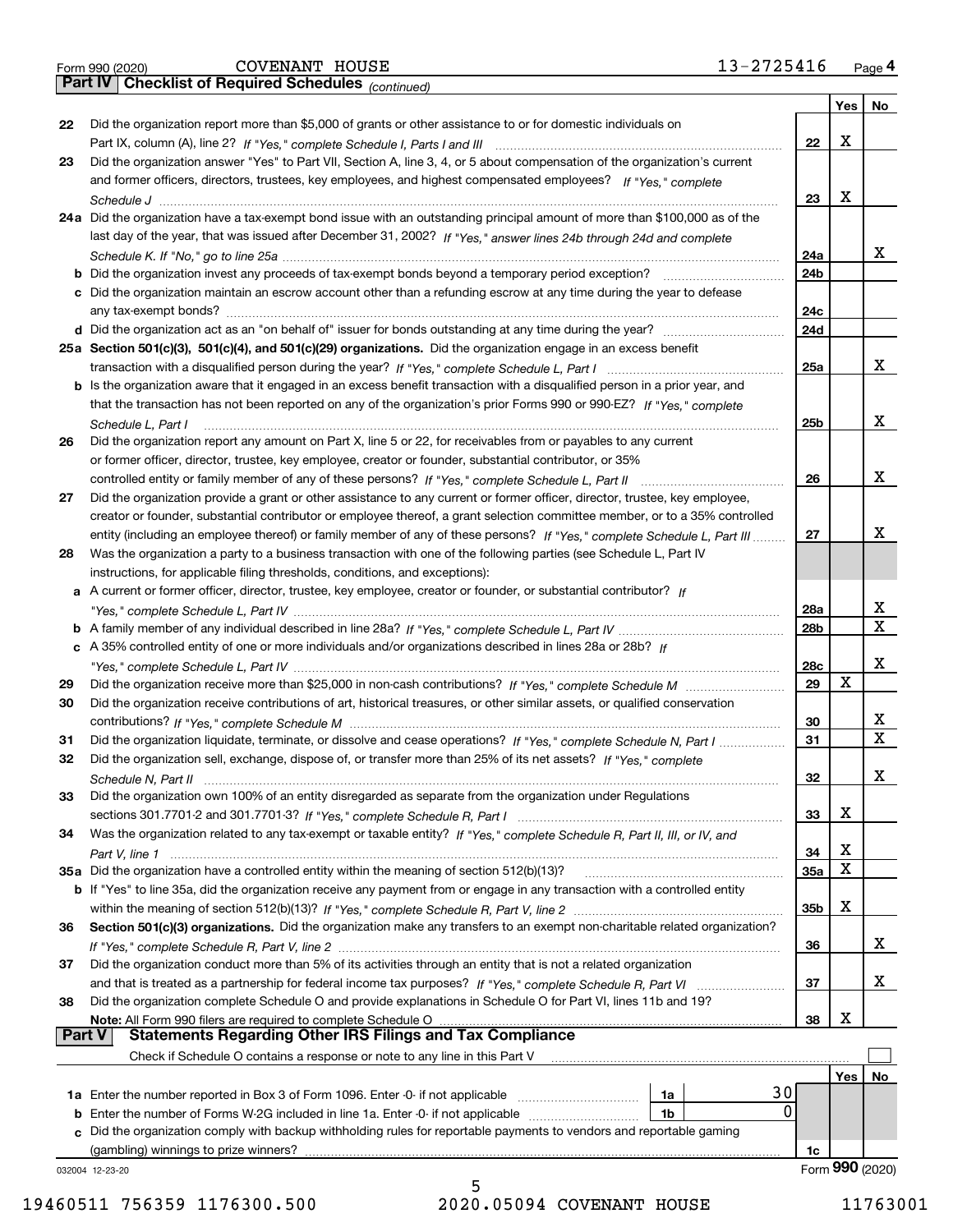|               | 13-2725416<br>COVENANT HOUSE<br>Form 990 (2020)                                                                                                 |                |             | $Page$ <sup>5</sup> |
|---------------|-------------------------------------------------------------------------------------------------------------------------------------------------|----------------|-------------|---------------------|
| <b>Part V</b> | Statements Regarding Other IRS Filings and Tax Compliance (continued)                                                                           |                |             |                     |
|               |                                                                                                                                                 |                | Yes $ $     | No                  |
|               | 2a Enter the number of employees reported on Form W-3, Transmittal of Wage and Tax Statements,                                                  |                |             |                     |
|               | 130<br>filed for the calendar year ending with or within the year covered by this return <i>manumumumum</i><br>2a                               |                |             |                     |
|               |                                                                                                                                                 | 2 <sub>b</sub> | Х           |                     |
|               |                                                                                                                                                 |                |             |                     |
| За            | Did the organization have unrelated business gross income of \$1,000 or more during the year?                                                   | 3a             |             | х                   |
|               |                                                                                                                                                 | 3b             |             |                     |
|               | 4a At any time during the calendar year, did the organization have an interest in, or a signature or other authority over, a                    |                |             |                     |
|               |                                                                                                                                                 | 4a             |             | x                   |
|               | <b>b</b> If "Yes," enter the name of the foreign country $\blacktriangleright$                                                                  |                |             |                     |
|               |                                                                                                                                                 |                |             |                     |
|               | See instructions for filing requirements for FinCEN Form 114, Report of Foreign Bank and Financial Accounts (FBAR).                             |                |             | х                   |
|               |                                                                                                                                                 | 5a             |             |                     |
|               |                                                                                                                                                 | 5b             |             | х                   |
|               |                                                                                                                                                 | 5c             |             |                     |
|               | 6a Does the organization have annual gross receipts that are normally greater than \$100,000, and did the organization solicit                  |                |             |                     |
|               |                                                                                                                                                 | 6a             |             | х                   |
|               | <b>b</b> If "Yes," did the organization include with every solicitation an express statement that such contributions or gifts                   |                |             |                     |
|               |                                                                                                                                                 | 6b             |             |                     |
| 7             | Organizations that may receive deductible contributions under section 170(c).                                                                   |                |             |                     |
| а             | Did the organization receive a payment in excess of \$75 made partly as a contribution and partly for goods and services provided to the payor? | 7a             |             | х                   |
|               | <b>b</b> If "Yes," did the organization notify the donor of the value of the goods or services provided?                                        | 7b             |             |                     |
|               | c Did the organization sell, exchange, or otherwise dispose of tangible personal property for which it was required                             |                |             |                     |
|               |                                                                                                                                                 | 7c             |             | x                   |
|               | 7d                                                                                                                                              |                |             |                     |
| е             | Did the organization receive any funds, directly or indirectly, to pay premiums on a personal benefit contract?                                 | 7e             |             | X                   |
| f             | Did the organization, during the year, pay premiums, directly or indirectly, on a personal benefit contract?                                    | 7f             |             | X                   |
| g             | If the organization received a contribution of qualified intellectual property, did the organization file Form 8899 as required?                | 7g             |             |                     |
| h.            | If the organization received a contribution of cars, boats, airplanes, or other vehicles, did the organization file a Form 1098-C?              | 7h             |             |                     |
| 8             | Sponsoring organizations maintaining donor advised funds. Did a donor advised fund maintained by the                                            |                |             |                     |
|               | sponsoring organization have excess business holdings at any time during the year?                                                              | 8              |             |                     |
| 9             | Sponsoring organizations maintaining donor advised funds.                                                                                       |                |             |                     |
|               |                                                                                                                                                 |                |             |                     |
| а             | Did the sponsoring organization make any taxable distributions under section 4966?                                                              | 9а             |             |                     |
|               | <b>b</b> Did the sponsoring organization make a distribution to a donor, donor advisor, or related person?                                      | 9b             |             |                     |
| 10            | Section 501(c)(7) organizations. Enter:                                                                                                         |                |             |                     |
|               | 10a                                                                                                                                             |                |             |                     |
|               | 10 <sub>b</sub><br>Gross receipts, included on Form 990, Part VIII, line 12, for public use of club facilities                                  |                |             |                     |
| 11            | Section 501(c)(12) organizations. Enter:                                                                                                        |                |             |                     |
|               | 11a                                                                                                                                             |                |             |                     |
|               | b Gross income from other sources (Do not net amounts due or paid to other sources against                                                      |                |             |                     |
|               | 11b                                                                                                                                             |                |             |                     |
|               | 12a Section 4947(a)(1) non-exempt charitable trusts. Is the organization filing Form 990 in lieu of Form 1041?                                  | 12a            |             |                     |
|               | 12b<br><b>b</b> If "Yes," enter the amount of tax-exempt interest received or accrued during the year <i>manument</i>                           |                |             |                     |
| 13            | Section 501(c)(29) qualified nonprofit health insurance issuers.                                                                                |                |             |                     |
|               | <b>a</b> Is the organization licensed to issue qualified health plans in more than one state?                                                   | 13а            |             |                     |
|               | Note: See the instructions for additional information the organization must report on Schedule O.                                               |                |             |                     |
|               | <b>b</b> Enter the amount of reserves the organization is required to maintain by the states in which the                                       |                |             |                     |
|               | 13b                                                                                                                                             |                |             |                     |
|               | 13с                                                                                                                                             |                |             |                     |
| 14a           | Did the organization receive any payments for indoor tanning services during the tax year?                                                      | 14a            |             | х                   |
|               | <b>b</b> If "Yes," has it filed a Form 720 to report these payments? If "No," provide an explanation on Schedule O                              | 14b            |             |                     |
|               | Is the organization subject to the section 4960 tax on payment(s) of more than \$1,000,000 in remuneration or                                   |                |             |                     |
| 15            |                                                                                                                                                 |                |             | X                   |
|               |                                                                                                                                                 | 15             |             |                     |
|               | If "Yes," see instructions and file Form 4720, Schedule N.                                                                                      |                |             |                     |
| 16            | Is the organization an educational institution subject to the section 4968 excise tax on net investment income?                                 | 16             |             | X                   |
|               | If "Yes," complete Form 4720, Schedule O.                                                                                                       |                | <u>nnn </u> |                     |

| Form 990 (2020) |  |
|-----------------|--|
|-----------------|--|

032005 12-23-20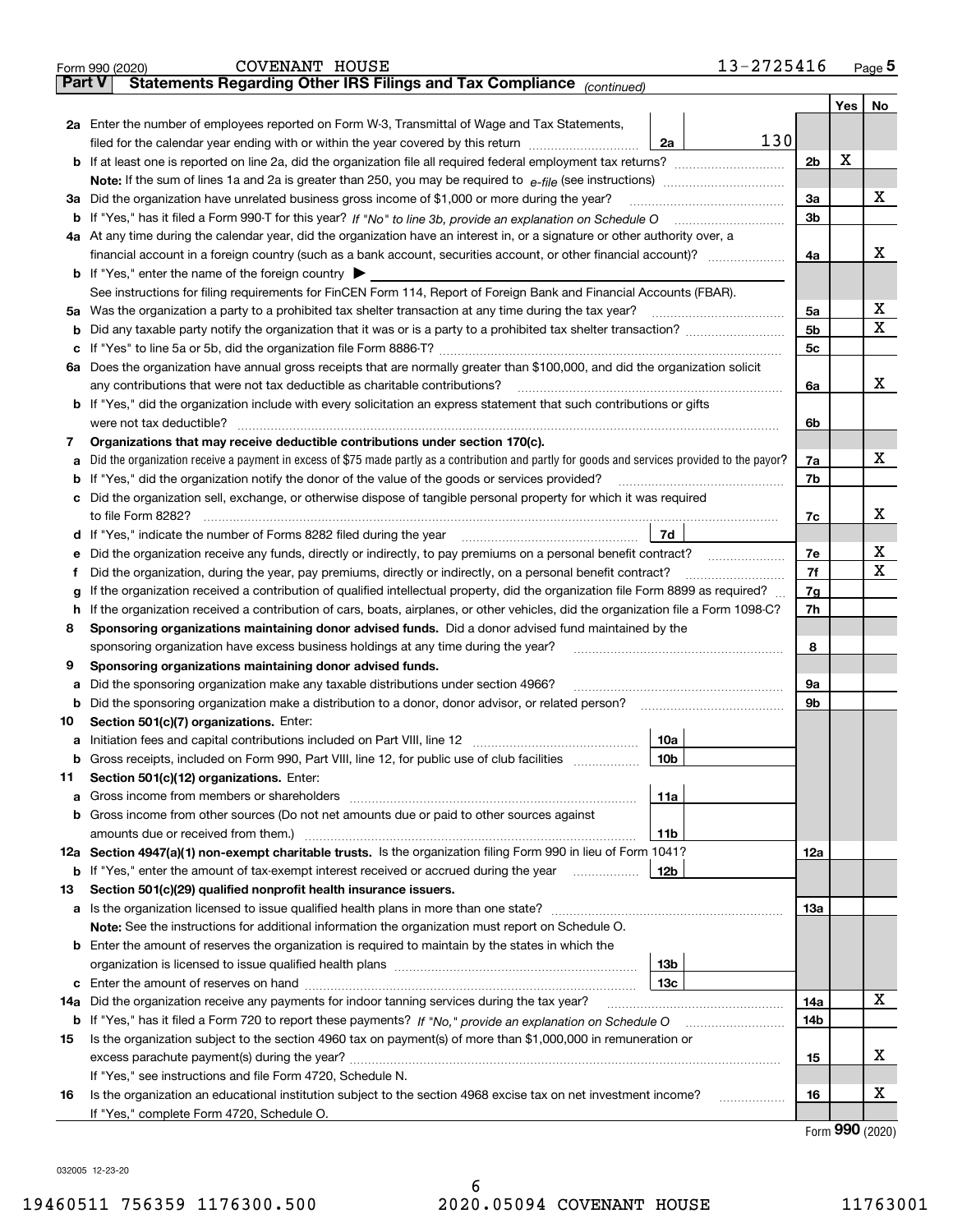|          | Check if Schedule O contains a response or note to any line in this Part VI [11] [12] Check if Schedule O contains a response or note to any line in this Part VI                                                                         |                 |                         | $\overline{\mathbf{X}}$     |
|----------|-------------------------------------------------------------------------------------------------------------------------------------------------------------------------------------------------------------------------------------------|-----------------|-------------------------|-----------------------------|
|          | <b>Section A. Governing Body and Management</b>                                                                                                                                                                                           |                 |                         |                             |
|          |                                                                                                                                                                                                                                           |                 | Yes                     | No                          |
|          | <b>1a</b> Enter the number of voting members of the governing body at the end of the tax year <i>manumum</i><br>1a                                                                                                                        | 36              |                         |                             |
|          | If there are material differences in voting rights among members of the governing body, or if the governing                                                                                                                               |                 |                         |                             |
|          | body delegated broad authority to an executive committee or similar committee, explain on Schedule O.                                                                                                                                     |                 |                         |                             |
|          | Enter the number of voting members included on line 1a, above, who are independent<br>1b                                                                                                                                                  | 36              |                         |                             |
| 2        | Did any officer, director, trustee, or key employee have a family relationship or a business relationship with any other                                                                                                                  |                 |                         |                             |
|          | officer, director, trustee, or key employee?                                                                                                                                                                                              | $\mathbf{2}$    |                         | Х                           |
| 3        | Did the organization delegate control over management duties customarily performed by or under the direct supervision                                                                                                                     |                 |                         |                             |
|          |                                                                                                                                                                                                                                           | 3               |                         | $\frac{\text{X}}{\text{X}}$ |
| 4        | Did the organization make any significant changes to its governing documents since the prior Form 990 was filed?                                                                                                                          | 4               |                         |                             |
| 5        |                                                                                                                                                                                                                                           | 5               |                         | $\overline{\textbf{X}}$     |
| 6        | Did the organization have members or stockholders?                                                                                                                                                                                        | 6               |                         | $\overline{\mathbf{x}}$     |
| 7a       | Did the organization have members, stockholders, or other persons who had the power to elect or appoint one or                                                                                                                            |                 |                         |                             |
|          |                                                                                                                                                                                                                                           | 7a              |                         | х                           |
|          | <b>b</b> Are any governance decisions of the organization reserved to (or subject to approval by) members, stockholders, or                                                                                                               |                 |                         |                             |
|          | persons other than the governing body?                                                                                                                                                                                                    | 7b              |                         | X                           |
| 8        | Did the organization contemporaneously document the meetings held or written actions undertaken during the year by the following:                                                                                                         |                 |                         |                             |
| а        |                                                                                                                                                                                                                                           | 8а              | x                       |                             |
|          |                                                                                                                                                                                                                                           | 8b              | $\mathbf x$             |                             |
| 9        | Is there any officer, director, trustee, or key employee listed in Part VII, Section A, who cannot be reached at the                                                                                                                      |                 |                         |                             |
|          |                                                                                                                                                                                                                                           | 9               |                         | X                           |
|          | Section B. Policies (This Section B requests information about policies not required by the Internal Revenue Code.)                                                                                                                       |                 |                         |                             |
|          |                                                                                                                                                                                                                                           |                 | Yes                     | No                          |
|          |                                                                                                                                                                                                                                           | 10a             | X                       |                             |
|          | b If "Yes," did the organization have written policies and procedures governing the activities of such chapters, affiliates,                                                                                                              |                 |                         |                             |
|          |                                                                                                                                                                                                                                           | 10b             | X                       |                             |
|          | 11a Has the organization provided a complete copy of this Form 990 to all members of its governing body before filing the form?                                                                                                           | 11a             | X                       |                             |
|          | <b>b</b> Describe in Schedule O the process, if any, used by the organization to review this Form 990.                                                                                                                                    |                 |                         |                             |
|          |                                                                                                                                                                                                                                           | 12a             | х                       |                             |
| b        | Were officers, directors, or trustees, and key employees required to disclose annually interests that could give rise to conflicts?                                                                                                       | 12 <sub>b</sub> | X                       |                             |
|          | c Did the organization regularly and consistently monitor and enforce compliance with the policy? If "Yes," describe                                                                                                                      |                 |                         |                             |
|          | in Schedule O how this was done manufactured and continuum control of the Schedule O how this was done                                                                                                                                    | 12c             | х                       |                             |
| 13       | Did the organization have a written whistleblower policy?                                                                                                                                                                                 | 13              | $\overline{\textbf{X}}$ |                             |
| 14       | Did the organization have a written document retention and destruction policy? manufactured and the organization have a written document retention and destruction policy?                                                                | 14              | X                       |                             |
| 15       | Did the process for determining compensation of the following persons include a review and approval by independent                                                                                                                        |                 |                         |                             |
|          | persons, comparability data, and contemporaneous substantiation of the deliberation and decision?                                                                                                                                         |                 |                         |                             |
|          |                                                                                                                                                                                                                                           |                 | x                       |                             |
| а        | The organization's CEO, Executive Director, or top management official manufactured content content of the organization's CEO, Executive Director, or top management official manufactured content of the original content of             | 15a             | X                       |                             |
|          | <b>b</b> Other officers or key employees of the organization <i>manufacture content of the content of the content of the content of the content of the content of the content of the content of the content of the content of the con</i> | 15 <sub>b</sub> |                         |                             |
|          | If "Yes" to line 15a or 15b, describe the process in Schedule O (see instructions).                                                                                                                                                       |                 |                         |                             |
|          | 16a Did the organization invest in, contribute assets to, or participate in a joint venture or similar arrangement with a                                                                                                                 |                 |                         |                             |
|          | taxable entity during the year?                                                                                                                                                                                                           | 16a             |                         | х                           |
|          |                                                                                                                                                                                                                                           |                 |                         |                             |
|          | <b>b</b> If "Yes," did the organization follow a written policy or procedure requiring the organization to evaluate its participation                                                                                                     |                 |                         |                             |
|          | in joint venture arrangements under applicable federal tax law, and take steps to safeguard the organization's                                                                                                                            |                 |                         |                             |
|          |                                                                                                                                                                                                                                           | 16b             |                         |                             |
|          | <b>Section C. Disclosure</b>                                                                                                                                                                                                              |                 |                         |                             |
|          | List the states with which a copy of this Form 990 is required to be filed SEE SCHEDULE O                                                                                                                                                 |                 |                         |                             |
| 17<br>18 | Section 6104 requires an organization to make its Forms 1023 (1024 or 1024-A, if applicable), 990, and 990-T (Section 501(c)(3)s only) available                                                                                          |                 |                         |                             |
|          | for public inspection. Indicate how you made these available. Check all that apply.                                                                                                                                                       |                 |                         |                             |
|          | $\boxed{\text{X}}$ Upon request<br>$X$ Own website<br>$X$ Another's website<br>Other (explain on Schedule O)                                                                                                                              |                 |                         |                             |
| 19       | Describe on Schedule O whether (and if so, how) the organization made its governing documents, conflict of interest policy, and financial                                                                                                 |                 |                         |                             |
|          | statements available to the public during the tax year.                                                                                                                                                                                   |                 |                         |                             |
| 20       | State the name, address, and telephone number of the person who possesses the organization's books and records                                                                                                                            |                 |                         |                             |
|          | PAMELA KOURNETAS, CFO - 212-727-4057<br>10001<br>5 PENN PLAZA, 3RD FLOOR, NEW YORK, NY                                                                                                                                                    |                 |                         |                             |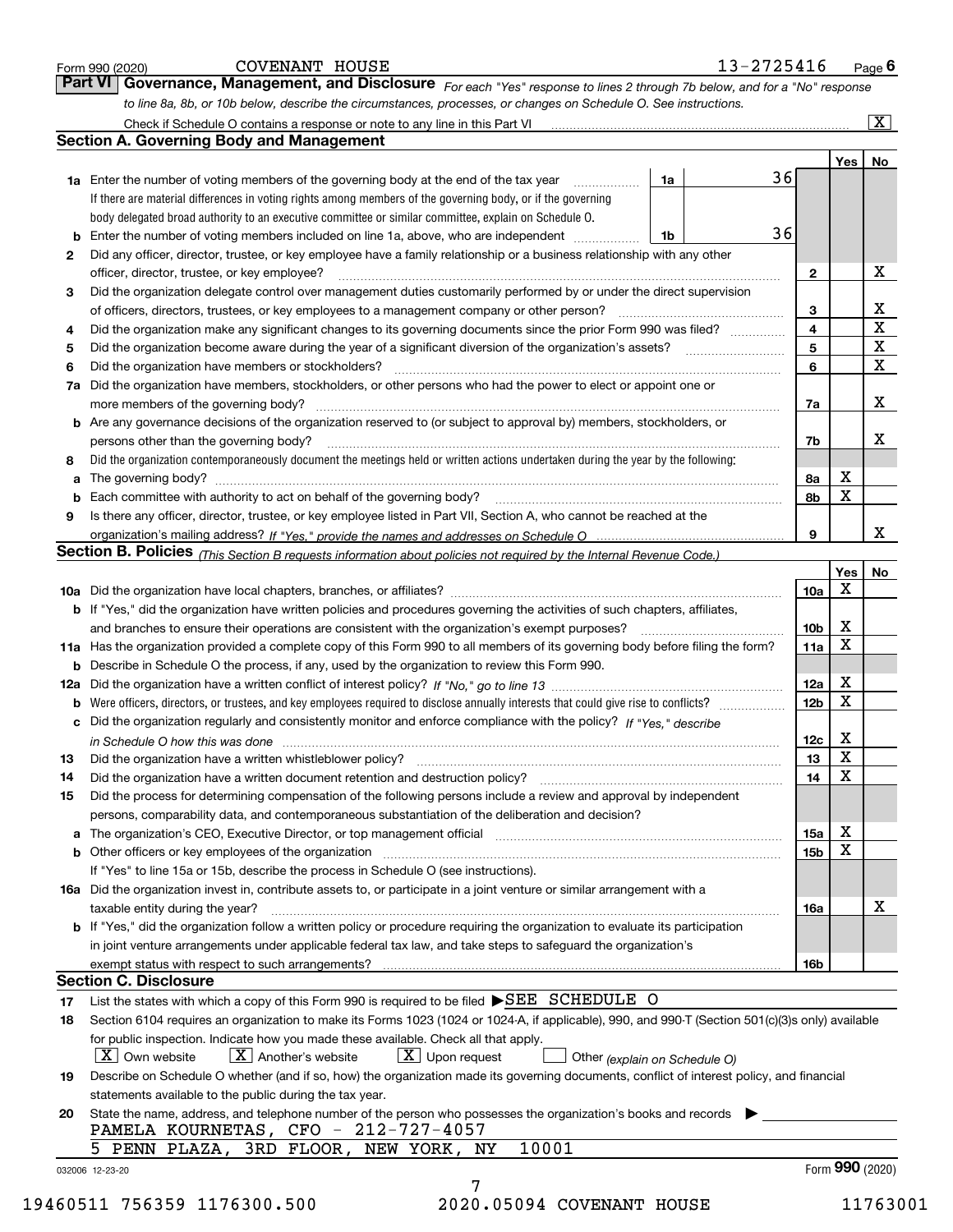| 0010111111011011 |                             |  |
|------------------|-----------------------------|--|
|                  | 19460511 756359 1176300.500 |  |

| Form 990 (2020) | HOUSE<br><b>COVENANT</b> | 2725416<br>19 | Paɑe |
|-----------------|--------------------------|---------------|------|
|                 |                          |               |      |

**7Part VII Compensation of Officers, Directors, Trustees, Key Employees, Highest Compensated Employees, and Independent Contractors** 13-2725416

Check if Schedule O contains a response or note to any line in this Part VII

**Section A. Officers, Directors, Trustees, Key Employees, and Highest Compensated Employees**

**1a**  Complete this table for all persons required to be listed. Report compensation for the calendar year ending with or within the organization's tax year. **•** List all of the organization's current officers, directors, trustees (whether individuals or organizations), regardless of amount of compensation.

Enter -0- in columns (D), (E), and (F) if no compensation was paid.

 $\bullet$  List all of the organization's  $\,$ current key employees, if any. See instructions for definition of "key employee."

**•** List the organization's five current highest compensated employees (other than an officer, director, trustee, or key employee) who received reportable compensation (Box 5 of Form W-2 and/or Box 7 of Form 1099-MISC) of more than \$100,000 from the organization and any related organizations.

**•** List all of the organization's former officers, key employees, and highest compensated employees who received more than \$100,000 of reportable compensation from the organization and any related organizations.

**former directors or trustees**  ¥ List all of the organization's that received, in the capacity as a former director or trustee of the organization, more than \$10,000 of reportable compensation from the organization and any related organizations.

See instructions for the order in which to list the persons above.

Check this box if neither the organization nor any related organization compensated any current officer, director, or trustee.  $\mathcal{L}^{\text{max}}$ 

| (A)                                    | (B)                      | (C)                           |                                                                                                 |             |              |                                           |           | (D)                             | (E)             | (F)                         |  |  |  |
|----------------------------------------|--------------------------|-------------------------------|-------------------------------------------------------------------------------------------------|-------------|--------------|-------------------------------------------|-----------|---------------------------------|-----------------|-----------------------------|--|--|--|
| Name and title                         | Average                  |                               |                                                                                                 |             | Position     |                                           |           | Reportable                      | Reportable      | Estimated                   |  |  |  |
|                                        | hours per                |                               | (do not check more than one<br>box, unless person is both an<br>officer and a director/trustee) |             | compensation | compensation                              | amount of |                                 |                 |                             |  |  |  |
|                                        | week                     |                               |                                                                                                 |             |              |                                           |           | from                            | from related    | other                       |  |  |  |
|                                        | (list any                |                               |                                                                                                 |             |              |                                           |           | the                             | organizations   | compensation                |  |  |  |
|                                        | hours for                |                               |                                                                                                 |             |              |                                           |           | organization<br>(W-2/1099-MISC) | (W-2/1099-MISC) | from the                    |  |  |  |
|                                        | related<br>organizations |                               |                                                                                                 |             |              |                                           |           |                                 |                 | organization<br>and related |  |  |  |
|                                        | below                    |                               |                                                                                                 |             |              |                                           |           |                                 |                 | organizations               |  |  |  |
|                                        | line)                    | ndividual trustee or director | nstitutional trustee                                                                            | Officer     | Key employee | Highest compensated<br>employee<br>Former |           |                                 |                 |                             |  |  |  |
| JILL VORNDRAN<br>(1)                   | 35.00                    |                               |                                                                                                 |             |              |                                           |           |                                 |                 |                             |  |  |  |
| CHIEF DEVELOPMENT OFFICER              | 0.00                     |                               |                                                                                                 |             | $\mathbf X$  |                                           |           | 300,665.                        | $0$ .           | 57,528.                     |  |  |  |
| DEIRDRE CRONIN<br>(2)                  | 33.00                    |                               |                                                                                                 |             |              |                                           |           |                                 |                 |                             |  |  |  |
| SECRETARY/COO                          | 2.00                     |                               |                                                                                                 | X           |              |                                           |           | 269,689.                        | 0.              | 66,935.                     |  |  |  |
| JOHN DUCOFF<br>(3)                     | 35.00                    |                               |                                                                                                 |             |              |                                           |           |                                 |                 |                             |  |  |  |
| CHIEF LEGAL OFFICER                    | 0.00                     |                               |                                                                                                 |             |              | $\overline{\textbf{X}}$                   |           | 277,774.                        | 0.              | 47,877.                     |  |  |  |
| (4)<br>THOMAS MONAGHAN SVP             | 35.00                    |                               |                                                                                                 |             |              |                                           |           |                                 |                 |                             |  |  |  |
| INDIV. GIVING & CORPORATE PARTN<br>SVP | 0.00                     |                               |                                                                                                 |             |              | $\overline{\textbf{X}}$                   |           | 255,850.                        | 0.              | 47,318.                     |  |  |  |
| (5)<br>PAMELA KOURNETAS                | 32.00                    |                               |                                                                                                 |             |              |                                           |           |                                 |                 |                             |  |  |  |
| TREASURER/CFO                          | 3.00                     |                               |                                                                                                 | $\mathbf X$ |              |                                           |           | 285,634.                        | 0.              | 2,383.                      |  |  |  |
| LESLIE MCGUIRE<br>(6)                  | 35.00                    |                               |                                                                                                 |             |              |                                           |           |                                 |                 |                             |  |  |  |
| SVP OPERATIONS & SITE SUPPORT          | 0.00                     |                               |                                                                                                 |             |              | X                                         |           | 233, 238.                       | 0.              | 42,583.                     |  |  |  |
| DANIEL KARP<br>(7)                     | 35.00                    |                               |                                                                                                 |             |              |                                           |           |                                 |                 |                             |  |  |  |
| SVP . INTEGRATED DIRECT MARKETING      | 0.00                     |                               |                                                                                                 |             |              | X                                         |           | 212,922.                        | 0.              | 27,146.                     |  |  |  |
| NUPUR TALWAR<br>(8)                    | 35.00                    |                               |                                                                                                 |             |              |                                           |           |                                 |                 |                             |  |  |  |
| SVP HUMAN CAPITAL MANAGEMENT           | 0.00                     |                               |                                                                                                 |             |              | X                                         |           | 205,867.                        | 0.              | 9,221.                      |  |  |  |
| KEVIN RYAN<br>(9)                      | 23.00                    |                               |                                                                                                 |             |              |                                           |           |                                 |                 |                             |  |  |  |
| PRESIDENT & CEO                        | 12.00                    |                               |                                                                                                 | X           |              |                                           |           | 23,851.                         | 0.              | 31,523.                     |  |  |  |
| (10) THOMAS M. MCGEE                   | 1.00                     |                               |                                                                                                 |             |              |                                           |           |                                 |                 |                             |  |  |  |
| <b>BOARD CHAIR</b>                     | $\overline{2.00}$        | $\mathbf X$                   |                                                                                                 | X           |              |                                           |           | 0.                              | 0.              | 0.                          |  |  |  |
| (11) DAVID ACKER                       | 1.00                     |                               |                                                                                                 |             |              |                                           |           |                                 |                 |                             |  |  |  |
| <b>DIRECTOR</b>                        | 0.00                     | X                             |                                                                                                 |             |              |                                           |           | Ο.                              | 0.              | 0.                          |  |  |  |
| (12) LAUREN AGUIAR                     | 1.00                     |                               |                                                                                                 |             |              |                                           |           |                                 |                 |                             |  |  |  |
| <b>DIRECTOR</b>                        | 0.00                     | $\mathbf X$                   |                                                                                                 |             |              |                                           |           | 0.                              | 0.              | $\mathbf 0$ .               |  |  |  |
| (13) PHILIP J. ANDRYC                  | 1.00                     |                               |                                                                                                 |             |              |                                           |           |                                 |                 |                             |  |  |  |
| <b>DIRECTOR</b>                        | 1.00                     | $\mathbf x$                   |                                                                                                 |             |              |                                           |           | $0$ .                           | 0.              | 0.                          |  |  |  |
| (14) STEPHANIE ASBURY                  | 1.00                     |                               |                                                                                                 |             |              |                                           |           |                                 |                 |                             |  |  |  |
| <b>DIRECTOR</b>                        | 0.00                     | $\mathbf X$                   |                                                                                                 |             |              |                                           |           | 0.                              | 0.              | 0.                          |  |  |  |
| (15) DR. MERRIAN BROOKS                | 1.00                     |                               |                                                                                                 |             |              |                                           |           |                                 |                 |                             |  |  |  |
| <b>DIRECTOR</b>                        | 0.00                     | $\mathbf X$                   |                                                                                                 |             |              |                                           |           | 0.                              | 0.              | $\mathbf 0$ .               |  |  |  |
| (16) RACHEL BROSNAHAN                  | 1.00                     |                               |                                                                                                 |             |              |                                           |           |                                 |                 |                             |  |  |  |
| <b>DIRECTOR</b>                        | 0.00                     | $\mathbf X$                   |                                                                                                 |             |              |                                           |           | 0.                              | 0.              | 0.                          |  |  |  |
| (17) JEFFREY S. CALHOUN                | 1.00                     |                               |                                                                                                 |             |              |                                           |           |                                 |                 |                             |  |  |  |
| <b>DIRECTOR</b>                        | 0.00                     | $\mathbf X$                   |                                                                                                 |             |              |                                           |           | $\mathbf 0$ .                   | $\mathbf 0$ .   | 0.                          |  |  |  |
| 000007 10.00.00                        |                          |                               |                                                                                                 |             |              |                                           |           |                                 |                 | $F_{\text{Orm}}$ 990 (2020) |  |  |  |

8

Form (2020) **990**

 $\mathcal{L}^{\text{max}}$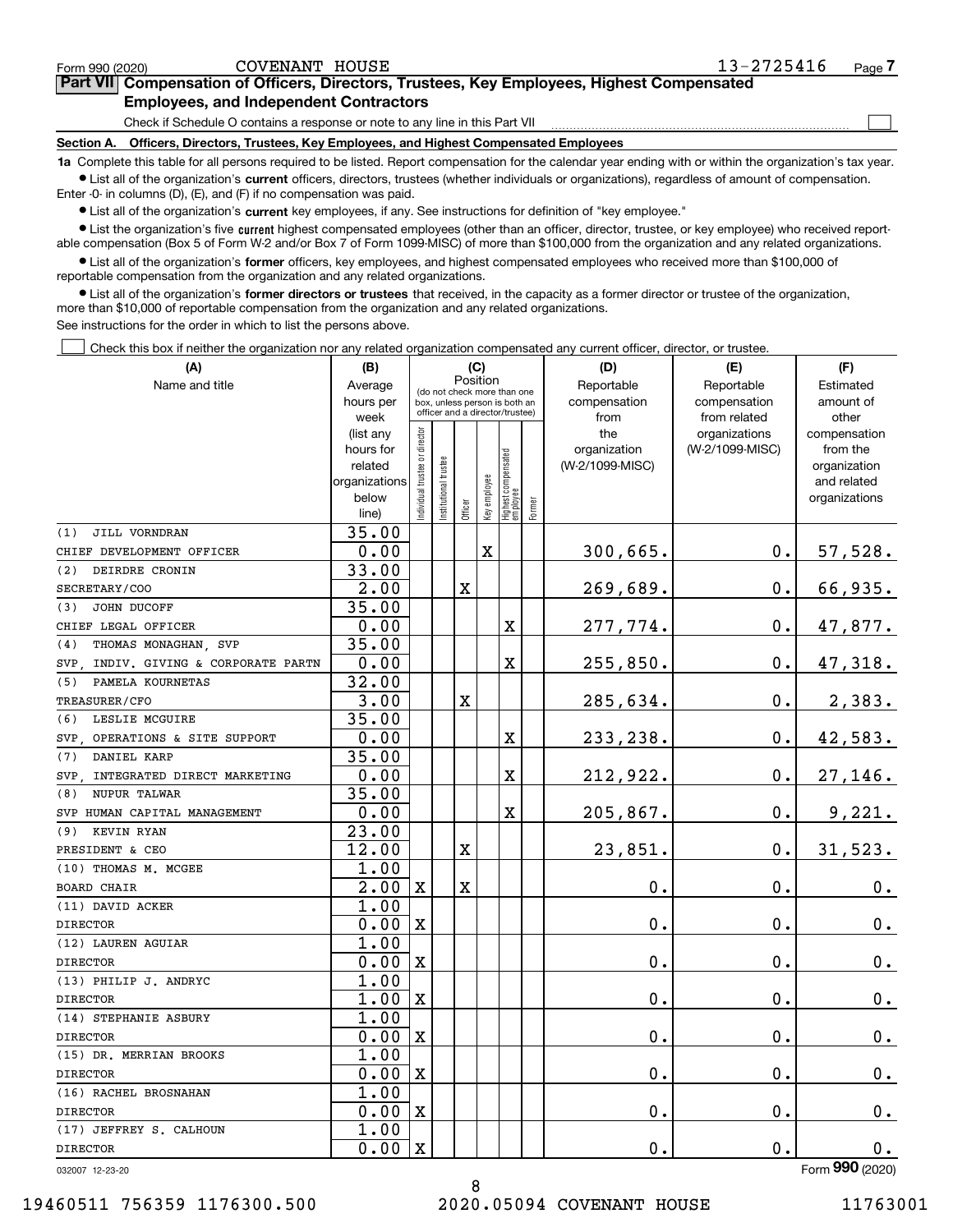| COVENANT HOUSE<br>Form 990 (2020)                                                                                                                                                                                                                                           |                   |                                                                  |                                         |         |              |                                  |        |                         | 13-2725416                       |                                   |              |                          | Page 8         |
|-----------------------------------------------------------------------------------------------------------------------------------------------------------------------------------------------------------------------------------------------------------------------------|-------------------|------------------------------------------------------------------|-----------------------------------------|---------|--------------|----------------------------------|--------|-------------------------|----------------------------------|-----------------------------------|--------------|--------------------------|----------------|
| <b>Part VII</b><br>Section A. Officers, Directors, Trustees, Key Employees, and Highest Compensated Employees (continued)                                                                                                                                                   |                   |                                                                  |                                         |         |              |                                  |        |                         |                                  |                                   |              |                          |                |
| (A)                                                                                                                                                                                                                                                                         | (B)               |                                                                  |                                         |         | (C)          |                                  |        | (D)                     | (E)                              |                                   |              | (F)                      |                |
| Name and title                                                                                                                                                                                                                                                              | Average           |                                                                  | Position<br>(do not check more than one |         |              |                                  |        | Reportable              | Reportable                       |                                   | Estimated    |                          |                |
|                                                                                                                                                                                                                                                                             | hours per         | box, unless person is both an<br>officer and a director/trustee) |                                         |         |              |                                  |        | compensation            | compensation                     |                                   | amount of    |                          |                |
|                                                                                                                                                                                                                                                                             | week<br>(list any |                                                                  |                                         |         |              |                                  |        | from                    | from related                     |                                   |              | other                    |                |
|                                                                                                                                                                                                                                                                             | hours for         |                                                                  |                                         |         |              |                                  |        | the<br>organization     | organizations<br>(W-2/1099-MISC) |                                   |              | compensation<br>from the |                |
|                                                                                                                                                                                                                                                                             | related           |                                                                  |                                         |         |              |                                  |        | (W-2/1099-MISC)         |                                  |                                   |              | organization             |                |
|                                                                                                                                                                                                                                                                             | organizations     |                                                                  |                                         |         |              |                                  |        |                         |                                  |                                   |              | and related              |                |
|                                                                                                                                                                                                                                                                             | below             | Individual trustee or director                                   | Institutional trustee                   |         | Key employee |                                  |        |                         |                                  |                                   |              | organizations            |                |
|                                                                                                                                                                                                                                                                             | line)             |                                                                  |                                         | Officer |              | Highest compensated<br> employee | Former |                         |                                  |                                   |              |                          |                |
| (18) BRIAN M. CASHMAN                                                                                                                                                                                                                                                       | 1.00              |                                                                  |                                         |         |              |                                  |        |                         |                                  |                                   |              |                          |                |
| <b>DIRECTOR</b>                                                                                                                                                                                                                                                             | 0.00              | $\mathbf X$                                                      |                                         |         |              |                                  |        | 0.                      |                                  | 0.                                |              |                          | О.             |
| (19) VIVIAN SCOTT CHEW                                                                                                                                                                                                                                                      | 1.00              |                                                                  |                                         |         |              |                                  |        |                         |                                  |                                   |              |                          |                |
| <b>DIRECTOR</b>                                                                                                                                                                                                                                                             | 0.00              | $\mathbf X$                                                      |                                         |         |              |                                  |        | 0.                      |                                  | 0.                                |              |                          | $0$ .          |
| (20) DENIS COLEMAN                                                                                                                                                                                                                                                          | 1.00              |                                                                  |                                         |         |              |                                  |        |                         |                                  |                                   |              |                          |                |
| <b>DIRECTOR</b>                                                                                                                                                                                                                                                             | 0.00              | $\mathbf X$                                                      |                                         |         |              |                                  |        | 0.                      |                                  | 0.                                |              |                          | $0$ .          |
| (21) HANNAH COLLIER                                                                                                                                                                                                                                                         | 1.00              |                                                                  |                                         |         |              |                                  |        |                         |                                  |                                   |              |                          |                |
| <b>DIRECTOR</b>                                                                                                                                                                                                                                                             | 0.00              | $\mathbf X$                                                      |                                         |         |              |                                  |        | 0.                      |                                  | 0.                                |              |                          | $0$ .          |
| (22) JON S. CORZINE                                                                                                                                                                                                                                                         | 1.00              |                                                                  |                                         |         |              |                                  |        |                         |                                  |                                   |              |                          |                |
| <b>DIRECTOR</b>                                                                                                                                                                                                                                                             | 0.00              | $\mathbf X$                                                      |                                         |         |              |                                  |        | 0.                      |                                  | 0.                                |              |                          | $0$ .          |
| (23) ARIANA DEBOSE                                                                                                                                                                                                                                                          | 1.00              |                                                                  |                                         |         |              |                                  |        |                         |                                  |                                   |              |                          |                |
| <b>DIRECTOR</b>                                                                                                                                                                                                                                                             | 0.00              | $\mathbf X$                                                      |                                         |         |              |                                  |        | 0.                      |                                  | 0.                                |              |                          | $0$ .          |
| (24) DARIUS V. DE HAAS                                                                                                                                                                                                                                                      | 1.00              |                                                                  |                                         |         |              |                                  |        |                         |                                  |                                   |              |                          |                |
| <b>DIRECTOR</b>                                                                                                                                                                                                                                                             | 0.00              | $\mathbf X$                                                      |                                         |         |              |                                  |        | 0.                      |                                  | 0.                                |              |                          | $0$ .          |
| (25) JOHN DICKERSON                                                                                                                                                                                                                                                         | 1.00              |                                                                  |                                         |         |              |                                  |        |                         |                                  |                                   |              |                          |                |
| <b>DIRECTOR</b>                                                                                                                                                                                                                                                             | 0.00              | $\mathbf X$                                                      |                                         |         |              |                                  |        | 0.                      |                                  | 0.                                |              |                          | $0$ .          |
| (26) MARK DODDS                                                                                                                                                                                                                                                             | 1.00              |                                                                  |                                         |         |              |                                  |        |                         |                                  |                                   |              |                          |                |
| <b>DIRECTOR</b>                                                                                                                                                                                                                                                             | 0.00              | $\mathbf X$                                                      |                                         |         |              |                                  |        | 0.                      |                                  | $\mathbf 0$ .<br>$\overline{0}$ . |              |                          | $0$ .          |
|                                                                                                                                                                                                                                                                             |                   |                                                                  |                                         |         |              |                                  |        | 2,065,490.              |                                  | $\overline{0}$ .                  |              |                          | 332,514.       |
| c Total from continuation sheets to Part VII, Section A                                                                                                                                                                                                                     |                   |                                                                  |                                         |         |              |                                  |        | $0$ .                   |                                  | 0.                                |              |                          | 0.<br>332,514. |
|                                                                                                                                                                                                                                                                             |                   |                                                                  |                                         |         |              |                                  |        | 2,065,490.              |                                  |                                   |              |                          |                |
| Total number of individuals (including but not limited to those listed above) who received more than \$100,000 of reportable<br>2                                                                                                                                           |                   |                                                                  |                                         |         |              |                                  |        |                         |                                  |                                   |              |                          | 37             |
| compensation from the organization $\blacktriangleright$                                                                                                                                                                                                                    |                   |                                                                  |                                         |         |              |                                  |        |                         |                                  |                                   |              | Yes                      | No             |
|                                                                                                                                                                                                                                                                             |                   |                                                                  |                                         |         |              |                                  |        |                         |                                  |                                   |              |                          |                |
| Did the organization list any former officer, director, trustee, key employee, or highest compensated employee on<br>3                                                                                                                                                      |                   |                                                                  |                                         |         |              |                                  |        |                         |                                  |                                   |              |                          | X              |
| line 1a? If "Yes," complete Schedule J for such individual manufactured contained and the 1a? If "Yes," complete Schedule J for such individual<br>For any individual listed on line 1a, is the sum of reportable compensation and other compensation from the organization |                   |                                                                  |                                         |         |              |                                  |        |                         |                                  |                                   | 3            |                          |                |
|                                                                                                                                                                                                                                                                             |                   |                                                                  |                                         |         |              |                                  |        |                         |                                  |                                   | 4            | х                        |                |
| Did any person listed on line 1a receive or accrue compensation from any unrelated organization or individual for services<br>5                                                                                                                                             |                   |                                                                  |                                         |         |              |                                  |        |                         |                                  |                                   |              |                          |                |
| rendered to the organization? If "Yes." complete Schedule J for such person.                                                                                                                                                                                                |                   |                                                                  |                                         |         |              |                                  |        |                         |                                  |                                   | 5            |                          | X              |
| <b>Section B. Independent Contractors</b>                                                                                                                                                                                                                                   |                   |                                                                  |                                         |         |              |                                  |        |                         |                                  |                                   |              |                          |                |
| Complete this table for your five highest compensated independent contractors that received more than \$100,000 of compensation from<br>1.                                                                                                                                  |                   |                                                                  |                                         |         |              |                                  |        |                         |                                  |                                   |              |                          |                |
| the organization. Report compensation for the calendar year ending with or within the organization's tax year.                                                                                                                                                              |                   |                                                                  |                                         |         |              |                                  |        |                         |                                  |                                   |              |                          |                |
| (A)                                                                                                                                                                                                                                                                         |                   |                                                                  |                                         |         |              |                                  |        | (B)                     |                                  |                                   | (C)          |                          |                |
| Name and business address                                                                                                                                                                                                                                                   |                   |                                                                  |                                         |         |              |                                  |        | Description of services |                                  |                                   | Compensation |                          |                |
| PRODUCTION SOLUTIONS, 1953 GALLOWS ROAD,                                                                                                                                                                                                                                    |                   |                                                                  |                                         |         |              |                                  |        |                         |                                  |                                   |              |                          |                |
| SUITE 600, VIENNA, VA 22182                                                                                                                                                                                                                                                 |                   |                                                                  |                                         |         |              |                                  |        | PRINTING SERVICES       |                                  |                                   | 4,763,297.   |                          |                |
| KAEL DIRECT LLC, 5619 JAMES GUNNELL LANE,                                                                                                                                                                                                                                   |                   |                                                                  |                                         |         |              |                                  |        |                         |                                  |                                   |              |                          |                |
| ALEXANDRIA, VA 22310                                                                                                                                                                                                                                                        |                   |                                                                  |                                         |         |              |                                  |        | PRINTING SERVICES       |                                  |                                   | 3,748,546.   |                          |                |
| TELEVISION FUNDRAISING SOLUTIONS, 16900                                                                                                                                                                                                                                     |                   |                                                                  |                                         |         |              |                                  |        | TELEVISION              |                                  |                                   |              |                          |                |
| SCIENCE DR. SUITE 210, BOWIE, MD 20715                                                                                                                                                                                                                                      |                   |                                                                  |                                         |         |              |                                  |        | ADVERTISING SERVICES    |                                  |                                   | 2, 595, 250. |                          |                |
| META PLATFORMS, INC                                                                                                                                                                                                                                                         |                   |                                                                  |                                         |         |              |                                  |        | DIGITAL STRATEGY AND    |                                  |                                   |              |                          |                |
| 1 HACKER WAY, MENLO PARK, CA 94025                                                                                                                                                                                                                                          |                   |                                                                  |                                         |         |              |                                  |        | TECHNOLOGY SERVICES     |                                  |                                   | 1,176,426.   |                          |                |

**2**Total number of independent contractors (including but not limited to those listed above) who received more than \$100,000 of compensation from the organization  $\blacktriangleright$ SUITE 101, CLEARWATER, FL 33762 30 TECHNOLOGY SERVICES

SEE PART VII, SECTION A CONTINUATION SHEETS

DMS DIGITAL AGENCY, 4800 140TH AVE NORTH,

Form (2020) **990**

977,557.

032008 12-23-20

DIGITAL STRATEGY AND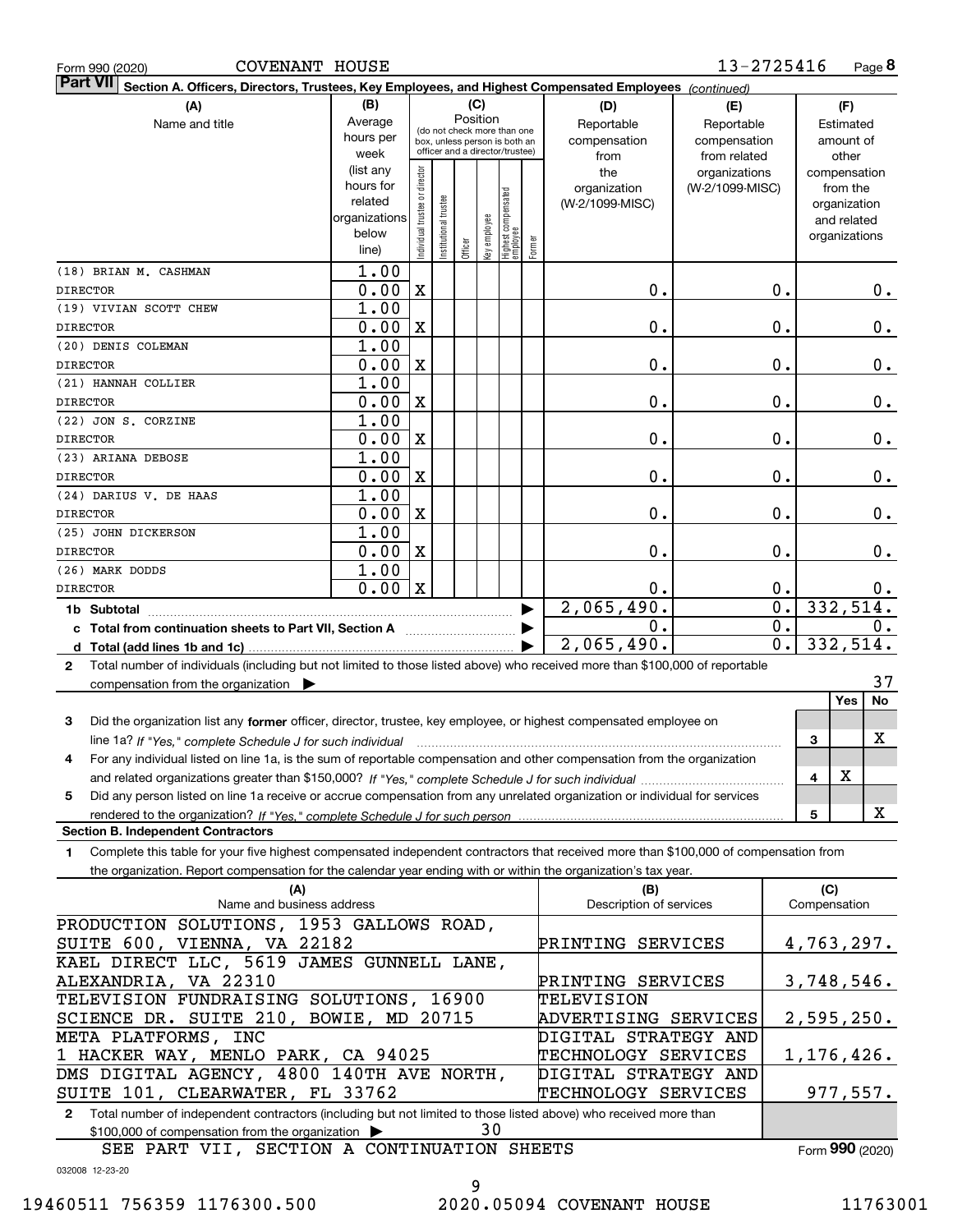| <b>COVENANT HOUSE</b><br>Form 990                                                                                    |                    |                                |                        |         |              |                              |           | 13-2725416      |                               |                       |  |  |
|----------------------------------------------------------------------------------------------------------------------|--------------------|--------------------------------|------------------------|---------|--------------|------------------------------|-----------|-----------------|-------------------------------|-----------------------|--|--|
| Part VII   Section A.<br>Officers, Directors, Trustees, Key Employees, and Highest Compensated Employees (continued) |                    |                                |                        |         |              |                              |           |                 |                               |                       |  |  |
| (A)                                                                                                                  | (B)                |                                | (C)                    |         |              |                              |           | (D)             | (E)                           | (F)                   |  |  |
| Name and title                                                                                                       | Average            |                                | Position               |         | Reportable   | Reportable                   | Estimated |                 |                               |                       |  |  |
|                                                                                                                      | hours              |                                | (check all that apply) |         | compensation | compensation                 | amount of |                 |                               |                       |  |  |
|                                                                                                                      | per<br>week        |                                |                        |         |              |                              |           | from<br>the     | from related<br>organizations | other<br>compensation |  |  |
|                                                                                                                      | (list any          |                                |                        |         |              |                              |           | organization    | (W-2/1099-MISC)               | from the              |  |  |
|                                                                                                                      | hours for          |                                |                        |         |              |                              |           | (W-2/1099-MISC) |                               | organization          |  |  |
|                                                                                                                      | related            |                                |                        |         |              |                              |           |                 |                               | and related           |  |  |
|                                                                                                                      | organizations      |                                |                        |         |              |                              |           |                 |                               | organizations         |  |  |
|                                                                                                                      | below              | Individual trustee or director | Institutional trustee  | Officer | Key employee | Highest compensated employee | Former    |                 |                               |                       |  |  |
|                                                                                                                      | line)              |                                |                        |         |              |                              |           |                 |                               |                       |  |  |
| (27) DAVID EKLUND                                                                                                    | 1.00               |                                |                        |         |              |                              |           |                 |                               |                       |  |  |
| <b>DIRECTOR</b>                                                                                                      | 0.00               | $\mathbf x$                    |                        |         |              |                              |           | 0.              | $\mathbf 0$ .                 | $\mathbf 0$ .         |  |  |
| (28) DAVID HEGARTY                                                                                                   | 1.00               |                                |                        |         |              |                              |           |                 |                               |                       |  |  |
| <b>DIRECTOR</b>                                                                                                      | 0.00               | $\mathbf X$                    |                        |         |              |                              |           | 0.              | Ο.                            | $0_{.}$               |  |  |
| (29) NANNETTE HENDEL                                                                                                 | 1.00               |                                |                        |         |              |                              |           |                 |                               |                       |  |  |
| <b>DIRECTOR</b>                                                                                                      | 0.00               | $\mathbf X$                    |                        |         |              |                              |           | 0.              | Ο.                            | $0_{.}$               |  |  |
| (30) MARK J. HENNESSY<br><b>DIRECTOR</b>                                                                             | 1.00<br>1.00       | $\mathbf X$                    |                        |         |              |                              |           | 0.              | Ο.                            |                       |  |  |
| (31) ERIC HUTCHERSON                                                                                                 | 1.00               |                                |                        |         |              |                              |           |                 |                               | $0_{.}$               |  |  |
| <b>DIRECTOR</b>                                                                                                      | 0.00               | $\mathbf X$                    |                        |         |              |                              |           | 0.              | Ο.                            | $0_{.}$               |  |  |
| (32) APRIL RAY HUNZIKER                                                                                              | 1.00               |                                |                        |         |              |                              |           |                 |                               |                       |  |  |
| <b>DIRECTOR</b>                                                                                                      | 0.00               | $\mathbf X$                    |                        |         |              |                              |           | $\mathbf 0$ .   | Ο.                            | $0_{.}$               |  |  |
| (33) PAUL J. INGRASSIA                                                                                               | 1.00               |                                |                        |         |              |                              |           |                 |                               |                       |  |  |
| <b>DIRECTOR</b>                                                                                                      | 0.00               | $\mathbf X$                    |                        |         |              |                              |           | $\mathbf 0$ .   | Ο.                            | $0_{.}$               |  |  |
| (34) CAPATHIA Y. JENKINS                                                                                             | 1.00               |                                |                        |         |              |                              |           |                 |                               |                       |  |  |
| <b>DIRECTOR</b>                                                                                                      | 0.00               | $\mathbf X$                    |                        |         |              |                              |           | 0.              | 0.                            | $0_{.}$               |  |  |
| (35) TRACY S. JONES WALKER                                                                                           | 1.00               |                                |                        |         |              |                              |           |                 |                               |                       |  |  |
| <b>DIRECTOR</b>                                                                                                      | 0.00               | $\mathbf X$                    |                        |         |              |                              |           | 0.              | 0.                            | $0_{.}$               |  |  |
| (36) JANET M. KEATING                                                                                                | 1.00               |                                |                        |         |              |                              |           |                 |                               |                       |  |  |
| <b>DIRECTOR</b>                                                                                                      | 0.00               | $\mathbf X$                    |                        |         |              |                              |           | 0.              | 0.                            | $0_{.}$               |  |  |
| (37) BILL LIVEK                                                                                                      | 1.00               |                                |                        |         |              |                              |           |                 |                               |                       |  |  |
| <b>DIRECTOR</b>                                                                                                      | 0.00               | $\mathbf X$                    |                        |         |              |                              |           | $\mathbf 0$ .   | 0.                            | 0.                    |  |  |
| (38) AUDRA A. MCDONALD                                                                                               | 1.00               |                                |                        |         |              |                              |           |                 |                               |                       |  |  |
| <b>DIRECTOR</b>                                                                                                      | 0.00               | $\mathbf X$                    |                        |         |              |                              |           | 0.              | 0.                            | 0.                    |  |  |
| (39) ANNE M. MILGRAM                                                                                                 | 1.00               |                                |                        |         |              |                              |           |                 |                               |                       |  |  |
| DIRECTOR THRU APRIL 2021                                                                                             | $0.00 \, \text{X}$ |                                |                        |         |              |                              |           | $\mathbf 0$ .   | $\mathbf 0$ .                 | 0.                    |  |  |
| (40) JULIO A. PORTALATIN                                                                                             | 1.00               |                                |                        |         |              |                              |           |                 |                               |                       |  |  |
| DIRECTOR                                                                                                             | 0.00               | $\mathbf X$                    |                        |         |              |                              |           | $\mathbf 0$ .   | $\mathfrak o$ .               | $0_{.}$               |  |  |
| (41) L. EDWARD SHAW, JR                                                                                              | 1.00               |                                |                        |         |              |                              |           |                 |                               |                       |  |  |
| <b>DIRECTOR</b>                                                                                                      | 0.00               | X                              |                        |         |              |                              |           | $\mathbf 0$ .   | $\mathfrak o$ .               | $0_{.}$               |  |  |
| (42) RAHUL VARMA                                                                                                     | 1.00               |                                |                        |         |              |                              |           |                 |                               |                       |  |  |
| <b>DIRECTOR</b>                                                                                                      | 0.00               | X                              |                        |         |              |                              |           | $\mathbf 0$ .   | $\mathbf 0$ .                 | $0_{.}$               |  |  |
| (43) MARY T. SULLIVAN                                                                                                | 1.00               |                                |                        |         |              |                              |           |                 |                               |                       |  |  |
| <b>DIRECTOR</b>                                                                                                      | 0.00               | X                              |                        |         |              |                              |           | $\mathbf 0$ .   | $\mathbf 0$ .                 | $0_{.}$               |  |  |
| (44) JASON VILLANUEVA                                                                                                | 1.00               |                                |                        |         |              |                              |           |                 |                               |                       |  |  |
| <b>DIRECTOR</b>                                                                                                      | 0.00               | X                              |                        |         |              |                              |           | $\mathfrak o$ . | $\mathfrak o$ .               | $0\cdot$              |  |  |
| (45) KEN WILLMAN                                                                                                     | 1.00               |                                |                        |         |              |                              |           |                 |                               |                       |  |  |
| <b>DIRECTOR</b>                                                                                                      | 0.00               | $\mathbf X$                    |                        |         |              |                              |           | $\mathfrak o$ . | $\mathbf 0$ .                 | $0\cdot$              |  |  |
| (46) STRAUSS ZELNICK                                                                                                 | 1.00               |                                |                        |         |              |                              |           |                 |                               |                       |  |  |
| <b>DIRECTOR</b>                                                                                                      | 0.00               | X                              |                        |         |              |                              |           | $\mathfrak o$ . | $\mathfrak o$ .               | $0_{.}$               |  |  |
|                                                                                                                      |                    |                                |                        |         |              |                              |           |                 |                               |                       |  |  |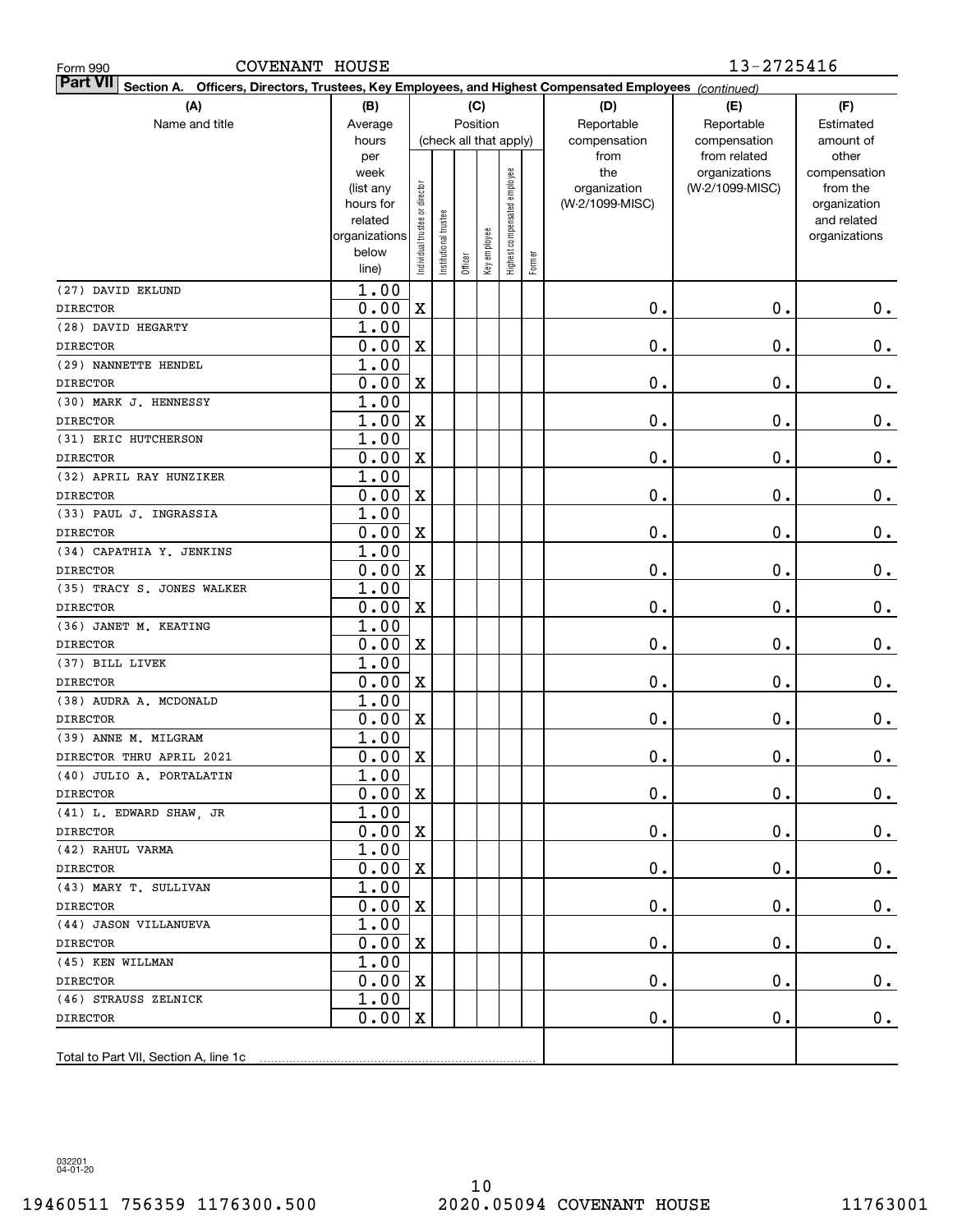|                                                                  | <b>Part VIII</b> | <b>Statement of Revenue</b>                                                                                            |                                            |                |                                |               |                                                           |                                                   |                                                                 |
|------------------------------------------------------------------|------------------|------------------------------------------------------------------------------------------------------------------------|--------------------------------------------|----------------|--------------------------------|---------------|-----------------------------------------------------------|---------------------------------------------------|-----------------------------------------------------------------|
|                                                                  |                  | Check if Schedule O contains a response or note to any line in this Part VIII                                          |                                            |                |                                |               |                                                           |                                                   |                                                                 |
|                                                                  |                  |                                                                                                                        |                                            |                |                                | Total revenue | $\overline{(B)}$<br>Related or exempt<br>function revenue | $\overline{(C)}$<br>Unrelated<br>business revenue | (D)<br>Revenue excluded<br>from tax under<br>sections 512 - 514 |
|                                                                  |                  | 1 a Federated campaigns                                                                                                | 1a                                         |                | 34,642.                        |               |                                                           |                                                   |                                                                 |
|                                                                  | b                | Membership dues                                                                                                        | 1 <sub>b</sub>                             |                |                                |               |                                                           |                                                   |                                                                 |
|                                                                  | c                | Fundraising events                                                                                                     | 1 <sub>c</sub>                             |                | 11,093,139.                    |               |                                                           |                                                   |                                                                 |
|                                                                  |                  | d Related organizations                                                                                                | 1 <sub>d</sub><br>$\overline{\phantom{a}}$ |                |                                |               |                                                           |                                                   |                                                                 |
|                                                                  |                  | Government grants (contributions)                                                                                      | 1e                                         |                | 1,997,500.                     |               |                                                           |                                                   |                                                                 |
|                                                                  | f                | All other contributions, gifts, grants, and                                                                            |                                            |                |                                |               |                                                           |                                                   |                                                                 |
|                                                                  |                  | similar amounts not included above                                                                                     | 1f                                         |                | 70,238,761.                    |               |                                                           |                                                   |                                                                 |
| <b>Contributions, Gifts, Grants</b><br>and Other Similar Amounts |                  | Noncash contributions included in lines 1a-1f                                                                          | $1g$ $\frac{1}{3}$                         |                | 387,032.                       |               |                                                           |                                                   |                                                                 |
|                                                                  | h.               |                                                                                                                        |                                            |                |                                | 83, 364, 042. |                                                           |                                                   |                                                                 |
|                                                                  |                  |                                                                                                                        |                                            |                | <b>Business Code</b>           |               |                                                           |                                                   |                                                                 |
|                                                                  | 2a               | RENTAL INCOME FROM AFFILIATES                                                                                          |                                            |                | 532000                         | 1,523,484.    | 1,523,484.                                                |                                                   |                                                                 |
|                                                                  | b                |                                                                                                                        |                                            |                |                                |               |                                                           |                                                   |                                                                 |
|                                                                  | с                | <u> 1989 - Johann Barn, mars ann an t-Amhain ann an t-Amhain an t-Amhain an t-Amhain an t-Amhain an t-Amhain an t-</u> |                                            |                |                                |               |                                                           |                                                   |                                                                 |
|                                                                  | d                |                                                                                                                        |                                            |                |                                |               |                                                           |                                                   |                                                                 |
| Program Service<br>Revenue                                       |                  |                                                                                                                        |                                            |                |                                |               |                                                           |                                                   |                                                                 |
|                                                                  |                  | f All other program service revenue                                                                                    |                                            |                |                                |               |                                                           |                                                   |                                                                 |
|                                                                  |                  |                                                                                                                        |                                            |                |                                | 1,523,484.    |                                                           |                                                   |                                                                 |
|                                                                  | 3                | Investment income (including dividends, interest, and                                                                  |                                            |                |                                |               |                                                           |                                                   |                                                                 |
|                                                                  |                  |                                                                                                                        |                                            |                |                                | 923,621.      |                                                           |                                                   | 923,621.                                                        |
|                                                                  | 4                | Income from investment of tax-exempt bond proceeds                                                                     |                                            |                |                                | 448,722.      |                                                           |                                                   | 448,722.                                                        |
|                                                                  | 5                |                                                                                                                        | (i) Real                                   |                | (ii) Personal                  |               |                                                           |                                                   |                                                                 |
|                                                                  |                  |                                                                                                                        |                                            |                |                                |               |                                                           |                                                   |                                                                 |
|                                                                  | 6а               | Gross rents<br>.<br>Less: rental expenses                                                                              | 6a<br>6b                                   |                |                                |               |                                                           |                                                   |                                                                 |
|                                                                  | b                | Rental income or (loss)                                                                                                | 6c                                         |                |                                |               |                                                           |                                                   |                                                                 |
|                                                                  | d                | Net rental income or (loss)                                                                                            |                                            |                |                                |               |                                                           |                                                   |                                                                 |
|                                                                  |                  | 7 a Gross amount from sales of                                                                                         | (i) Securities                             |                | (ii) Other                     |               |                                                           |                                                   |                                                                 |
|                                                                  |                  | assets other than inventory                                                                                            | $7a$ 19, 862, 209.                         |                |                                |               |                                                           |                                                   |                                                                 |
|                                                                  |                  | <b>b</b> Less: cost or other basis                                                                                     |                                            |                |                                |               |                                                           |                                                   |                                                                 |
|                                                                  |                  | and sales expenses                                                                                                     | $7b$ $19, 265, 897.$                       |                |                                |               |                                                           |                                                   |                                                                 |
| Revenue                                                          |                  | c Gain or (loss)                                                                                                       | 7c                                         | 596,312.       |                                |               |                                                           |                                                   |                                                                 |
|                                                                  |                  |                                                                                                                        |                                            |                |                                | 596,312.      |                                                           |                                                   | 596, 312.                                                       |
|                                                                  |                  | 8 a Gross income from fundraising events (not                                                                          |                                            |                |                                |               |                                                           |                                                   |                                                                 |
| Othe                                                             |                  | including \$                                                                                                           | 11,093,139. of                             |                |                                |               |                                                           |                                                   |                                                                 |
|                                                                  |                  | contributions reported on line 1c). See                                                                                |                                            |                |                                |               |                                                           |                                                   |                                                                 |
|                                                                  |                  |                                                                                                                        |                                            | 8a             | 0.                             |               |                                                           |                                                   |                                                                 |
|                                                                  |                  |                                                                                                                        |                                            | 8b             | 227,101.                       |               |                                                           |                                                   |                                                                 |
|                                                                  | c                | Net income or (loss) from fundraising events                                                                           |                                            |                |                                | $-227,101.$   |                                                           |                                                   | $-227,101.$                                                     |
|                                                                  |                  | 9 a Gross income from gaming activities. See                                                                           |                                            |                |                                |               |                                                           |                                                   |                                                                 |
|                                                                  |                  |                                                                                                                        |                                            | 9a             |                                |               |                                                           |                                                   |                                                                 |
|                                                                  |                  | <b>b</b> Less: direct expenses                                                                                         |                                            | 9 <sub>b</sub> |                                |               |                                                           |                                                   |                                                                 |
|                                                                  |                  | c Net income or (loss) from gaming activities                                                                          |                                            |                |                                |               |                                                           |                                                   |                                                                 |
|                                                                  |                  | 10 a Gross sales of inventory, less returns                                                                            |                                            |                |                                |               |                                                           |                                                   |                                                                 |
|                                                                  |                  |                                                                                                                        |                                            | 10a            |                                |               |                                                           |                                                   |                                                                 |
|                                                                  |                  | <b>b</b> Less: cost of goods sold                                                                                      |                                            | l10bl          |                                |               |                                                           |                                                   |                                                                 |
|                                                                  |                  | c Net income or (loss) from sales of inventory                                                                         |                                            |                |                                |               |                                                           |                                                   |                                                                 |
|                                                                  |                  | ADMINISTRATIVE FEES FROM AFFILIAT                                                                                      |                                            |                | <b>Business Code</b><br>900099 | 444,756.      |                                                           |                                                   | 444,756.                                                        |
|                                                                  | 11 a             | INSURANCE PROCEEDS                                                                                                     |                                            |                | 900099                         | 91,830.       |                                                           |                                                   | 91,830.                                                         |
| Revenue                                                          | b                | OTHER INCOME/ REFUND CHECK                                                                                             |                                            |                | 900099                         | 55,607.       |                                                           |                                                   | 55,607.                                                         |
| Miscellaneous                                                    | c.               |                                                                                                                        |                                            |                |                                |               |                                                           |                                                   |                                                                 |
|                                                                  |                  |                                                                                                                        |                                            |                |                                | 592,193.      |                                                           |                                                   |                                                                 |
|                                                                  | 12               |                                                                                                                        |                                            |                |                                | 87, 221, 273. | 1,523,484.                                                | 0.                                                | 2,333,747.                                                      |
|                                                                  | 032009 12-23-20  |                                                                                                                        |                                            |                |                                |               |                                                           |                                                   | Form 990 (2020)                                                 |

Form 990 (2020) COVENANT HOUSE 1 3-27 2 5 **4** 1 6 Page **9** 

COVENANT HOUSE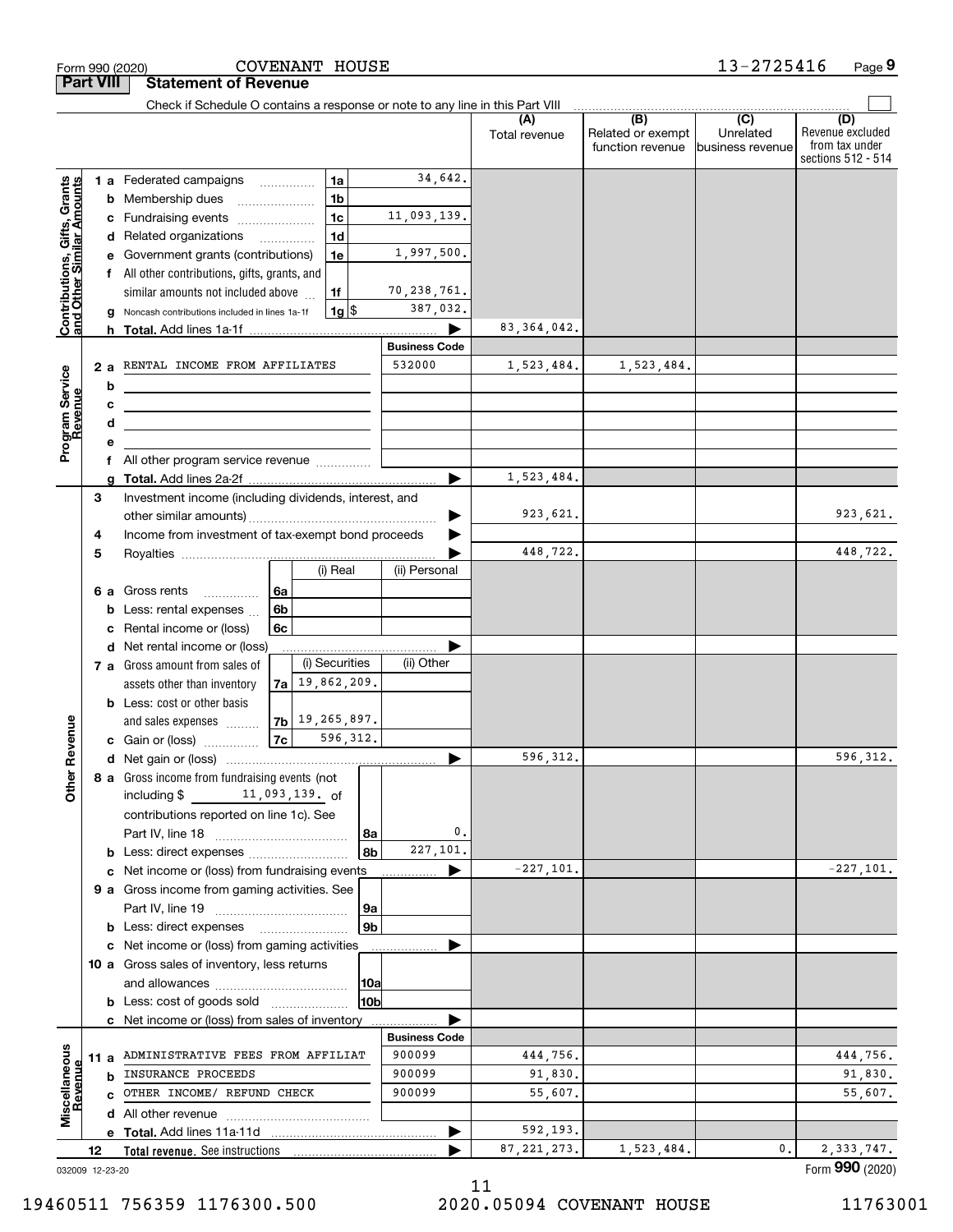|              | <b>Part IX   Statement of Functional Expenses</b>                                                                                                        |                        |                                    |                                           |                                |  |  |  |  |
|--------------|----------------------------------------------------------------------------------------------------------------------------------------------------------|------------------------|------------------------------------|-------------------------------------------|--------------------------------|--|--|--|--|
|              | Section 501(c)(3) and 501(c)(4) organizations must complete all columns. All other organizations must complete column (A).                               |                        |                                    |                                           |                                |  |  |  |  |
|              | Check if Schedule O contains a response or note to any line in this Part IX                                                                              |                        |                                    |                                           |                                |  |  |  |  |
|              | Do not include amounts reported on lines 6b,<br>7b, 8b, 9b, and 10b of Part VIII.                                                                        | (A)<br>Total expenses  | (B)<br>Program service<br>expenses | (C)<br>Management and<br>general expenses | (D)<br>Fundraising<br>expenses |  |  |  |  |
| 1.           | Grants and other assistance to domestic organizations                                                                                                    |                        |                                    |                                           |                                |  |  |  |  |
|              | and domestic governments. See Part IV, line 21                                                                                                           | 33,970,970.            | 33,970,970.                        |                                           |                                |  |  |  |  |
| $\mathbf{2}$ | Grants and other assistance to domestic                                                                                                                  |                        |                                    |                                           |                                |  |  |  |  |
|              | individuals. See Part IV, line 22                                                                                                                        | 36,400.                | 36,400.                            |                                           |                                |  |  |  |  |
| 3            | Grants and other assistance to foreign                                                                                                                   |                        |                                    |                                           |                                |  |  |  |  |
|              | organizations, foreign governments, and foreign                                                                                                          |                        |                                    |                                           |                                |  |  |  |  |
|              | individuals. See Part IV, lines 15 and 16                                                                                                                | 4,508,837.             | 4,508,837.                         |                                           |                                |  |  |  |  |
| 4            | Benefits paid to or for members                                                                                                                          |                        |                                    |                                           |                                |  |  |  |  |
| 5            | Compensation of current officers, directors,                                                                                                             |                        |                                    |                                           |                                |  |  |  |  |
|              | trustees, and key employees                                                                                                                              | 1,041,207.             | 679,420.                           | 278,724.                                  | 83,063.                        |  |  |  |  |
| 6            | Compensation not included above to disqualified                                                                                                          |                        |                                    |                                           |                                |  |  |  |  |
|              | persons (as defined under section 4958(f)(1)) and                                                                                                        |                        |                                    |                                           |                                |  |  |  |  |
|              | persons described in section 4958(c)(3)(B)                                                                                                               |                        |                                    |                                           |                                |  |  |  |  |
| 7            |                                                                                                                                                          | 11, 207, 554.          | 7,313,279.                         | 3,000,178.                                | 894,097.                       |  |  |  |  |
| 8            | Pension plan accruals and contributions (include                                                                                                         | 1,504,054.             | 1,005,311.                         | 377, 731.                                 |                                |  |  |  |  |
|              | section 401(k) and 403(b) employer contributions)                                                                                                        | 1, 163, 295.           | 777,110.                           | 292,609.                                  | 121,012.<br>93,576.            |  |  |  |  |
| 9            |                                                                                                                                                          | 995, 230.              | 672, 360.                          | $\overline{242,305}$ .                    | 80, 565.                       |  |  |  |  |
| 10<br>11     | Fees for services (nonemployees):                                                                                                                        |                        |                                    |                                           |                                |  |  |  |  |
| a            |                                                                                                                                                          |                        |                                    |                                           |                                |  |  |  |  |
| b            |                                                                                                                                                          | 119,456.               |                                    | 119,456.                                  |                                |  |  |  |  |
|              |                                                                                                                                                          | 295, 815.              |                                    | 295,815.                                  |                                |  |  |  |  |
| d            |                                                                                                                                                          | 77,000.                | 77,000.                            |                                           |                                |  |  |  |  |
|              | Professional fundraising services. See Part IV, line 17                                                                                                  | $\overline{542,598}$ . |                                    |                                           | 542,598.                       |  |  |  |  |
|              | Investment management fees                                                                                                                               | 76,706.                |                                    | 76,706.                                   |                                |  |  |  |  |
| g            | Other. (If line 11g amount exceeds 10% of line 25,                                                                                                       |                        |                                    |                                           |                                |  |  |  |  |
|              | column (A) amount, list line 11g expenses on Sch O.)                                                                                                     | 4,576,887.             | 3,584,292.                         | 898,032.                                  | 94,563.                        |  |  |  |  |
| 12           |                                                                                                                                                          | 5,021,488.             | 2, 280, 571.                       | 68,110.                                   | 2,672,807.                     |  |  |  |  |
| 13           |                                                                                                                                                          | 354, 226.              | 224,142.                           | 107,892.                                  | 22,192.                        |  |  |  |  |
| 14           |                                                                                                                                                          | 378, 929.              | 276, 103.                          | 100, 303.                                 | $\overline{2,523.}$            |  |  |  |  |
| 15           |                                                                                                                                                          |                        |                                    |                                           |                                |  |  |  |  |
| 16           |                                                                                                                                                          | 1,776,816.<br>19,209.  | 1, 187, 989.                       | 464, 709.                                 | 124, 118.                      |  |  |  |  |
| 17           | Travel                                                                                                                                                   |                        | 16,926.                            | 2,127.                                    | 156.                           |  |  |  |  |
| 18           | Payments of travel or entertainment expenses                                                                                                             |                        |                                    |                                           |                                |  |  |  |  |
| 19           | for any federal, state, or local public officials<br>Conferences, conventions, and meetings                                                              | 105, 547.              | 82,685.                            | 21,493.                                   | 1,369.                         |  |  |  |  |
| 20           | Interest                                                                                                                                                 |                        |                                    |                                           |                                |  |  |  |  |
| 21           |                                                                                                                                                          |                        |                                    |                                           |                                |  |  |  |  |
| 22           | Depreciation, depletion, and amortization                                                                                                                | 3,472,877.             | 2,437,657.                         | 558,081.                                  | 477,139.                       |  |  |  |  |
| 23           | Insurance                                                                                                                                                | 105,988.               | 219.                               | 105, 746.                                 | 23.                            |  |  |  |  |
| 24           | Other expenses. Itemize expenses not covered<br>above (List miscellaneous expenses on line 24e. If<br>line 24e amount exceeds 10% of line 25, column (A) |                        |                                    |                                           |                                |  |  |  |  |
| a            | amount, list line 24e expenses on Schedule O.)<br>POSTAGE                                                                                                | 10,771,820.            | 4,892,156.                         | 146,106.                                  | 5,733,558.                     |  |  |  |  |
| b            | BANK CHARGES AND FEES                                                                                                                                    | 960,119.               | 897,564.                           | 62, 555.                                  |                                |  |  |  |  |
|              | OTHER EXPENSES                                                                                                                                           | 251,317.               | 29,990.                            | 215,660.                                  | 5,667.                         |  |  |  |  |
| d            | PRINTING                                                                                                                                                 | 243,981.               | 110,807.                           | 3,309.                                    | 129,865.                       |  |  |  |  |
|              | e All other expenses                                                                                                                                     | 197, 163.              | 994.                               | 196,065.                                  | 104.                           |  |  |  |  |
| 25           | Total functional expenses. Add lines 1 through 24e                                                                                                       | 83,775,489.            | 65,062,782.                        | 7,633,712.                                | 11,078,995.                    |  |  |  |  |
| 26           | Joint costs. Complete this line only if the organization                                                                                                 |                        |                                    |                                           |                                |  |  |  |  |
|              | reported in column (B) joint costs from a combined                                                                                                       |                        |                                    |                                           |                                |  |  |  |  |

032010 12-23-20

Check here  $\blacktriangleright$   $\boxed{\text{X}}$  if following SOP 98-2 (ASC 958-720)

educational campaign and fundraising solicitation.

12 19460511 756359 1176300.500 2020.05094 COVENANT HOUSE 11763001

596,113.

Form (2020) **990**

 $549,461.$  0. 46,652.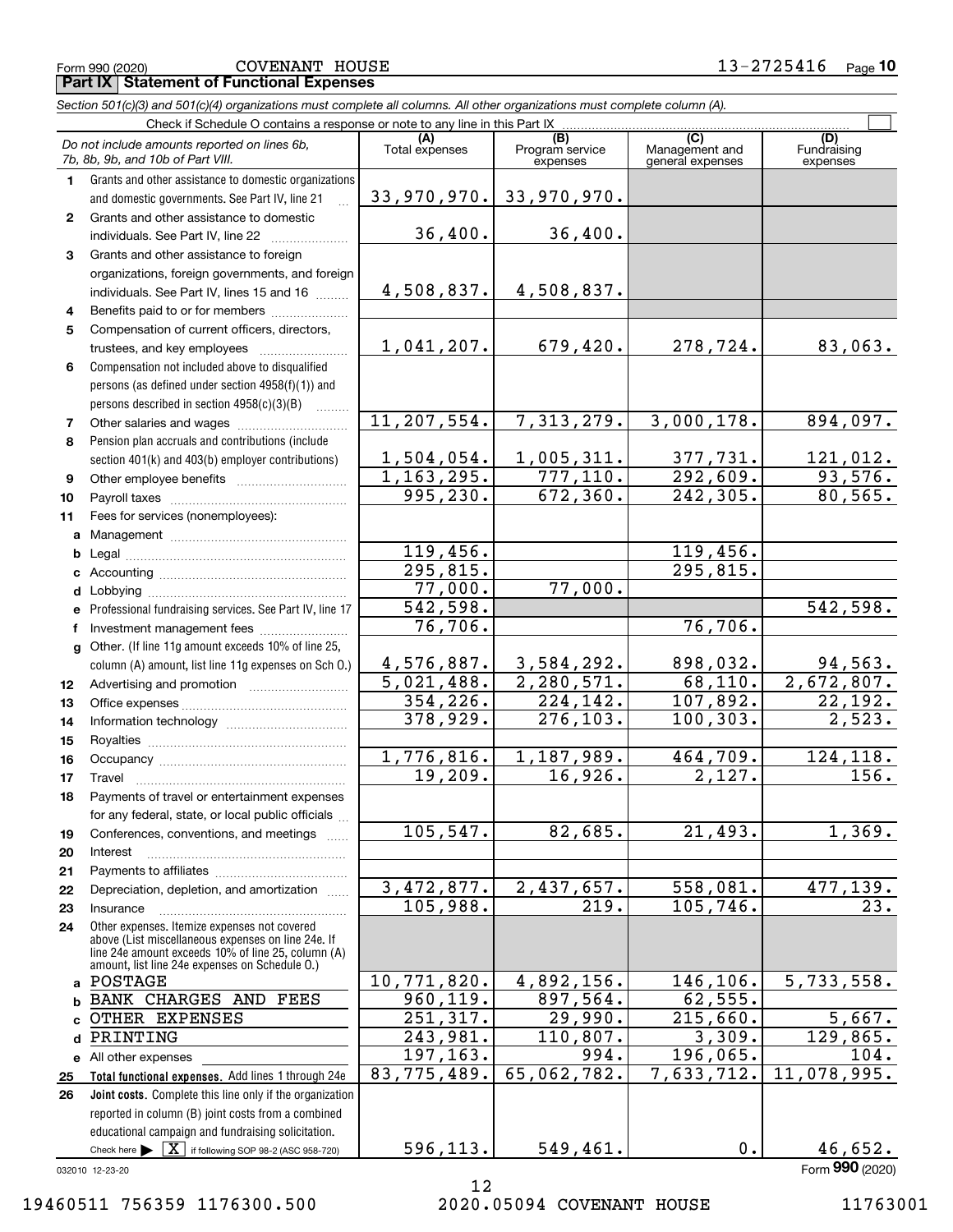**33**

Form 990 (2020) COVENAN'I' HOUSE 1 *3* − 2 7 Z 5 4 I 6 Page **Part X Balance Sheet** COVENANT HOUSE

**11**

|                             |          | Check if Schedule O contains a response or note to any line in this Part X                                                                                                                                                    |                          |                 | $\overline{\text{X}}$             |
|-----------------------------|----------|-------------------------------------------------------------------------------------------------------------------------------------------------------------------------------------------------------------------------------|--------------------------|-----------------|-----------------------------------|
|                             |          |                                                                                                                                                                                                                               | (A)<br>Beginning of year |                 | (B)<br>End of year                |
|                             | 1        |                                                                                                                                                                                                                               | 2,716,169.               | $\mathbf{1}$    | 4,484,145.                        |
|                             | 2        |                                                                                                                                                                                                                               | 11,037,917.              | $\mathbf{2}$    | 4,197,149.                        |
|                             | 3        |                                                                                                                                                                                                                               | 3,531,428.               | 3               | <u>1,535,207.</u>                 |
|                             | 4        |                                                                                                                                                                                                                               | 88, 188.                 | 4               | 88,363.                           |
|                             | 5        | Loans and other receivables from any current or former officer, director,                                                                                                                                                     |                          |                 |                                   |
|                             |          | trustee, key employee, creator or founder, substantial contributor, or 35%                                                                                                                                                    |                          |                 |                                   |
|                             |          | controlled entity or family member of any of these persons                                                                                                                                                                    |                          | 5               |                                   |
|                             | 6        | Loans and other receivables from other disqualified persons (as defined                                                                                                                                                       |                          |                 |                                   |
|                             |          | under section $4958(f)(1)$ , and persons described in section $4958(c)(3)(B)$                                                                                                                                                 |                          | 6               |                                   |
|                             | 7        |                                                                                                                                                                                                                               |                          | 7               |                                   |
| Assets                      | 8        |                                                                                                                                                                                                                               |                          | 8               |                                   |
|                             | 9        | Prepaid expenses and deferred charges [11] [11] prepaid expenses and deferred charges [11] [11] minimum materials                                                                                                             | 716,648.                 | 9               | 586,539.                          |
|                             |          | <b>10a</b> Land, buildings, and equipment: cost or other                                                                                                                                                                      |                          |                 |                                   |
|                             |          | basis. Complete Part VI of Schedule D    10a   118, 886, 625.                                                                                                                                                                 |                          |                 |                                   |
|                             |          | 27,824,459.                                                                                                                                                                                                                   | 59,035,571.              | 10 <sub>c</sub> | 91,062,166.                       |
|                             | 11       |                                                                                                                                                                                                                               | 30,954,780.              | 11              | 39,961,747.                       |
|                             | 12       |                                                                                                                                                                                                                               | 2,881,314.               | 12              | 3,785,823.                        |
|                             | 13       |                                                                                                                                                                                                                               |                          | 13              |                                   |
|                             | 14       |                                                                                                                                                                                                                               | 3,063,071.               | 14              | 6,479,349.                        |
|                             | 15       |                                                                                                                                                                                                                               | 10, 199, 049.            | 15              | 4,326,025.                        |
|                             | 16       |                                                                                                                                                                                                                               | 124, 224, 135.           | 16              | 156,506,513.                      |
|                             | 17       |                                                                                                                                                                                                                               | 3,030,064.               | 17              | 5,049,494.                        |
|                             | 18       |                                                                                                                                                                                                                               | 14,819.                  | 18              | 14,819.                           |
|                             | 19       | Deferred revenue material contracts and contracts are all the material contracts and contracts are all the contracts of the contracts of the contracts of the contracts of the contracts of the contracts of the contracts of |                          | 19              |                                   |
|                             | 20       |                                                                                                                                                                                                                               |                          | 20              |                                   |
|                             | 21       | Escrow or custodial account liability. Complete Part IV of Schedule D<br>1.1.1.1.1.1.1.1.1                                                                                                                                    | 307,607.                 | 21              | 368,587.                          |
|                             | 22       | Loans and other payables to any current or former officer, director,                                                                                                                                                          |                          |                 |                                   |
|                             |          | trustee, key employee, creator or founder, substantial contributor, or 35%                                                                                                                                                    |                          |                 |                                   |
| Liabilities                 |          | controlled entity or family member of any of these persons                                                                                                                                                                    | 20,869,418.              | 22              | 42,859,442.                       |
|                             | 23       | Secured mortgages and notes payable to unrelated third parties                                                                                                                                                                | 2,075,000.               | 23<br>24        | $\mathbf 0$ .                     |
|                             | 24<br>25 |                                                                                                                                                                                                                               |                          |                 |                                   |
|                             |          | Other liabilities (including federal income tax, payables to related third<br>parties, and other liabilities not included on lines 17-24). Complete Part X                                                                    |                          |                 |                                   |
|                             |          | of Schedule D                                                                                                                                                                                                                 | $41,605,422.$ 25         |                 |                                   |
|                             | 26       | Total liabilities. Add lines 17 through 25                                                                                                                                                                                    | 67,902,330.              | 26              | <u>41,453,855.</u><br>89,746,197. |
|                             |          | Organizations that follow FASB ASC 958, check here $\blacktriangleright \boxed{X}$                                                                                                                                            |                          |                 |                                   |
|                             |          | and complete lines 27, 28, 32, and 33.                                                                                                                                                                                        |                          |                 |                                   |
|                             | 27       | Net assets without donor restrictions                                                                                                                                                                                         | <u>33,004,275.</u>       | 27              |                                   |
|                             | 28       | Net assets with donor restrictions                                                                                                                                                                                            | 23, 317, 530.            | 28              | 45,497,773.<br>21,262,543.        |
|                             |          | Organizations that do not follow FASB ASC 958, check here $\blacktriangleright$                                                                                                                                               |                          |                 |                                   |
| Net Assets or Fund Balances |          | and complete lines 29 through 33.                                                                                                                                                                                             |                          |                 |                                   |
|                             | 29       |                                                                                                                                                                                                                               |                          | 29              |                                   |
|                             | 30       | Paid-in or capital surplus, or land, building, or equipment fund                                                                                                                                                              |                          | 30              |                                   |
|                             | 31       | Retained earnings, endowment, accumulated income, or other funds                                                                                                                                                              |                          | 31              |                                   |
|                             | 32       |                                                                                                                                                                                                                               | 56, 321, 805.            | 32              | 66,760,316.                       |
|                             |          |                                                                                                                                                                                                                               |                          |                 |                                   |

Form (2020) **990**

**33**

124,224,135. 156,506,513.

Total liabilities and net assets/fund balances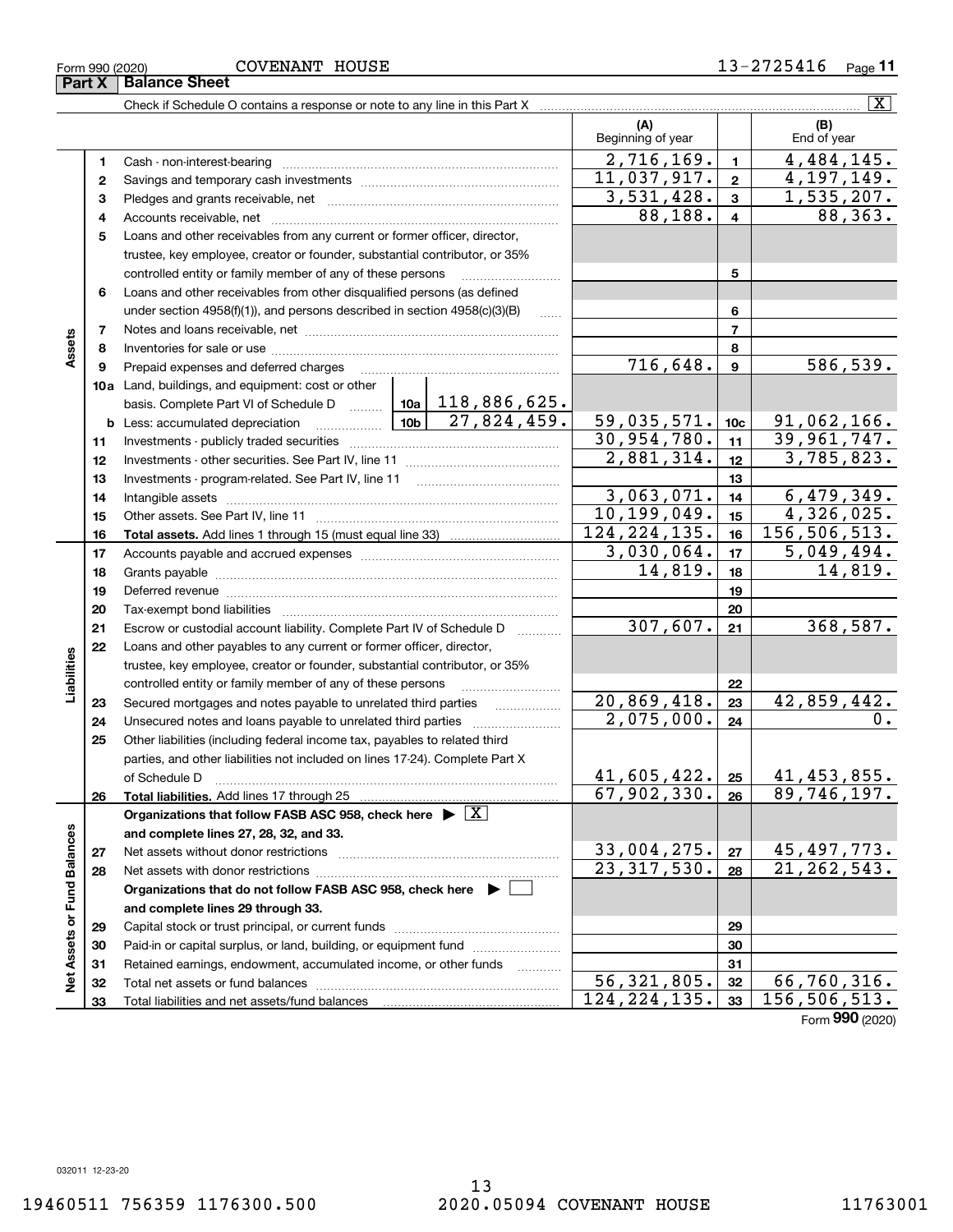|    | <b>COVENANT HOUSE</b><br>Form 990 (2020)                                                                                        |                | 13-2725416     |            | Page 12            |
|----|---------------------------------------------------------------------------------------------------------------------------------|----------------|----------------|------------|--------------------|
|    | Part XI<br><b>Reconciliation of Net Assets</b>                                                                                  |                |                |            |                    |
|    |                                                                                                                                 |                |                |            | $ \mathbf{X} $     |
|    |                                                                                                                                 |                |                |            |                    |
| 1  |                                                                                                                                 | $\mathbf{1}$   | 87, 221, 273.  |            |                    |
| 2  | Total expenses (must equal Part IX, column (A), line 25)                                                                        | $\overline{2}$ | 83,775,489.    |            |                    |
| з  | Revenue less expenses. Subtract line 2 from line 1                                                                              | 3              | 3,445,784.     |            |                    |
| 4  |                                                                                                                                 | 4              | 56, 321, 805.  |            |                    |
| 5  | Net unrealized gains (losses) on investments                                                                                    | 5              | 3,717,844.     |            |                    |
| 6  |                                                                                                                                 | 6              |                |            |                    |
| 7  | Investment expenses                                                                                                             | $\overline{7}$ |                |            |                    |
| 8  | Prior period adjustments                                                                                                        | 8              |                |            |                    |
| 9  | Other changes in net assets or fund balances (explain on Schedule O)                                                            | $\mathbf{Q}$   | 3, 274, 883.   |            |                    |
| 10 | Net assets or fund balances at end of year. Combine lines 3 through 9 (must equal Part X, line 32,                              |                |                |            |                    |
|    |                                                                                                                                 | 10             | 66,760,316.    |            |                    |
|    | Part XII Financial Statements and Reporting                                                                                     |                |                |            |                    |
|    |                                                                                                                                 |                |                |            | $\boxed{\text{X}}$ |
|    |                                                                                                                                 |                |                | Yes        | <b>No</b>          |
| 1  | $\boxed{\mathbf{X}}$ Accrual<br>Accounting method used to prepare the Form 990: [130] Cash<br>Other                             |                |                |            |                    |
|    | If the organization changed its method of accounting from a prior year or checked "Other," explain in Schedule O.               |                |                |            |                    |
|    | 2a Were the organization's financial statements compiled or reviewed by an independent accountant?                              |                | 2a             |            | X                  |
|    | If "Yes," check a box below to indicate whether the financial statements for the year were compiled or reviewed on a            |                |                |            |                    |
|    | separate basis, consolidated basis, or both:                                                                                    |                |                |            |                    |
|    | Separate basis<br>Both consolidated and separate basis<br>Consolidated basis                                                    |                |                |            |                    |
| b  | Were the organization's financial statements audited by an independent accountant?                                              |                | 2 <sub>b</sub> | X          |                    |
|    | If "Yes," check a box below to indicate whether the financial statements for the year were audited on a separate basis,         |                |                |            |                    |
|    | consolidated basis, or both:                                                                                                    |                |                |            |                    |
|    | $\boxed{\mathbf{X}}$ Consolidated basis<br>Separate basis<br>Both consolidated and separate basis                               |                |                |            |                    |
|    | c If "Yes" to line 2a or 2b, does the organization have a committee that assumes responsibility for oversight of the audit,     |                |                |            |                    |
|    |                                                                                                                                 |                | 2c             | х          |                    |
|    | If the organization changed either its oversight process or selection process during the tax year, explain on Schedule O.       |                |                |            |                    |
|    | 3a As a result of a federal award, was the organization required to undergo an audit or audits as set forth in the Single Audit |                |                |            |                    |
|    | Act and OMB Circular A-133?                                                                                                     |                | За             |            | x                  |
|    | b If "Yes," did the organization undergo the required audit or audits? If the organization did not undergo the required audit   |                |                |            |                    |
|    |                                                                                                                                 |                | 3b             | <b>nnn</b> |                    |

Form (2020) **990**

032012 12-23-20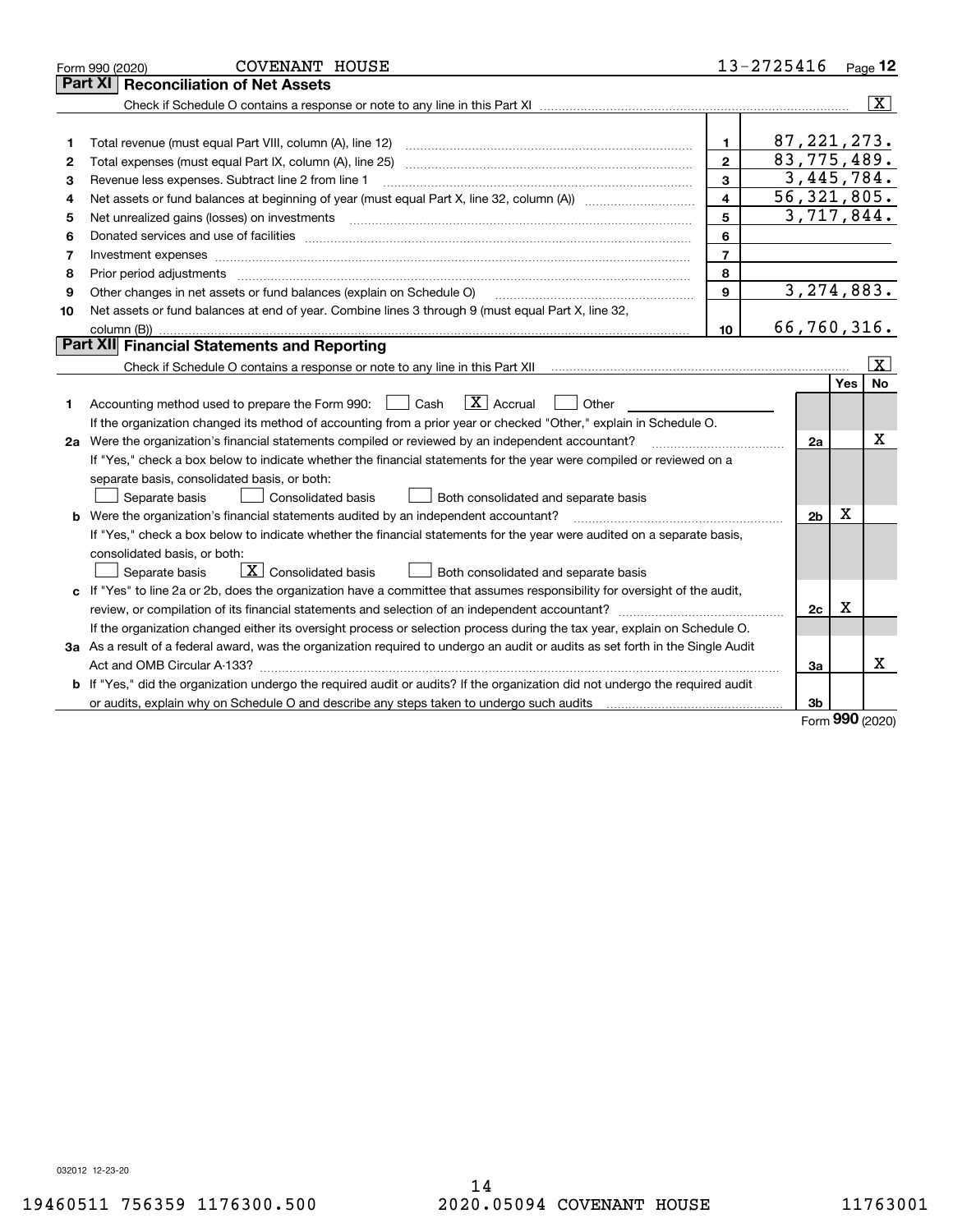Department of the Treasury Internal Revenue Service

**(Form 990 or 990-EZ)**

# **Public Charity Status and Public Support**

**Complete if the organization is a section 501(c)(3) organization or a section 4947(a)(1) nonexempt charitable trust. | Attach to Form 990 or Form 990-EZ.** 

| ▶ Go to www.irs.gov/Form990 for instructions and the latest information. |
|--------------------------------------------------------------------------|

| OMB No. 1545-0047                   |  |
|-------------------------------------|--|
| 2020                                |  |
| <b>Open to Public</b><br>Inspection |  |

|  | Name of the organization |
|--|--------------------------|
|--|--------------------------|

|                                                                                                                    | Name of the organization<br><b>Employer identification number</b> |                                                                                                                                                                                             |          |                                                       |                             |                                 |                            |  |                            |
|--------------------------------------------------------------------------------------------------------------------|-------------------------------------------------------------------|---------------------------------------------------------------------------------------------------------------------------------------------------------------------------------------------|----------|-------------------------------------------------------|-----------------------------|---------------------------------|----------------------------|--|----------------------------|
| COVENANT HOUSE<br>Reason for Public Charity Status. (All organizations must complete this part.) See instructions. |                                                                   |                                                                                                                                                                                             |          |                                                       |                             | 13-2725416                      |                            |  |                            |
| Part I                                                                                                             |                                                                   |                                                                                                                                                                                             |          |                                                       |                             |                                 |                            |  |                            |
|                                                                                                                    |                                                                   | The organization is not a private foundation because it is: (For lines 1 through 12, check only one box.)                                                                                   |          |                                                       |                             |                                 |                            |  |                            |
| 1                                                                                                                  |                                                                   | A church, convention of churches, or association of churches described in section 170(b)(1)(A)(i).                                                                                          |          |                                                       |                             |                                 |                            |  |                            |
| 2                                                                                                                  |                                                                   | A school described in section 170(b)(1)(A)(ii). (Attach Schedule E (Form 990 or 990-EZ).)                                                                                                   |          |                                                       |                             |                                 |                            |  |                            |
| з                                                                                                                  |                                                                   | A hospital or a cooperative hospital service organization described in section 170(b)(1)(A)(iii).                                                                                           |          |                                                       |                             |                                 |                            |  |                            |
| 4                                                                                                                  |                                                                   | A medical research organization operated in conjunction with a hospital described in section 170(b)(1)(A)(iii). Enter the hospital's name,                                                  |          |                                                       |                             |                                 |                            |  |                            |
|                                                                                                                    |                                                                   | city, and state:                                                                                                                                                                            |          |                                                       |                             |                                 |                            |  |                            |
| 5                                                                                                                  |                                                                   | An organization operated for the benefit of a college or university owned or operated by a governmental unit described in                                                                   |          |                                                       |                             |                                 |                            |  |                            |
|                                                                                                                    |                                                                   | section 170(b)(1)(A)(iv). (Complete Part II.)                                                                                                                                               |          |                                                       |                             |                                 |                            |  |                            |
| 6                                                                                                                  |                                                                   | A federal, state, or local government or governmental unit described in section 170(b)(1)(A)(v).                                                                                            |          |                                                       |                             |                                 |                            |  |                            |
|                                                                                                                    | $7\left[\frac{\text{X}}{\text{A}}\right]$                         | An organization that normally receives a substantial part of its support from a governmental unit or from the general public described in                                                   |          |                                                       |                             |                                 |                            |  |                            |
|                                                                                                                    |                                                                   | section 170(b)(1)(A)(vi). (Complete Part II.)                                                                                                                                               |          |                                                       |                             |                                 |                            |  |                            |
| 8                                                                                                                  |                                                                   | A community trust described in section 170(b)(1)(A)(vi). (Complete Part II.)                                                                                                                |          |                                                       |                             |                                 |                            |  |                            |
| 9                                                                                                                  |                                                                   | An agricultural research organization described in section 170(b)(1)(A)(ix) operated in conjunction with a land-grant college                                                               |          |                                                       |                             |                                 |                            |  |                            |
|                                                                                                                    |                                                                   | or university or a non-land-grant college of agriculture (see instructions). Enter the name, city, and state of the college or                                                              |          |                                                       |                             |                                 |                            |  |                            |
|                                                                                                                    |                                                                   | university:                                                                                                                                                                                 |          |                                                       |                             |                                 |                            |  |                            |
| 10                                                                                                                 |                                                                   | An organization that normally receives (1) more than 33 1/3% of its support from contributions, membership fees, and gross receipts from                                                    |          |                                                       |                             |                                 |                            |  |                            |
|                                                                                                                    |                                                                   | activities related to its exempt functions, subject to certain exceptions; and (2) no more than 33 1/3% of its support from gross investment                                                |          |                                                       |                             |                                 |                            |  |                            |
|                                                                                                                    |                                                                   | income and unrelated business taxable income (less section 511 tax) from businesses acquired by the organization after June 30, 1975.                                                       |          |                                                       |                             |                                 |                            |  |                            |
|                                                                                                                    |                                                                   | See section 509(a)(2). (Complete Part III.)                                                                                                                                                 |          |                                                       |                             |                                 |                            |  |                            |
| 11                                                                                                                 |                                                                   | An organization organized and operated exclusively to test for public safety. See section 509(a)(4).                                                                                        |          |                                                       |                             |                                 |                            |  |                            |
| 12                                                                                                                 |                                                                   | An organization organized and operated exclusively for the benefit of, to perform the functions of, or to carry out the purposes of one or                                                  |          |                                                       |                             |                                 |                            |  |                            |
|                                                                                                                    |                                                                   | more publicly supported organizations described in section 509(a)(1) or section 509(a)(2). See section 509(a)(3). Check the box in                                                          |          |                                                       |                             |                                 |                            |  |                            |
|                                                                                                                    |                                                                   | lines 12a through 12d that describes the type of supporting organization and complete lines 12e, 12f, and 12g.                                                                              |          |                                                       |                             |                                 |                            |  |                            |
| а                                                                                                                  |                                                                   | Type I. A supporting organization operated, supervised, or controlled by its supported organization(s), typically by giving                                                                 |          |                                                       |                             |                                 |                            |  |                            |
|                                                                                                                    |                                                                   | the supported organization(s) the power to regularly appoint or elect a majority of the directors or trustees of the supporting                                                             |          |                                                       |                             |                                 |                            |  |                            |
|                                                                                                                    |                                                                   | organization. You must complete Part IV, Sections A and B.                                                                                                                                  |          |                                                       |                             |                                 |                            |  |                            |
| b                                                                                                                  |                                                                   | Type II. A supporting organization supervised or controlled in connection with its supported organization(s), by having                                                                     |          |                                                       |                             |                                 |                            |  |                            |
|                                                                                                                    |                                                                   | control or management of the supporting organization vested in the same persons that control or manage the supported                                                                        |          |                                                       |                             |                                 |                            |  |                            |
|                                                                                                                    |                                                                   | organization(s). You must complete Part IV, Sections A and C.<br>Type III functionally integrated. A supporting organization operated in connection with, and functionally integrated with, |          |                                                       |                             |                                 |                            |  |                            |
| с                                                                                                                  |                                                                   | its supported organization(s) (see instructions). You must complete Part IV, Sections A, D, and E.                                                                                          |          |                                                       |                             |                                 |                            |  |                            |
| d                                                                                                                  |                                                                   | Type III non-functionally integrated. A supporting organization operated in connection with its supported organization(s)                                                                   |          |                                                       |                             |                                 |                            |  |                            |
|                                                                                                                    |                                                                   | that is not functionally integrated. The organization generally must satisfy a distribution requirement and an attentiveness                                                                |          |                                                       |                             |                                 |                            |  |                            |
|                                                                                                                    |                                                                   | requirement (see instructions). You must complete Part IV, Sections A and D, and Part V.                                                                                                    |          |                                                       |                             |                                 |                            |  |                            |
| е                                                                                                                  |                                                                   | Check this box if the organization received a written determination from the IRS that it is a Type I, Type II, Type III                                                                     |          |                                                       |                             |                                 |                            |  |                            |
|                                                                                                                    |                                                                   | functionally integrated, or Type III non-functionally integrated supporting organization.                                                                                                   |          |                                                       |                             |                                 |                            |  |                            |
| f                                                                                                                  |                                                                   | Enter the number of supported organizations                                                                                                                                                 |          |                                                       |                             |                                 |                            |  |                            |
|                                                                                                                    |                                                                   | g Provide the following information about the supported organization(s).                                                                                                                    |          |                                                       |                             |                                 |                            |  |                            |
|                                                                                                                    |                                                                   | (i) Name of supported                                                                                                                                                                       | (ii) EIN | (iii) Type of organization                            | in your governing document? | (iv) Is the organization listed | (v) Amount of monetary     |  | (vi) Amount of other       |
|                                                                                                                    |                                                                   | organization                                                                                                                                                                                |          | (described on lines 1-10<br>above (see instructions)) | Yes                         | No                              | support (see instructions) |  | support (see instructions) |
|                                                                                                                    |                                                                   |                                                                                                                                                                                             |          |                                                       |                             |                                 |                            |  |                            |
|                                                                                                                    |                                                                   |                                                                                                                                                                                             |          |                                                       |                             |                                 |                            |  |                            |
|                                                                                                                    |                                                                   |                                                                                                                                                                                             |          |                                                       |                             |                                 |                            |  |                            |
|                                                                                                                    |                                                                   |                                                                                                                                                                                             |          |                                                       |                             |                                 |                            |  |                            |
|                                                                                                                    |                                                                   |                                                                                                                                                                                             |          |                                                       |                             |                                 |                            |  |                            |
|                                                                                                                    |                                                                   |                                                                                                                                                                                             |          |                                                       |                             |                                 |                            |  |                            |
|                                                                                                                    |                                                                   |                                                                                                                                                                                             |          |                                                       |                             |                                 |                            |  |                            |
|                                                                                                                    |                                                                   |                                                                                                                                                                                             |          |                                                       |                             |                                 |                            |  |                            |
|                                                                                                                    |                                                                   |                                                                                                                                                                                             |          |                                                       |                             |                                 |                            |  |                            |
|                                                                                                                    |                                                                   |                                                                                                                                                                                             |          |                                                       |                             |                                 |                            |  |                            |
| Total                                                                                                              |                                                                   |                                                                                                                                                                                             |          |                                                       |                             |                                 |                            |  |                            |

LHA For Paperwork Reduction Act Notice, see the Instructions for Form 990 or 990-EZ. <sub>032021</sub> o1-25-21 Schedule A (Form 990 or 990-EZ) 2020 15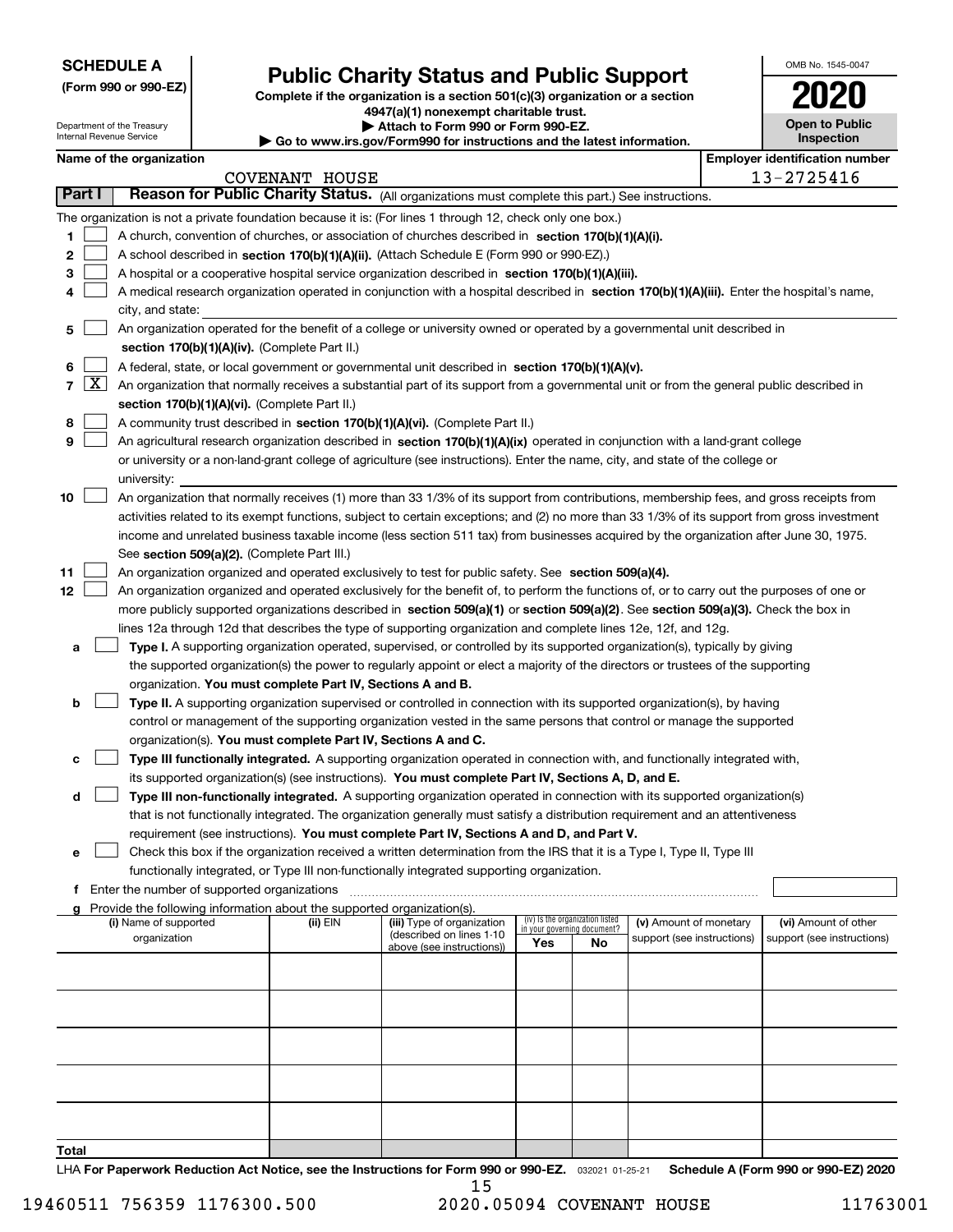### Schedule A (Form 990 or 990-EZ) 2020 Page COVENANT HOUSE 13-2725416

13-2725416 Page 2

**Part II Support Schedule for Organizations Described in Sections 170(b)(1)(A)(iv) and 170(b)(1)(A)(vi)**

(Complete only if you checked the box on line 5, 7, or 8 of Part I or if the organization failed to qualify under Part III. If the organization fails to qualify under the tests listed below, please complete Part III.)

| <b>Section A. Public Support</b>                                                                                                               |                                                        |          |                                           |            |                                      |                                                        |  |
|------------------------------------------------------------------------------------------------------------------------------------------------|--------------------------------------------------------|----------|-------------------------------------------|------------|--------------------------------------|--------------------------------------------------------|--|
| Calendar year (or fiscal year beginning in)                                                                                                    | (a) 2016                                               | (b) 2017 | $(c)$ 2018                                | $(d)$ 2019 | (e) 2020                             | (f) Total                                              |  |
| 1 Gifts, grants, contributions, and                                                                                                            |                                                        |          |                                           |            |                                      |                                                        |  |
| membership fees received. (Do not                                                                                                              |                                                        |          |                                           |            |                                      |                                                        |  |
| include any "unusual grants.")                                                                                                                 | 64392487.63726695.65419679.88833453.83364042.365736356 |          |                                           |            |                                      |                                                        |  |
| 2 Tax revenues levied for the organ-                                                                                                           |                                                        |          |                                           |            |                                      |                                                        |  |
| ization's benefit and either paid to                                                                                                           |                                                        |          |                                           |            |                                      |                                                        |  |
| or expended on its behalf                                                                                                                      |                                                        |          |                                           |            |                                      |                                                        |  |
| 3 The value of services or facilities                                                                                                          |                                                        |          |                                           |            |                                      |                                                        |  |
| furnished by a governmental unit to                                                                                                            |                                                        |          |                                           |            |                                      |                                                        |  |
| the organization without charge                                                                                                                |                                                        |          |                                           |            |                                      |                                                        |  |
| 4 Total. Add lines 1 through 3                                                                                                                 |                                                        |          |                                           |            |                                      | 64392487.63726695.65419679.88833453.83364042.365736356 |  |
| 5 The portion of total contributions                                                                                                           |                                                        |          |                                           |            |                                      |                                                        |  |
| by each person (other than a                                                                                                                   |                                                        |          |                                           |            |                                      |                                                        |  |
| governmental unit or publicly                                                                                                                  |                                                        |          |                                           |            |                                      |                                                        |  |
| supported organization) included                                                                                                               |                                                        |          |                                           |            |                                      |                                                        |  |
| on line 1 that exceeds 2% of the                                                                                                               |                                                        |          |                                           |            |                                      |                                                        |  |
| amount shown on line 11,                                                                                                                       |                                                        |          |                                           |            |                                      |                                                        |  |
| column (f)                                                                                                                                     |                                                        |          |                                           |            |                                      |                                                        |  |
| 6 Public support. Subtract line 5 from line 4.                                                                                                 |                                                        |          |                                           |            |                                      | 365736356                                              |  |
| <b>Section B. Total Support</b>                                                                                                                |                                                        |          |                                           |            |                                      |                                                        |  |
| Calendar year (or fiscal year beginning in)                                                                                                    | (a) 2016                                               | (b) 2017 | $(c)$ 2018                                | $(d)$ 2019 | (e) 2020                             | (f) Total                                              |  |
| <b>7</b> Amounts from line 4                                                                                                                   | 64392487.63726695.65419679.88833453.83364042.365736356 |          |                                           |            |                                      |                                                        |  |
| 8 Gross income from interest,                                                                                                                  |                                                        |          |                                           |            |                                      |                                                        |  |
| dividends, payments received on                                                                                                                |                                                        |          |                                           |            |                                      |                                                        |  |
| securities loans, rents, royalties,                                                                                                            |                                                        |          |                                           |            |                                      |                                                        |  |
| and income from similar sources                                                                                                                | 1564897.                                               | 1639298. | 1226495.                                  | 1235446.   | 1372343.                             | 7038479.                                               |  |
| 9 Net income from unrelated business                                                                                                           |                                                        |          |                                           |            |                                      |                                                        |  |
| activities, whether or not the                                                                                                                 |                                                        |          |                                           |            |                                      |                                                        |  |
| business is regularly carried on                                                                                                               |                                                        |          |                                           |            |                                      |                                                        |  |
| <b>10</b> Other income. Do not include gain                                                                                                    |                                                        |          |                                           |            |                                      |                                                        |  |
| or loss from the sale of capital                                                                                                               |                                                        |          |                                           |            |                                      |                                                        |  |
| assets (Explain in Part VI.)                                                                                                                   |                                                        |          | $552, 107.$ 365, 906. 512, 346. 474, 028. |            |                                      | 592, 193.   2496580.                                   |  |
| 11 Total support. Add lines 7 through 10                                                                                                       |                                                        |          |                                           |            |                                      | 375271415                                              |  |
| 12 Gross receipts from related activities, etc. (see instructions)                                                                             |                                                        |          |                                           |            | 12                                   | 10,953,851.                                            |  |
| 13 First 5 years. If the Form 990 is for the organization's first, second, third, fourth, or fifth tax year as a section 501(c)(3)             |                                                        |          |                                           |            |                                      |                                                        |  |
| organization, check this box and stop here                                                                                                     |                                                        |          |                                           |            |                                      |                                                        |  |
| <b>Section C. Computation of Public Support Percentage</b>                                                                                     |                                                        |          |                                           |            |                                      |                                                        |  |
| 14 Public support percentage for 2020 (line 6, column (f), divided by line 11, column (f) <i>mummumumum</i>                                    |                                                        |          |                                           |            | 14                                   | 97.46<br>%                                             |  |
|                                                                                                                                                |                                                        |          |                                           |            | 15                                   | 97.39<br>%                                             |  |
| 16a 33 1/3% support test - 2020. If the organization did not check the box on line 13, and line 14 is 33 1/3% or more, check this box and      |                                                        |          |                                           |            |                                      |                                                        |  |
| stop here. The organization qualifies as a publicly supported organization                                                                     |                                                        |          |                                           |            |                                      | $\blacktriangleright$ $\boxed{\text{X}}$               |  |
| b 33 1/3% support test - 2019. If the organization did not check a box on line 13 or 16a, and line 15 is 33 1/3% or more, check this box       |                                                        |          |                                           |            |                                      |                                                        |  |
| and stop here. The organization qualifies as a publicly supported organization                                                                 |                                                        |          |                                           |            |                                      |                                                        |  |
| 17a 10% -facts-and-circumstances test - 2020. If the organization did not check a box on line 13, 16a, or 16b, and line 14 is 10% or more,     |                                                        |          |                                           |            |                                      |                                                        |  |
| and if the organization meets the facts-and-circumstances test, check this box and stop here. Explain in Part VI how the organization          |                                                        |          |                                           |            |                                      |                                                        |  |
| meets the facts-and-circumstances test. The organization qualifies as a publicly supported organization                                        |                                                        |          |                                           |            |                                      |                                                        |  |
| <b>b 10% -facts-and-circumstances test - 2019.</b> If the organization did not check a box on line 13, 16a, 16b, or 17a, and line 15 is 10% or |                                                        |          |                                           |            |                                      |                                                        |  |
| more, and if the organization meets the facts-and-circumstances test, check this box and stop here. Explain in Part VI how the                 |                                                        |          |                                           |            |                                      |                                                        |  |
| organization meets the facts-and-circumstances test. The organization qualifies as a publicly supported organization                           |                                                        |          |                                           |            |                                      |                                                        |  |
| 18 Private foundation. If the organization did not check a box on line 13, 16a, 16b, 17a, or 17b, check this box and see instructions          |                                                        |          |                                           |            |                                      |                                                        |  |
|                                                                                                                                                |                                                        |          |                                           |            | Schedule A (Form 990 or 990-F7) 2020 |                                                        |  |

**Schedule A (Form 990 or 990-EZ) 2020**

032022 01-25-21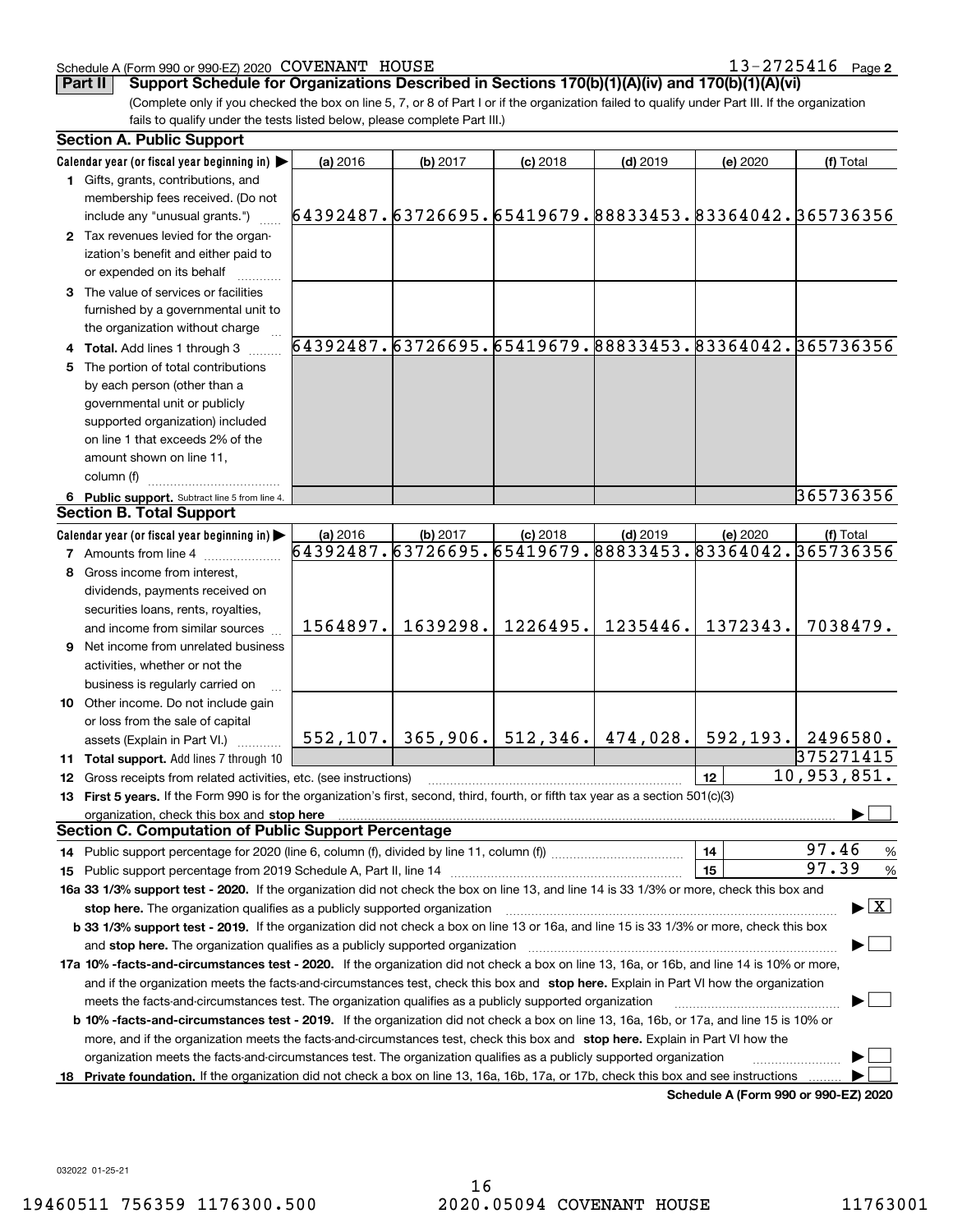### Schedule A (Form 990 or 990-EZ) 2020 Page COVENANT HOUSE 13-2725416

### **Part III | Support Schedule for Organizations Described in Section 509(a)(2)**

(Complete only if you checked the box on line 10 of Part I or if the organization failed to qualify under Part II. If the organization fails to qualify under the tests listed below, please complete Part II.)

|    | <b>Section A. Public Support</b>                                                                                                                                                                |          |          |            |            |          |                                      |
|----|-------------------------------------------------------------------------------------------------------------------------------------------------------------------------------------------------|----------|----------|------------|------------|----------|--------------------------------------|
|    | Calendar year (or fiscal year beginning in) $\blacktriangleright$                                                                                                                               | (a) 2016 | (b) 2017 | $(c)$ 2018 | $(d)$ 2019 | (e) 2020 | (f) Total                            |
|    | 1 Gifts, grants, contributions, and                                                                                                                                                             |          |          |            |            |          |                                      |
|    | membership fees received. (Do not                                                                                                                                                               |          |          |            |            |          |                                      |
|    | include any "unusual grants.")                                                                                                                                                                  |          |          |            |            |          |                                      |
|    | <b>2</b> Gross receipts from admissions,<br>merchandise sold or services per-<br>formed, or facilities furnished in<br>any activity that is related to the<br>organization's tax-exempt purpose |          |          |            |            |          |                                      |
|    | 3 Gross receipts from activities that<br>are not an unrelated trade or bus-                                                                                                                     |          |          |            |            |          |                                      |
|    | iness under section 513                                                                                                                                                                         |          |          |            |            |          |                                      |
|    | 4 Tax revenues levied for the organ-                                                                                                                                                            |          |          |            |            |          |                                      |
|    | ization's benefit and either paid to<br>or expended on its behalf<br>.                                                                                                                          |          |          |            |            |          |                                      |
|    | 5 The value of services or facilities<br>furnished by a governmental unit to                                                                                                                    |          |          |            |            |          |                                      |
|    | the organization without charge                                                                                                                                                                 |          |          |            |            |          |                                      |
|    | <b>6 Total.</b> Add lines 1 through 5 $\dots$                                                                                                                                                   |          |          |            |            |          |                                      |
|    | 7a Amounts included on lines 1, 2, and<br>3 received from disqualified persons                                                                                                                  |          |          |            |            |          |                                      |
|    | <b>b</b> Amounts included on lines 2 and 3 received<br>from other than disqualified persons that<br>exceed the greater of \$5,000 or 1% of the<br>amount on line 13 for the year                |          |          |            |            |          |                                      |
|    | c Add lines 7a and 7b                                                                                                                                                                           |          |          |            |            |          |                                      |
|    | 8 Public support. (Subtract line 7c from line 6.)<br><b>Section B. Total Support</b>                                                                                                            |          |          |            |            |          |                                      |
|    | Calendar year (or fiscal year beginning in)                                                                                                                                                     | (a) 2016 | (b) 2017 | $(c)$ 2018 | $(d)$ 2019 | (e) 2020 | (f) Total                            |
|    | 9 Amounts from line 6                                                                                                                                                                           |          |          |            |            |          |                                      |
|    | 10a Gross income from interest,<br>dividends, payments received on<br>securities loans, rents, royalties,<br>and income from similar sources                                                    |          |          |            |            |          |                                      |
|    | <b>b</b> Unrelated business taxable income                                                                                                                                                      |          |          |            |            |          |                                      |
|    | (less section 511 taxes) from businesses<br>acquired after June 30, 1975 [10001]                                                                                                                |          |          |            |            |          |                                      |
|    | c Add lines 10a and 10b                                                                                                                                                                         |          |          |            |            |          |                                      |
|    | 11 Net income from unrelated business<br>activities not included in line 10b,<br>whether or not the business is<br>regularly carried on                                                         |          |          |            |            |          |                                      |
|    | 12 Other income. Do not include gain<br>or loss from the sale of capital<br>assets (Explain in Part VI.)                                                                                        |          |          |            |            |          |                                      |
|    | 13 Total support. (Add lines 9, 10c, 11, and 12.)                                                                                                                                               |          |          |            |            |          |                                      |
|    | 14 First 5 years. If the Form 990 is for the organization's first, second, third, fourth, or fifth tax year as a section 501(c)(3) organization,                                                |          |          |            |            |          |                                      |
|    |                                                                                                                                                                                                 |          |          |            |            |          |                                      |
|    | <b>Section C. Computation of Public Support Percentage</b>                                                                                                                                      |          |          |            |            |          |                                      |
|    | 15 Public support percentage for 2020 (line 8, column (f), divided by line 13, column (f))                                                                                                      |          |          |            |            | 15       | %                                    |
| 16 | Public support percentage from 2019 Schedule A, Part III, line 15                                                                                                                               |          |          |            |            | 16       | %                                    |
|    | Section D. Computation of Investment Income Percentage                                                                                                                                          |          |          |            |            |          |                                      |
|    | 17 Investment income percentage for 2020 (line 10c, column (f), divided by line 13, column (f))                                                                                                 |          |          |            |            | 17       | %                                    |
|    | 18 Investment income percentage from 2019 Schedule A, Part III, line 17                                                                                                                         |          |          |            |            | 18       | %                                    |
|    | 19a 33 1/3% support tests - 2020. If the organization did not check the box on line 14, and line 15 is more than 33 1/3%, and line 17 is not                                                    |          |          |            |            |          |                                      |
|    | more than 33 1/3%, check this box and stop here. The organization qualifies as a publicly supported organization                                                                                |          |          |            |            |          | $\sim$                               |
|    | b 33 1/3% support tests - 2019. If the organization did not check a box on line 14 or line 19a, and line 16 is more than 33 1/3%, and                                                           |          |          |            |            |          |                                      |
|    | line 18 is not more than 33 1/3%, check this box and stop here. The organization qualifies as a publicly supported organization                                                                 |          |          |            |            |          |                                      |
| 20 | Private foundation. If the organization did not check a box on line 14, 19a, or 19b, check this box and see instructions                                                                        |          |          |            |            |          |                                      |
|    | 032023 01-25-21                                                                                                                                                                                 |          | 17       |            |            |          | Schedule A (Form 990 or 990-EZ) 2020 |

19460511 756359 1176300.500 2020.05094 COVENANT HOUSE 11763001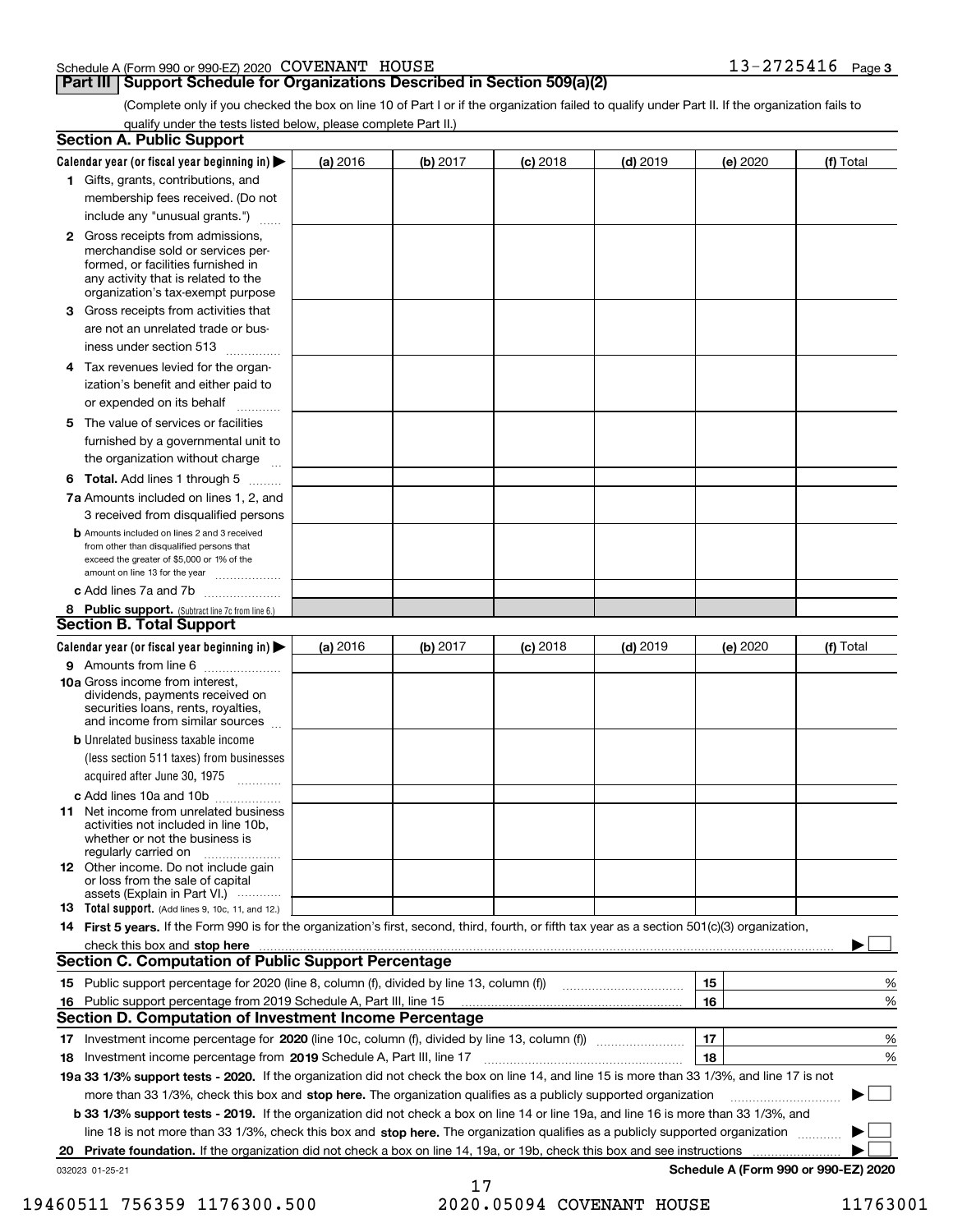**1**

**2**

**3a**

**3b**

**3c**

**4a**

**4b**

**4c**

**5a**

**5b5c**

**6**

**7**

**8**

**9a**

**9b**

**9c**

**10a**

**10b**

**YesNo**

### **Part IV Supporting Organizations**

(Complete only if you checked a box in line 12 on Part I. If you checked box 12a, Part I, complete Sections A and B. If you checked box 12b, Part I, complete Sections A and C. If you checked box 12c, Part I, complete Sections A, D, and E. If you checked box 12d, Part I, complete Sections A and D, and complete Part V.)

### **Section A. All Supporting Organizations**

- **1** Are all of the organization's supported organizations listed by name in the organization's governing documents? If "No," describe in **Part VI** how the supported organizations are designated. If designated by *class or purpose, describe the designation. If historic and continuing relationship, explain.*
- **2** Did the organization have any supported organization that does not have an IRS determination of status under section 509(a)(1) or (2)? If "Yes," explain in Part VI how the organization determined that the supported *organization was described in section 509(a)(1) or (2).*
- **3a** Did the organization have a supported organization described in section 501(c)(4), (5), or (6)? If "Yes," answer *lines 3b and 3c below.*
- **b** Did the organization confirm that each supported organization qualified under section 501(c)(4), (5), or (6) and satisfied the public support tests under section 509(a)(2)? If "Yes," describe in **Part VI** when and how the *organization made the determination.*
- **c**Did the organization ensure that all support to such organizations was used exclusively for section 170(c)(2)(B) purposes? If "Yes," explain in **Part VI** what controls the organization put in place to ensure such use.
- **4a***If* Was any supported organization not organized in the United States ("foreign supported organization")? *"Yes," and if you checked box 12a or 12b in Part I, answer lines 4b and 4c below.*
- **b** Did the organization have ultimate control and discretion in deciding whether to make grants to the foreign supported organization? If "Yes," describe in **Part VI** how the organization had such control and discretion *despite being controlled or supervised by or in connection with its supported organizations.*
- **c** Did the organization support any foreign supported organization that does not have an IRS determination under sections 501(c)(3) and 509(a)(1) or (2)? If "Yes," explain in **Part VI** what controls the organization used *to ensure that all support to the foreign supported organization was used exclusively for section 170(c)(2)(B) purposes.*
- **5a** Did the organization add, substitute, or remove any supported organizations during the tax year? If "Yes," answer lines 5b and 5c below (if applicable). Also, provide detail in **Part VI,** including (i) the names and EIN *numbers of the supported organizations added, substituted, or removed; (ii) the reasons for each such action; (iii) the authority under the organization's organizing document authorizing such action; and (iv) how the action was accomplished (such as by amendment to the organizing document).*
- **b** Type I or Type II only. Was any added or substituted supported organization part of a class already designated in the organization's organizing document?
- **cSubstitutions only.**  Was the substitution the result of an event beyond the organization's control?
- **6** Did the organization provide support (whether in the form of grants or the provision of services or facilities) to **Part VI.** *If "Yes," provide detail in* support or benefit one or more of the filing organization's supported organizations? anyone other than (i) its supported organizations, (ii) individuals that are part of the charitable class benefited by one or more of its supported organizations, or (iii) other supporting organizations that also
- **7**Did the organization provide a grant, loan, compensation, or other similar payment to a substantial contributor *If "Yes," complete Part I of Schedule L (Form 990 or 990-EZ).* regard to a substantial contributor? (as defined in section 4958(c)(3)(C)), a family member of a substantial contributor, or a 35% controlled entity with
- **8** Did the organization make a loan to a disqualified person (as defined in section 4958) not described in line 7? *If "Yes," complete Part I of Schedule L (Form 990 or 990-EZ).*
- **9a** Was the organization controlled directly or indirectly at any time during the tax year by one or more in section 509(a)(1) or (2))? If "Yes," *provide detail in* <code>Part VI.</code> disqualified persons, as defined in section 4946 (other than foundation managers and organizations described
- **b** Did one or more disqualified persons (as defined in line 9a) hold a controlling interest in any entity in which the supporting organization had an interest? If "Yes," provide detail in P**art VI**.
- **c**Did a disqualified person (as defined in line 9a) have an ownership interest in, or derive any personal benefit from, assets in which the supporting organization also had an interest? If "Yes," provide detail in P**art VI.**
- **10a** Was the organization subject to the excess business holdings rules of section 4943 because of section supporting organizations)? If "Yes," answer line 10b below. 4943(f) (regarding certain Type II supporting organizations, and all Type III non-functionally integrated
- **b** Did the organization have any excess business holdings in the tax year? (Use Schedule C, Form 4720, to *determine whether the organization had excess business holdings.)*

032024 01-25-21

**Schedule A (Form 990 or 990-EZ) 2020**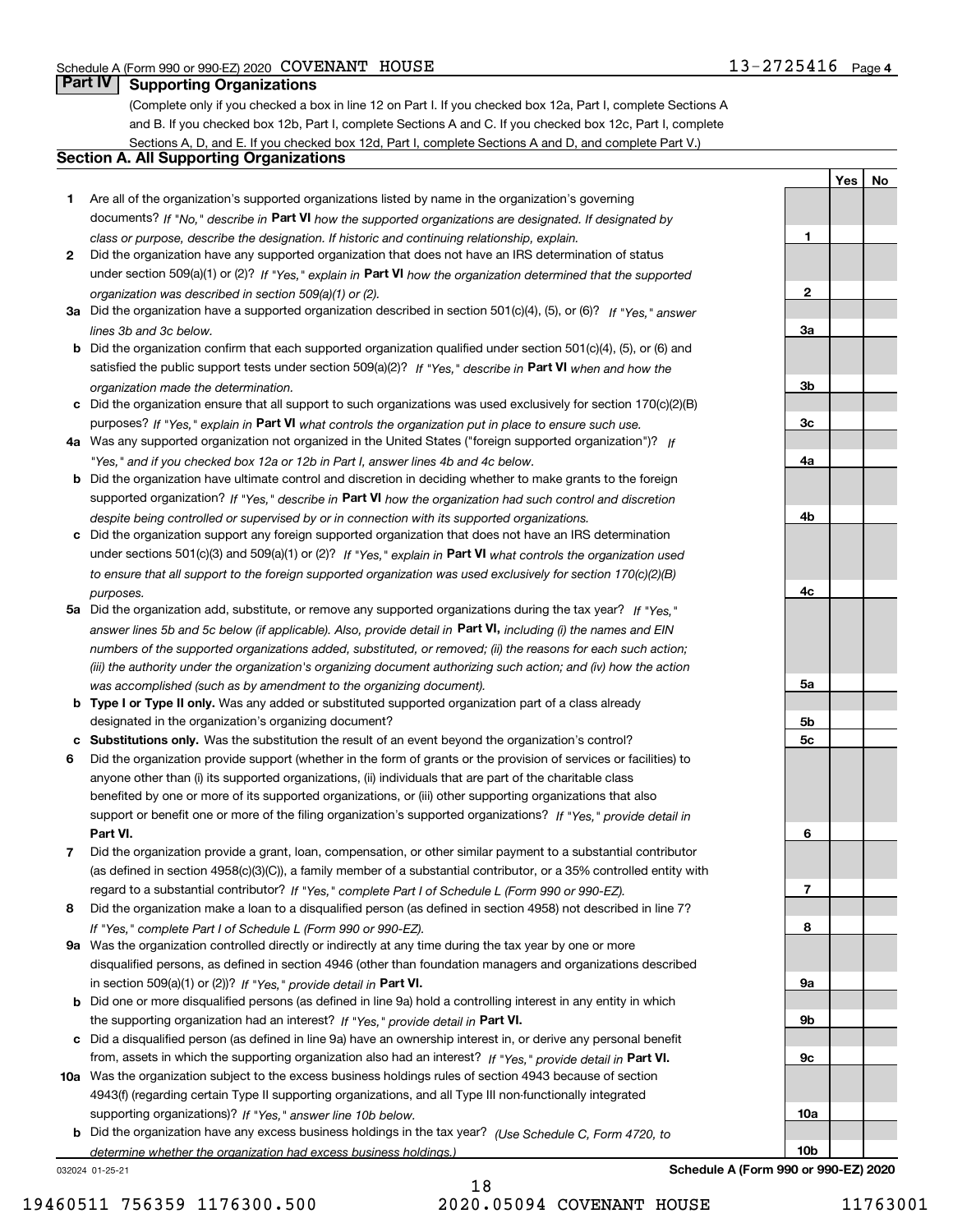| <b>Part IV</b> | <b>Supporting Organizations (continued)</b>                                                                                                                                                                                                                                                                                                                                                                                                                                                                                                                                                                                                          |                 |     |    |
|----------------|------------------------------------------------------------------------------------------------------------------------------------------------------------------------------------------------------------------------------------------------------------------------------------------------------------------------------------------------------------------------------------------------------------------------------------------------------------------------------------------------------------------------------------------------------------------------------------------------------------------------------------------------------|-----------------|-----|----|
|                |                                                                                                                                                                                                                                                                                                                                                                                                                                                                                                                                                                                                                                                      |                 | Yes | No |
| 11             | Has the organization accepted a gift or contribution from any of the following persons?                                                                                                                                                                                                                                                                                                                                                                                                                                                                                                                                                              |                 |     |    |
|                | a A person who directly or indirectly controls, either alone or together with persons described in lines 11b and                                                                                                                                                                                                                                                                                                                                                                                                                                                                                                                                     |                 |     |    |
|                | 11c below, the governing body of a supported organization?                                                                                                                                                                                                                                                                                                                                                                                                                                                                                                                                                                                           | 11a             |     |    |
|                | <b>b</b> A family member of a person described in line 11a above?                                                                                                                                                                                                                                                                                                                                                                                                                                                                                                                                                                                    | 11 <sub>b</sub> |     |    |
|                | c A 35% controlled entity of a person described in line 11a or 11b above? If "Yes" to line 11a, 11b, or 11c, provide                                                                                                                                                                                                                                                                                                                                                                                                                                                                                                                                 |                 |     |    |
|                | detail in Part VI.                                                                                                                                                                                                                                                                                                                                                                                                                                                                                                                                                                                                                                   | 11c             |     |    |
|                | <b>Section B. Type I Supporting Organizations</b>                                                                                                                                                                                                                                                                                                                                                                                                                                                                                                                                                                                                    |                 |     |    |
|                |                                                                                                                                                                                                                                                                                                                                                                                                                                                                                                                                                                                                                                                      |                 | Yes | No |
| 1              | Did the governing body, members of the governing body, officers acting in their official capacity, or membership of one or<br>more supported organizations have the power to regularly appoint or elect at least a majority of the organization's officers,<br>directors, or trustees at all times during the tax year? If "No," describe in Part VI how the supported organization(s)<br>effectively operated, supervised, or controlled the organization's activities. If the organization had more than one supported<br>organization, describe how the powers to appoint and/or remove officers, directors, or trustees were allocated among the |                 |     |    |
| $\mathbf{2}$   | supported organizations and what conditions or restrictions, if any, applied to such powers during the tax year.<br>Did the organization operate for the benefit of any supported organization other than the supported                                                                                                                                                                                                                                                                                                                                                                                                                              | 1               |     |    |
|                | organization(s) that operated, supervised, or controlled the supporting organization? If "Yes," explain in                                                                                                                                                                                                                                                                                                                                                                                                                                                                                                                                           |                 |     |    |
|                | Part VI how providing such benefit carried out the purposes of the supported organization(s) that operated,                                                                                                                                                                                                                                                                                                                                                                                                                                                                                                                                          |                 |     |    |
|                | supervised, or controlled the supporting organization.                                                                                                                                                                                                                                                                                                                                                                                                                                                                                                                                                                                               | $\overline{2}$  |     |    |
|                | Section C. Type II Supporting Organizations                                                                                                                                                                                                                                                                                                                                                                                                                                                                                                                                                                                                          |                 |     |    |
|                |                                                                                                                                                                                                                                                                                                                                                                                                                                                                                                                                                                                                                                                      |                 | Yes | No |
| 1.             | Were a majority of the organization's directors or trustees during the tax year also a majority of the directors                                                                                                                                                                                                                                                                                                                                                                                                                                                                                                                                     |                 |     |    |
|                | or trustees of each of the organization's supported organization(s)? If "No," describe in Part VI how control                                                                                                                                                                                                                                                                                                                                                                                                                                                                                                                                        |                 |     |    |
|                | or management of the supporting organization was vested in the same persons that controlled or managed                                                                                                                                                                                                                                                                                                                                                                                                                                                                                                                                               |                 |     |    |
|                | the supported organization(s).                                                                                                                                                                                                                                                                                                                                                                                                                                                                                                                                                                                                                       |                 |     |    |
|                | <b>Section D. All Type III Supporting Organizations</b>                                                                                                                                                                                                                                                                                                                                                                                                                                                                                                                                                                                              |                 |     |    |
|                |                                                                                                                                                                                                                                                                                                                                                                                                                                                                                                                                                                                                                                                      |                 | Yes | No |
| 1.             | Did the organization provide to each of its supported organizations, by the last day of the fifth month of the                                                                                                                                                                                                                                                                                                                                                                                                                                                                                                                                       |                 |     |    |
|                | organization's tax year, (i) a written notice describing the type and amount of support provided during the prior tax                                                                                                                                                                                                                                                                                                                                                                                                                                                                                                                                |                 |     |    |
|                | year, (ii) a copy of the Form 990 that was most recently filed as of the date of notification, and (iii) copies of the                                                                                                                                                                                                                                                                                                                                                                                                                                                                                                                               |                 |     |    |
|                | organization's governing documents in effect on the date of notification, to the extent not previously provided?                                                                                                                                                                                                                                                                                                                                                                                                                                                                                                                                     | 1               |     |    |
| 2              | Were any of the organization's officers, directors, or trustees either (i) appointed or elected by the supported                                                                                                                                                                                                                                                                                                                                                                                                                                                                                                                                     |                 |     |    |
|                | organization(s) or (ii) serving on the governing body of a supported organization? If "No," explain in Part VI how                                                                                                                                                                                                                                                                                                                                                                                                                                                                                                                                   |                 |     |    |
|                | the organization maintained a close and continuous working relationship with the supported organization(s).                                                                                                                                                                                                                                                                                                                                                                                                                                                                                                                                          | $\mathbf{2}$    |     |    |
| 3              | By reason of the relationship described in line 2, above, did the organization's supported organizations have a                                                                                                                                                                                                                                                                                                                                                                                                                                                                                                                                      |                 |     |    |
|                | significant voice in the organization's investment policies and in directing the use of the organization's                                                                                                                                                                                                                                                                                                                                                                                                                                                                                                                                           |                 |     |    |
|                | income or assets at all times during the tax year? If "Yes," describe in Part VI the role the organization's                                                                                                                                                                                                                                                                                                                                                                                                                                                                                                                                         |                 |     |    |
|                | supported organizations played in this regard.<br>Section E. Type III Functionally Integrated Supporting Organizations                                                                                                                                                                                                                                                                                                                                                                                                                                                                                                                               | 3               |     |    |
| 1              | Check the box next to the method that the organization used to satisfy the Integral Part Test during the year (see instructions).                                                                                                                                                                                                                                                                                                                                                                                                                                                                                                                    |                 |     |    |
| a              | The organization satisfied the Activities Test. Complete line 2 below.                                                                                                                                                                                                                                                                                                                                                                                                                                                                                                                                                                               |                 |     |    |
| b              | The organization is the parent of each of its supported organizations. Complete line 3 below.                                                                                                                                                                                                                                                                                                                                                                                                                                                                                                                                                        |                 |     |    |
| c              | The organization supported a governmental entity. Describe in Part VI how you supported a governmental entity (see instructions).                                                                                                                                                                                                                                                                                                                                                                                                                                                                                                                    |                 |     |    |
| 2              | Activities Test. Answer lines 2a and 2b below.                                                                                                                                                                                                                                                                                                                                                                                                                                                                                                                                                                                                       |                 | Yes | No |
| а              | Did substantially all of the organization's activities during the tax year directly further the exempt purposes of                                                                                                                                                                                                                                                                                                                                                                                                                                                                                                                                   |                 |     |    |
|                | the supported organization(s) to which the organization was responsive? If "Yes," then in Part VI identify                                                                                                                                                                                                                                                                                                                                                                                                                                                                                                                                           |                 |     |    |
|                | those supported organizations and explain how these activities directly furthered their exempt purposes,                                                                                                                                                                                                                                                                                                                                                                                                                                                                                                                                             |                 |     |    |
|                | how the organization was responsive to those supported organizations, and how the organization determined                                                                                                                                                                                                                                                                                                                                                                                                                                                                                                                                            |                 |     |    |
|                | that these activities constituted substantially all of its activities.                                                                                                                                                                                                                                                                                                                                                                                                                                                                                                                                                                               | 2a              |     |    |

- **b** Did the activities described in line 2a, above, constitute activities that, but for the organization's involvement, **Part VI**  *the reasons for the organization's position that its supported organization(s) would have engaged in* one or more of the organization's supported organization(s) would have been engaged in? If "Yes," e*xplain in these activities but for the organization's involvement.*
- **3** Parent of Supported Organizations. Answer lines 3a and 3b below.

**a** Did the organization have the power to regularly appoint or elect a majority of the officers, directors, or trustees of each of the supported organizations? If "Yes" or "No" provide details in **Part VI.** 

**b** Did the organization exercise a substantial degree of direction over the policies, programs, and activities of each of its supported organizations? If "Yes," describe in Part VI the role played by the organization in this regard.

**Schedule A (Form 990 or 990-EZ) 2020**

**2b**

**3a**

**3b**

032025 01-25-21

19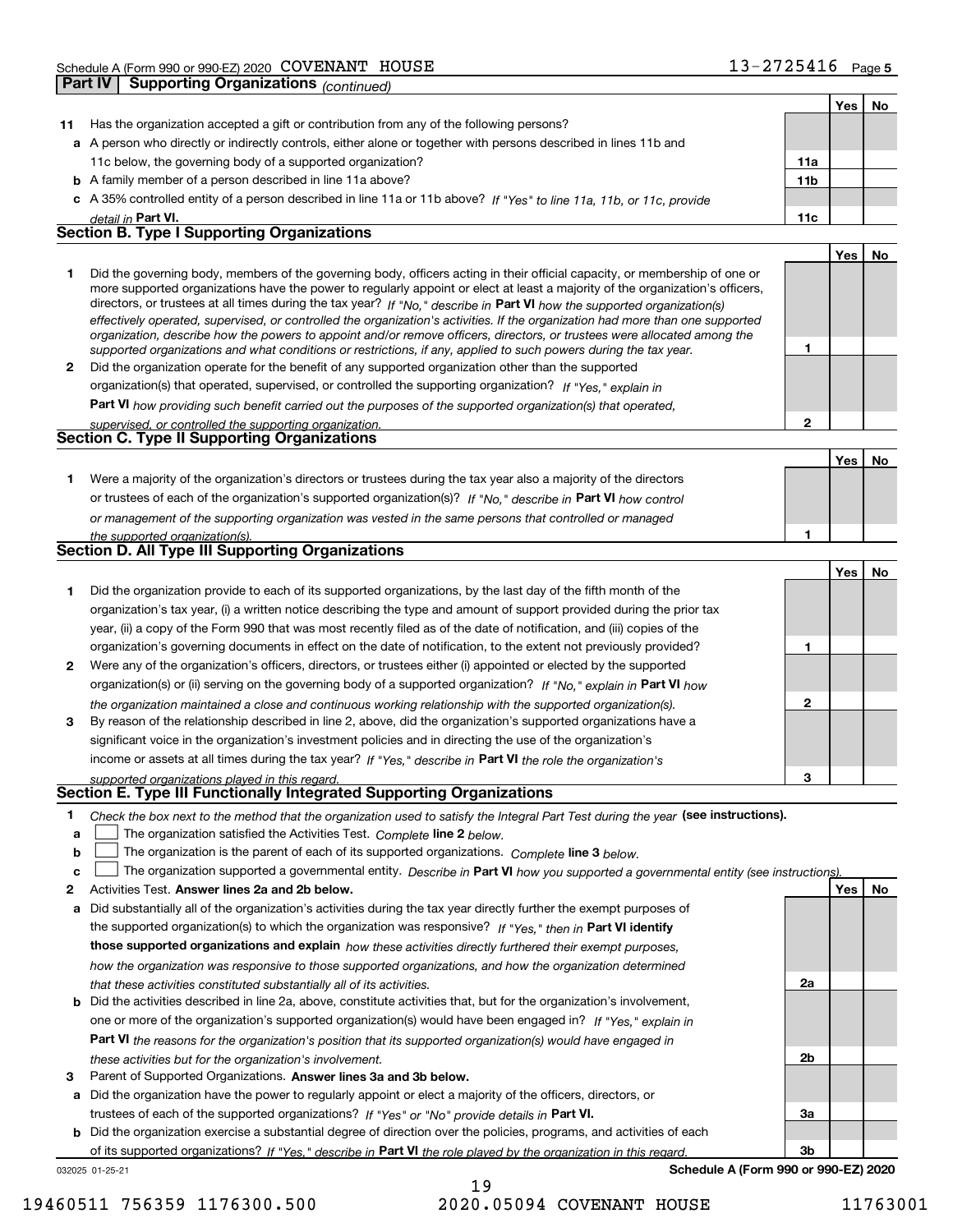| Schedule A (Form 990 or 990-EZ) 2020 COVENANT HOUSE | $13 - 2725416$ Page 6 |
|-----------------------------------------------------|-----------------------|
|-----------------------------------------------------|-----------------------|

**Part V Type III Non-Functionally Integrated 509(a)(3) Supporting Organizations** 

**1**1 Check here if the organization satisfied the Integral Part Test as a qualifying trust on Nov. 20, 1970 (explain in Part VI). See instructions. All other Type III non-functionally integrated supporting organizations must complete Sections A through E.

|              | Section A - Adjusted Net Income                                                                                                   | (A) Prior Year          | (B) Current Year<br>(optional) |                                |
|--------------|-----------------------------------------------------------------------------------------------------------------------------------|-------------------------|--------------------------------|--------------------------------|
| 1            | Net short-term capital gain                                                                                                       | 1                       |                                |                                |
| $\mathbf{2}$ | Recoveries of prior-year distributions                                                                                            | $\overline{2}$          |                                |                                |
| 3            | Other gross income (see instructions)                                                                                             | 3                       |                                |                                |
| 4            | Add lines 1 through 3.                                                                                                            | 4                       |                                |                                |
| 5            | Depreciation and depletion                                                                                                        | 5                       |                                |                                |
| 6            | Portion of operating expenses paid or incurred for production or                                                                  |                         |                                |                                |
|              | collection of gross income or for management, conservation, or                                                                    |                         |                                |                                |
|              | maintenance of property held for production of income (see instructions)                                                          | 6                       |                                |                                |
| 7            | Other expenses (see instructions)                                                                                                 | $\overline{\mathbf{r}}$ |                                |                                |
| 8            | Adjusted Net Income (subtract lines 5, 6, and 7 from line 4)                                                                      | 8                       |                                |                                |
|              | <b>Section B - Minimum Asset Amount</b>                                                                                           |                         | (A) Prior Year                 | (B) Current Year<br>(optional) |
| 1            | Aggregate fair market value of all non-exempt-use assets (see                                                                     |                         |                                |                                |
|              | instructions for short tax year or assets held for part of year):                                                                 |                         |                                |                                |
|              | <b>a</b> Average monthly value of securities                                                                                      | 1a                      |                                |                                |
|              | <b>b</b> Average monthly cash balances                                                                                            | 1 <sub>b</sub>          |                                |                                |
|              | c Fair market value of other non-exempt-use assets                                                                                | 1c                      |                                |                                |
|              | <b>d</b> Total (add lines 1a, 1b, and 1c)                                                                                         | 1d                      |                                |                                |
|              | e Discount claimed for blockage or other factors                                                                                  |                         |                                |                                |
|              | (explain in detail in Part VI):                                                                                                   |                         |                                |                                |
| 2            | Acquisition indebtedness applicable to non-exempt-use assets                                                                      | 2                       |                                |                                |
| 3            | Subtract line 2 from line 1d.                                                                                                     | 3                       |                                |                                |
| 4            | Cash deemed held for exempt use. Enter 0.015 of line 3 (for greater amount,                                                       |                         |                                |                                |
|              | see instructions)                                                                                                                 | 4                       |                                |                                |
| 5            | Net value of non-exempt-use assets (subtract line 4 from line 3)                                                                  | 5                       |                                |                                |
| 6            | Multiply line 5 by 0.035.                                                                                                         | 6                       |                                |                                |
| 7            | Recoveries of prior-year distributions                                                                                            | 7                       |                                |                                |
| 8            | <b>Minimum Asset Amount</b> (add line 7 to line 6)                                                                                | 8                       |                                |                                |
|              | <b>Section C - Distributable Amount</b>                                                                                           |                         |                                | <b>Current Year</b>            |
| 1            | Adjusted net income for prior year (from Section A, line 8, column A)                                                             | 1                       |                                |                                |
| 2            | Enter 0.85 of line 1.                                                                                                             | $\overline{2}$          |                                |                                |
| 3            | Minimum asset amount for prior year (from Section B, line 8, column A)                                                            | 3                       |                                |                                |
| 4            | Enter greater of line 2 or line 3.                                                                                                | 4                       |                                |                                |
| 5            | Income tax imposed in prior year                                                                                                  | 5                       |                                |                                |
| 6            | <b>Distributable Amount.</b> Subtract line 5 from line 4, unless subject to                                                       |                         |                                |                                |
|              | emergency temporary reduction (see instructions).                                                                                 | 6                       |                                |                                |
| 7            | Check here if the current year is the organization's first as a non-functionally integrated Type III supporting organization (see |                         |                                |                                |

instructions).

**Schedule A (Form 990 or 990-EZ) 2020**

032026 01-25-21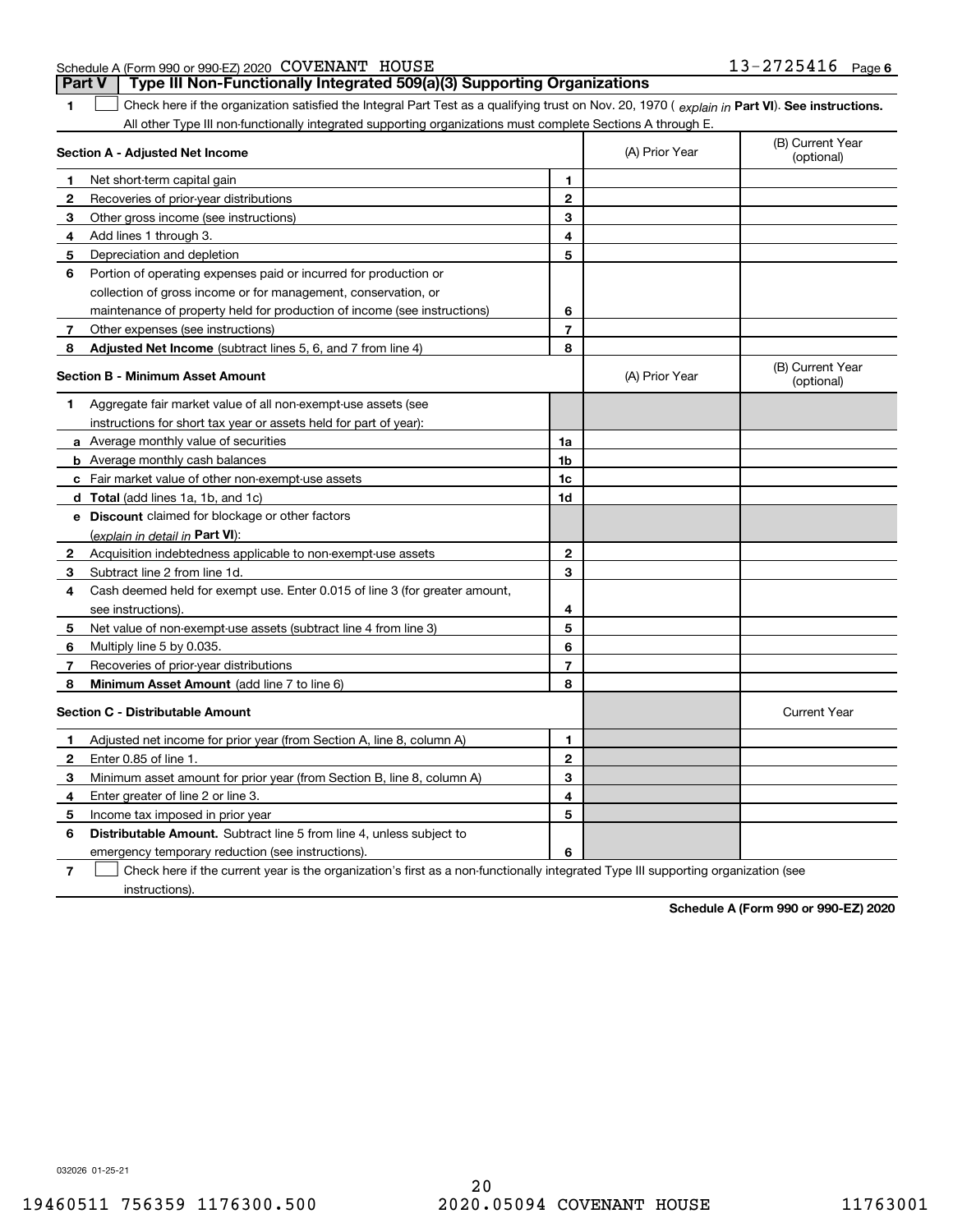Schedule A (Form 990 or 990-EZ) 2020 Page COVENANT HOUSE 13-2725416

| <b>Part V</b> | Type III Non-Functionally Integrated 509(a)(3) Supporting Organizations                    |                                    | (continued)                                   |    |                                                  |  |  |  |
|---------------|--------------------------------------------------------------------------------------------|------------------------------------|-----------------------------------------------|----|--------------------------------------------------|--|--|--|
|               | <b>Section D - Distributions</b>                                                           |                                    |                                               |    | <b>Current Year</b>                              |  |  |  |
| 1             | 1<br>Amounts paid to supported organizations to accomplish exempt purposes                 |                                    |                                               |    |                                                  |  |  |  |
| 2             | Amounts paid to perform activity that directly furthers exempt purposes of supported       |                                    |                                               |    |                                                  |  |  |  |
|               | organizations, in excess of income from activity                                           |                                    |                                               | 2  |                                                  |  |  |  |
| 3             | Administrative expenses paid to accomplish exempt purposes of supported organizations      |                                    |                                               | 3  |                                                  |  |  |  |
| 4             | Amounts paid to acquire exempt-use assets                                                  |                                    |                                               | 4  |                                                  |  |  |  |
| 5             | Qualified set-aside amounts (prior IRS approval required - provide details in Part VI)     |                                    |                                               | 5  |                                                  |  |  |  |
| 6             | Other distributions (describe in Part VI). See instructions.                               |                                    |                                               | 6  |                                                  |  |  |  |
| 7             | Total annual distributions. Add lines 1 through 6.                                         |                                    |                                               | 7  |                                                  |  |  |  |
| 8             | Distributions to attentive supported organizations to which the organization is responsive |                                    |                                               |    |                                                  |  |  |  |
|               | (provide details in Part VI). See instructions.                                            |                                    |                                               | 8  |                                                  |  |  |  |
| 9             | Distributable amount for 2020 from Section C, line 6                                       |                                    |                                               | 9  |                                                  |  |  |  |
| 10            | Line 8 amount divided by line 9 amount                                                     |                                    |                                               | 10 |                                                  |  |  |  |
|               | <b>Section E - Distribution Allocations</b> (see instructions)                             | (i)<br><b>Excess Distributions</b> | (ii)<br><b>Underdistributions</b><br>Pre-2020 |    | (iii)<br><b>Distributable</b><br>Amount for 2020 |  |  |  |
| 1             | Distributable amount for 2020 from Section C, line 6                                       |                                    |                                               |    |                                                  |  |  |  |
| 2             | Underdistributions, if any, for years prior to 2020 (reason-                               |                                    |                                               |    |                                                  |  |  |  |
|               | able cause required - explain in Part VI). See instructions.                               |                                    |                                               |    |                                                  |  |  |  |
| 3             | Excess distributions carryover, if any, to 2020                                            |                                    |                                               |    |                                                  |  |  |  |
|               | <b>a</b> From 2015                                                                         |                                    |                                               |    |                                                  |  |  |  |
|               | <b>b</b> From 2016                                                                         |                                    |                                               |    |                                                  |  |  |  |
|               | c From 2017                                                                                |                                    |                                               |    |                                                  |  |  |  |
|               | <b>d</b> From 2018                                                                         |                                    |                                               |    |                                                  |  |  |  |
|               | e From 2019                                                                                |                                    |                                               |    |                                                  |  |  |  |
|               | f Total of lines 3a through 3e                                                             |                                    |                                               |    |                                                  |  |  |  |
|               | g Applied to underdistributions of prior years                                             |                                    |                                               |    |                                                  |  |  |  |
|               | <b>h</b> Applied to 2020 distributable amount                                              |                                    |                                               |    |                                                  |  |  |  |
|               | Carryover from 2015 not applied (see instructions)                                         |                                    |                                               |    |                                                  |  |  |  |
|               | Remainder. Subtract lines 3g, 3h, and 3i from line 3f.                                     |                                    |                                               |    |                                                  |  |  |  |
| 4             | Distributions for 2020 from Section D,                                                     |                                    |                                               |    |                                                  |  |  |  |
|               | line $7:$                                                                                  |                                    |                                               |    |                                                  |  |  |  |
|               | a Applied to underdistributions of prior years                                             |                                    |                                               |    |                                                  |  |  |  |
|               | <b>b</b> Applied to 2020 distributable amount                                              |                                    |                                               |    |                                                  |  |  |  |
|               | c Remainder. Subtract lines 4a and 4b from line 4.                                         |                                    |                                               |    |                                                  |  |  |  |
| 5             | Remaining underdistributions for years prior to 2020, if                                   |                                    |                                               |    |                                                  |  |  |  |
|               | any. Subtract lines 3g and 4a from line 2. For result greater                              |                                    |                                               |    |                                                  |  |  |  |
|               | than zero, explain in Part VI. See instructions.                                           |                                    |                                               |    |                                                  |  |  |  |
| 6             | Remaining underdistributions for 2020. Subtract lines 3h                                   |                                    |                                               |    |                                                  |  |  |  |
|               | and 4b from line 1. For result greater than zero, explain in                               |                                    |                                               |    |                                                  |  |  |  |
|               | Part VI. See instructions.                                                                 |                                    |                                               |    |                                                  |  |  |  |
| 7             | Excess distributions carryover to 2021. Add lines 3j                                       |                                    |                                               |    |                                                  |  |  |  |
|               | and 4c.                                                                                    |                                    |                                               |    |                                                  |  |  |  |
| 8             | Breakdown of line 7:                                                                       |                                    |                                               |    |                                                  |  |  |  |
|               | a Excess from 2016                                                                         |                                    |                                               |    |                                                  |  |  |  |
|               | <b>b</b> Excess from 2017                                                                  |                                    |                                               |    |                                                  |  |  |  |
|               | c Excess from 2018                                                                         |                                    |                                               |    |                                                  |  |  |  |
|               | d Excess from 2019                                                                         |                                    |                                               |    |                                                  |  |  |  |
|               | e Excess from 2020                                                                         |                                    |                                               |    |                                                  |  |  |  |

**Schedule A (Form 990 or 990-EZ) 2020**

032027 01-25-21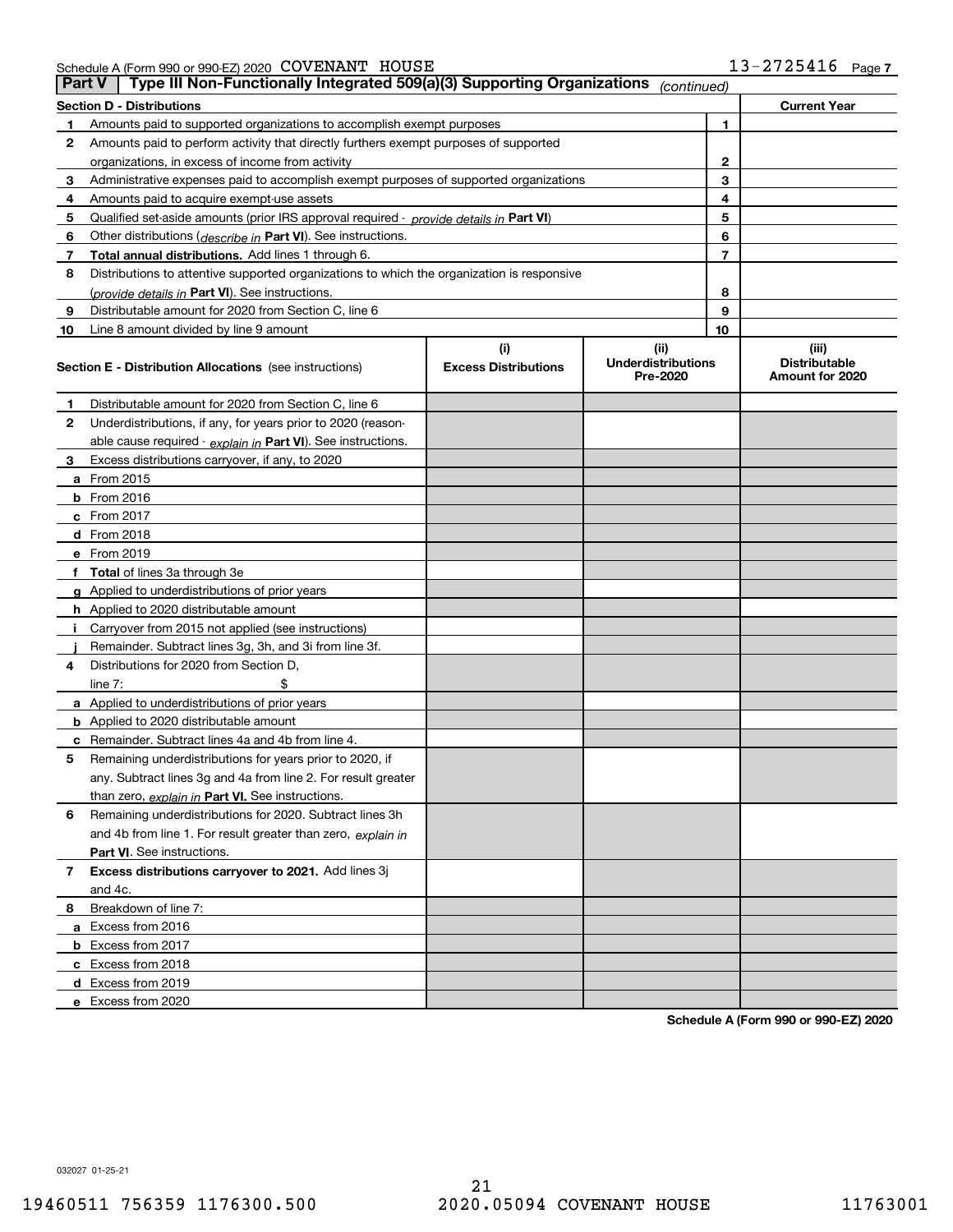### Schedule A (Form 990 or 990-EZ) 2020 Page COVENANT HOUSE

Part VI | Supplemental Information. Provide the explanations required by Part II, line 10; Part II, line 17a or 17b; Part III, line 12; Part IV, Section A, lines 1, 2, 3b, 3c, 4b, 4c, 5a, 6, 9a, 9b, 9c, 11a, 11b, and 11c; Part IV, Section B, lines 1 and 2; Part IV, Section C, line 1; Part IV, Section D, lines 2 and 3; Part IV, Section E, lines 1c, 2a, 2b, 3a, and 3b; Part V, line 1; Part V, Section B, line 1e; Part V, Section D, lines 5, 6, and 8; and Part V, Section E, lines 2, 5, and 6. Also complete this part for any additional information. (See instructions.)

### SCHEDULE A, PART II, LINE 10, EXPLANATION FOR OTHER INCOME:

| OTHER INCOME/REFUND CHECK |                                                                                                                       |                                                                                                                      |                                      |
|---------------------------|-----------------------------------------------------------------------------------------------------------------------|----------------------------------------------------------------------------------------------------------------------|--------------------------------------|
| 2016 AMOUNT: \$ 65,310.   |                                                                                                                       |                                                                                                                      |                                      |
| 2017 AMOUNT: \$ 25,111.   |                                                                                                                       |                                                                                                                      |                                      |
| 2018 AMOUNT: \$ 14,042.   |                                                                                                                       | <u> 1989 - Johann Stein, mars an deutscher Stein und der Stein und der Stein und der Stein und der Stein und der</u> |                                      |
|                           | $2019$ AMOUNT: $\zeta$ 17,355.                                                                                        |                                                                                                                      |                                      |
| 2020 AMOUNT: \$ 55,607.   |                                                                                                                       |                                                                                                                      |                                      |
|                           |                                                                                                                       |                                                                                                                      |                                      |
| VENDOR DISCOUNT           | <u> 1989 - Johann Stoff, deutscher Stoff, der Stoff, der Stoff, der Stoff, der Stoff, der Stoff, der Stoff, der S</u> |                                                                                                                      |                                      |
| 2016 AMOUNT: \$ 54,459.   |                                                                                                                       |                                                                                                                      |                                      |
|                           |                                                                                                                       |                                                                                                                      |                                      |
| INSURANCE PROCEEDS        | <u> 1989 - John Stein, Amerikaansk politiker (* 1918)</u>                                                             |                                                                                                                      |                                      |
| 2020 AMOUNT: \$ 91,830.   |                                                                                                                       | and the state of the state of the state of the state of the state of the state of the state of the state of the      |                                      |
|                           |                                                                                                                       |                                                                                                                      |                                      |
| LLC OTHER INCOME          |                                                                                                                       |                                                                                                                      |                                      |
| 2016 AMOUNT: \$ 432,338.  |                                                                                                                       |                                                                                                                      |                                      |
|                           |                                                                                                                       |                                                                                                                      |                                      |
|                           | ADMINISTRATIVE INCOME FROM AFFILIATES                                                                                 |                                                                                                                      |                                      |
| 2017 AMOUNT: \$ 340,795.  |                                                                                                                       | <u> 1980 - John Stein, Amerikaansk politiker (* 1918)</u>                                                            |                                      |
| 2018 AMOUNT: \$ 498,304.  |                                                                                                                       |                                                                                                                      |                                      |
| 2019 AMOUNT: \$           | 456,673.                                                                                                              |                                                                                                                      |                                      |
| 2020 AMOUNT: \$           | 444,756.                                                                                                              |                                                                                                                      |                                      |
|                           |                                                                                                                       |                                                                                                                      |                                      |
|                           |                                                                                                                       |                                                                                                                      |                                      |
|                           |                                                                                                                       |                                                                                                                      |                                      |
|                           |                                                                                                                       |                                                                                                                      |                                      |
|                           |                                                                                                                       |                                                                                                                      |                                      |
| 032028 01-25-21           |                                                                                                                       |                                                                                                                      | Schedule A (Form 990 or 990-EZ) 2020 |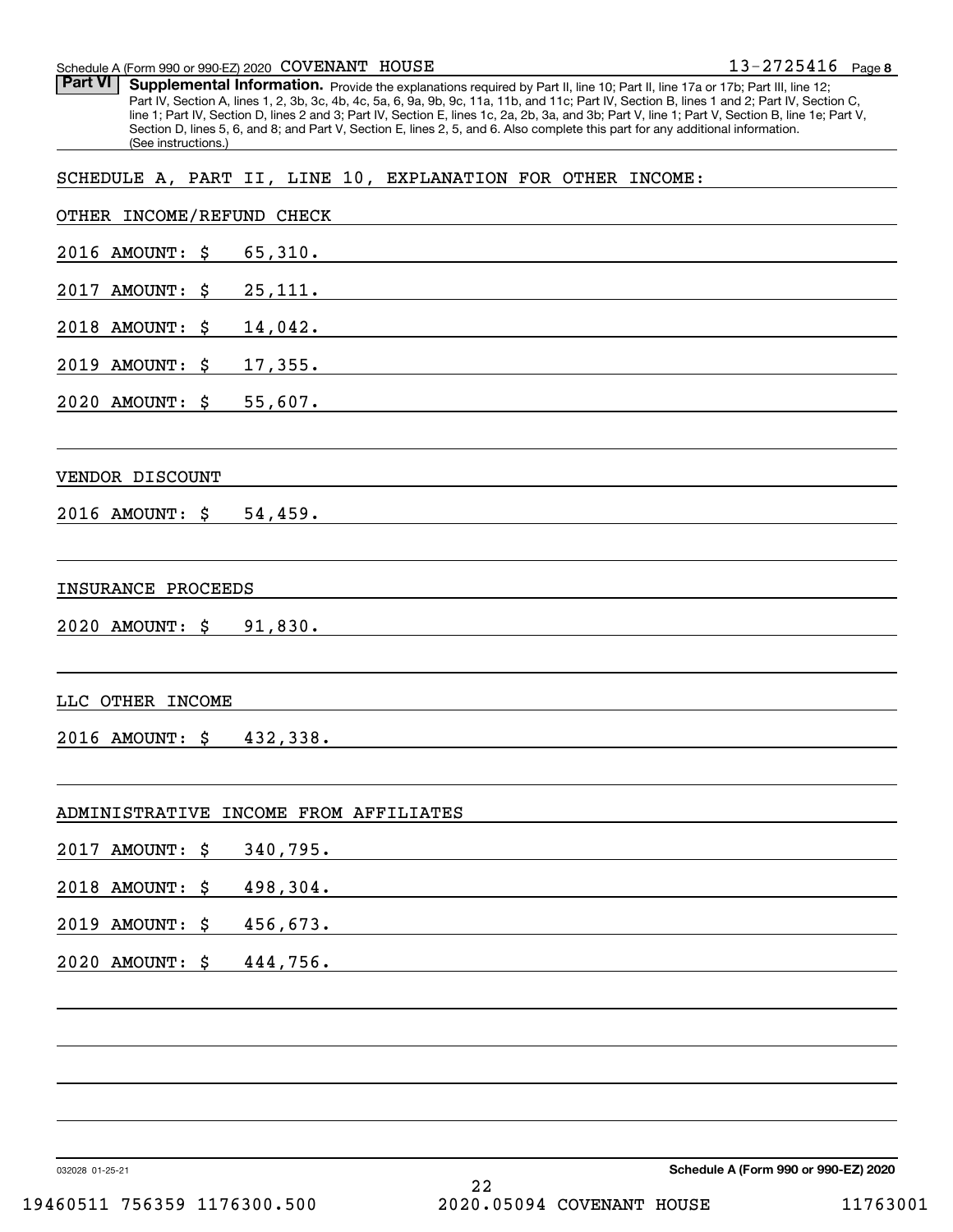Department of the Treasury Internal Revenue Service **(Form 990, 990-EZ, or 990-PF)**

Name of the organization

\*\* PUBLIC DISCLOSURE COPY \*\*

# **Schedule B Schedule of Contributors**

**| Attach to Form 990, Form 990-EZ, or Form 990-PF. | Go to www.irs.gov/Form990 for the latest information.** OMB No. 1545-0047

**2020**

**Employer identification number**

13-2725416

| COVENANT HOUSE |  |
|----------------|--|
|                |  |

| <b>Organization type (check one):</b> |                                                                           |  |  |  |  |
|---------------------------------------|---------------------------------------------------------------------------|--|--|--|--|
| Filers of:                            | Section:                                                                  |  |  |  |  |
| Form 990 or 990-EZ                    | $\underline{X}$ 501(c)( 3) (enter number) organization                    |  |  |  |  |
|                                       | 4947(a)(1) nonexempt charitable trust not treated as a private foundation |  |  |  |  |
|                                       | 527 political organization                                                |  |  |  |  |
| Form 990-PF                           | 501(c)(3) exempt private foundation                                       |  |  |  |  |
|                                       | 4947(a)(1) nonexempt charitable trust treated as a private foundation     |  |  |  |  |
|                                       | 501(c)(3) taxable private foundation                                      |  |  |  |  |

Check if your organization is covered by the **General Rule** or a **Special Rule. Note:**  Only a section 501(c)(7), (8), or (10) organization can check boxes for both the General Rule and a Special Rule. See instructions.

### **General Rule**

 $\mathcal{L}^{\text{max}}$ 

For an organization filing Form 990, 990-EZ, or 990-PF that received, during the year, contributions totaling \$5,000 or more (in money or property) from any one contributor. Complete Parts I and II. See instructions for determining a contributor's total contributions.

### **Special Rules**

any one contributor, during the year, total contributions of the greater of  $\,$  (1) \$5,000; or **(2)** 2% of the amount on (i) Form 990, Part VIII, line 1h;  $\boxed{\textbf{X}}$  For an organization described in section 501(c)(3) filing Form 990 or 990-EZ that met the 33 1/3% support test of the regulations under sections 509(a)(1) and 170(b)(1)(A)(vi), that checked Schedule A (Form 990 or 990-EZ), Part II, line 13, 16a, or 16b, and that received from or (ii) Form 990-EZ, line 1. Complete Parts I and II.

For an organization described in section 501(c)(7), (8), or (10) filing Form 990 or 990-EZ that received from any one contributor, during the year, total contributions of more than \$1,000 exclusively for religious, charitable, scientific, literary, or educational purposes, or for the prevention of cruelty to children or animals. Complete Parts I (entering "N/A" in column (b) instead of the contributor name and address), II, and III.  $\mathcal{L}^{\text{max}}$ 

purpose. Don't complete any of the parts unless the **General Rule** applies to this organization because it received *nonexclusively* year, contributions <sub>exclusively</sub> for religious, charitable, etc., purposes, but no such contributions totaled more than \$1,000. If this box is checked, enter here the total contributions that were received during the year for an  $\;$ exclusively religious, charitable, etc., For an organization described in section 501(c)(7), (8), or (10) filing Form 990 or 990-EZ that received from any one contributor, during the religious, charitable, etc., contributions totaling \$5,000 or more during the year  $\Box$ — $\Box$   $\Box$  $\mathcal{L}^{\text{max}}$ 

**Caution:**  An organization that isn't covered by the General Rule and/or the Special Rules doesn't file Schedule B (Form 990, 990-EZ, or 990-PF),  **must** but it answer "No" on Part IV, line 2, of its Form 990; or check the box on line H of its Form 990-EZ or on its Form 990-PF, Part I, line 2, to certify that it doesn't meet the filing requirements of Schedule B (Form 990, 990-EZ, or 990-PF).

**For Paperwork Reduction Act Notice, see the instructions for Form 990, 990-EZ, or 990-PF. Schedule B (Form 990, 990-EZ, or 990-PF) (2020)** LHA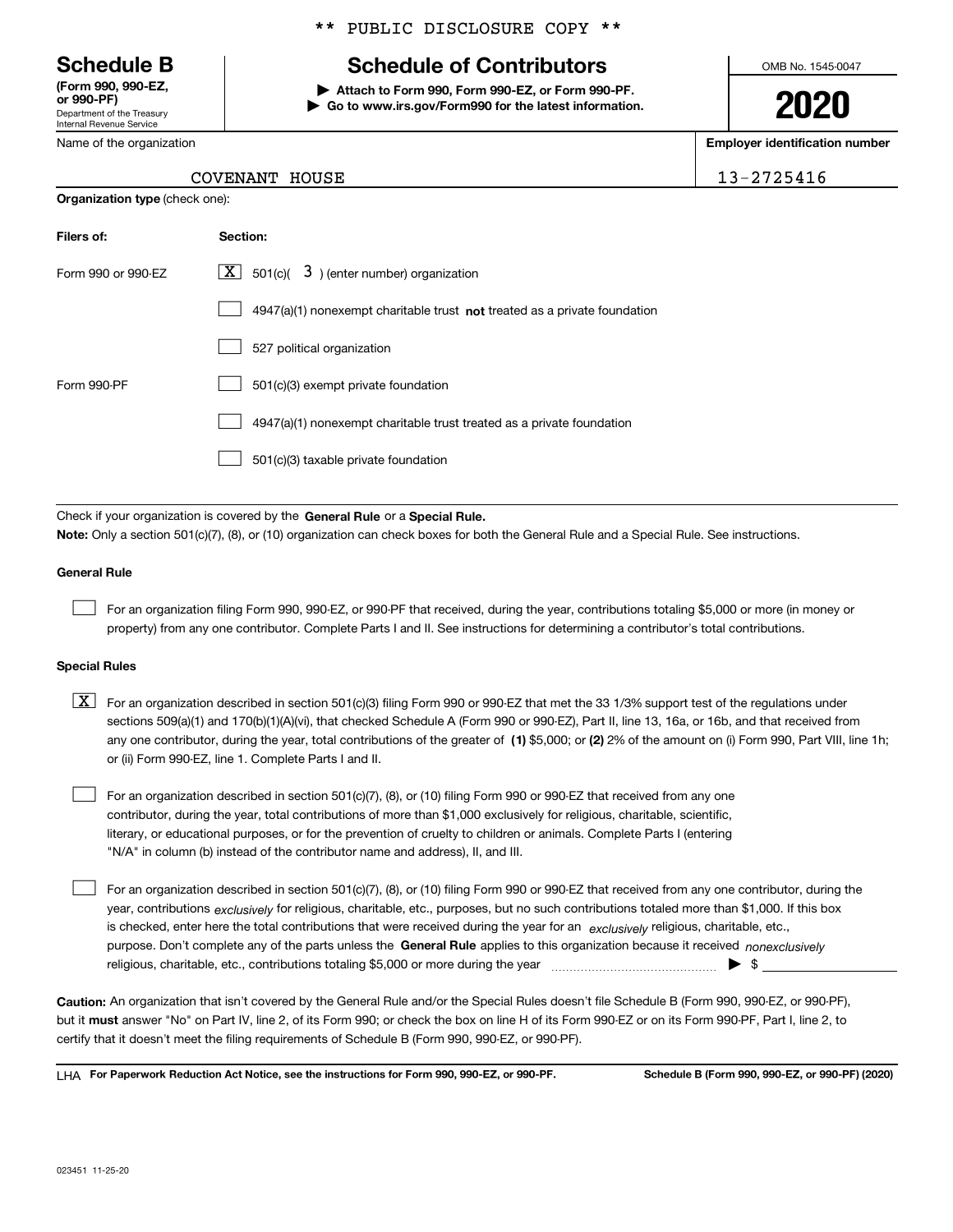### Schedule B (Form 990, 990-EZ, or 990-PF) (2020) Page 2

Name of organization

**(c) Total contributions (d)** Contributors (see instructions). Use duplicate copies of Part I if additional space is needed. **2Page 2**<br>
Iame of organization<br> **2Part I 2Part I Contributors** (see instructions). Use duplicate copies of Part I if additional space is needed. COVENANT HOUSE 2725416

| (a)              | (b)                        | (c)                         | (d)                                                                                                                                 |
|------------------|----------------------------|-----------------------------|-------------------------------------------------------------------------------------------------------------------------------------|
| No.              | Name, address, and ZIP + 4 | <b>Total contributions</b>  | Type of contribution                                                                                                                |
| 1                |                            | 2,771,601.<br>$\mathsf{\$}$ | $\mathbf{X}$<br>Person<br>Payroll<br>Noncash<br>(Complete Part II for<br>noncash contributions.)                                    |
| (a)              | (b)                        | (c)                         | (d)                                                                                                                                 |
| No.              | Name, address, and ZIP + 4 | <b>Total contributions</b>  | Type of contribution                                                                                                                |
| $\boldsymbol{2}$ |                            | 2,000,000.<br>\$            | $\mathbf{X}$<br>Person<br>Payroll<br>Noncash<br>(Complete Part II for<br>noncash contributions.)                                    |
| (a)              | (b)                        | (c)                         | (d)                                                                                                                                 |
| No.              | Name, address, and ZIP + 4 | <b>Total contributions</b>  | Type of contribution                                                                                                                |
| 3                |                            | 1,997,500.<br>\$            | $\mathbf{X}$<br>Person<br>Payroll<br>Noncash<br>(Complete Part II for<br>noncash contributions.)                                    |
| (a)              | (b)                        | (c)                         | (d)                                                                                                                                 |
| No.              | Name, address, and ZIP + 4 | <b>Total contributions</b>  | Type of contribution                                                                                                                |
|                  |                            | \$                          | Person<br>Payroll<br>Noncash<br>(Complete Part II for<br>noncash contributions.)                                                    |
| (a)              | (b)                        | (c)                         | (d)                                                                                                                                 |
| No.              | Name, address, and ZIP + 4 | <b>Total contributions</b>  | Type of contribution                                                                                                                |
|                  |                            | \$                          | Person<br>Payroll<br>Noncash<br>(Complete Part II for<br>noncash contributions.)                                                    |
| (a)              | (b)                        | (c)                         | (d)                                                                                                                                 |
| No.              | Name, address, and ZIP + 4 | <b>Total contributions</b>  | Type of contribution                                                                                                                |
| 023452 11-25-20  |                            | \$                          | Person<br>Payroll<br>Noncash<br>(Complete Part II for<br>noncash contributions.)<br>Schedule B (Form 990, 990-EZ, or 990-PF) (2020) |

24

19460511 756359 1176300.500 2020.05094 COVENANT HOUSE 11763001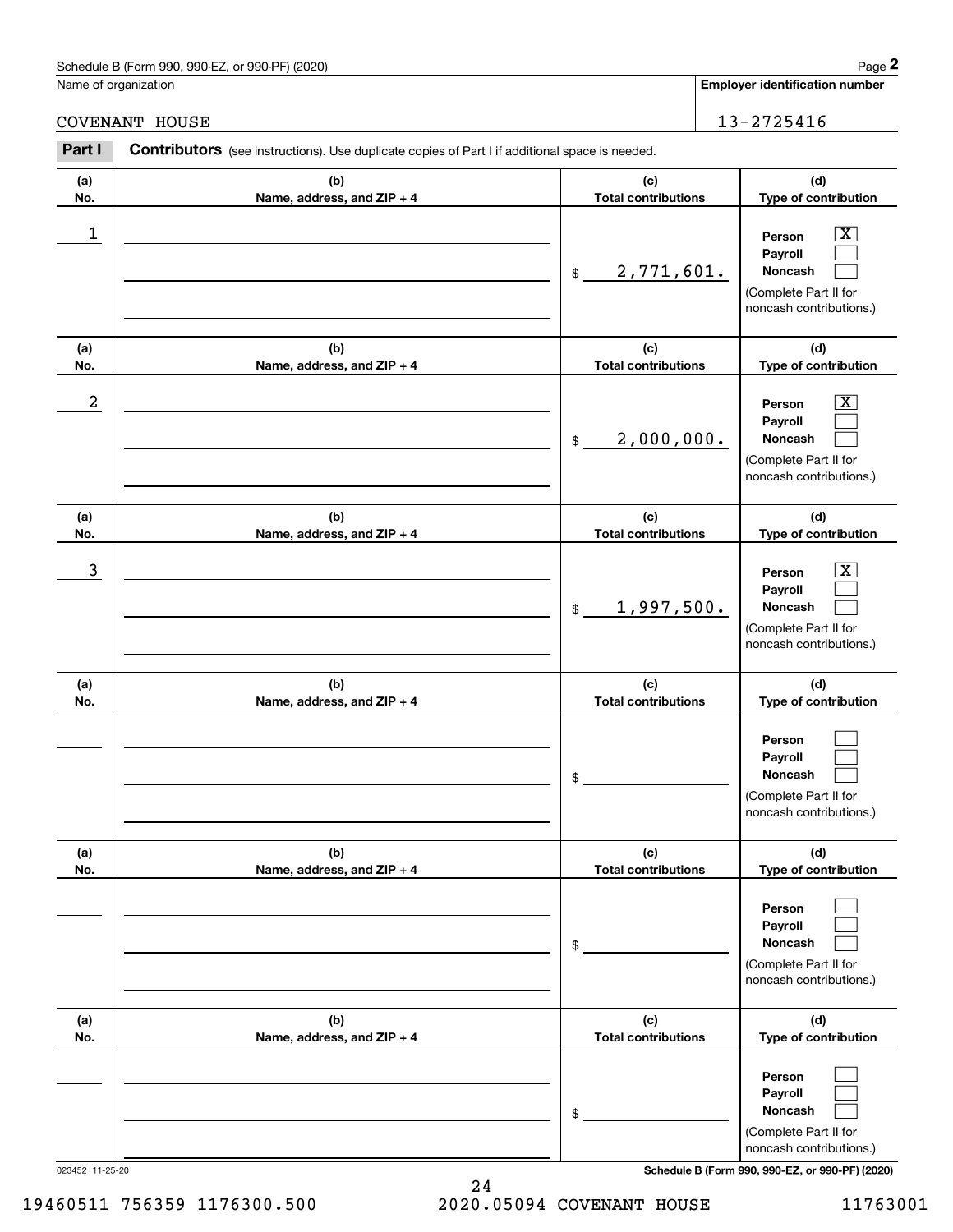| Schedule B (Form 990, 9<br>or 990-PF) (2020)<br>990-EZ<br>Page |  |
|----------------------------------------------------------------|--|
|----------------------------------------------------------------|--|

|                              | Schedule B (Form 990, 990-EZ, or 990-PF) (2020)                                                     |                                                 | Page 3                                          |
|------------------------------|-----------------------------------------------------------------------------------------------------|-------------------------------------------------|-------------------------------------------------|
|                              | Name of organization                                                                                |                                                 | <b>Employer identification number</b>           |
|                              | COVENANT HOUSE                                                                                      |                                                 | 13-2725416                                      |
| Part II                      | Noncash Property (see instructions). Use duplicate copies of Part II if additional space is needed. |                                                 |                                                 |
| (a)<br>No.<br>from<br>Part I | (b)<br>Description of noncash property given                                                        | (c)<br>FMV (or estimate)<br>(See instructions.) | (d)<br>Date received                            |
|                              |                                                                                                     | \$                                              |                                                 |
| (a)<br>No.<br>from<br>Part I | (b)<br>Description of noncash property given                                                        | (c)<br>FMV (or estimate)<br>(See instructions.) | (d)<br>Date received                            |
|                              |                                                                                                     | \$                                              |                                                 |
| (a)<br>No.<br>from<br>Part I | (b)<br>Description of noncash property given                                                        | (c)<br>FMV (or estimate)<br>(See instructions.) | (d)<br>Date received                            |
|                              |                                                                                                     | \$                                              |                                                 |
| (a)<br>No.<br>from<br>Part I | (b)<br>Description of noncash property given                                                        | (c)<br>FMV (or estimate)<br>(See instructions.) | (d)<br>Date received                            |
|                              |                                                                                                     | \$                                              |                                                 |
| (a)<br>No.<br>from<br>Part I | (b)<br>Description of noncash property given                                                        | (c)<br>FMV (or estimate)<br>(See instructions.) | (d)<br>Date received                            |
|                              |                                                                                                     | \$                                              |                                                 |
| (a)<br>No.<br>from<br>Part I | (b)<br>Description of noncash property given                                                        | (c)<br>FMV (or estimate)<br>(See instructions.) | (d)<br>Date received                            |
|                              |                                                                                                     | \$                                              |                                                 |
| 023453 11-25-20              |                                                                                                     |                                                 | Schedule B (Form 990, 990-EZ, or 990-PF) (2020) |

### 19460511 756359 1176300.500 2020.05094 COVENANT HOUSE 11763001

25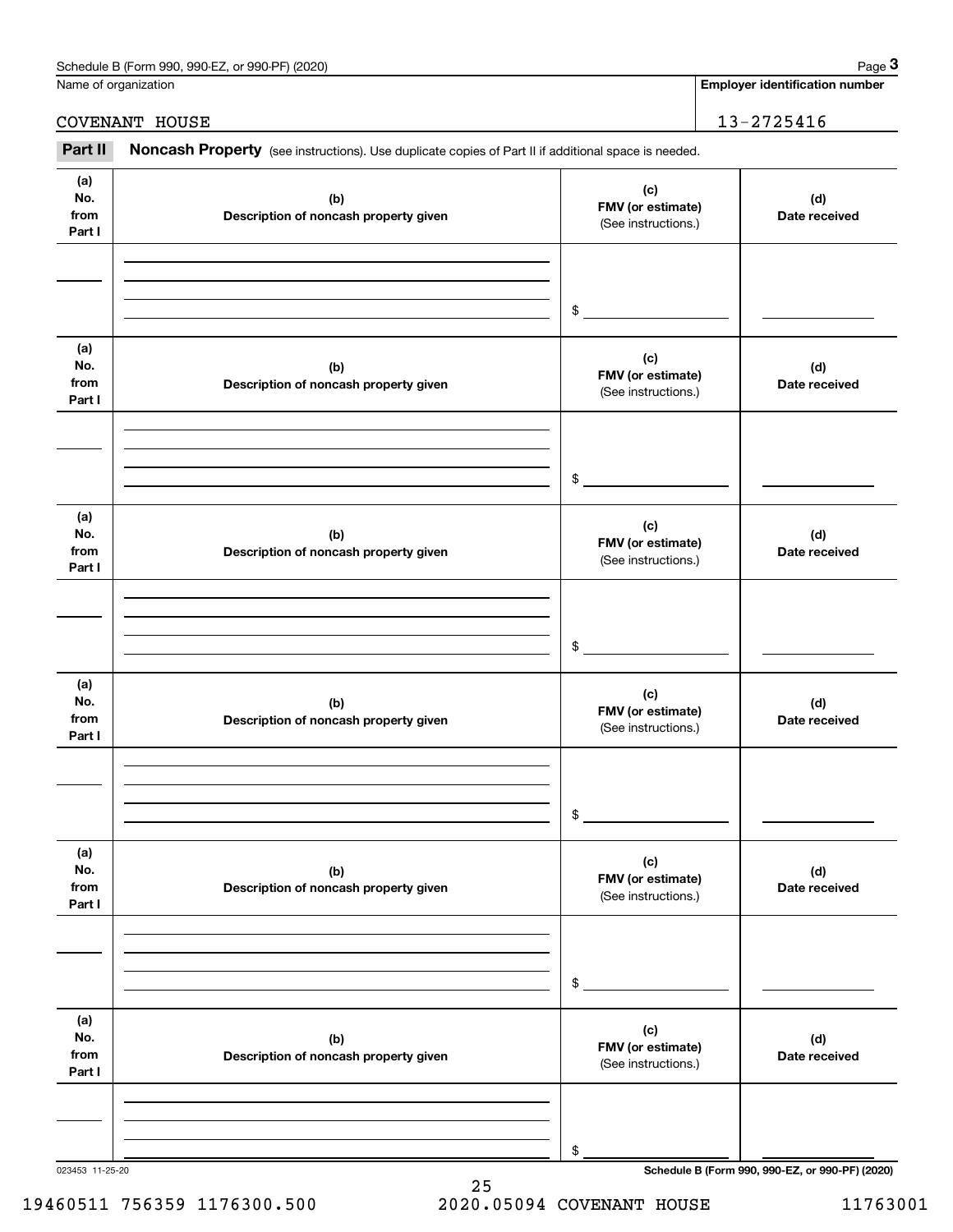|                                                                 | Page 4                                                                                                                                                                                                                                                                                                                                                                                                                                                          |
|-----------------------------------------------------------------|-----------------------------------------------------------------------------------------------------------------------------------------------------------------------------------------------------------------------------------------------------------------------------------------------------------------------------------------------------------------------------------------------------------------------------------------------------------------|
|                                                                 | <b>Employer identification number</b>                                                                                                                                                                                                                                                                                                                                                                                                                           |
|                                                                 | 13-2725416                                                                                                                                                                                                                                                                                                                                                                                                                                                      |
|                                                                 | Exclusively religious, charitable, etc., contributions to organizations described in section 501(c)(7), (8), or (10) that total more than \$1,000 for the year                                                                                                                                                                                                                                                                                                  |
|                                                                 |                                                                                                                                                                                                                                                                                                                                                                                                                                                                 |
| Use duplicate copies of Part III if additional space is needed. |                                                                                                                                                                                                                                                                                                                                                                                                                                                                 |
| (c) Use of gift                                                 | (d) Description of how gift is held                                                                                                                                                                                                                                                                                                                                                                                                                             |
|                                                                 |                                                                                                                                                                                                                                                                                                                                                                                                                                                                 |
|                                                                 |                                                                                                                                                                                                                                                                                                                                                                                                                                                                 |
| Transferee's name, address, and ZIP + 4                         | Relationship of transferor to transferee                                                                                                                                                                                                                                                                                                                                                                                                                        |
|                                                                 |                                                                                                                                                                                                                                                                                                                                                                                                                                                                 |
|                                                                 | (d) Description of how gift is held                                                                                                                                                                                                                                                                                                                                                                                                                             |
|                                                                 |                                                                                                                                                                                                                                                                                                                                                                                                                                                                 |
|                                                                 |                                                                                                                                                                                                                                                                                                                                                                                                                                                                 |
| Transferee's name, address, and ZIP + 4                         | Relationship of transferor to transferee                                                                                                                                                                                                                                                                                                                                                                                                                        |
|                                                                 |                                                                                                                                                                                                                                                                                                                                                                                                                                                                 |
|                                                                 |                                                                                                                                                                                                                                                                                                                                                                                                                                                                 |
| (c) Use of gift                                                 | (d) Description of how gift is held                                                                                                                                                                                                                                                                                                                                                                                                                             |
|                                                                 |                                                                                                                                                                                                                                                                                                                                                                                                                                                                 |
|                                                                 |                                                                                                                                                                                                                                                                                                                                                                                                                                                                 |
|                                                                 |                                                                                                                                                                                                                                                                                                                                                                                                                                                                 |
| Transferee's name, address, and $ZIP + 4$                       | Relationship of transferor to transferee                                                                                                                                                                                                                                                                                                                                                                                                                        |
|                                                                 |                                                                                                                                                                                                                                                                                                                                                                                                                                                                 |
| (c) Use of gift                                                 | (d) Description of how gift is held                                                                                                                                                                                                                                                                                                                                                                                                                             |
|                                                                 |                                                                                                                                                                                                                                                                                                                                                                                                                                                                 |
|                                                                 |                                                                                                                                                                                                                                                                                                                                                                                                                                                                 |
|                                                                 | Relationship of transferor to transferee                                                                                                                                                                                                                                                                                                                                                                                                                        |
|                                                                 |                                                                                                                                                                                                                                                                                                                                                                                                                                                                 |
|                                                                 |                                                                                                                                                                                                                                                                                                                                                                                                                                                                 |
|                                                                 | Schedule B (Form 990, 990-EZ, or 990-PF) (2020)                                                                                                                                                                                                                                                                                                                                                                                                                 |
|                                                                 | from any one contributor. Complete columns (a) through (e) and the following line entry. For organizations<br>completing Part III, enter the total of exclusively religious, charitable, etc., contributions of \$1,000 or less for the year. (Enter this info. once.) $\blacktriangleright$ \$<br>(e) Transfer of gift<br>(c) Use of gift<br>(e) Transfer of gift<br>(e) Transfer of gift<br>(e) Transfer of gift<br>Transferee's name, address, and $ZIP + 4$ |

26 19460511 756359 1176300.500 2020.05094 COVENANT HOUSE 11763001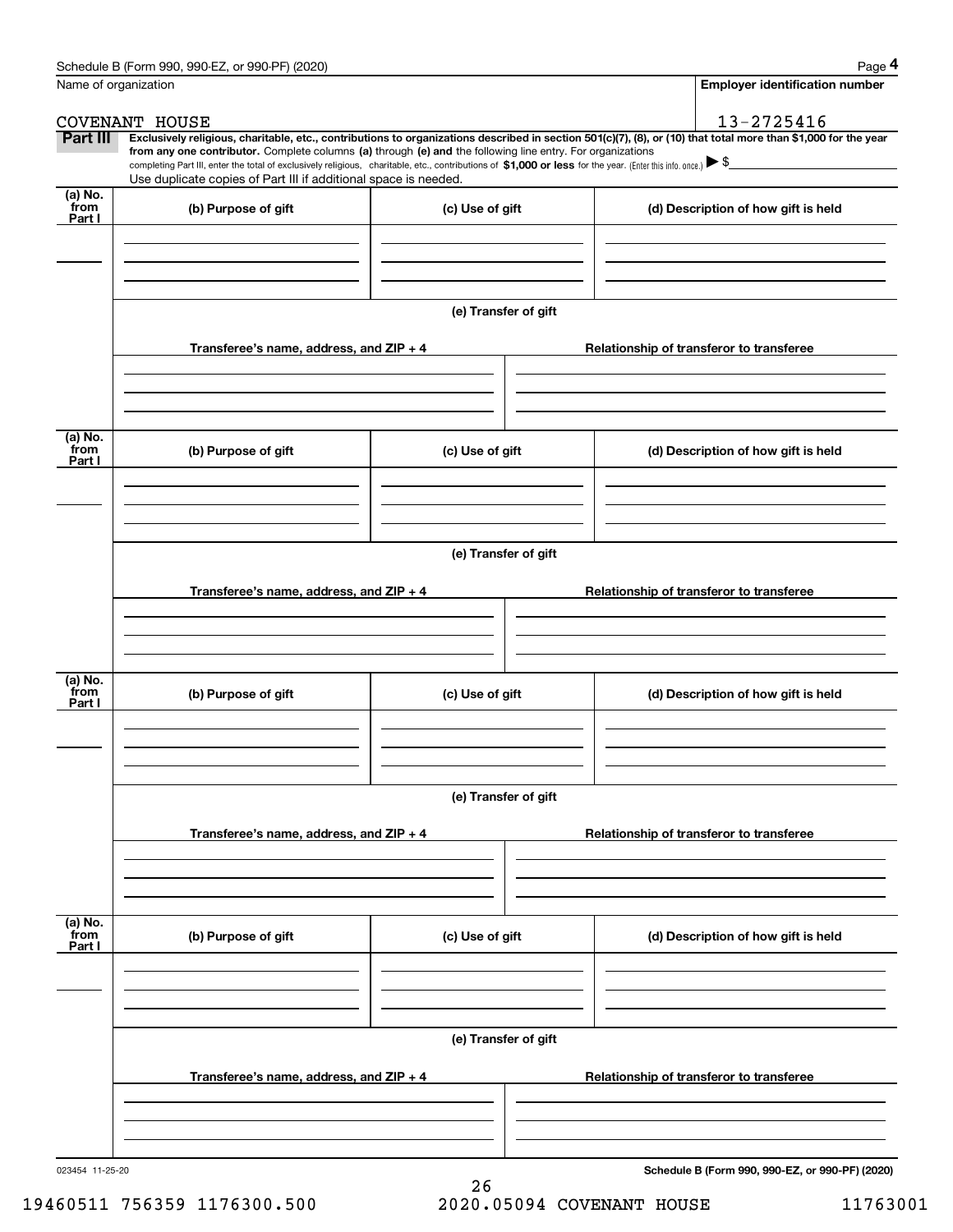| (Form 990 or 990-EZ)                                        |                | For Organizations Exempt From Income Tax Under section 501(c) and section 527                                                                                                                                          |           |                            |                          |                                                    |
|-------------------------------------------------------------|----------------|------------------------------------------------------------------------------------------------------------------------------------------------------------------------------------------------------------------------|-----------|----------------------------|--------------------------|----------------------------------------------------|
|                                                             |                | Complete if the organization is described below. > Attach to Form 990 or Form 990-EZ.                                                                                                                                  |           |                            |                          | <b>Open to Public</b>                              |
| Department of the Treasury<br>Internal Revenue Service      |                | Go to www.irs.gov/Form990 for instructions and the latest information.                                                                                                                                                 |           |                            |                          | Inspection                                         |
|                                                             |                | If the organization answered "Yes," on Form 990, Part IV, line 3, or Form 990-EZ, Part V, line 46 (Political Campaign Activities), then                                                                                |           |                            |                          |                                                    |
|                                                             |                | • Section 501(c)(3) organizations: Complete Parts I-A and B. Do not complete Part I-C.                                                                                                                                 |           |                            |                          |                                                    |
|                                                             |                | • Section 501(c) (other than section 501(c)(3)) organizations: Complete Parts I-A and C below. Do not complete Part I-B.                                                                                               |           |                            |                          |                                                    |
| • Section 527 organizations: Complete Part I-A only.        |                |                                                                                                                                                                                                                        |           |                            |                          |                                                    |
|                                                             |                | If the organization answered "Yes," on Form 990, Part IV, line 4, or Form 990-EZ, Part VI, line 47 (Lobbying Activities), then                                                                                         |           |                            |                          |                                                    |
|                                                             |                | • Section 501(c)(3) organizations that have filed Form 5768 (election under section 501(h)): Complete Part II-A. Do not complete Part II-B.                                                                            |           |                            |                          |                                                    |
|                                                             |                | • Section 501(c)(3) organizations that have NOT filed Form 5768 (election under section 501(h)): Complete Part II-B. Do not complete Part II-A.                                                                        |           |                            |                          |                                                    |
|                                                             |                | If the organization answered "Yes," on Form 990, Part IV, line 5 (Proxy Tax) (See separate instructions) or Form 990-EZ, Part V, line 35c (Proxy                                                                       |           |                            |                          |                                                    |
| Tax) (See separate instructions), then                      |                |                                                                                                                                                                                                                        |           |                            |                          |                                                    |
|                                                             |                | • Section 501(c)(4), (5), or (6) organizations: Complete Part III.                                                                                                                                                     |           |                            |                          |                                                    |
| Name of organization                                        |                |                                                                                                                                                                                                                        |           |                            |                          | <b>Employer identification number</b>              |
|                                                             | COVENANT HOUSE |                                                                                                                                                                                                                        |           |                            |                          | 13-2725416                                         |
| Part I-A                                                    |                | Complete if the organization is exempt under section 501(c) or is a section 527 organization.                                                                                                                          |           |                            |                          |                                                    |
|                                                             |                |                                                                                                                                                                                                                        |           |                            |                          |                                                    |
|                                                             |                | 1 Provide a description of the organization's direct and indirect political campaign activities in Part IV.                                                                                                            |           |                            |                          |                                                    |
| <b>2</b> Political campaign activity expenditures           |                |                                                                                                                                                                                                                        |           |                            | $\triangleright$ \$      |                                                    |
| 3 Volunteer hours for political campaign activities         |                |                                                                                                                                                                                                                        |           |                            |                          |                                                    |
|                                                             |                |                                                                                                                                                                                                                        |           |                            |                          |                                                    |
| Part I-B                                                    |                | Complete if the organization is exempt under section 501(c)(3).                                                                                                                                                        |           |                            |                          |                                                    |
|                                                             |                | 1 Enter the amount of any excise tax incurred by the organization under section 4955                                                                                                                                   |           |                            |                          |                                                    |
|                                                             |                |                                                                                                                                                                                                                        |           |                            |                          |                                                    |
| З                                                           |                |                                                                                                                                                                                                                        |           |                            |                          | Yes<br>No                                          |
|                                                             |                |                                                                                                                                                                                                                        |           |                            |                          | <b>No</b><br>Yes                                   |
| <b>b</b> If "Yes," describe in Part IV.<br>Part I-C $\vert$ |                | Complete if the organization is exempt under section 501(c), except section 501(c)(3).                                                                                                                                 |           |                            |                          |                                                    |
|                                                             |                |                                                                                                                                                                                                                        |           |                            | $\blacktriangleright$ \$ |                                                    |
|                                                             |                | 1 Enter the amount directly expended by the filing organization for section 527 exempt function activities<br>2 Enter the amount of the filing organization's funds contributed to other organizations for section 527 |           |                            |                          |                                                    |
|                                                             |                |                                                                                                                                                                                                                        |           |                            | $\blacktriangleright$ \$ |                                                    |
|                                                             |                | 3 Total exempt function expenditures. Add lines 1 and 2. Enter here and on Form 1120-POL,                                                                                                                              |           |                            |                          |                                                    |
|                                                             |                |                                                                                                                                                                                                                        |           |                            | $\triangleright$ \$      |                                                    |
| 4                                                           |                |                                                                                                                                                                                                                        |           |                            |                          | Yes<br><b>No</b>                                   |
| 5.                                                          |                | Enter the names, addresses and employer identification number (EIN) of all section 527 political organizations to which the filing organization                                                                        |           |                            |                          |                                                    |
|                                                             |                | made payments. For each organization listed, enter the amount paid from the filing organization's funds. Also enter the amount of political                                                                            |           |                            |                          |                                                    |
|                                                             |                | contributions received that were promptly and directly delivered to a separate political organization, such as a separate segregated fund or a                                                                         |           |                            |                          |                                                    |
|                                                             |                | political action committee (PAC). If additional space is needed, provide information in Part IV.                                                                                                                       |           |                            |                          |                                                    |
| (a) Name                                                    |                | (b) Address                                                                                                                                                                                                            | $(c)$ EIN | (d) Amount paid from       |                          | (e) Amount of political                            |
|                                                             |                |                                                                                                                                                                                                                        |           | filing organization's      |                          | contributions received and                         |
|                                                             |                |                                                                                                                                                                                                                        |           | funds. If none, enter -0-. |                          | promptly and directly                              |
|                                                             |                |                                                                                                                                                                                                                        |           |                            |                          | delivered to a separate<br>political organization. |
|                                                             |                |                                                                                                                                                                                                                        |           |                            |                          | If none, enter -0-.                                |
|                                                             |                |                                                                                                                                                                                                                        |           |                            |                          |                                                    |
|                                                             |                |                                                                                                                                                                                                                        |           |                            |                          |                                                    |
|                                                             |                |                                                                                                                                                                                                                        |           |                            |                          |                                                    |
|                                                             |                |                                                                                                                                                                                                                        |           |                            |                          |                                                    |
|                                                             |                |                                                                                                                                                                                                                        |           |                            |                          |                                                    |
|                                                             |                |                                                                                                                                                                                                                        |           |                            |                          |                                                    |
|                                                             |                |                                                                                                                                                                                                                        |           |                            |                          |                                                    |

# **Political Campaign and Lobbying Activities**

LHA

**For Paperwork Reduction Act Notice, see the Instructions for Form 990 or 990-EZ. Schedule C (Form 990 or 990-EZ) 2020**

OMB No. 1545-0047

**2020** 

032041 12-02-20

**SCHEDULE C**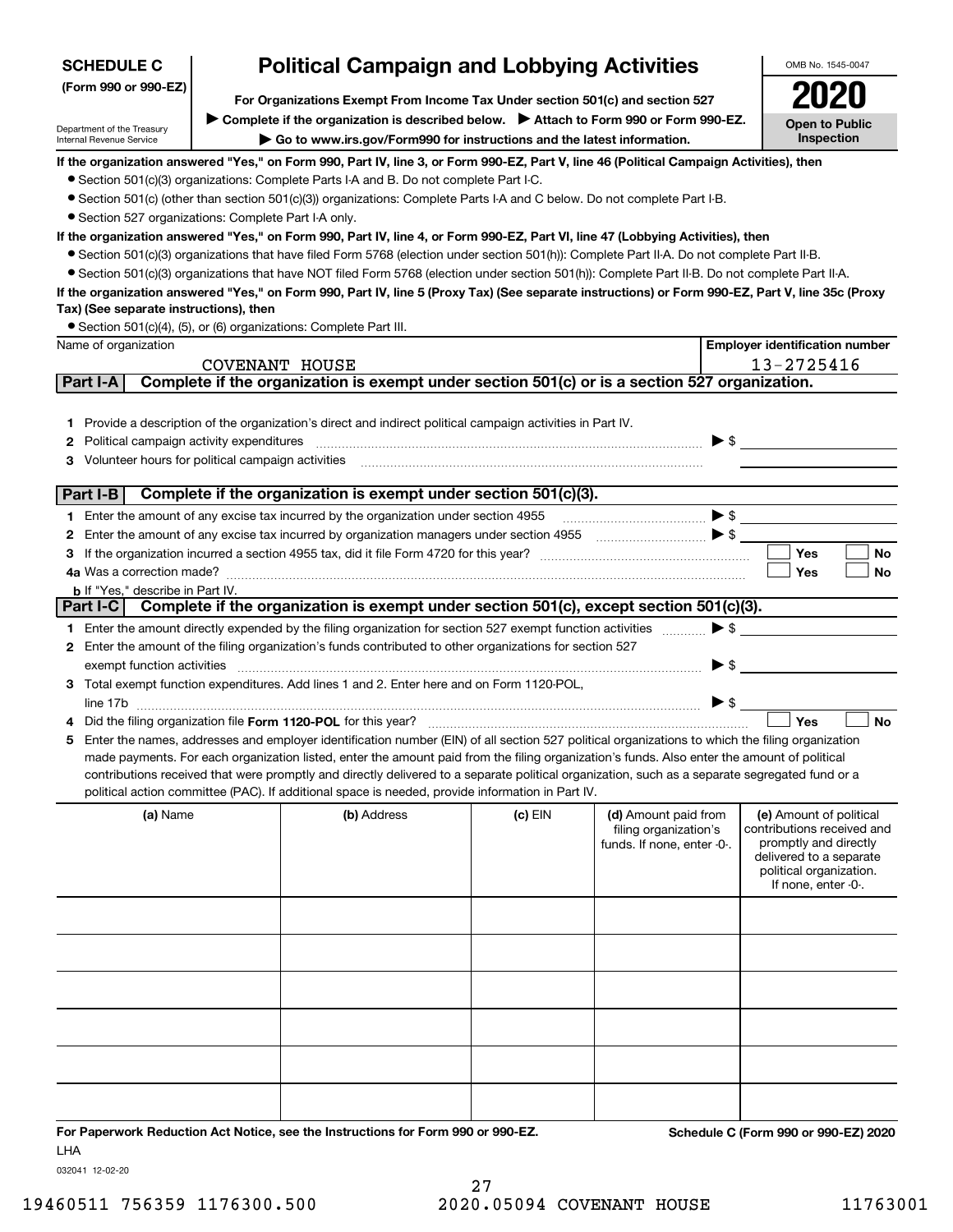| 13-2725416 Page 2<br>Schedule C (Form 990 or 990-EZ) 2020 COVENANT HOUSE                                        |                                        |              |                                                                                  |            |                                                                                                                                   |                           |  |  |
|-----------------------------------------------------------------------------------------------------------------|----------------------------------------|--------------|----------------------------------------------------------------------------------|------------|-----------------------------------------------------------------------------------------------------------------------------------|---------------------------|--|--|
| Complete if the organization is exempt under section 501(c)(3) and filed Form 5768 (election under<br>Part II-A |                                        |              |                                                                                  |            |                                                                                                                                   |                           |  |  |
|                                                                                                                 | section 501(h)).                       |              |                                                                                  |            |                                                                                                                                   |                           |  |  |
| A Check $\blacktriangleright$<br>  X                                                                            |                                        |              |                                                                                  |            | if the filing organization belongs to an affiliated group (and list in Part IV each affiliated group member's name, address, EIN, |                           |  |  |
| expenses, and share of excess lobbying expenditures).                                                           |                                        |              |                                                                                  |            |                                                                                                                                   |                           |  |  |
| <b>B</b> Check $\blacktriangleright$                                                                            |                                        |              | if the filing organization checked box A and "limited control" provisions apply. |            |                                                                                                                                   |                           |  |  |
|                                                                                                                 | <b>Limits on Lobbying Expenditures</b> |              |                                                                                  |            | (a) Filing                                                                                                                        | (b) Affiliated group      |  |  |
|                                                                                                                 |                                        |              | (The term "expenditures" means amounts paid or incurred.)                        |            | organization's<br>totals                                                                                                          | totals                    |  |  |
|                                                                                                                 |                                        |              |                                                                                  |            | $0$ .                                                                                                                             | $0 \cdot$                 |  |  |
| 1a Total lobbying expenditures to influence public opinion (grassroots lobbying)                                |                                        |              |                                                                                  |            | 77,000.                                                                                                                           | 114,306.                  |  |  |
| <b>b</b> Total lobbying expenditures to influence a legislative body (direct lobbying)                          |                                        |              |                                                                                  |            | 77,000.                                                                                                                           | 114,306.                  |  |  |
| Other exempt purpose expenditures                                                                               |                                        |              |                                                                                  |            | 72,542,788. 102959374.                                                                                                            |                           |  |  |
| Total exempt purpose expenditures (add lines 1c and 1d)                                                         |                                        |              |                                                                                  |            | 72,619,788.  103073680.                                                                                                           |                           |  |  |
| f Lobbying nontaxable amount. Enter the amount from the following table in both columns.                        |                                        |              |                                                                                  |            |                                                                                                                                   | $1,000,000.$ $1,000,000.$ |  |  |
| If the amount on line 1e, column (a) or (b) is:                                                                 |                                        |              | The lobbying nontaxable amount is:                                               |            |                                                                                                                                   |                           |  |  |
| Not over \$500,000                                                                                              |                                        |              | 20% of the amount on line 1e.                                                    |            |                                                                                                                                   |                           |  |  |
| Over \$500,000 but not over \$1,000,000                                                                         |                                        |              | \$100,000 plus 15% of the excess over \$500,000.                                 |            |                                                                                                                                   |                           |  |  |
| Over \$1,000,000 but not over \$1,500,000                                                                       |                                        |              | \$175,000 plus 10% of the excess over \$1,000,000.                               |            |                                                                                                                                   |                           |  |  |
| Over \$1,500,000 but not over \$17,000,000                                                                      |                                        |              | \$225,000 plus 5% of the excess over \$1,500,000.                                |            |                                                                                                                                   |                           |  |  |
| Over \$17,000,000                                                                                               |                                        | \$1,000,000. |                                                                                  |            |                                                                                                                                   |                           |  |  |
|                                                                                                                 |                                        |              |                                                                                  |            |                                                                                                                                   |                           |  |  |
| g Grassroots nontaxable amount (enter 25% of line 1f)                                                           |                                        |              |                                                                                  | 250,000.   | 250,000.                                                                                                                          |                           |  |  |
| h Subtract line 1g from line 1a. If zero or less, enter -0-                                                     |                                        |              |                                                                                  |            | 0.                                                                                                                                | 0.                        |  |  |
| i Subtract line 1f from line 1c. If zero or less, enter -0-                                                     |                                        |              |                                                                                  |            | $\overline{0}$ .                                                                                                                  | $\overline{0}$ .          |  |  |
| If there is an amount other than zero on either line 1h or line 1i, did the organization file Form 4720         |                                        |              |                                                                                  |            |                                                                                                                                   |                           |  |  |
| reporting section 4911 tax for this year?                                                                       |                                        |              |                                                                                  |            |                                                                                                                                   | Yes<br>No                 |  |  |
|                                                                                                                 |                                        |              | 4-Year Averaging Period Under Section 501(h)                                     |            |                                                                                                                                   |                           |  |  |
| (Some organizations that made a section 501(h) election do not have to complete all of the five columns below.  |                                        |              | See the separate instructions for lines 2a through 2f.)                          |            |                                                                                                                                   |                           |  |  |
|                                                                                                                 |                                        |              | Lobbying Expenditures During 4-Year Averaging Period                             |            |                                                                                                                                   |                           |  |  |
|                                                                                                                 |                                        |              |                                                                                  |            |                                                                                                                                   |                           |  |  |
| Calendar year<br>(or fiscal year beginning in)                                                                  | (a) $2017$                             |              | $(b)$ 2018                                                                       | $(c)$ 2019 | $(d)$ 2020                                                                                                                        | (e) Total                 |  |  |
|                                                                                                                 |                                        |              |                                                                                  |            |                                                                                                                                   |                           |  |  |
|                                                                                                                 |                                        |              |                                                                                  |            |                                                                                                                                   |                           |  |  |
| 2a Lobbying nontaxable amount                                                                                   |                                        |              | $1,000,000.$ $  1,000,000.$ $  1,000,000.$                                       |            | $1,000,000.$   $4,000,000.$                                                                                                       |                           |  |  |
| <b>b</b> Lobbying ceiling amount                                                                                |                                        |              |                                                                                  |            |                                                                                                                                   |                           |  |  |
| (150% of line 2a, column(e))                                                                                    |                                        |              |                                                                                  |            |                                                                                                                                   | 6,000,000.                |  |  |
|                                                                                                                 |                                        |              |                                                                                  |            |                                                                                                                                   |                           |  |  |
| c Total lobbying expenditures                                                                                   |                                        | 36,050.      | 37,034.                                                                          | 39,561.    | 114,306.                                                                                                                          | 226,951.                  |  |  |
| d Grassroots nontaxable amount                                                                                  | 250,000.                               |              | 250,000.                                                                         | 250,000.   | 250,000.                                                                                                                          | 1,000,000.                |  |  |
| e Grassroots ceiling amount                                                                                     |                                        |              |                                                                                  |            |                                                                                                                                   |                           |  |  |
| (150% of line 2d, column (e))                                                                                   |                                        |              |                                                                                  |            |                                                                                                                                   | 1,500,000.                |  |  |
|                                                                                                                 |                                        |              |                                                                                  |            |                                                                                                                                   |                           |  |  |

**Schedule C (Form 990 or 990-EZ) 2020**

032042 12-02-20

**f** Grassroots lobbying expenditures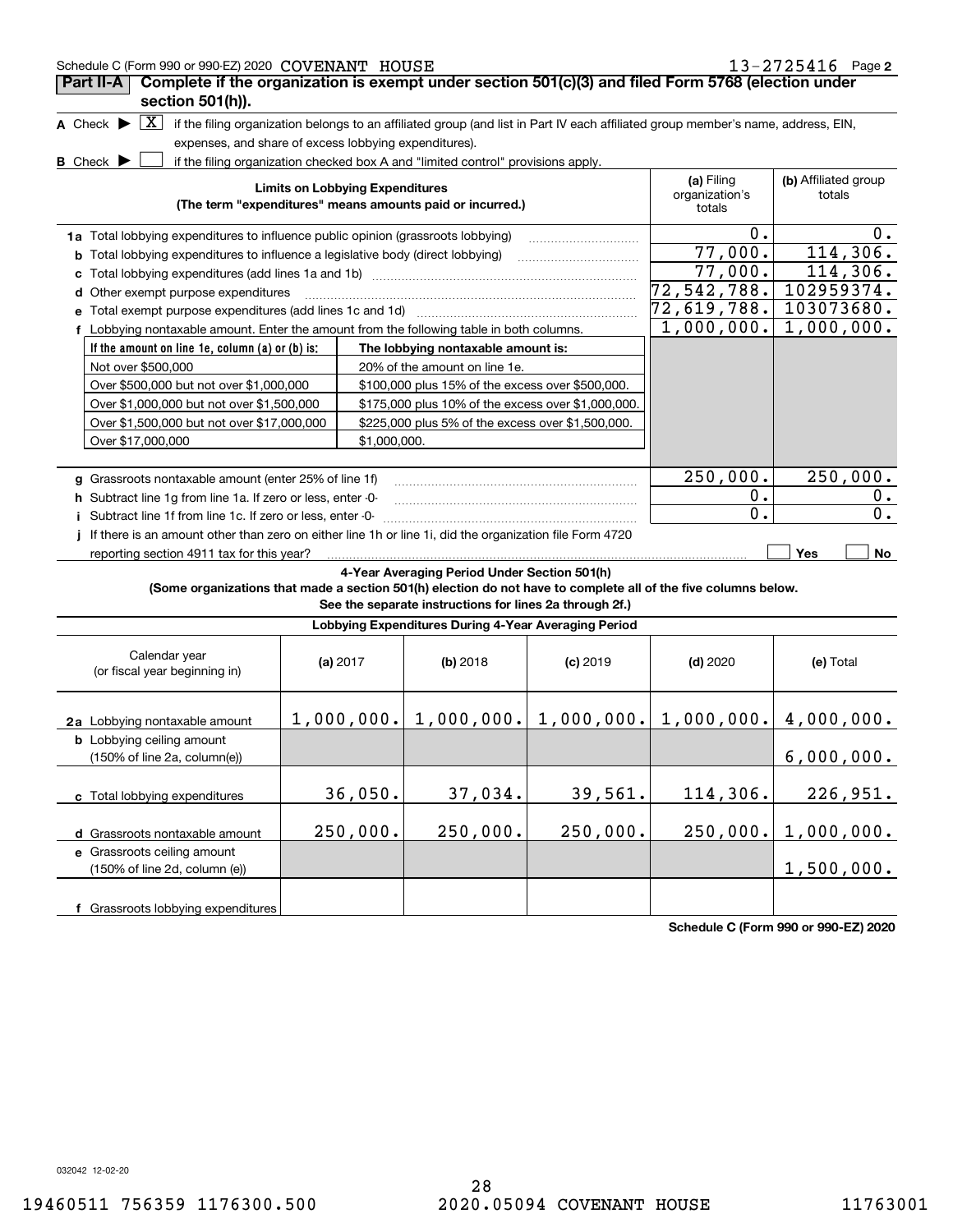### **Part II-B** Complete if the organization is exempt under section 501(c)(3) and has NOT filed Form 5768 **(election under section 501(h)).**

|    | For each "Yes" response on lines 1a through 1i below, provide in Part IV a detailed description                                                                                                                                      | (a) |              | (b)                                  |    |
|----|--------------------------------------------------------------------------------------------------------------------------------------------------------------------------------------------------------------------------------------|-----|--------------|--------------------------------------|----|
|    | of the lobbying activity.                                                                                                                                                                                                            | Yes | No           | Amount                               |    |
| 1. | During the year, did the filing organization attempt to influence foreign, national, state, or<br>local legislation, including any attempt to influence public opinion on a legislative matter<br>or referendum, through the use of: |     |              |                                      |    |
|    | b Paid staff or management (include compensation in expenses reported on lines 1c through 1i)?                                                                                                                                       |     |              |                                      |    |
|    |                                                                                                                                                                                                                                      |     |              |                                      |    |
|    |                                                                                                                                                                                                                                      |     |              |                                      |    |
|    | e Publications, or published or broadcast statements?                                                                                                                                                                                |     |              |                                      |    |
|    | f Grants to other organizations for lobbying purposes?                                                                                                                                                                               |     |              |                                      |    |
|    | Direct contact with legislators, their staffs, government officials, or a legislative body?                                                                                                                                          |     |              |                                      |    |
|    | h Rallies, demonstrations, seminars, conventions, speeches, lectures, or any similar means?                                                                                                                                          |     |              |                                      |    |
|    | <i>i</i> Other activities?                                                                                                                                                                                                           |     |              |                                      |    |
|    |                                                                                                                                                                                                                                      |     |              |                                      |    |
|    | 2a Did the activities in line 1 cause the organization to be not described in section 501(c)(3)?                                                                                                                                     |     |              |                                      |    |
|    |                                                                                                                                                                                                                                      |     |              |                                      |    |
|    | c If "Yes," enter the amount of any tax incurred by organization managers under section 4912                                                                                                                                         |     |              |                                      |    |
|    | d If the filing organization incurred a section 4912 tax, did it file Form 4720 for this year?<br>Complete if the organization is exempt under section 501(c)(4), section 501(c)(5), or section<br>Part III-A I                      |     |              |                                      |    |
|    | $501(c)(6)$ .                                                                                                                                                                                                                        |     |              |                                      |    |
|    |                                                                                                                                                                                                                                      |     |              | Yes                                  | No |
| 1. |                                                                                                                                                                                                                                      |     | 1            |                                      |    |
| 2  |                                                                                                                                                                                                                                      |     | $\mathbf{2}$ |                                      |    |
| З  | Did the organization agree to carry over lobbying and political campaign activity expenditures from the prior year?                                                                                                                  |     | 3            |                                      |    |
|    | Complete if the organization is exempt under section 501(c)(4), section 501(c)(5), or section<br><b>Part III-B</b>                                                                                                                   |     |              |                                      |    |
|    | 501(c)(6) and if either (a) BOTH Part III-A, lines 1 and 2, are answered "No" OR (b) Part III-A, line 3, is                                                                                                                          |     |              |                                      |    |
|    | answered "Yes."                                                                                                                                                                                                                      |     |              |                                      |    |
| 1  |                                                                                                                                                                                                                                      |     | 1            |                                      |    |
| 2  | Section 162(e) nondeductible lobbying and political expenditures (do not include amounts of political                                                                                                                                |     |              |                                      |    |
|    | expenses for which the section 527(f) tax was paid).                                                                                                                                                                                 |     |              |                                      |    |
|    |                                                                                                                                                                                                                                      |     | 2a           |                                      |    |
|    | b Carryover from last year manufactured and contract the contract of the contract of the contract of the contract of contract of contract of contract of contract of contract of contract of contract of contract of contract        |     | 2b           |                                      |    |
|    |                                                                                                                                                                                                                                      |     | 2c           |                                      |    |
|    | Aggregate amount reported in section 6033(e)(1)(A) notices of nondeductible section 162(e) dues                                                                                                                                      |     | 3            |                                      |    |
| 4  | If notices were sent and the amount on line 2c exceeds the amount on line 3, what portion of the excess                                                                                                                              |     |              |                                      |    |
|    | does the organization agree to carryover to the reasonable estimate of nondeductible lobbying and political                                                                                                                          |     |              |                                      |    |
|    | expenditure next year?                                                                                                                                                                                                               |     | 4            |                                      |    |
|    | 5 Taxable amount of lobbying and political expenditures (See instructions)<br><b>Part IV</b><br><b>Supplemental Information</b>                                                                                                      |     | 5            |                                      |    |
|    | Provide the descriptions required for Part I-A, line 1; Part I-B, line 4; Part I-C, line 5; Part II-A (affiliated group list); Part II-A, lines 1 and 2 (See                                                                         |     |              |                                      |    |
|    | instructions); and Part II-B, line 1. Also, complete this part for any additional information.<br>SCHEDULE C, PART II-A, BOX A:                                                                                                      |     |              |                                      |    |
|    |                                                                                                                                                                                                                                      |     |              |                                      |    |
|    | COVENANT HOUSE, INC. BELONGS TO AN AFFILIATED GROUP WITH THE FOLLOWING                                                                                                                                                               |     |              |                                      |    |
|    |                                                                                                                                                                                                                                      |     |              |                                      |    |
|    | <b>AFFILATES:</b>                                                                                                                                                                                                                    |     |              |                                      |    |
|    | AFFILIATES<br>DIRECT LOBBYING EXPENSE                                                                                                                                                                                                |     |              |                                      |    |
|    | \$77,000<br>COVENANT HOUSE, INC.                                                                                                                                                                                                     |     |              |                                      |    |
|    | \$37,306<br>UNDER 21, INC/COVENANT HOUSE NY                                                                                                                                                                                          |     |              |                                      |    |
|    |                                                                                                                                                                                                                                      |     |              | Schedule C (Form 990 or 990-EZ) 2020 |    |
|    | 032043 12-02-20<br>29                                                                                                                                                                                                                |     |              |                                      |    |

 <sup>19460511 756359 1176300.500 2020.05094</sup> COVENANT HOUSE 11763001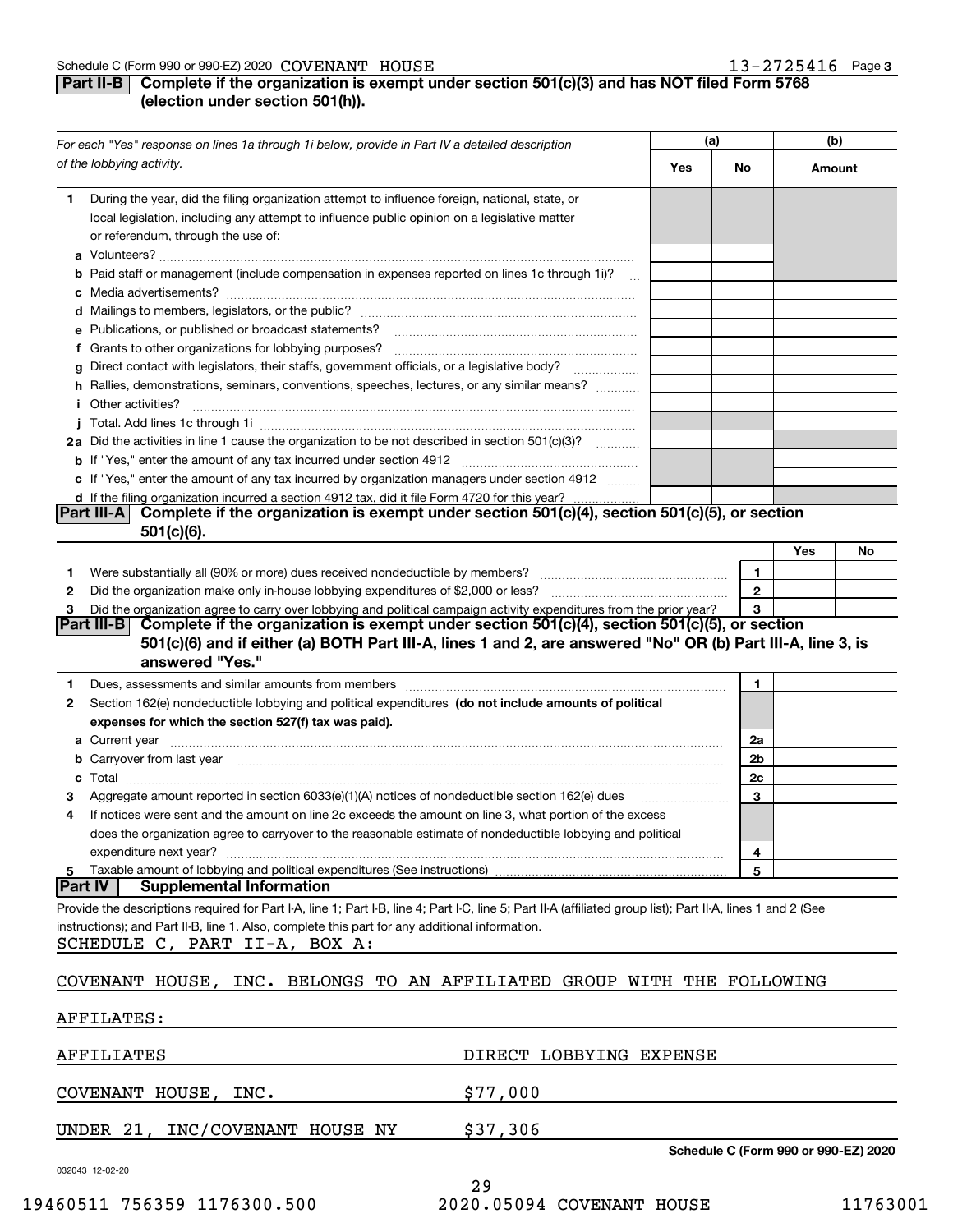| Schedule C (Form 990 or 990-EZ) 2020 COVENANT HOUSE<br><b>Part IV   Supplemental Information</b> (continued) |           | $13 - 2725416$ Page 4                                                                                                |
|--------------------------------------------------------------------------------------------------------------|-----------|----------------------------------------------------------------------------------------------------------------------|
| TESTANMENTUM                                                                                                 | \$0       |                                                                                                                      |
| COVENANT INTERNATIONAL FOUNDATION                                                                            | \$0       |                                                                                                                      |
| CONVENANT HOUSE WESTERN AVENUE                                                                               | \$0       | <u> 1989 - Johann Barn, mars ann an t-Amhain Aonaich an t-Aonaich an t-Aonaich ann an t-Aonaich ann an t-Aonaich</u> |
| AFFILIATED GROUP TOTAL                                                                                       | \$114,306 |                                                                                                                      |
| REFER TO SCHEDULE R FOR FURTHER DETAILS FOR ADDRESS AND EIN.                                                 |           |                                                                                                                      |
|                                                                                                              |           |                                                                                                                      |
|                                                                                                              |           |                                                                                                                      |
|                                                                                                              |           |                                                                                                                      |
|                                                                                                              |           |                                                                                                                      |
|                                                                                                              |           |                                                                                                                      |
|                                                                                                              |           |                                                                                                                      |
|                                                                                                              |           |                                                                                                                      |
|                                                                                                              |           |                                                                                                                      |
|                                                                                                              |           |                                                                                                                      |
|                                                                                                              |           |                                                                                                                      |
|                                                                                                              |           |                                                                                                                      |
|                                                                                                              |           |                                                                                                                      |
|                                                                                                              |           |                                                                                                                      |
|                                                                                                              |           |                                                                                                                      |
|                                                                                                              |           |                                                                                                                      |
|                                                                                                              |           |                                                                                                                      |
|                                                                                                              |           |                                                                                                                      |
|                                                                                                              |           |                                                                                                                      |
|                                                                                                              |           |                                                                                                                      |
|                                                                                                              |           |                                                                                                                      |
|                                                                                                              |           |                                                                                                                      |
|                                                                                                              |           |                                                                                                                      |
|                                                                                                              |           | Schedule C (Form 990 or 990-EZ) 2020                                                                                 |

032044 12-02-20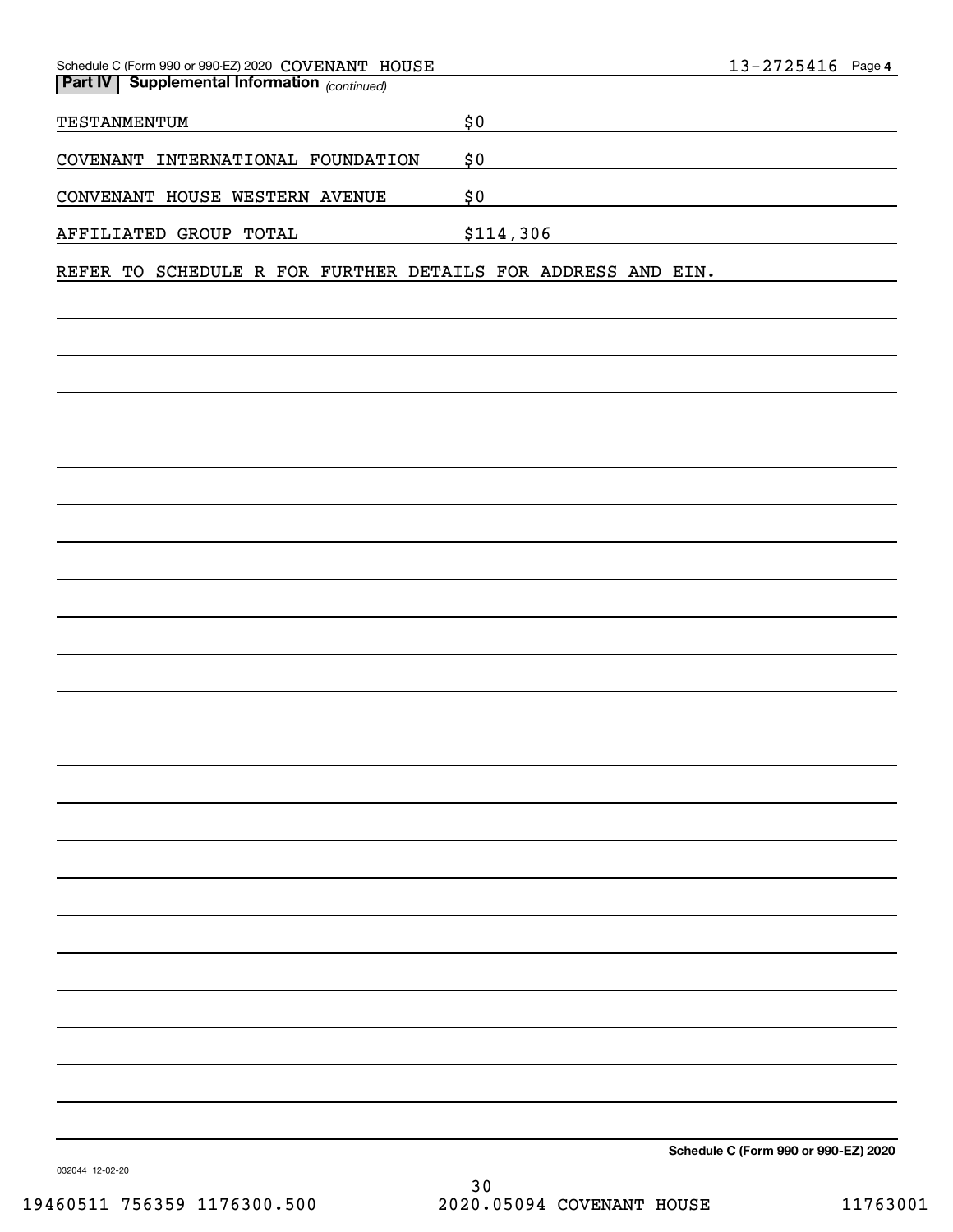| (Form 990) |  |
|------------|--|
|------------|--|

# **SCHEDULE D Supplemental Financial Statements**

(Form 990)<br>
Pepartment of the Treasury<br>
Department of the Treasury<br>
Department of the Treasury<br>
Department of the Treasury<br> **Co to www.irs.gov/Form990 for instructions and the latest information.**<br> **Co to www.irs.gov/Form9** 



Department of the Treasury Internal Revenue Service

| ►Go to www.irs.gov/Form990 for instructions and the lates |  |
|-----------------------------------------------------------|--|
|                                                           |  |

|         | Name of the organization<br><b>COVENANT HOUSE</b>                                                                                              |                         |  | <b>Employer identification number</b><br>13-2725416 |
|---------|------------------------------------------------------------------------------------------------------------------------------------------------|-------------------------|--|-----------------------------------------------------|
| Part I  | Organizations Maintaining Donor Advised Funds or Other Similar Funds or Accounts. Complete if the                                              |                         |  |                                                     |
|         | organization answered "Yes" on Form 990, Part IV, line 6.                                                                                      |                         |  |                                                     |
|         |                                                                                                                                                | (a) Donor advised funds |  | (b) Funds and other accounts                        |
| 1       |                                                                                                                                                |                         |  |                                                     |
| 2       | Aggregate value of contributions to (during year)                                                                                              |                         |  |                                                     |
| з       | Aggregate value of grants from (during year)                                                                                                   |                         |  |                                                     |
| 4       |                                                                                                                                                |                         |  |                                                     |
| 5       | Did the organization inform all donors and donor advisors in writing that the assets held in donor advised funds                               |                         |  |                                                     |
|         |                                                                                                                                                |                         |  | Yes<br>No                                           |
| 6       | Did the organization inform all grantees, donors, and donor advisors in writing that grant funds can be used only                              |                         |  |                                                     |
|         | for charitable purposes and not for the benefit of the donor or donor advisor, or for any other purpose conferring                             |                         |  |                                                     |
|         | impermissible private benefit?                                                                                                                 |                         |  | Yes<br>No                                           |
| Part II | Conservation Easements. Complete if the organization answered "Yes" on Form 990, Part IV, line 7.                                              |                         |  |                                                     |
| 1       | Purpose(s) of conservation easements held by the organization (check all that apply).                                                          |                         |  |                                                     |
|         | Preservation of land for public use (for example, recreation or education)                                                                     |                         |  | Preservation of a historically important land area  |
|         | Protection of natural habitat                                                                                                                  |                         |  | Preservation of a certified historic structure      |
|         | Preservation of open space                                                                                                                     |                         |  |                                                     |
| 2       | Complete lines 2a through 2d if the organization held a qualified conservation contribution in the form of a conservation easement on the last |                         |  |                                                     |
|         | day of the tax year.                                                                                                                           |                         |  | Held at the End of the Tax Year                     |
| а       |                                                                                                                                                |                         |  | 2a                                                  |
| b       | Total acreage restricted by conservation easements                                                                                             |                         |  | 2b                                                  |
| с       |                                                                                                                                                |                         |  | 2c                                                  |
| d       | Number of conservation easements included in (c) acquired after 7/25/06, and not on a historic structure                                       |                         |  |                                                     |
|         |                                                                                                                                                |                         |  | 2d                                                  |
| 3       | Number of conservation easements modified, transferred, released, extinguished, or terminated by the organization during the tax               |                         |  |                                                     |
|         | $year \blacktriangleright$                                                                                                                     |                         |  |                                                     |
| 4       | Number of states where property subject to conservation easement is located >                                                                  |                         |  |                                                     |
| 5       | Does the organization have a written policy regarding the periodic monitoring, inspection, handling of                                         |                         |  |                                                     |
|         | violations, and enforcement of the conservation easements it holds?                                                                            |                         |  | Yes<br><b>No</b>                                    |
| 6       | Staff and volunteer hours devoted to monitoring, inspecting, handling of violations, and enforcing conservation easements during the year      |                         |  |                                                     |
|         |                                                                                                                                                |                         |  |                                                     |
| 7       | Amount of expenses incurred in monitoring, inspecting, handling of violations, and enforcing conservation easements during the year            |                         |  |                                                     |
|         | ▶ \$                                                                                                                                           |                         |  |                                                     |
| 8       | Does each conservation easement reported on line $2(d)$ above satisfy the requirements of section $170(h)(4)(B)(i)$                            |                         |  |                                                     |
|         |                                                                                                                                                |                         |  | Yes<br>No                                           |
|         | In Part XIII, describe how the organization reports conservation easements in its revenue and expense statement and                            |                         |  |                                                     |
|         | balance sheet, and include, if applicable, the text of the footnote to the organization's financial statements that describes the              |                         |  |                                                     |
|         | organization's accounting for conservation easements.                                                                                          |                         |  |                                                     |
|         | Organizations Maintaining Collections of Art, Historical Treasures, or Other Similar Assets.<br>Part III                                       |                         |  |                                                     |
|         | Complete if the organization answered "Yes" on Form 990, Part IV, line 8.                                                                      |                         |  |                                                     |
|         | 1a If the organization elected, as permitted under FASB ASC 958, not to report in its revenue statement and balance sheet works                |                         |  |                                                     |
|         | of art, historical treasures, or other similar assets held for public exhibition, education, or research in furtherance of public              |                         |  |                                                     |
|         | service, provide in Part XIII the text of the footnote to its financial statements that describes these items.                                 |                         |  |                                                     |
| b       | If the organization elected, as permitted under FASB ASC 958, to report in its revenue statement and balance sheet works of                    |                         |  |                                                     |
|         | art, historical treasures, or other similar assets held for public exhibition, education, or research in furtherance of public service,        |                         |  |                                                     |
|         | provide the following amounts relating to these items:                                                                                         |                         |  |                                                     |
|         |                                                                                                                                                |                         |  | \$                                                  |
|         | (ii) Assets included in Form 990, Part X                                                                                                       |                         |  | $\blacktriangleright$ \$                            |
| 2       | If the organization received or held works of art, historical treasures, or other similar assets for financial gain, provide                   |                         |  |                                                     |
|         | the following amounts required to be reported under FASB ASC 958 relating to these items:                                                      |                         |  |                                                     |
| а       |                                                                                                                                                |                         |  | \$                                                  |
| b       | Assets included in Form 990, Part X                                                                                                            |                         |  | $\blacktriangleright$ s                             |
|         | LHA For Paperwork Reduction Act Notice, see the Instructions for Form 990.                                                                     |                         |  | Schedule D (Form 990) 2020                          |

032051 12-01-20

|  | 19460511 756359 1176300.500 | 2020.05094 COVENANT HOUSE | 11763001 |
|--|-----------------------------|---------------------------|----------|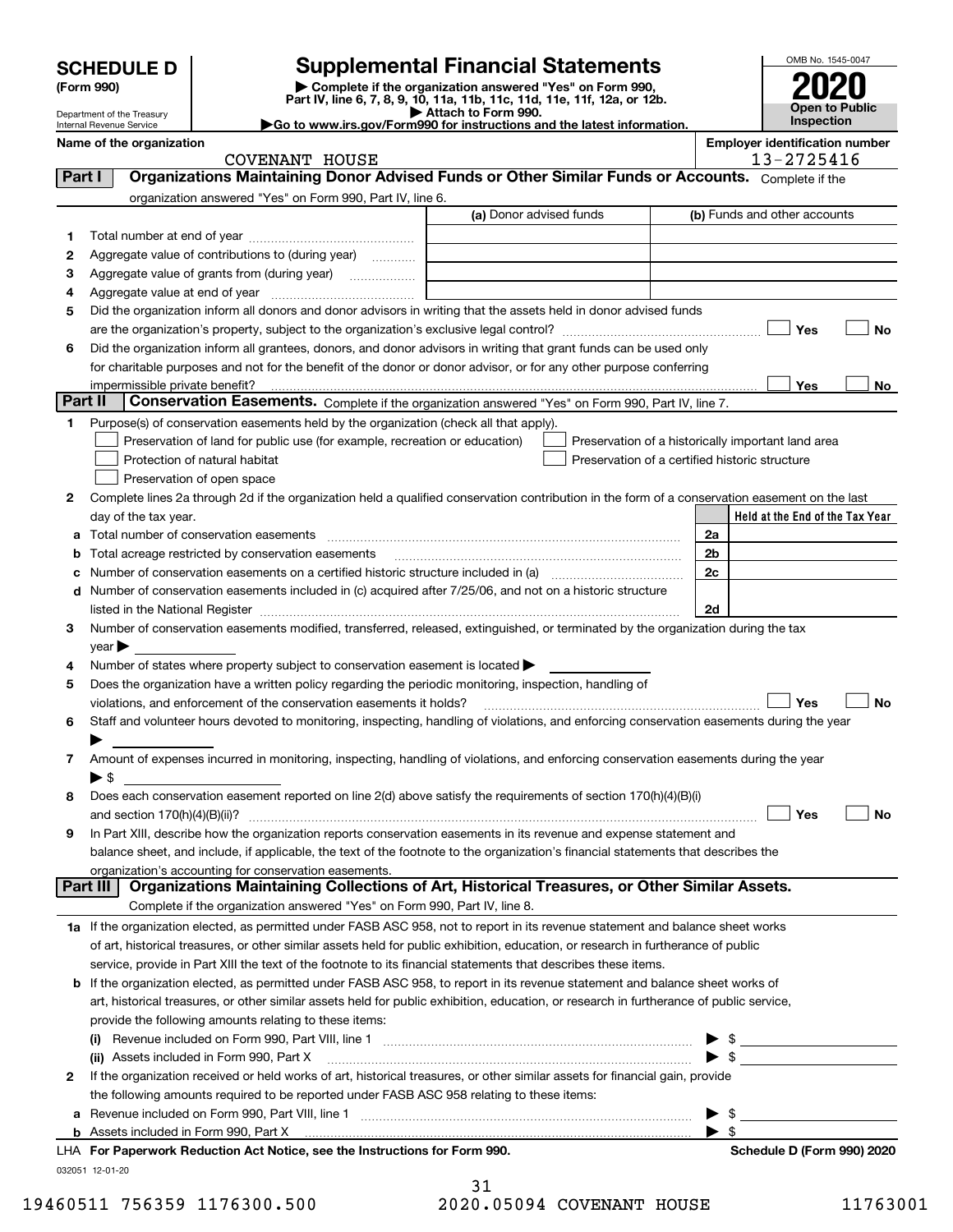|          | <b>COVENANT HOUSE</b><br>Schedule D (Form 990) 2020                                                                                                                                                                            |                    |                |                          |            |                         |                            | $13 - 2725416$ Page 2  |                         |                            |
|----------|--------------------------------------------------------------------------------------------------------------------------------------------------------------------------------------------------------------------------------|--------------------|----------------|--------------------------|------------|-------------------------|----------------------------|------------------------|-------------------------|----------------------------|
| Part III | Organizations Maintaining Collections of Art, Historical Treasures, or Other Similar Assets (continued)                                                                                                                        |                    |                |                          |            |                         |                            |                        |                         |                            |
| З        | Using the organization's acquisition, accession, and other records, check any of the following that make significant use of its                                                                                                |                    |                |                          |            |                         |                            |                        |                         |                            |
|          | collection items (check all that apply):                                                                                                                                                                                       |                    |                |                          |            |                         |                            |                        |                         |                            |
| a        | Public exhibition                                                                                                                                                                                                              |                    |                | Loan or exchange program |            |                         |                            |                        |                         |                            |
| b        | Scholarly research                                                                                                                                                                                                             |                    |                |                          |            |                         |                            |                        |                         |                            |
| c        | Preservation for future generations                                                                                                                                                                                            |                    |                |                          |            |                         |                            |                        |                         |                            |
| 4        | Provide a description of the organization's collections and explain how they further the organization's exempt purpose in Part XIII.                                                                                           |                    |                |                          |            |                         |                            |                        |                         |                            |
| 5        | During the year, did the organization solicit or receive donations of art, historical treasures, or other similar assets                                                                                                       |                    |                |                          |            |                         |                            |                        |                         |                            |
|          | to be sold to raise funds rather than to be maintained as part of the organization's collection?                                                                                                                               |                    |                |                          |            |                         |                            | Yes                    |                         | No                         |
|          | <b>Part IV</b><br>Escrow and Custodial Arrangements. Complete if the organization answered "Yes" on Form 990, Part IV, line 9, or<br>reported an amount on Form 990, Part X, line 21.                                          |                    |                |                          |            |                         |                            |                        |                         |                            |
|          |                                                                                                                                                                                                                                |                    |                |                          |            |                         |                            |                        |                         |                            |
|          | 1a Is the organization an agent, trustee, custodian or other intermediary for contributions or other assets not included                                                                                                       |                    |                |                          |            |                         |                            |                        |                         | $\overline{\mathbf{X}}$ No |
|          | on Form 990, Part X? [11] matter contracts and contracts and contracts are contracted as a form 990, Part X?                                                                                                                   |                    |                |                          |            |                         |                            | Yes                    |                         |                            |
|          | b If "Yes," explain the arrangement in Part XIII and complete the following table:                                                                                                                                             |                    |                |                          |            |                         |                            |                        |                         |                            |
|          |                                                                                                                                                                                                                                |                    |                |                          |            | 1c                      |                            | Amount                 |                         |                            |
|          | Additions during the year manufactured and an annual contract of the year manufactured and all the year manufactured and all the year manufactured and all the year manufactured and all the year manufactured and all the yea |                    |                |                          |            | 1d                      |                            |                        |                         |                            |
|          | Distributions during the year manufactured and continuum and contact the year manufactured and contact the year                                                                                                                |                    |                |                          |            | 1e                      |                            |                        |                         |                            |
|          | Ending balance manufactured and contact the contract of the contract of the contract of the contract of the contract of the contract of the contract of the contract of the contract of the contract of the contract of the co |                    |                |                          |            | 1f                      |                            |                        |                         |                            |
|          | 2a Did the organization include an amount on Form 990, Part X, line 21, for escrow or custodial account liability?                                                                                                             |                    |                |                          |            |                         |                            | $\boxed{\text{X}}$ Yes |                         | No                         |
|          | <b>b</b> If "Yes," explain the arrangement in Part XIII. Check here if the explanation has been provided on Part XIII                                                                                                          |                    |                |                          |            |                         |                            |                        | $\overline{\mathbf{X}}$ |                            |
| Part V   | Endowment Funds. Complete if the organization answered "Yes" on Form 990, Part IV, line 10.                                                                                                                                    |                    |                |                          |            |                         |                            |                        |                         |                            |
|          |                                                                                                                                                                                                                                | (a) Current year   | (b) Prior year | (c) Two years back       |            | (d) Three years back    |                            | (e) Four years back    |                         |                            |
| 1a       | Beginning of year balance                                                                                                                                                                                                      | 8,558,563.         | 8,999,807.     |                          | 8,621,776. |                         | 7,737,476.                 |                        | 7,079,354.              |                            |
| b        |                                                                                                                                                                                                                                |                    |                |                          |            |                         |                            |                        |                         |                            |
|          | Net investment earnings, gains, and losses                                                                                                                                                                                     | 1,482,746.         | 441,244.       |                          | 378,031.   |                         | 884,300.                   |                        | 658,122.                |                            |
|          | Grants or scholarships                                                                                                                                                                                                         |                    |                |                          |            |                         |                            |                        |                         |                            |
|          | e Other expenditures for facilities                                                                                                                                                                                            |                    |                |                          |            |                         |                            |                        |                         |                            |
|          | and programs                                                                                                                                                                                                                   |                    |                |                          |            |                         |                            |                        |                         |                            |
|          | Administrative expenses                                                                                                                                                                                                        |                    |                |                          |            |                         |                            |                        |                         |                            |
| g        | End of year balance                                                                                                                                                                                                            | 10,041,309.        | 8,558,563.     |                          | 8,999,807. |                         | 8,621,776.                 |                        | 7,737,476.              |                            |
| 2        | Provide the estimated percentage of the current year end balance (line 1g, column (a)) held as:                                                                                                                                |                    |                |                          |            |                         |                            |                        |                         |                            |
|          | Board designated or quasi-endowment                                                                                                                                                                                            | .0000              | %              |                          |            |                         |                            |                        |                         |                            |
| b        | Permanent endowment > 50.8030                                                                                                                                                                                                  | %                  |                |                          |            |                         |                            |                        |                         |                            |
| c        | Term endowment $\blacktriangleright$ 49.1970                                                                                                                                                                                   | %                  |                |                          |            |                         |                            |                        |                         |                            |
|          | The percentages on lines 2a, 2b, and 2c should equal 100%.                                                                                                                                                                     |                    |                |                          |            |                         |                            |                        |                         |                            |
|          | 3a Are there endowment funds not in the possession of the organization that are held and administered for the organization                                                                                                     |                    |                |                          |            |                         |                            |                        |                         |                            |
|          | by:                                                                                                                                                                                                                            |                    |                |                          |            |                         |                            |                        | Yes                     | No<br>X                    |
|          | (i)                                                                                                                                                                                                                            |                    |                |                          |            |                         |                            | 3a(i)                  |                         | $\mathbf X$                |
|          |                                                                                                                                                                                                                                |                    |                |                          |            |                         |                            | 3a(ii)<br>3b           |                         |                            |
|          | Describe in Part XIII the intended uses of the organization's endowment funds.                                                                                                                                                 |                    |                |                          |            |                         |                            |                        |                         |                            |
|          | Land, Buildings, and Equipment.<br>Part VI                                                                                                                                                                                     |                    |                |                          |            |                         |                            |                        |                         |                            |
|          | Complete if the organization answered "Yes" on Form 990, Part IV, line 11a. See Form 990, Part X, line 10.                                                                                                                     |                    |                |                          |            |                         |                            |                        |                         |                            |
|          | Description of property                                                                                                                                                                                                        | (a) Cost or other  |                | (b) Cost or other        |            | (c) Accumulated         |                            | (d) Book value         |                         |                            |
|          |                                                                                                                                                                                                                                | basis (investment) |                | basis (other)            |            | depreciation            |                            |                        |                         |                            |
|          |                                                                                                                                                                                                                                |                    |                | 3,762,088.               |            |                         |                            | 3,762,088.             |                         |                            |
| b        |                                                                                                                                                                                                                                | 31,423.            |                | 37,784,898.              |            | $19,410,885$ .          |                            | 18,405,436.            |                         |                            |
|          |                                                                                                                                                                                                                                |                    |                | 3,758,480.               |            | 3,758,480.              |                            |                        |                         | 0.                         |
| d        |                                                                                                                                                                                                                                |                    |                | 2,332,378.               |            | 2,127,706.              |                            |                        | 204, 672.               |                            |
|          |                                                                                                                                                                                                                                |                    |                | 71,217,358.              |            | $\overline{2,}527,388.$ |                            | 68,689,970.            |                         |                            |
|          |                                                                                                                                                                                                                                |                    |                |                          |            |                         |                            | 91,062,166.            |                         |                            |
|          |                                                                                                                                                                                                                                |                    |                |                          |            |                         | Cahadula D (Faum 000) 0000 |                        |                         |                            |

**Schedule D (Form 990) 2020**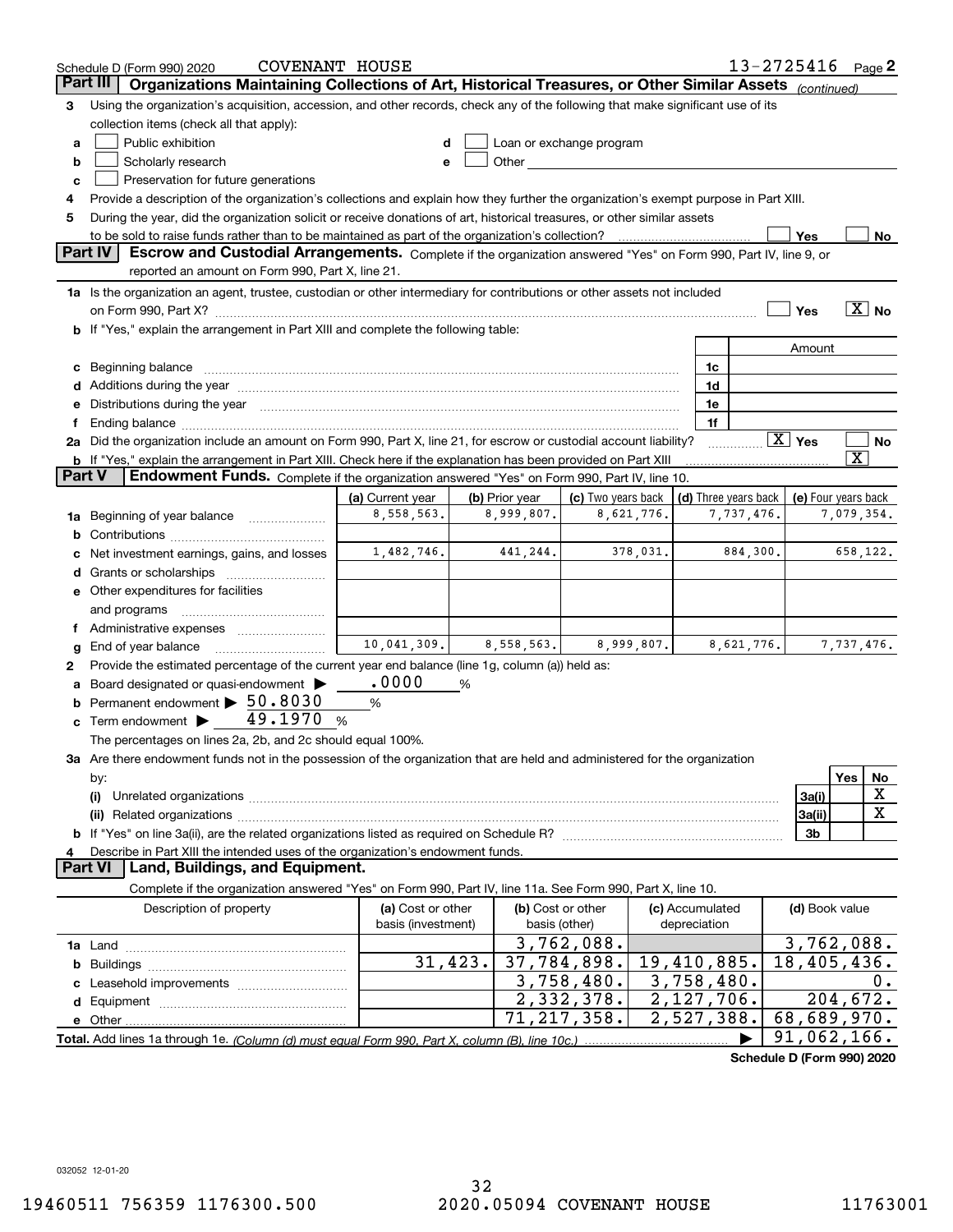| <b>COVENANT HOUSE</b><br>Schedule D (Form 990) 2020                                                                                                  |                 |                                                           | $13 - 2725416$ Page 3 |
|------------------------------------------------------------------------------------------------------------------------------------------------------|-----------------|-----------------------------------------------------------|-----------------------|
| Part VII Investments - Other Securities.                                                                                                             |                 |                                                           |                       |
| Complete if the organization answered "Yes" on Form 990, Part IV, line 11b. See Form 990, Part X, line 12.                                           |                 |                                                           |                       |
| (a) Description of security or category (including name of security)                                                                                 | (b) Book value  | (c) Method of valuation: Cost or end-of-year market value |                       |
| (1) Financial derivatives                                                                                                                            |                 |                                                           |                       |
|                                                                                                                                                      |                 |                                                           |                       |
| $(3)$ Other                                                                                                                                          |                 |                                                           |                       |
| (A)                                                                                                                                                  |                 |                                                           |                       |
| (B)                                                                                                                                                  |                 |                                                           |                       |
| (C)                                                                                                                                                  |                 |                                                           |                       |
| (D)                                                                                                                                                  |                 |                                                           |                       |
| (E)                                                                                                                                                  |                 |                                                           |                       |
| (F)                                                                                                                                                  |                 |                                                           |                       |
| (G)                                                                                                                                                  |                 |                                                           |                       |
| (H)                                                                                                                                                  |                 |                                                           |                       |
| Total. (Col. (b) must equal Form 990, Part X, col. (B) line 12.) $\blacktriangleright$                                                               |                 |                                                           |                       |
| Part VIII Investments - Program Related.                                                                                                             |                 |                                                           |                       |
| Complete if the organization answered "Yes" on Form 990, Part IV, line 11c. See Form 990, Part X, line 13.                                           |                 |                                                           |                       |
| (a) Description of investment                                                                                                                        | (b) Book value  | (c) Method of valuation: Cost or end-of-year market value |                       |
| (1)                                                                                                                                                  |                 |                                                           |                       |
| (2)                                                                                                                                                  |                 |                                                           |                       |
| (3)                                                                                                                                                  |                 |                                                           |                       |
| (4)                                                                                                                                                  |                 |                                                           |                       |
| (5)                                                                                                                                                  |                 |                                                           |                       |
| (6)                                                                                                                                                  |                 |                                                           |                       |
| (7)                                                                                                                                                  |                 |                                                           |                       |
| (8)                                                                                                                                                  |                 |                                                           |                       |
| (9)                                                                                                                                                  |                 |                                                           |                       |
| Total. (Col. (b) must equal Form 990, Part X, col. (B) line 13.)                                                                                     |                 |                                                           |                       |
| Part IX<br><b>Other Assets.</b>                                                                                                                      |                 |                                                           |                       |
| Complete if the organization answered "Yes" on Form 990, Part IV, line 11d. See Form 990, Part X, line 15.                                           |                 |                                                           |                       |
|                                                                                                                                                      | (a) Description |                                                           | (b) Book value        |
| (1)                                                                                                                                                  |                 |                                                           |                       |
| (2)                                                                                                                                                  |                 |                                                           |                       |
| (3)                                                                                                                                                  |                 |                                                           |                       |
| (4)                                                                                                                                                  |                 |                                                           |                       |
| (5)                                                                                                                                                  |                 |                                                           |                       |
| (6)                                                                                                                                                  |                 |                                                           |                       |
| (7)                                                                                                                                                  |                 |                                                           |                       |
| (8)                                                                                                                                                  |                 |                                                           |                       |
| (9)                                                                                                                                                  |                 |                                                           |                       |
| <b>Total.</b> (Column (b) must equal Form 990. Part X, col. (B) line 15.)                                                                            |                 |                                                           |                       |
| <b>Other Liabilities.</b><br>Part X                                                                                                                  |                 |                                                           |                       |
| Complete if the organization answered "Yes" on Form 990, Part IV, line 11e or 11f. See Form 990, Part X, line 25.                                    |                 |                                                           |                       |
| (a) Description of liability<br>1.                                                                                                                   |                 |                                                           | (b) Book value        |
| (1)<br>Federal income taxes                                                                                                                          |                 |                                                           |                       |
| DUE TO AFFILIATES<br>(2)                                                                                                                             |                 |                                                           | 1,252,606.            |
| ANNUNITIES PAYABLE<br>(3)                                                                                                                            |                 |                                                           | 4,873,280.            |
| PENSION BENEFITS LIABILITY<br>(4)                                                                                                                    |                 |                                                           | 22,535,528.           |
| CONDITIONAL ASSET RETIREMENT<br>(5)                                                                                                                  |                 |                                                           |                       |
| (6) OBLIGATION                                                                                                                                       |                 |                                                           | 414,374.              |
| DEFERRED RENT                                                                                                                                        |                 |                                                           | 239,204.              |
| (7)<br>CONSTRUCTION DEPOSIT                                                                                                                          |                 |                                                           | 10,901,803.           |
| (8)                                                                                                                                                  |                 |                                                           | 1,237,060.            |
| <b>ACCRUED INTEREST</b><br>(9)                                                                                                                       |                 |                                                           |                       |
| Total. (Column (b) must equal Form 990, Part X, col. (B) line 25.)                                                                                   |                 |                                                           | 41, 453, 855.         |
| 2. Liability for uncertain tax positions. In Part XIII, provide the text of the footnote to the organization's financial statements that reports the |                 |                                                           |                       |

organization's liability for uncertain tax positions under FASB ASC 740. Check here if the text of the footnote has been provided in Part XIII.  $\boxed{\text{X}}$ 

**Schedule D (Form 990) 2020**

032053 12-01-20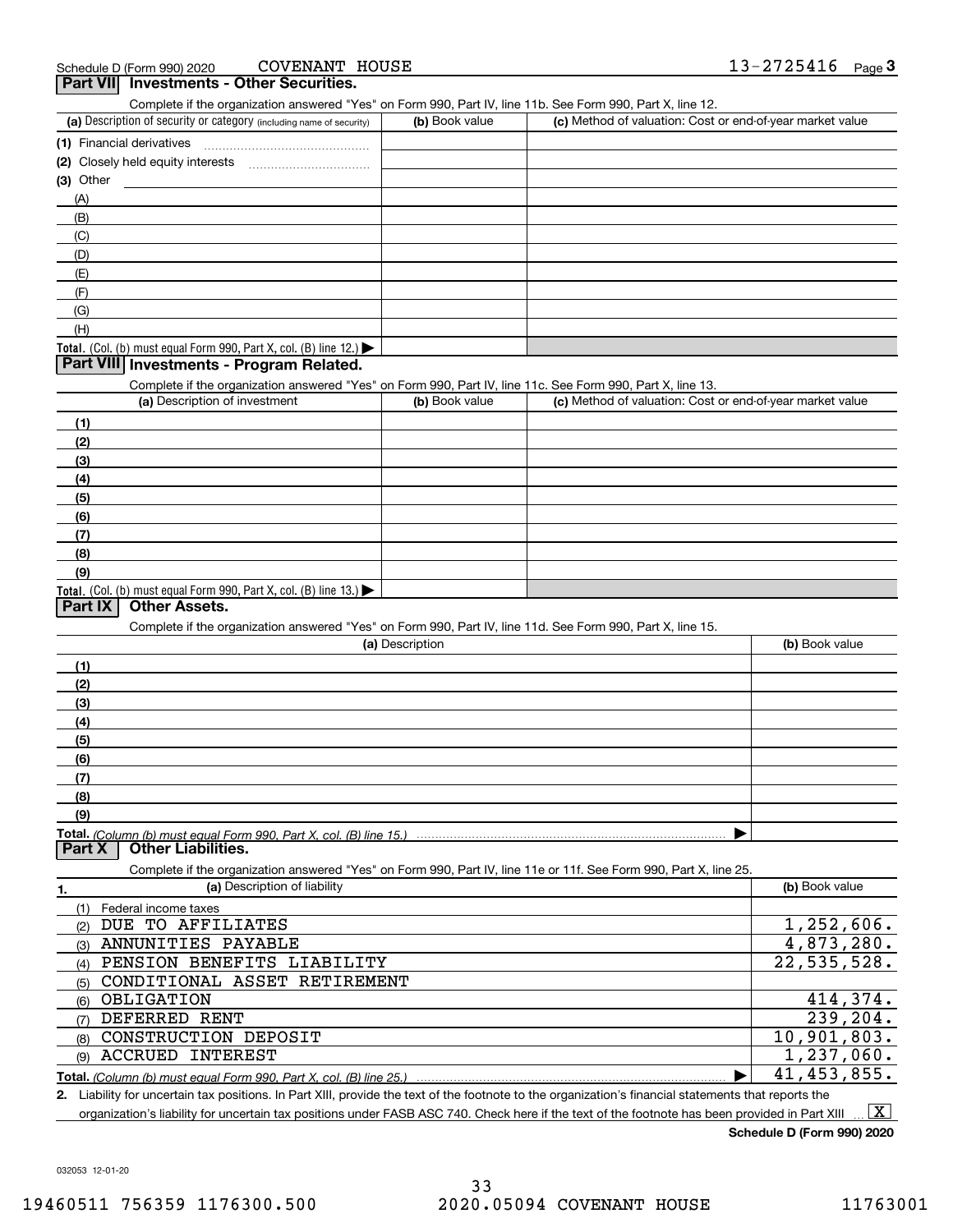|    | COVENANT HOUSE<br>Schedule D (Form 990) 2020                                                          |                |             |                 | $13 - 2725416$ Page 4       |                |
|----|-------------------------------------------------------------------------------------------------------|----------------|-------------|-----------------|-----------------------------|----------------|
|    | Reconciliation of Revenue per Audited Financial Statements With Revenue per Return.<br><b>Part XI</b> |                |             |                 |                             |                |
|    | Complete if the organization answered "Yes" on Form 990, Part IV, line 12a.                           |                |             |                 |                             |                |
| 1  | Total revenue, gains, and other support per audited financial statements                              |                |             |                 | $1\overline{147,656,749}$ . |                |
| 2  | Amounts included on line 1 but not on Form 990, Part VIII, line 12:                                   |                |             |                 |                             |                |
| a  |                                                                                                       | 2a             | 3,717,844.  |                 |                             |                |
| b  |                                                                                                       | 2 <sub>b</sub> | 55,046,443. |                 |                             |                |
| c  |                                                                                                       | 2c             |             |                 |                             |                |
| d  | Other (Describe in Part XIII.)                                                                        | 2d             | 1,747,895.  |                 |                             |                |
| e  | Add lines 2a through 2d                                                                               |                |             | 2e              | 60,512,182.                 |                |
| 3  |                                                                                                       |                |             | $\mathbf{3}$    | 87, 144, 567.               |                |
|    | Amounts included on Form 990, Part VIII, line 12, but not on line 1:                                  |                |             |                 |                             |                |
| a  | Investment expenses not included on Form 990, Part VIII, line 7b                                      | 4a             | 76,706.     |                 |                             |                |
|    |                                                                                                       | 4 <sub>b</sub> |             |                 |                             |                |
|    | Add lines 4a and 4b                                                                                   |                |             | 4c              |                             | <u>76,706.</u> |
| 5  |                                                                                                       |                |             | $5\overline{5}$ | 87, 221, 273.               |                |
|    |                                                                                                       |                |             |                 |                             |                |
|    | Part XII   Reconciliation of Expenses per Audited Financial Statements With Expenses per Return.      |                |             |                 |                             |                |
|    | Complete if the organization answered "Yes" on Form 990, Part IV, line 12a.                           |                |             |                 |                             |                |
| 1  |                                                                                                       |                |             |                 | $1 \vert 138, 894, 643.$    |                |
| 2  | Amounts included on line 1 but not on Form 990, Part IX, line 25:                                     |                |             |                 |                             |                |
| a  |                                                                                                       | 2a             | 55,046,443. |                 |                             |                |
|    |                                                                                                       | 2 <sub>b</sub> |             |                 |                             |                |
| c. |                                                                                                       | 2 <sub>c</sub> |             |                 |                             |                |
|    |                                                                                                       | 2d             | 149,417.    |                 |                             |                |
|    | e Add lines 2a through 2d                                                                             |                |             | 2e              | $55, 195, 860$ .            |                |
| 3  |                                                                                                       |                |             |                 | 83,698,783.                 |                |
| 4  | Amounts included on Form 990, Part IX, line 25, but not on line 1:                                    |                |             |                 |                             |                |
|    |                                                                                                       | 4a             | 76,706.     |                 |                             |                |
|    |                                                                                                       | 4b             |             |                 |                             |                |
|    | Add lines 4a and 4b                                                                                   |                |             | 4c              |                             | 76,706.        |
|    | Part XIII Supplemental Information.                                                                   |                |             | 5               | 83,775,489.                 |                |

Provide the descriptions required for Part II, lines 3, 5, and 9; Part III, lines 1a and 4; Part IV, lines 1b and 2b; Part V, line 4; Part X, line 2; Part XI, lines 2d and 4b; and Part XII, lines 2d and 4b. Also complete this part to provide any additional information.

### PART IV, LINE 2B:

| CHI ACTS AS AN AGENT AND HELD INVESTMENTS FOR ITS AFFILIATES TOTALING IN   |
|----------------------------------------------------------------------------|
| THE AMOUNT OF \$368,587. THE AGENCY ACCOUNTS PRIMARILY RELATE TO THE       |
| INVESTMENTS OF ITS AFFILIATES FOR WHICH CHI HOLDS AND OVERSEES THE FUNDS   |
| FOR EACH OF ITS AFFILIATES UNTIL SUCH TIME AS A CHECK REOUEST IS SUBMITTED |
| BY THE AFFILIATES FOR REIMBURSEMENT. THIS AMOUNT IS RECORDED AS A          |
| LIABILITY ON THE CHI'S BALANCE SHEET.                                      |
|                                                                            |
| PART V, LINE 4:                                                            |

CHI'S ENDOWMENT IS INTENDED TO FUND THE ORGANIZATION'S PROGRAM SERVICE

ACTIVITIES AND TO SECURE FUTURE GROWTH. THE PERMANENT ENDOWMENT'S

PRINCIPAL IS HELD FOR INVESTMENT AND ONLY THE EARNINGS ARE DISBURSED TO

34

032054 12-01-20

**Schedule D (Form 990) 2020**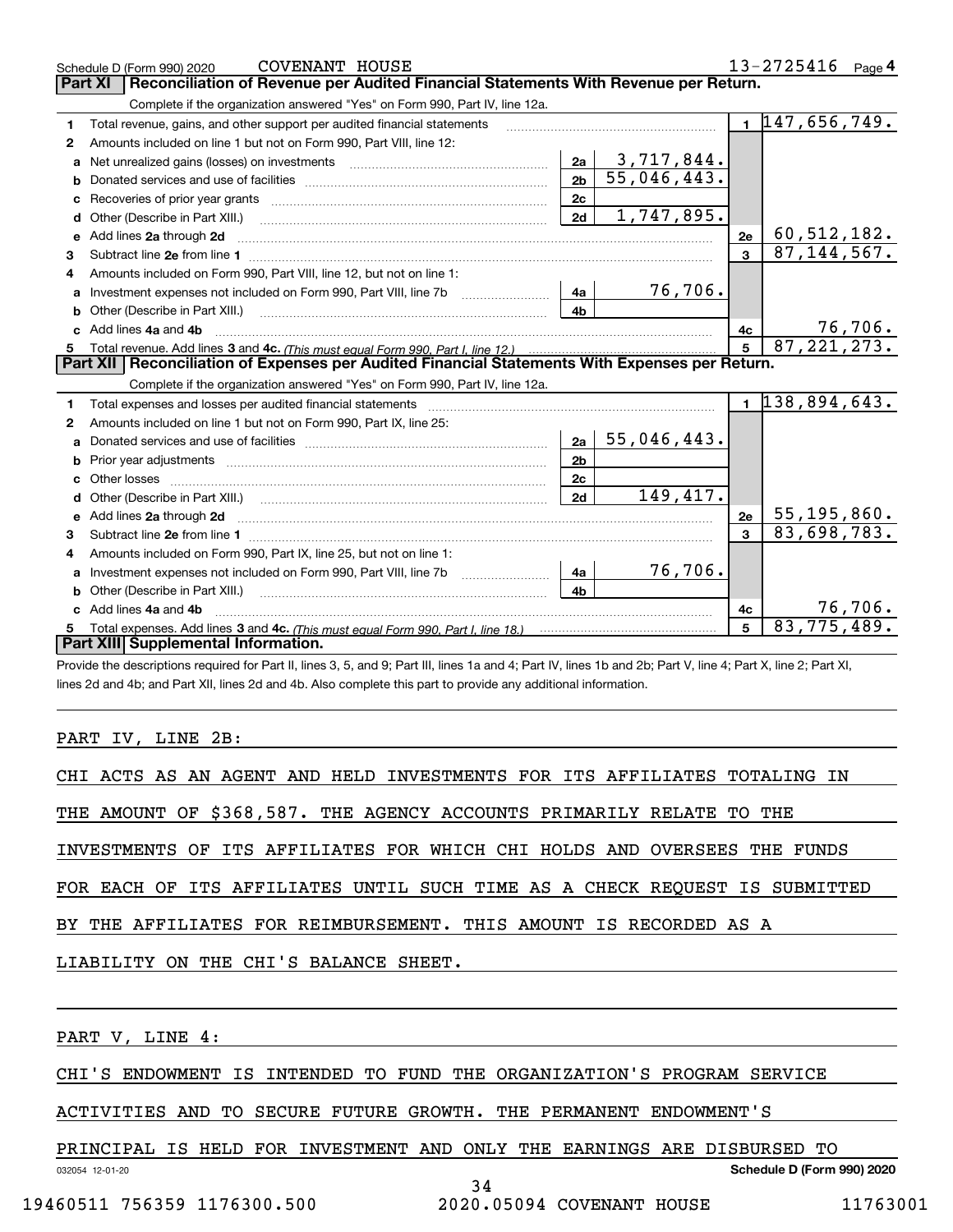## *(continued)* **Part XIII Supplemental Information**

FUND ACTIVITIES UPON APPROPRIATION BY COVENANT HOUSE'S BOARD OF DIRECTORS.

PART X, LINE 2:

THE PARENT RECOGNIZES THE EFFECT OF INCOME TAX POSITIONS ONLY IF THOSE

POSITIONS ARE MORE LIKELY THAN NOT TO BE SUSTAINED. MANAGEMENT HAS

DETERMINED THAT THE PARENT HAS NO UNCERTAIN TAX POSITIONS THAT WOULD

REQUIRE FINANCIAL STATEMENT RECOGNITION AND/OR DISCLOSURE. THE PARENT IS

NO LONGER SUBJECT TO EXAMINATIONS BY THE APPLICABLE TAXING JURISDICTIONS

FOR YEARS PRIOR TO JUNE 30, 2018.

PART XI, LINE 2D - OTHER ADJUSTMENTS:

CHANGE IN VALUE OF SPLIT-INTEREST AGREEMENTS 751,034. CHANGE IN VALUE OF BENEFICIAL INTERESTS IN TRUSTS 996,861. TOTAL TO SCHEDULE D, PART XI, LINE 2D 1,747,895.

PART XII, LINE 2D - OTHER ADJUSTMENTS:

WRITE-OFF OF UNCOLLECTIBLE REVENUES 149,417.

**Schedule D (Form 990) 2020**

032055 12-01-20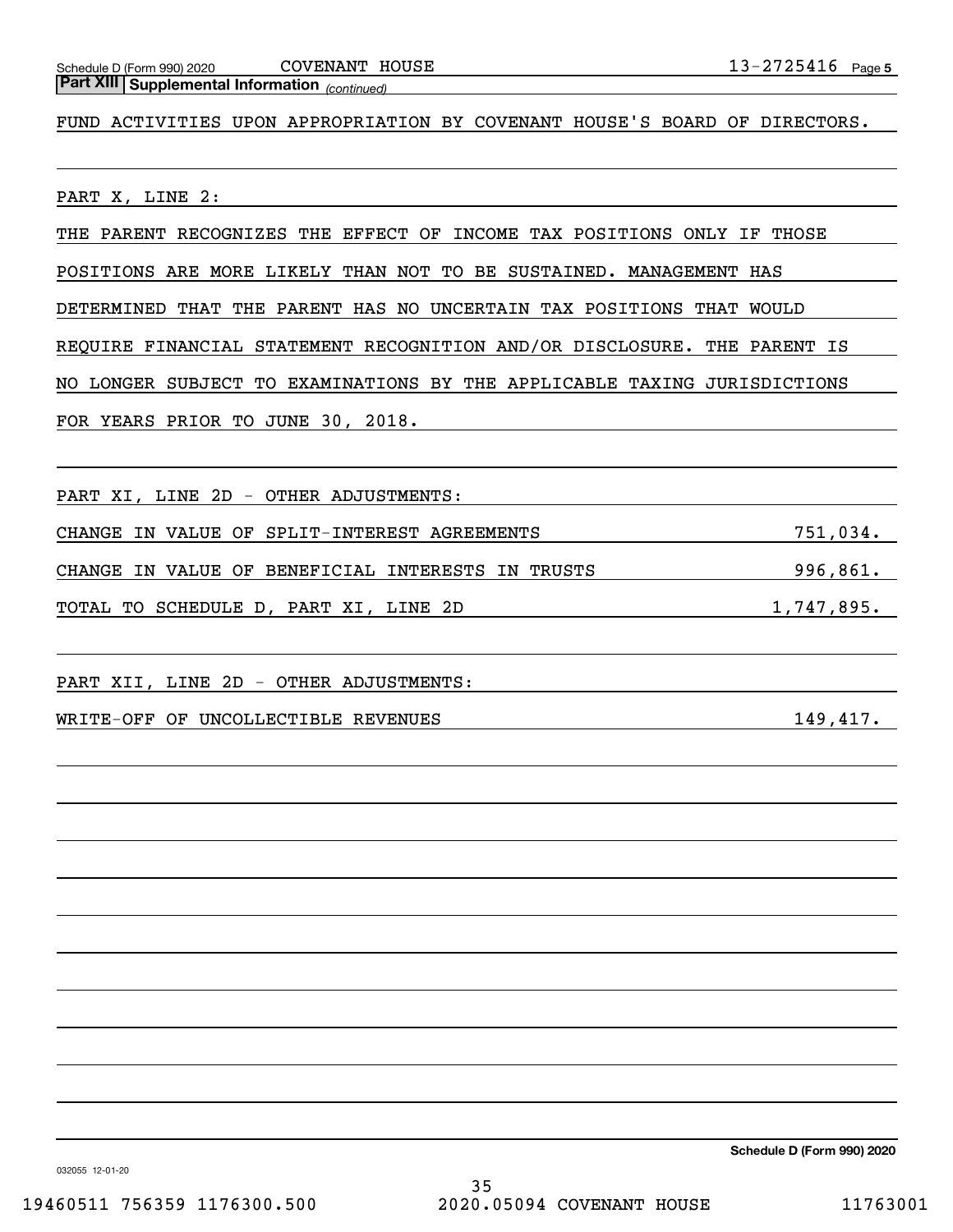032071 12-03-20

## **SCHEDULE F Statement of Activities Outside the United States**

**| Complete if the organization answered "Yes" on Form 990, Part IV, line 14b, 15, or 16.**

**| Attach to Form 990.**

**| Go to www.irs.gov/Form990 for instructions and the latest information.**

**Part I**  $\parallel$  General Information on Activities Outside the United States. Complete if the organization answered "Yes" on

COVENANT HOUSE 2725416

**1For grantmakers.**  Does the organization maintain records to substantiate the amount of its grants and other assistance,

|              |                                                      |                                           |                                                                                           | the grantees' eligibility for the grants or assistance, and the selection criteria used to award the grants or assistance?                                    |                                                                                                                 | $\boxed{\text{X}}$ Yes<br><b>No</b>                                  |
|--------------|------------------------------------------------------|-------------------------------------------|-------------------------------------------------------------------------------------------|---------------------------------------------------------------------------------------------------------------------------------------------------------------|-----------------------------------------------------------------------------------------------------------------|----------------------------------------------------------------------|
| $\mathbf{2}$ |                                                      |                                           |                                                                                           | For grantmakers. Describe in Part V the organization's procedures for monitoring the use of its grants and other assistance outside the                       |                                                                                                                 |                                                                      |
|              | United States.                                       |                                           |                                                                                           |                                                                                                                                                               |                                                                                                                 |                                                                      |
| 3            |                                                      |                                           |                                                                                           | Activities per Region. (The following Part I, line 3 table can be duplicated if additional space is needed.)                                                  |                                                                                                                 |                                                                      |
|              | (a) Region                                           | (b) Number of<br>offices<br>in the region | (c) Number of<br>employees,<br>agents, and<br>independent<br>contractors<br>in the region | (d) Activities conducted in the region<br>(by type) (such as, fundraising, pro-<br>gram services, investments, grants to<br>recipients located in the region) | (e) If activity listed in (d)<br>is a program service,<br>describe specific type<br>of service(s) in the region | (f) Total<br>expenditures<br>for and<br>investments<br>in the region |
|              | NORTH AMERICA                                        | 1                                         | 580                                                                                       | GRANTS TO RECIPIENTS                                                                                                                                          |                                                                                                                 | 1,532,223.                                                           |
|              |                                                      |                                           |                                                                                           |                                                                                                                                                               |                                                                                                                 |                                                                      |
|              | CENTRAL AMERICA AND<br>THE CARIBBEAN                 | 3                                         | 217                                                                                       | GRANTS TO RECIPIENTS                                                                                                                                          |                                                                                                                 | 2,976,614.                                                           |
|              |                                                      |                                           |                                                                                           |                                                                                                                                                               |                                                                                                                 |                                                                      |
|              |                                                      |                                           |                                                                                           |                                                                                                                                                               |                                                                                                                 |                                                                      |
|              |                                                      |                                           |                                                                                           |                                                                                                                                                               |                                                                                                                 |                                                                      |
|              |                                                      |                                           |                                                                                           |                                                                                                                                                               |                                                                                                                 |                                                                      |
|              |                                                      |                                           |                                                                                           |                                                                                                                                                               |                                                                                                                 |                                                                      |
|              | 3 a Subtotal                                         | 0                                         | 797                                                                                       |                                                                                                                                                               |                                                                                                                 | 4,508,837.                                                           |
|              | <b>b</b> Total from continuation<br>sheets to Part I | 0                                         | 0                                                                                         |                                                                                                                                                               |                                                                                                                 | 0.                                                                   |
|              | c Totals (add lines 3a<br>and 3b)                    | 0                                         | 797                                                                                       |                                                                                                                                                               |                                                                                                                 | 4,508,837.                                                           |

**For Paperwork Reduction Act Notice, see the Instructions for Form 990. Schedule F (Form 990) 2020** LHA

| OMB No. 1545-0047                   |
|-------------------------------------|
|                                     |
| <b>Open to Public</b><br>Inspection |

**Employer identification number**

Department of the Treasury Internal Revenue Service

**(Form 990)**

|  | Name of the organization |
|--|--------------------------|
|  |                          |

Form 990, Part IV, line 14b.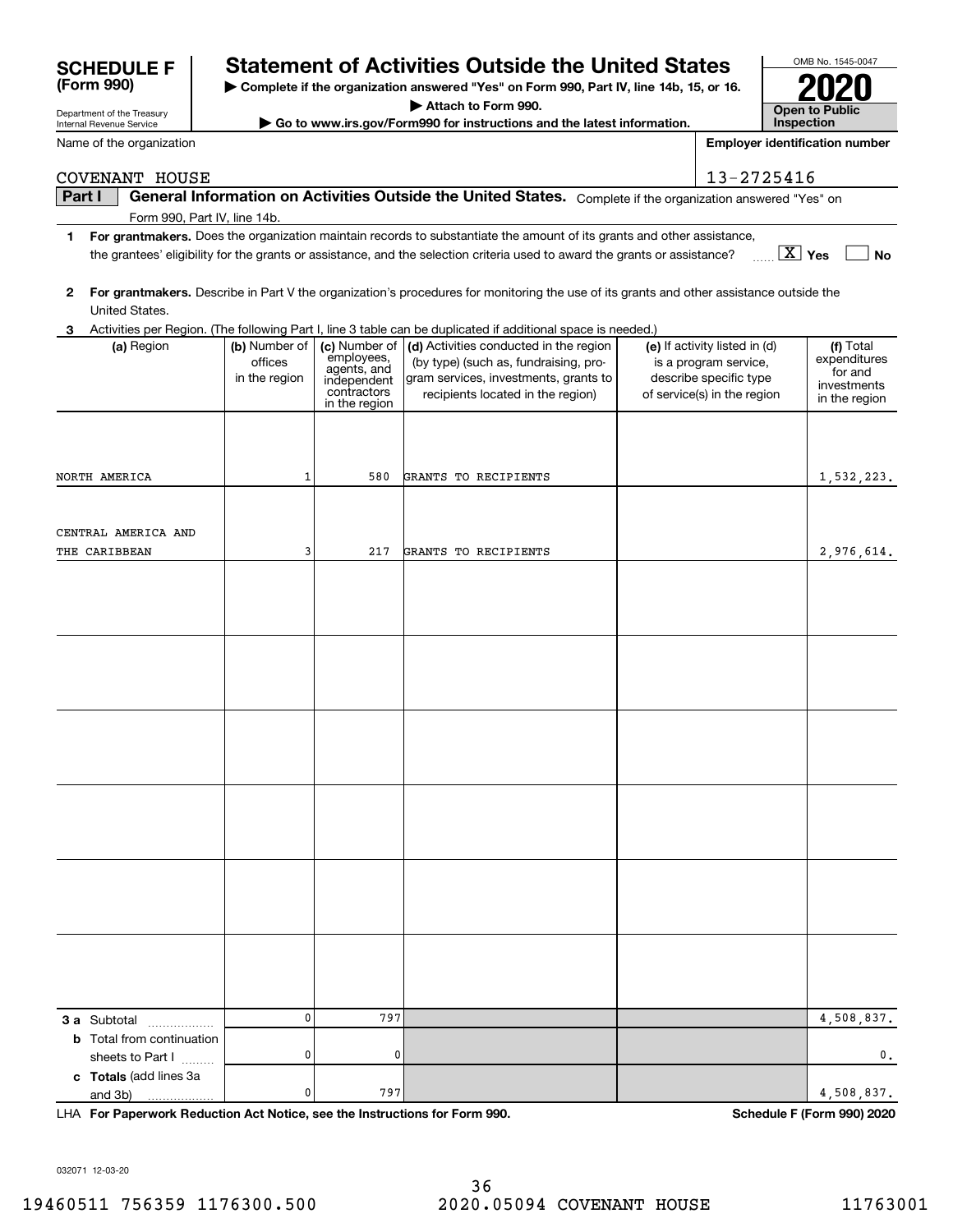Schedule F (Form 990) 2020 COVENANT HOUSE 1 3-2 7 2 5 4 1 6 Page

Part II | Grants and Other Assistance to Organizations or Entities Outside the United States. Complete if the organization answered "Yes" on Form 990, Part IV, line 15, for any recipient who received more than \$5,000. Part II can be duplicated if additional space is needed.

| $\mathbf{1}$<br>(a) Name of organization | (b) IRS code section<br>and EIN (if applicable) | (c) Region        | (d) Purpose of<br>grant                                                                                                                 | (e) Amount<br>of cash grant | (f) Manner of<br>cash disbursement | (g) Amount of<br>noncash<br>assistance | (h) Description<br>of noncash<br>assistance | (i) Method of<br>valuation (book, FMV,<br>appraisal, other) |
|------------------------------------------|-------------------------------------------------|-------------------|-----------------------------------------------------------------------------------------------------------------------------------------|-----------------------------|------------------------------------|----------------------------------------|---------------------------------------------|-------------------------------------------------------------|
|                                          |                                                 |                   |                                                                                                                                         |                             |                                    |                                        |                                             |                                                             |
|                                          |                                                 |                   |                                                                                                                                         |                             |                                    |                                        |                                             |                                                             |
|                                          |                                                 | NORTH AMERICA     | PROGRAM SUPPORT                                                                                                                         | 1118500. WIRE               |                                    | $\mathbf{0}$ .                         |                                             |                                                             |
|                                          |                                                 |                   |                                                                                                                                         |                             |                                    |                                        |                                             |                                                             |
|                                          |                                                 |                   |                                                                                                                                         |                             |                                    |                                        |                                             |                                                             |
|                                          |                                                 | NORTH AMERICA     | PROGRAM SUPPORT                                                                                                                         | 221, 223. WIRE              |                                    | $\mathfrak o$ .                        |                                             |                                                             |
|                                          |                                                 |                   |                                                                                                                                         |                             |                                    |                                        |                                             |                                                             |
|                                          |                                                 |                   |                                                                                                                                         |                             |                                    |                                        |                                             |                                                             |
|                                          |                                                 | NORTH AMERICA     | PROGRAM SUPPORT                                                                                                                         | 192,500. WIRE               |                                    | $\mathbf{0}$ .                         |                                             |                                                             |
|                                          |                                                 |                   |                                                                                                                                         |                             |                                    |                                        |                                             |                                                             |
|                                          |                                                 | CENTRAL AMERICA   |                                                                                                                                         |                             |                                    |                                        |                                             |                                                             |
|                                          |                                                 | AND THE CARIBBEAN | PROGRAM SUPPORT                                                                                                                         | 1213752. WIRE               |                                    | $\mathbf{0}$ .                         |                                             |                                                             |
|                                          |                                                 |                   |                                                                                                                                         |                             |                                    |                                        |                                             |                                                             |
|                                          |                                                 | CENTRAL AMERICA   |                                                                                                                                         |                             |                                    |                                        |                                             |                                                             |
|                                          |                                                 | AND THE CARIBBEAN | PROGRAM SUPPORT                                                                                                                         | 928, 360. WIRE              |                                    | $\mathbf{0}$                           |                                             |                                                             |
|                                          |                                                 |                   |                                                                                                                                         |                             |                                    |                                        |                                             |                                                             |
|                                          |                                                 | CENTRAL AMERICA   |                                                                                                                                         |                             |                                    |                                        |                                             |                                                             |
|                                          |                                                 | AND THE CARIBBEAN | PROGRAM SUPPORT                                                                                                                         | 834,502. WIRE               |                                    | $\mathbf{0}$ .                         |                                             |                                                             |
|                                          |                                                 |                   |                                                                                                                                         |                             |                                    |                                        |                                             |                                                             |
|                                          |                                                 |                   |                                                                                                                                         |                             |                                    |                                        |                                             |                                                             |
|                                          |                                                 |                   |                                                                                                                                         |                             |                                    |                                        |                                             |                                                             |
|                                          |                                                 |                   |                                                                                                                                         |                             |                                    |                                        |                                             |                                                             |
|                                          |                                                 |                   |                                                                                                                                         |                             |                                    |                                        |                                             |                                                             |
|                                          |                                                 |                   |                                                                                                                                         |                             |                                    |                                        |                                             |                                                             |
| $\mathbf{2}$                             |                                                 |                   | Enter total number of recipient organizations listed above that are recognized as charities by the foreign country, recognized as a tax |                             |                                    |                                        |                                             |                                                             |
|                                          |                                                 |                   | exempt 501(c)(3) organization by the IRS, or for which the grantee or counsel has provided a section 501(c)(3) equivalency letter       |                             |                                    |                                        |                                             | $\frac{6}{0}$                                               |
|                                          |                                                 |                   |                                                                                                                                         |                             |                                    |                                        |                                             |                                                             |

**Schedule F (Form 990) 2020**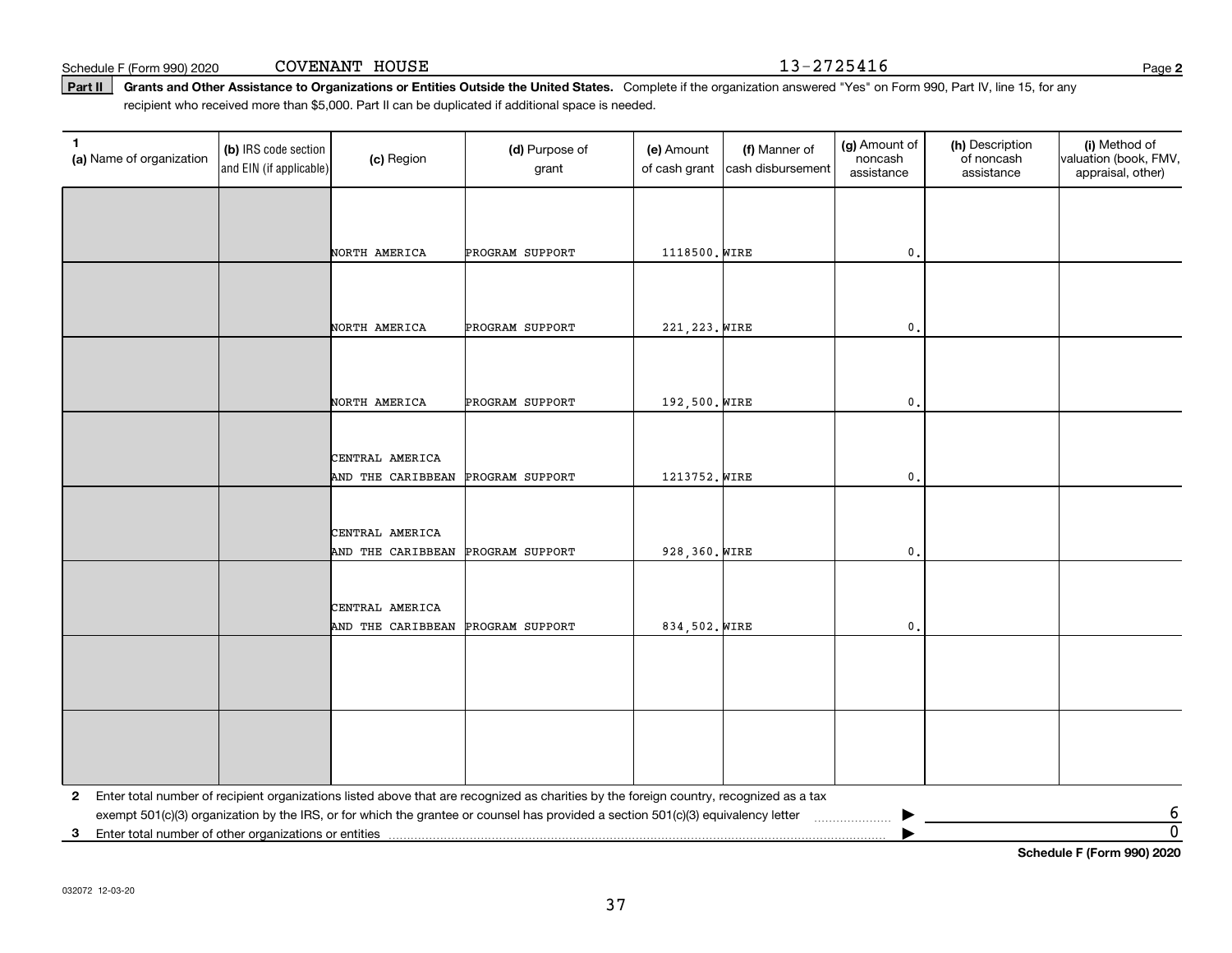**Schedule F (Form 990) 2020**

| Part III can be duplicated if additional space is needed. |            |                             |                             |                                    |                                        |                                          |                                                                |  |  |  |
|-----------------------------------------------------------|------------|-----------------------------|-----------------------------|------------------------------------|----------------------------------------|------------------------------------------|----------------------------------------------------------------|--|--|--|
| (a) Type of grant or assistance                           | (b) Region | (c) Number of<br>recipients | (d) Amount of<br>cash grant | (e) Manner of<br>cash disbursement | (f) Amount of<br>noncash<br>assistance | (g) Description of<br>noncash assistance | (h) Method of<br>valuation<br>(book, FMV,<br>appraisal, other) |  |  |  |
|                                                           |            |                             |                             |                                    |                                        |                                          |                                                                |  |  |  |
|                                                           |            |                             |                             |                                    |                                        |                                          |                                                                |  |  |  |
|                                                           |            |                             |                             |                                    |                                        |                                          |                                                                |  |  |  |
|                                                           |            |                             |                             |                                    |                                        |                                          |                                                                |  |  |  |
|                                                           |            |                             |                             |                                    |                                        |                                          |                                                                |  |  |  |
|                                                           |            |                             |                             |                                    |                                        |                                          |                                                                |  |  |  |
|                                                           |            |                             |                             |                                    |                                        |                                          |                                                                |  |  |  |
|                                                           |            |                             |                             |                                    |                                        |                                          |                                                                |  |  |  |
|                                                           |            |                             |                             |                                    |                                        |                                          |                                                                |  |  |  |

38

Part III Grants and Other Assistance to Individuals Outside the United States. Complete if the organization answered "Yes" on Form 990, Part IV, line 16.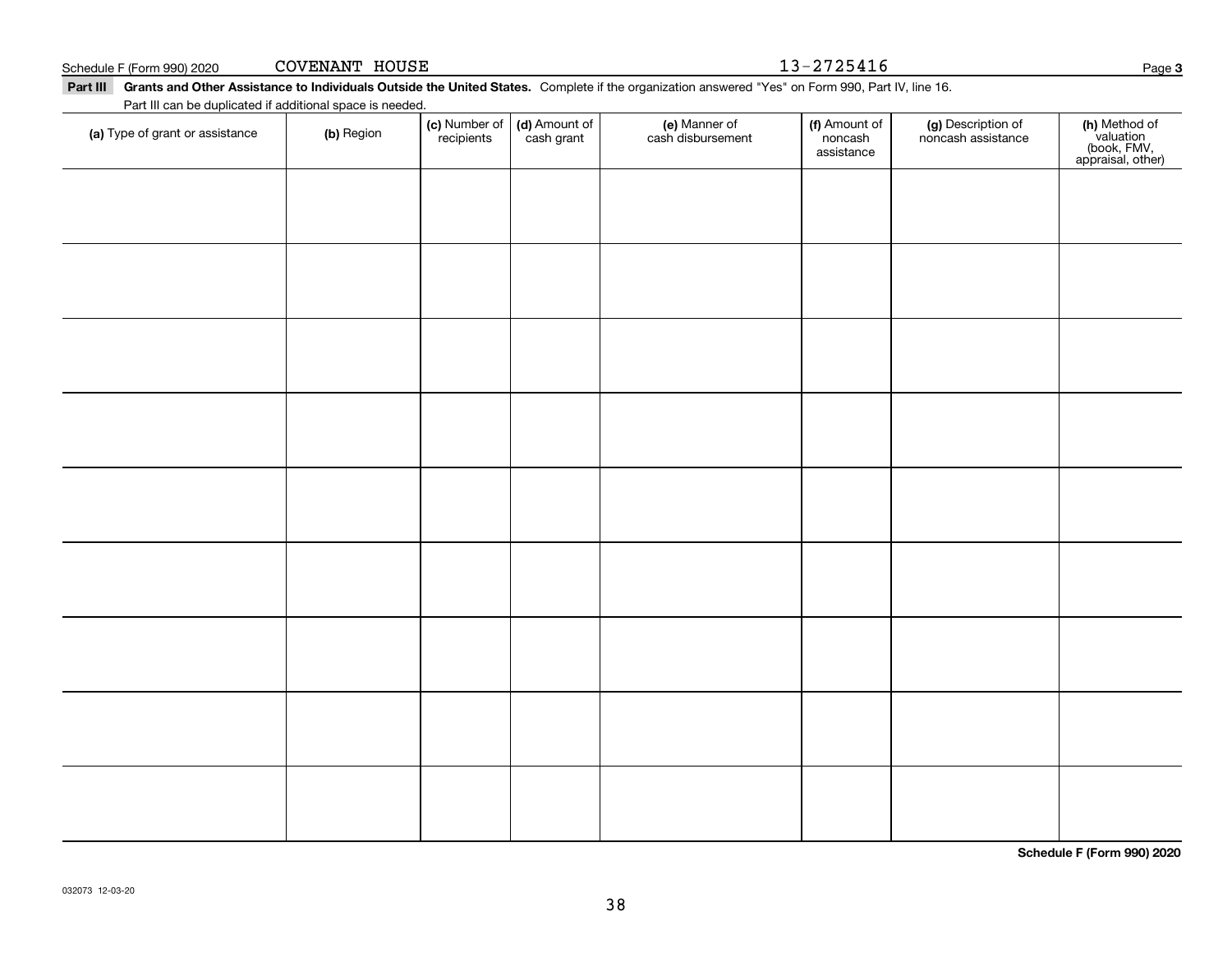| 1            | Was the organization a U.S. transferor of property to a foreign corporation during the tax year? If "Yes."<br>the organization may be required to file Form 926, Return by a U.S. Transferor of Property to a Foreign<br>Corporation (see Instructions for Form 926) <i>manual content content corporation</i> (see Instructions for Form 926) | Yes                    | ∣X∣No                      |
|--------------|------------------------------------------------------------------------------------------------------------------------------------------------------------------------------------------------------------------------------------------------------------------------------------------------------------------------------------------------|------------------------|----------------------------|
| $\mathbf{2}$ | Did the organization have an interest in a foreign trust during the tax year? If "Yes." the organization may<br>be required to separately file Form 3520, Annual Return To Report Transactions With Foreign Trusts and<br>Receipt of Certain Foreign Gifts, and/or Form 3520-A, Annual Information Return of Foreign Trust With a              | $\boxed{\text{X}}$ Yes | Nο                         |
| 3            | Did the organization have an ownership interest in a foreign corporation during the tax year? If "Yes."<br>the organization may be required to file Form 5471, Information Return of U.S. Persons With Respect to                                                                                                                              | Yes                    | X∣No                       |
| 4            | Was the organization a direct or indirect shareholder of a passive foreign investment company or a<br>qualified electing fund during the tax year? If "Yes," the organization may be required to file Form 8621,<br>Information Return by a Shareholder of a Passive Foreign Investment Company or Qualified Electing                          | Yes                    | $\overline{\text{X}}$   No |
| 5            | Did the organization have an ownership interest in a foreign partnership during the tax year? If "Yes."<br>the organization may be required to file Form 8865, Return of U.S. Persons With Respect to Certain<br>Foreign Partnerships (see Instructions for Form 8865) <i>manual content content content content content content</i> co        | Yes                    | X∣No                       |
| 6            | Did the organization have any operations in or related to any boycotting countries during the tax year? If<br>"Yes," the organization may be required to separately file Form 5713, International Boycott Report (see                                                                                                                          | Yes                    |                            |

**Schedule F (Form 990) 2020**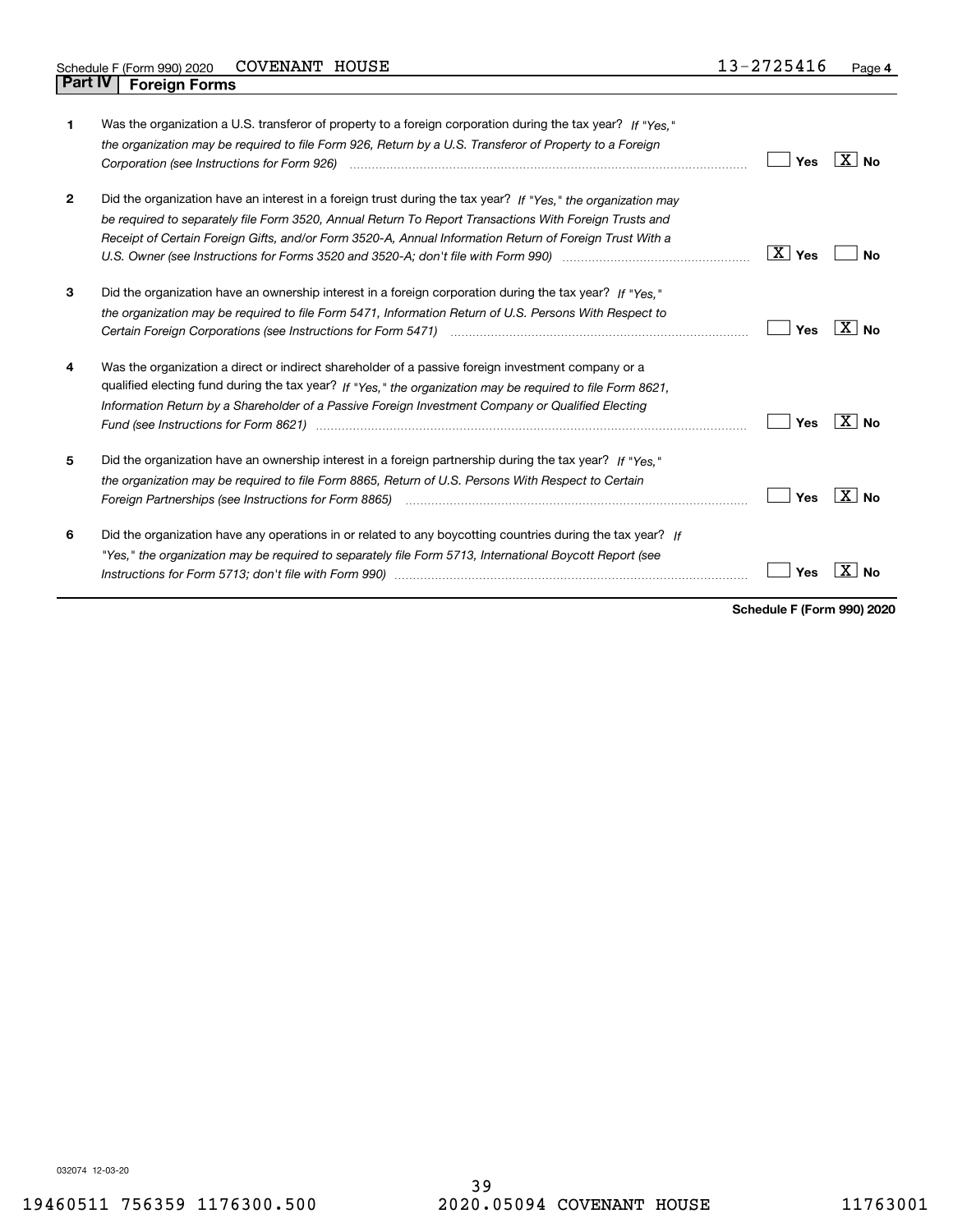Schedule F (Form 990) 2020 COVENANT HOUSE  $13-2725416$ COVENANT HOUSE

## Provide the information required by Part I, line 2 (monitoring of funds); Part I, line 3, column (f) (accounting method; amounts of investments vs. expenditures per region); Part II, line 1 (accounting method); Part III (accounting method); and Part III, column (c) (estimated number of recipients), as applicable. Also complete this part to provide any additional information. See instructions. **Part V Supplemental Information**

PART I, LINE 2:

ALL AMOUNTS PAID BY COVENANT HOUSE OUTSIDE THE UNITED STATES ARE TO

AFFILIATED ORGANIZATIONS THAT RESIDE IN FOREIGN COUNTRIES. THESE

TRANSACTIONS ARE DISCLOSED ON THIS FORM 990, SCHEDULE R. COVENANT HOUSE

MANAGEMENT MONITORS THE USE OF THESE FUNDS BY REQUIRING EACH SUBSIDIARY

TO SUBMIT AN ANNUAL BUDGET, REFORECASTS, INTERNAL AND EXTERNAL AUDITS.

PART I, LINE 3:

ACCRUED BASIS OF ACCOUNTING WAS THE METHOD USED TO ACCOUNT FOR

EXPENDITURES.

FORM 990, SCHEDULE F, PART IV:

COVENANT HOUSE, INC. IS NOT REQUIRED TO FILE FORM 3520 BECAUSE IT DOES

NOT MEET THE APPLICABLE FILING REQUIREMENT.

032075 12-03-20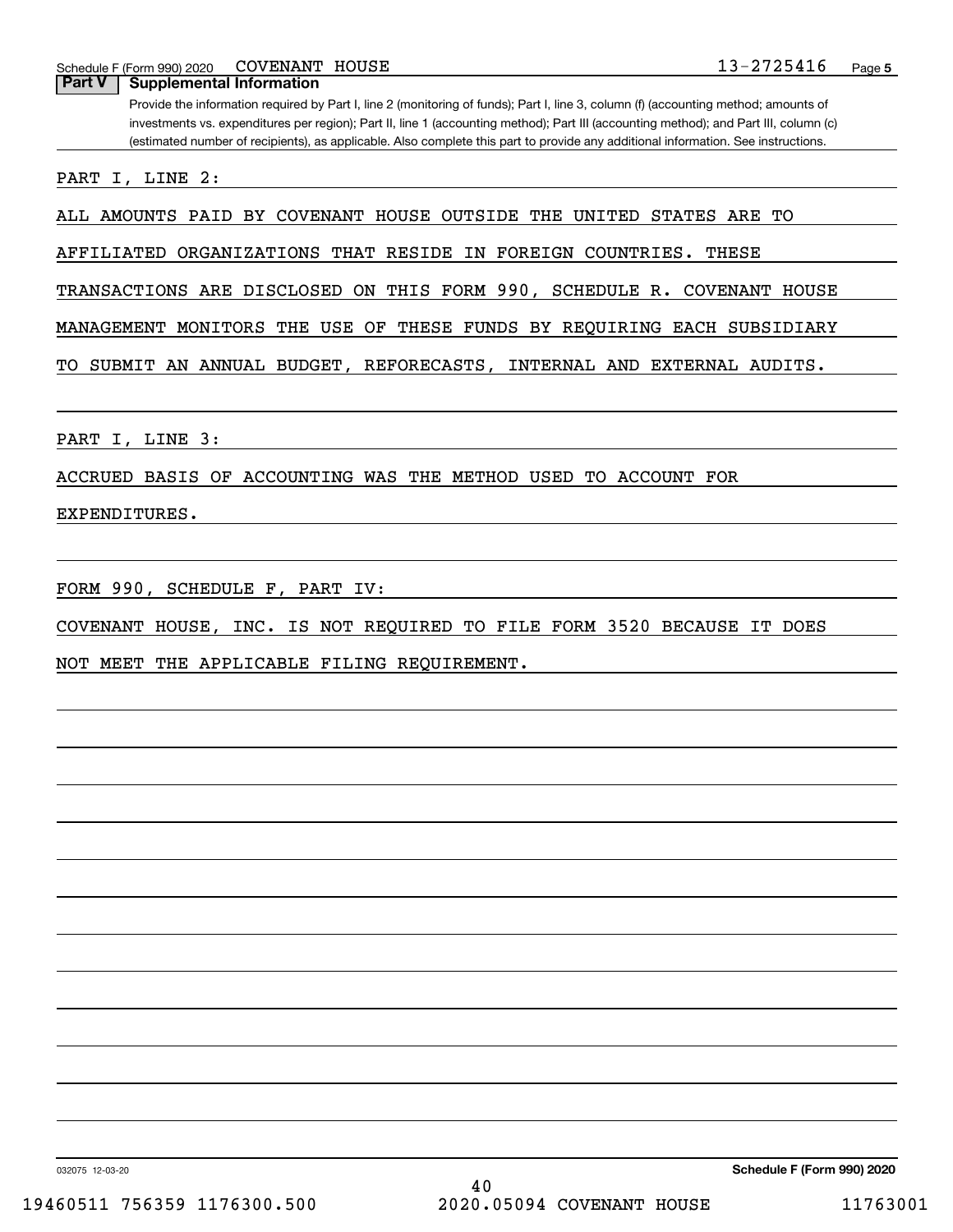| <b>SCHEDULE G</b>                                    |                                                                                                                                                                     | <b>Supplemental Information Regarding Fundraising or Gaming Activities</b>                                                                         |                                         |         |                                                                      |  |                                  | OMB No. 1545-0047                     |
|------------------------------------------------------|---------------------------------------------------------------------------------------------------------------------------------------------------------------------|----------------------------------------------------------------------------------------------------------------------------------------------------|-----------------------------------------|---------|----------------------------------------------------------------------|--|----------------------------------|---------------------------------------|
| (Form 990 or 990-EZ)                                 | Complete if the organization answered "Yes" on Form 990, Part IV, line 17, 18, or 19, or if the<br>organization entered more than \$15,000 on Form 990-EZ, line 6a. |                                                                                                                                                    |                                         |         |                                                                      |  |                                  |                                       |
| Department of the Treasury                           |                                                                                                                                                                     |                                                                                                                                                    | <b>Open to Public</b>                   |         |                                                                      |  |                                  |                                       |
| Internal Revenue Service                             |                                                                                                                                                                     | ► Go to www.irs.gov/Form990 for instructions and the latest information.                                                                           |                                         |         |                                                                      |  |                                  | Inspection                            |
| Name of the organization                             |                                                                                                                                                                     |                                                                                                                                                    |                                         |         |                                                                      |  |                                  | <b>Employer identification number</b> |
|                                                      |                                                                                                                                                                     | <b>COVENANT HOUSE</b>                                                                                                                              |                                         |         |                                                                      |  | 13-2725416                       |                                       |
| Part I                                               | required to complete this part.                                                                                                                                     | Fundraising Activities. Complete if the organization answered "Yes" on Form 990, Part IV, line 17. Form 990-EZ filers are not                      |                                         |         |                                                                      |  |                                  |                                       |
|                                                      |                                                                                                                                                                     | 1 Indicate whether the organization raised funds through any of the following activities. Check all that apply.                                    |                                         |         |                                                                      |  |                                  |                                       |
| $X$ Mail solicitations<br>a                          |                                                                                                                                                                     |                                                                                                                                                    |                                         |         | $\mathbf{e} \times \mathbf{X}$ Solicitation of non-government grants |  |                                  |                                       |
| b                                                    | $\overline{\mathbf{X}}$ Internet and email solicitations                                                                                                            | $f\left[\frac{X}{X}\right]$ Solicitation of government grants                                                                                      |                                         |         |                                                                      |  |                                  |                                       |
| $\overline{\mathbf{X}}$ Phone solicitations<br>C     |                                                                                                                                                                     | $g\mid X$ Special fundraising events                                                                                                               |                                         |         |                                                                      |  |                                  |                                       |
| $\overline{\mathbf{X}}$ In-person solicitations<br>d |                                                                                                                                                                     |                                                                                                                                                    |                                         |         |                                                                      |  |                                  |                                       |
|                                                      |                                                                                                                                                                     | 2 a Did the organization have a written or oral agreement with any individual (including officers, directors, trustees, or                         |                                         |         |                                                                      |  |                                  |                                       |
|                                                      |                                                                                                                                                                     | key employees listed in Form 990, Part VII) or entity in connection with professional fundraising services?                                        |                                         |         |                                                                      |  | $\boxed{\text{X}}$ Yes           | <b>No</b>                             |
|                                                      |                                                                                                                                                                     | b If "Yes," list the 10 highest paid individuals or entities (fundraisers) pursuant to agreements under which the fundraiser is to be              |                                         |         |                                                                      |  |                                  |                                       |
|                                                      |                                                                                                                                                                     |                                                                                                                                                    |                                         |         |                                                                      |  |                                  |                                       |
| compensated at least \$5,000 by the organization.    |                                                                                                                                                                     |                                                                                                                                                    |                                         |         |                                                                      |  |                                  |                                       |
|                                                      |                                                                                                                                                                     |                                                                                                                                                    |                                         |         |                                                                      |  | (v) Amount paid                  | (vi) Amount paid                      |
| (i) Name and address of individual                   |                                                                                                                                                                     | (ii) Activity                                                                                                                                      | (iii) Did<br>fundraiser<br>have custody |         | (iv) Gross receipts                                                  |  | to (or retained by)              | to (or retained by)                   |
| or entity (fundraiser)                               |                                                                                                                                                                     |                                                                                                                                                    | or control of<br>contributions?         |         | from activity                                                        |  | fundraiser<br>listed in col. (i) | organization                          |
| THOMAS GAFFNY - 71 CLIFF                             |                                                                                                                                                                     |                                                                                                                                                    | Yes                                     |         |                                                                      |  |                                  |                                       |
|                                                      |                                                                                                                                                                     |                                                                                                                                                    |                                         | No<br>X |                                                                      |  |                                  |                                       |
| ROAD WELLESLEY MA                                    | 02481                                                                                                                                                               | STRATEGIC CONSULTANT                                                                                                                               |                                         |         | 0.                                                                   |  | 71,666.                          | $-71,666$ .                           |
| BLUE STATE DIGITAL - 41                              |                                                                                                                                                                     | STRATEGIC & CAMPAIGN                                                                                                                               |                                         |         |                                                                      |  |                                  |                                       |
| FLATBUSH AVE, BROOKLYN, NY                           |                                                                                                                                                                     | CONSULTANT                                                                                                                                         |                                         | X       | 0.                                                                   |  | 444,894.                         | $-444,894.$                           |
| GALLEGOS RODRIGUEZ                                   |                                                                                                                                                                     |                                                                                                                                                    |                                         |         |                                                                      |  |                                  |                                       |
| CONSULTING, LLC - PO BOX                             |                                                                                                                                                                     | GRANT WRITING SERVICES                                                                                                                             |                                         | X       | $\mathbf{0}$                                                         |  | 20,438.                          | $-20, 438.$                           |
| GRANTSMYTHS - 483 MANHATTAN                          |                                                                                                                                                                     |                                                                                                                                                    |                                         |         |                                                                      |  |                                  |                                       |
| AVE, MANHATTAN, NY 10027                             |                                                                                                                                                                     | GRANT WRITING SERVICES                                                                                                                             |                                         | X       | $\mathbf{0}$                                                         |  | 5,600.                           | $-5,600.$                             |
|                                                      |                                                                                                                                                                     |                                                                                                                                                    |                                         |         |                                                                      |  |                                  |                                       |
|                                                      |                                                                                                                                                                     |                                                                                                                                                    |                                         |         |                                                                      |  |                                  |                                       |
|                                                      |                                                                                                                                                                     |                                                                                                                                                    |                                         |         |                                                                      |  |                                  |                                       |
|                                                      |                                                                                                                                                                     |                                                                                                                                                    |                                         |         |                                                                      |  |                                  |                                       |
|                                                      |                                                                                                                                                                     |                                                                                                                                                    |                                         |         |                                                                      |  |                                  |                                       |
|                                                      |                                                                                                                                                                     |                                                                                                                                                    |                                         |         |                                                                      |  |                                  |                                       |
|                                                      |                                                                                                                                                                     |                                                                                                                                                    |                                         |         |                                                                      |  |                                  |                                       |
|                                                      |                                                                                                                                                                     |                                                                                                                                                    |                                         |         |                                                                      |  |                                  |                                       |
|                                                      |                                                                                                                                                                     |                                                                                                                                                    |                                         |         |                                                                      |  |                                  |                                       |
|                                                      |                                                                                                                                                                     |                                                                                                                                                    |                                         |         |                                                                      |  |                                  |                                       |
|                                                      |                                                                                                                                                                     |                                                                                                                                                    |                                         |         |                                                                      |  |                                  |                                       |
|                                                      |                                                                                                                                                                     |                                                                                                                                                    |                                         |         |                                                                      |  |                                  |                                       |
|                                                      |                                                                                                                                                                     |                                                                                                                                                    |                                         |         |                                                                      |  |                                  |                                       |
| Total                                                |                                                                                                                                                                     |                                                                                                                                                    |                                         |         |                                                                      |  | 542,598.                         | $-542,598.$                           |
|                                                      |                                                                                                                                                                     | 3 List all states in which the organization is registered or licensed to solicit contributions or has been notified it is exempt from registration |                                         |         |                                                                      |  |                                  |                                       |
| or licensing.                                        |                                                                                                                                                                     |                                                                                                                                                    |                                         |         |                                                                      |  |                                  |                                       |

AL,AK,AZ,AR,CA,CO,CT,DE,FL,GA,HI,ID,IL,IN,IA,KS,KY,LA,ME,MD,MA,MI,MN,MS,MO MT,NE,NV,NH,NJ,NM,NY,NC,ND,OH,OK,OR,PA,RI,SC,SD,TN,TX,UT,VT,VA,WA,WV,WI,WY DC

LHA For Paperwork Reduction Act Notice, see the Instructions for Form 990 or 990-EZ. Schedule G (Form 990 or 990-EZ) 2020 SEE PART IV FOR CONTINUATIONS

032081 11-25-20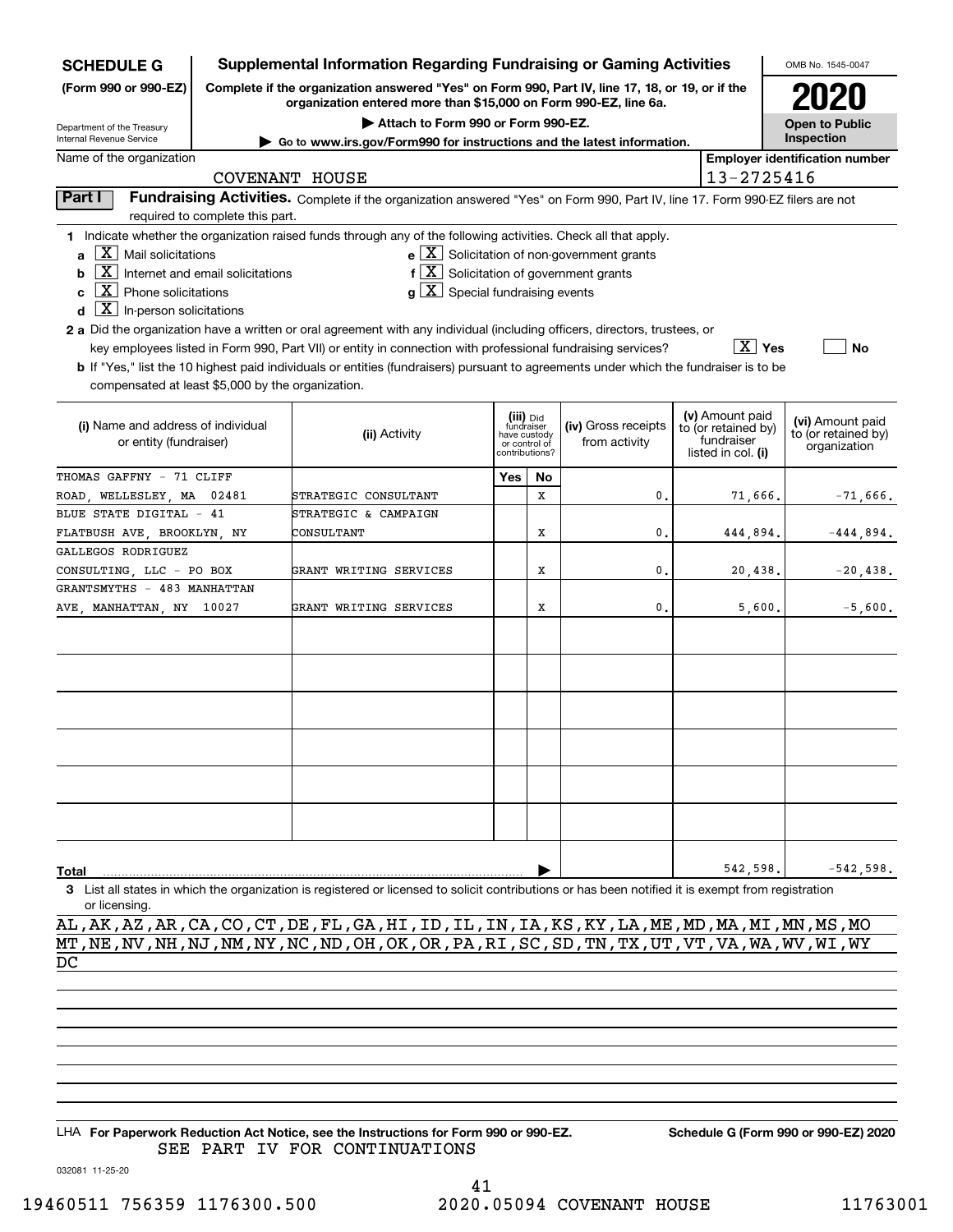#### Schedule G (Form 990 or 990-EZ) 2020 Page COVENANT HOUSE 13-2725416

**Part II** | Fundraising Events. Complete if the organization answered "Yes" on Form 990, Part IV, line 18, or reported more than \$15,000

|                 |    | of fundraising event contributions and gross income on Form 990-EZ, lines 1 and 6b. List events with gross receipts greater than \$5,000.                                   |              |                         |                  |                            |
|-----------------|----|-----------------------------------------------------------------------------------------------------------------------------------------------------------------------------|--------------|-------------------------|------------------|----------------------------|
|                 |    |                                                                                                                                                                             | (a) Event #1 | $(b)$ Event #2          | (c) Other events | (d) Total events           |
|                 |    |                                                                                                                                                                             |              |                         |                  | (add col. (a) through      |
|                 |    |                                                                                                                                                                             | SLEEP OUT    | <b>NOCHS</b>            | 3                | col. (c)                   |
|                 |    |                                                                                                                                                                             | (event type) | (event type)            | (total number)   |                            |
| Revenue         | 1. |                                                                                                                                                                             | 9,657,555.   | 1,205,755.              | 229,829.         | 11,093,139.                |
|                 |    |                                                                                                                                                                             | 9,657,555.   | 1, 205, 755.            |                  | $229,829.$ 11,093,139.     |
|                 | 3  | Gross income (line 1 minus line 2)                                                                                                                                          |              |                         |                  |                            |
|                 |    |                                                                                                                                                                             |              |                         |                  |                            |
|                 |    |                                                                                                                                                                             |              |                         |                  |                            |
|                 | 5  |                                                                                                                                                                             |              |                         |                  |                            |
| Direct Expenses | 6  |                                                                                                                                                                             | 37,223.      |                         |                  | 37,223.                    |
|                 | 7  | Food and beverages                                                                                                                                                          |              |                         |                  |                            |
|                 | 8  |                                                                                                                                                                             |              | 136,009.                | 53,869.          | 189,878.                   |
|                 | 9  |                                                                                                                                                                             |              |                         |                  |                            |
|                 | 10 | Direct expense summary. Add lines 4 through 9 in column (d)                                                                                                                 |              |                         |                  | 227,101.<br>$-227,101.$    |
| <b>Part III</b> |    | 11 Net income summary. Subtract line 10 from line 3, column (d)<br>Gaming. Complete if the organization answered "Yes" on Form 990, Part IV, line 19, or reported more than |              |                         |                  |                            |
|                 |    | \$15,000 on Form 990-EZ, line 6a.                                                                                                                                           |              |                         |                  |                            |
|                 |    |                                                                                                                                                                             |              | (b) Pull tabs/instant   |                  | (d) Total gaming (add      |
| Revenue         |    |                                                                                                                                                                             | (a) Bingo    | bingo/progressive bingo | (c) Other gaming | col. (a) through col. (c)) |
|                 |    |                                                                                                                                                                             |              |                         |                  |                            |
|                 |    |                                                                                                                                                                             |              |                         |                  |                            |
|                 |    |                                                                                                                                                                             |              |                         |                  |                            |
|                 | 2  |                                                                                                                                                                             |              |                         |                  |                            |
| Expenses        | 3  |                                                                                                                                                                             |              |                         |                  |                            |
| <b>Direct</b>   | 4  |                                                                                                                                                                             |              |                         |                  |                            |
|                 |    | 5 Other direct expenses                                                                                                                                                     |              |                         |                  |                            |
|                 |    |                                                                                                                                                                             | %<br>Yes     | %<br>Yes                | Yes<br>%         |                            |
|                 |    | 6 Volunteer labor                                                                                                                                                           | No           | No                      | No               |                            |
|                 | 7  | Direct expense summary. Add lines 2 through 5 in column (d)                                                                                                                 |              |                         | ▶                |                            |
|                 |    |                                                                                                                                                                             |              |                         |                  |                            |
|                 |    |                                                                                                                                                                             |              |                         |                  |                            |
|                 |    |                                                                                                                                                                             |              |                         |                  |                            |
|                 |    |                                                                                                                                                                             |              |                         |                  | Yes<br>No                  |
|                 |    |                                                                                                                                                                             |              |                         |                  |                            |
|                 |    |                                                                                                                                                                             |              |                         |                  |                            |
|                 |    |                                                                                                                                                                             |              |                         |                  |                            |
|                 |    |                                                                                                                                                                             |              |                         |                  | Yes<br>No                  |
|                 |    |                                                                                                                                                                             |              |                         |                  |                            |
|                 |    |                                                                                                                                                                             |              |                         |                  |                            |
|                 |    |                                                                                                                                                                             |              |                         |                  |                            |

032082 11-25-20

**Schedule G (Form 990 or 990-EZ) 2020**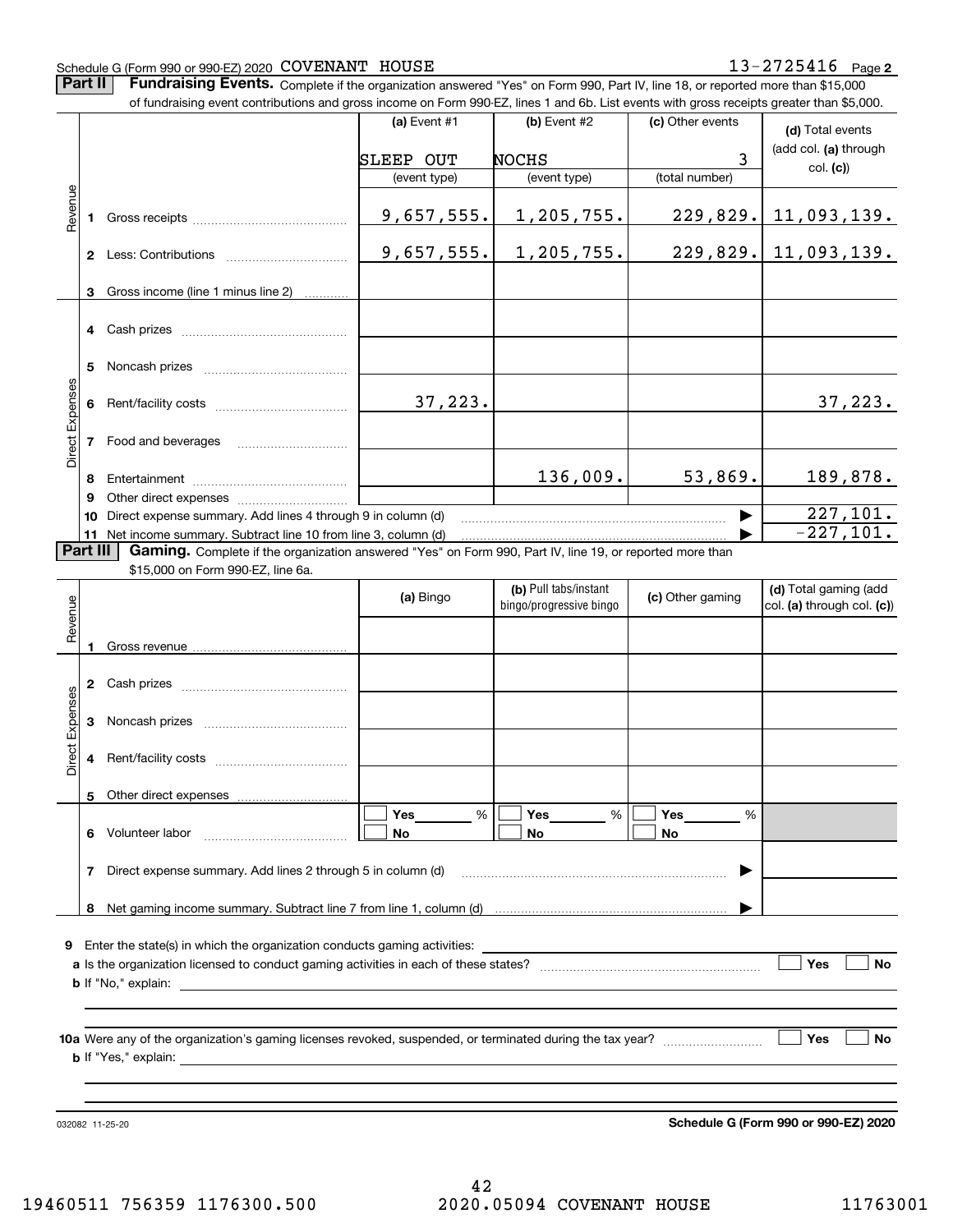| Schedule G (Form 990 or 990-EZ) 2020 COVENANT HOUSE                                                                                                                                                                                                                    | $13 - 2725416$ Page 3                |
|------------------------------------------------------------------------------------------------------------------------------------------------------------------------------------------------------------------------------------------------------------------------|--------------------------------------|
| 11<br>12 Is the organization a grantor, beneficiary or trustee of a trust, or a member of a partnership or other entity formed                                                                                                                                         | Yes<br>No                            |
|                                                                                                                                                                                                                                                                        | Yes<br>No                            |
| 13 Indicate the percentage of gaming activity conducted in:                                                                                                                                                                                                            |                                      |
|                                                                                                                                                                                                                                                                        | 13а<br>%                             |
| <b>b</b> An outside facility <b>contained a contract and a contract of the contract of the contract of the contract of the contract of the contract of the contract of the contract of the contract of the contract of the contract o</b>                              | 13 <sub>b</sub><br>%                 |
| 14 Enter the name and address of the person who prepares the organization's gaming/special events books and records:                                                                                                                                                   |                                      |
|                                                                                                                                                                                                                                                                        |                                      |
|                                                                                                                                                                                                                                                                        |                                      |
| 15a Does the organization have a contract with a third party from whom the organization receives gaming revenue?                                                                                                                                                       | Yes<br>No                            |
| <b>b</b> If "Yes," enter the amount of gaming revenue received by the organization $\triangleright$ \$                                                                                                                                                                 |                                      |
|                                                                                                                                                                                                                                                                        |                                      |
| c If "Yes," enter name and address of the third party:                                                                                                                                                                                                                 |                                      |
| Name $\blacktriangleright$ $\frac{1}{\sqrt{1-\frac{1}{2}}\left(\frac{1}{2}-\frac{1}{2}\right)}$                                                                                                                                                                        |                                      |
|                                                                                                                                                                                                                                                                        |                                      |
| 16 Gaming manager information:                                                                                                                                                                                                                                         |                                      |
|                                                                                                                                                                                                                                                                        |                                      |
|                                                                                                                                                                                                                                                                        |                                      |
| Gaming manager compensation > \$                                                                                                                                                                                                                                       |                                      |
| $Description of services provided$ $\triangleright$                                                                                                                                                                                                                    |                                      |
|                                                                                                                                                                                                                                                                        |                                      |
|                                                                                                                                                                                                                                                                        |                                      |
| Employee<br>Director/officer<br>Independent contractor                                                                                                                                                                                                                 |                                      |
|                                                                                                                                                                                                                                                                        |                                      |
| 17 Mandatory distributions:<br>a Is the organization required under state law to make charitable distributions from the gaming proceeds to                                                                                                                             |                                      |
| <b>No.</b> 2010 Pres ∴ No. 2010 Pres ∴ No. 2010 Pres ∴ No. 2010 Pres ∴ No. 2010 Pres ∴ No. 2010 Pres ∴ No. 2010 Pres ∴ No. 2010 Pres ∴ No. 2010 Pres ∴ No. 2010 Pres ∴ No. 2010 Pres ∴ No. 2010 Pres ∴ No. 2010 Pres ∴ No. 2010 Pr<br>retain the state gaming license? |                                      |
| <b>b</b> Enter the amount of distributions required under state law to be distributed to other exempt organizations or spent in the                                                                                                                                    |                                      |
| organization's own exempt activities during the tax year $\triangleright$ \$                                                                                                                                                                                           |                                      |
| <b>Part IV</b><br>Supplemental Information. Provide the explanations required by Part I, line 2b, columns (iii) and (v); and Part III, lines 9, 9b, 10b,<br>15b, 15c, 16, and 17b, as applicable. Also provide any additional information. See instructions.           |                                      |
| SCHEDULE G, PART I, LINE 2B, LIST OF TEN HIGHEST PAID FUNDRAISERS:                                                                                                                                                                                                     |                                      |
|                                                                                                                                                                                                                                                                        |                                      |
| NAME OF FUNDRAISER: BLUE STATE DIGITAL<br>( L )                                                                                                                                                                                                                        |                                      |
|                                                                                                                                                                                                                                                                        |                                      |
| ADDRESS OF FUNDRAISER: 41 FLATBUSH AVE, BROOKLYN, NY<br>11217<br>( I )                                                                                                                                                                                                 |                                      |
|                                                                                                                                                                                                                                                                        |                                      |
| NAME OF FUNDRAISER: GALLEGOS RODRIGUEZ CONSULTING, LLC<br>( I )                                                                                                                                                                                                        |                                      |
| ADDRESS OF FUNDRAISER: PO BOX 201523, ANCHORAGE, AK<br>99520<br>( I )                                                                                                                                                                                                  |                                      |
|                                                                                                                                                                                                                                                                        |                                      |
| FORM 990,<br>SCHEDULE G, PART I                                                                                                                                                                                                                                        |                                      |
| 032083 11-25-20<br>43                                                                                                                                                                                                                                                  | Schedule G (Form 990 or 990-EZ) 2020 |
|                                                                                                                                                                                                                                                                        |                                      |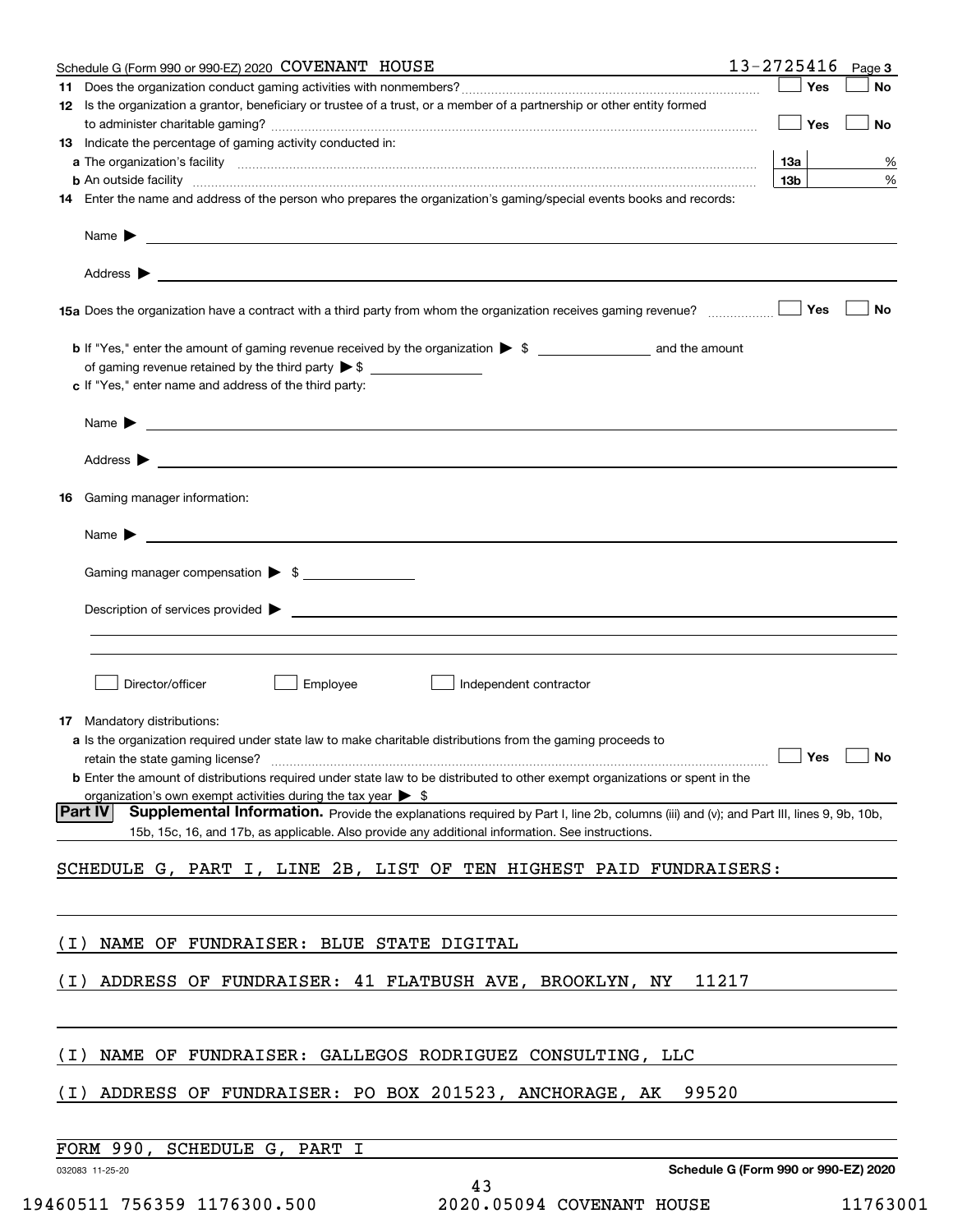#### *(continued)* **Part IV Supplemental Information**  Schedule G (Form 990 or 990-EZ) COVENANT HOUSE

OF COVENANT HOUSE. SERVICES RENDERED WERE MORE CONSULTING IN NATURE, INCLUDING ADVICE ON ESTABLISHING WEBSITE, DEVELOPING A CONSISTENT MESSAGE, MAINTAINING REPUTATION, GRANT RESEARCH, GRANT WRITING AND PROPOSAL PRESENTATION. ACCORDINGLY, COVENANT HOUSE IS REPORTING \$0 IN GROSS RECEIPTS FROM THESE SERVICES IN COLUMN (IV) OF SCHEDULE G, PART I. THE FUNDRAISERS DISCLOSED ON SCHEDULE G DID NOT SOLICIT FUNDS ON BEHALF

FORM 990, SCHEDULE G, PART II:

CHI CONDUCTS FUNDRAISING ACTIVITIES FOR ITS OWN PROGRAMS AND THE PROGRAMS OF ITS AFFILIATES. DURING FISCAL YEAR 2015, CHI BEGAN TO RECORD THE CONTRIBUTIONS IT COLLECTS FOR THE SLEEP OUT EVENTS HELD BY ITS AFFILIATES AS PART OF ITS SPECIAL EVENTS. CHI THEN MADE A GRANT TO EACH AFFILIATE TO PROVIDE THEM WITH THE SLEEP OUT INCOME THAT WAS RAISED BY EACH LOCATION. AS A RESULT, CHI REPORTS A SIGNIFICANT AMOUNT OF CONTRIBUTIONS AND GRANT EXPENSES ON ITS BOOKS TO RECORD THESE TRANSACTIONS.

**Schedule G (Form 990 or 990-EZ)**

032084 04-01-20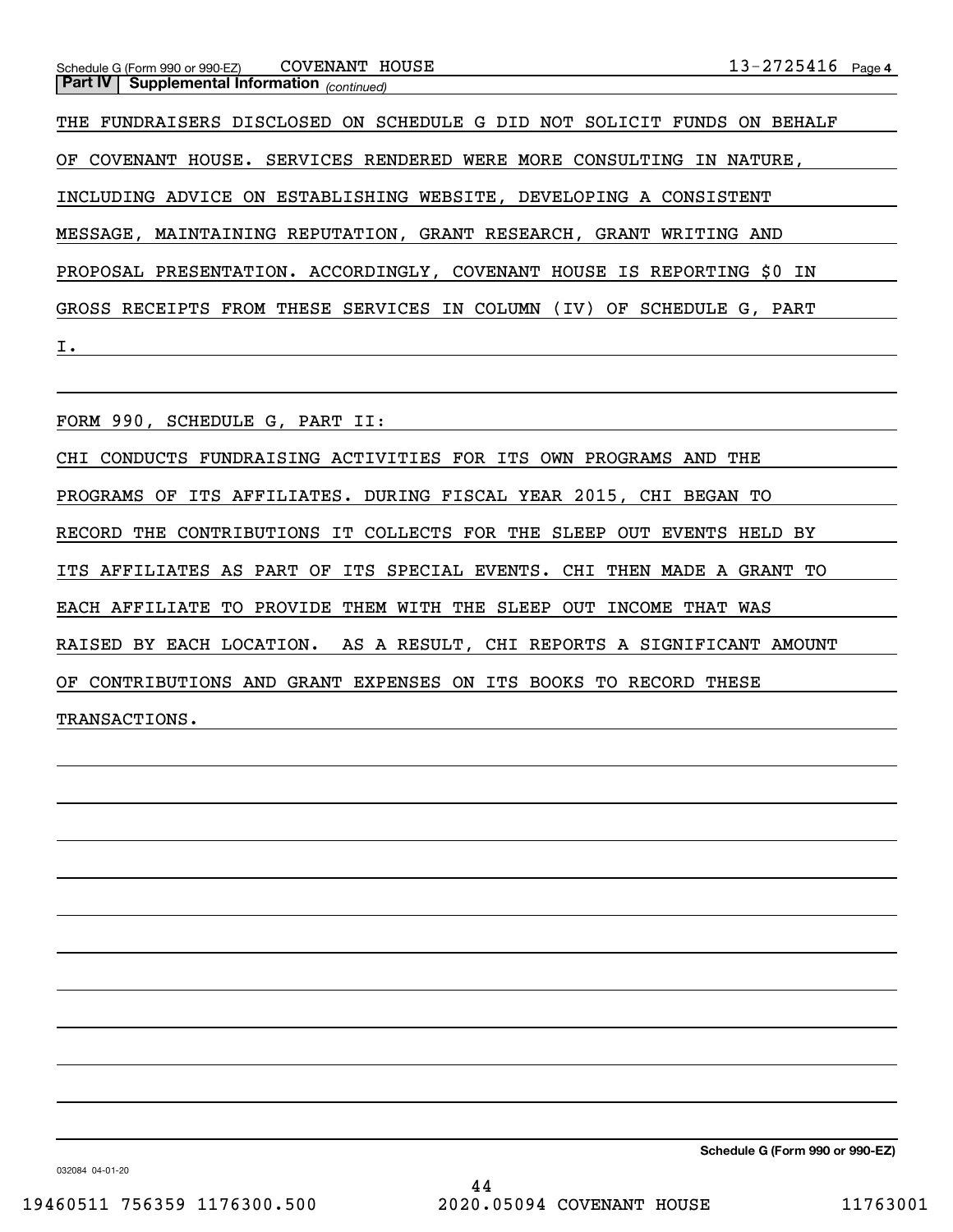| <b>SCHEDULE I</b><br>(Form 990)<br>Department of the Treasury                                                                                                                                                                                                             | <b>Grants and Other Assistance to Organizations,</b><br>Governments, and Individuals in the United States<br>Complete if the organization answered "Yes" on Form 990, Part IV, line 21 or 22.<br>Attach to Form 990. |                                    |                                                       |                                         |                                                                |                                          |                                                     |  |  |  |  |
|---------------------------------------------------------------------------------------------------------------------------------------------------------------------------------------------------------------------------------------------------------------------------|----------------------------------------------------------------------------------------------------------------------------------------------------------------------------------------------------------------------|------------------------------------|-------------------------------------------------------|-----------------------------------------|----------------------------------------------------------------|------------------------------------------|-----------------------------------------------------|--|--|--|--|
| Internal Revenue Service                                                                                                                                                                                                                                                  |                                                                                                                                                                                                                      |                                    | Go to www.irs.gov/Form990 for the latest information. |                                         |                                                                |                                          | Inspection                                          |  |  |  |  |
| Name of the organization                                                                                                                                                                                                                                                  | COVENANT HOUSE                                                                                                                                                                                                       |                                    |                                                       |                                         |                                                                |                                          | <b>Employer identification number</b><br>13-2725416 |  |  |  |  |
| Part I<br><b>General Information on Grants and Assistance</b>                                                                                                                                                                                                             |                                                                                                                                                                                                                      |                                    |                                                       |                                         |                                                                |                                          |                                                     |  |  |  |  |
| Does the organization maintain records to substantiate the amount of the grants or assistance, the grantees' eligibility for the grants or assistance, and the selection<br>1.                                                                                            |                                                                                                                                                                                                                      |                                    |                                                       |                                         |                                                                |                                          | $\boxed{\text{X}}$ Yes<br>  No                      |  |  |  |  |
| Describe in Part IV the organization's procedures for monitoring the use of grant funds in the United States.<br>$\mathbf{2}$<br>Part II                                                                                                                                  |                                                                                                                                                                                                                      |                                    |                                                       |                                         |                                                                |                                          |                                                     |  |  |  |  |
| Grants and Other Assistance to Domestic Organizations and Domestic Governments. Complete if the organization answered "Yes" on Form 990, Part IV, line 21, for any<br>recipient that received more than \$5,000. Part II can be duplicated if additional space is needed. |                                                                                                                                                                                                                      |                                    |                                                       |                                         |                                                                |                                          |                                                     |  |  |  |  |
| 1 (a) Name and address of organization<br>or government                                                                                                                                                                                                                   | $(b)$ EIN                                                                                                                                                                                                            | (c) IRC section<br>(if applicable) | (d) Amount of<br>cash grant                           | (e) Amount of<br>non-cash<br>assistance | (f) Method of<br>valuation (book,<br>FMV, appraisal,<br>other) | (g) Description of<br>noncash assistance | (h) Purpose of grant<br>or assistance               |  |  |  |  |
| COVENANT HOUSE ALASKA<br>755 A STREET<br>ANCHORAGE, AK 99501                                                                                                                                                                                                              | $13 - 3419755$ 501(C)3                                                                                                                                                                                               |                                    | 0.                                                    | 840.096.                                |                                                                |                                          | PROGRAM SUPPORT/ NATIONAL<br>SLEEPOUT EVENT         |  |  |  |  |
| COVENANT HOUSE CALIFORNIA<br>1325 NORTH WESTERN AVENUE<br>HOLLYWOOD, CA 90027                                                                                                                                                                                             | $13 - 3391210$ 501(C)3                                                                                                                                                                                               |                                    | 0.                                                    | 2,738,555,                              |                                                                |                                          | PROGRAM SUPPORT/ NATIONAL<br>SLEEPOUT EVENT         |  |  |  |  |
| COVENANT HOUSE FLORIDA<br>733 BREAKERS AVENUE<br>FORT LAUDERDALE, FL 33304                                                                                                                                                                                                | $59 - 2323607$ 501(C)3                                                                                                                                                                                               |                                    | $\mathbf{0}$ .                                        | 2,503,928                               |                                                                |                                          | PROGRAM SUPPORT/NATIONAL<br>SLEEPOUT EVENTS         |  |  |  |  |
| COVENANT HOUSE GEORGIA<br>1559 JOHNSON ROAD NW<br>ATLANTA, GA 30318                                                                                                                                                                                                       | $13 - 3523561$ $501(C)3$                                                                                                                                                                                             |                                    | 0.                                                    | 1,363,064                               |                                                                |                                          | PROGRAM SUPPORT/ NATIONAL<br>SLEEPOUT EVENT         |  |  |  |  |
| COVENANT HOUSE ILLINOIS<br>2934 W. LAKE STREET<br>CHICAGO LL 60612                                                                                                                                                                                                        | $81 - 2061485$ 501(C)3                                                                                                                                                                                               |                                    | $\mathbf{0}$ .                                        | 1,583,678                               |                                                                |                                          | PROGRAM SUPPORT/NATIONAL<br>SLEEPOUT EVENTS         |  |  |  |  |
| COVENANT HOUSE MICHIGAN<br>2959 MARTIN LUTHER KING JR BLVD<br>DETROIT, MI 48208                                                                                                                                                                                           | $38 - 3351777$ 501(C)3                                                                                                                                                                                               |                                    | $\mathbf{0}$ .                                        | 917,223                                 |                                                                |                                          | PROGRAM SUPPORT/ NATIONAL<br>SLEEPOUT EVENT         |  |  |  |  |
| Enter total number of section $501(c)(3)$ and government organizations listed in the line 1 table<br>$\mathbf{2}$                                                                                                                                                         |                                                                                                                                                                                                                      |                                    |                                                       |                                         |                                                                |                                          | 13.                                                 |  |  |  |  |
| Enter total number of other organizations listed in the line 1 table<br>3                                                                                                                                                                                                 |                                                                                                                                                                                                                      |                                    |                                                       |                                         |                                                                |                                          | $\overline{0}$ .                                    |  |  |  |  |

**For Paperwork Reduction Act Notice, see the Instructions for Form 990. Schedule I (Form 990) 2020** LHA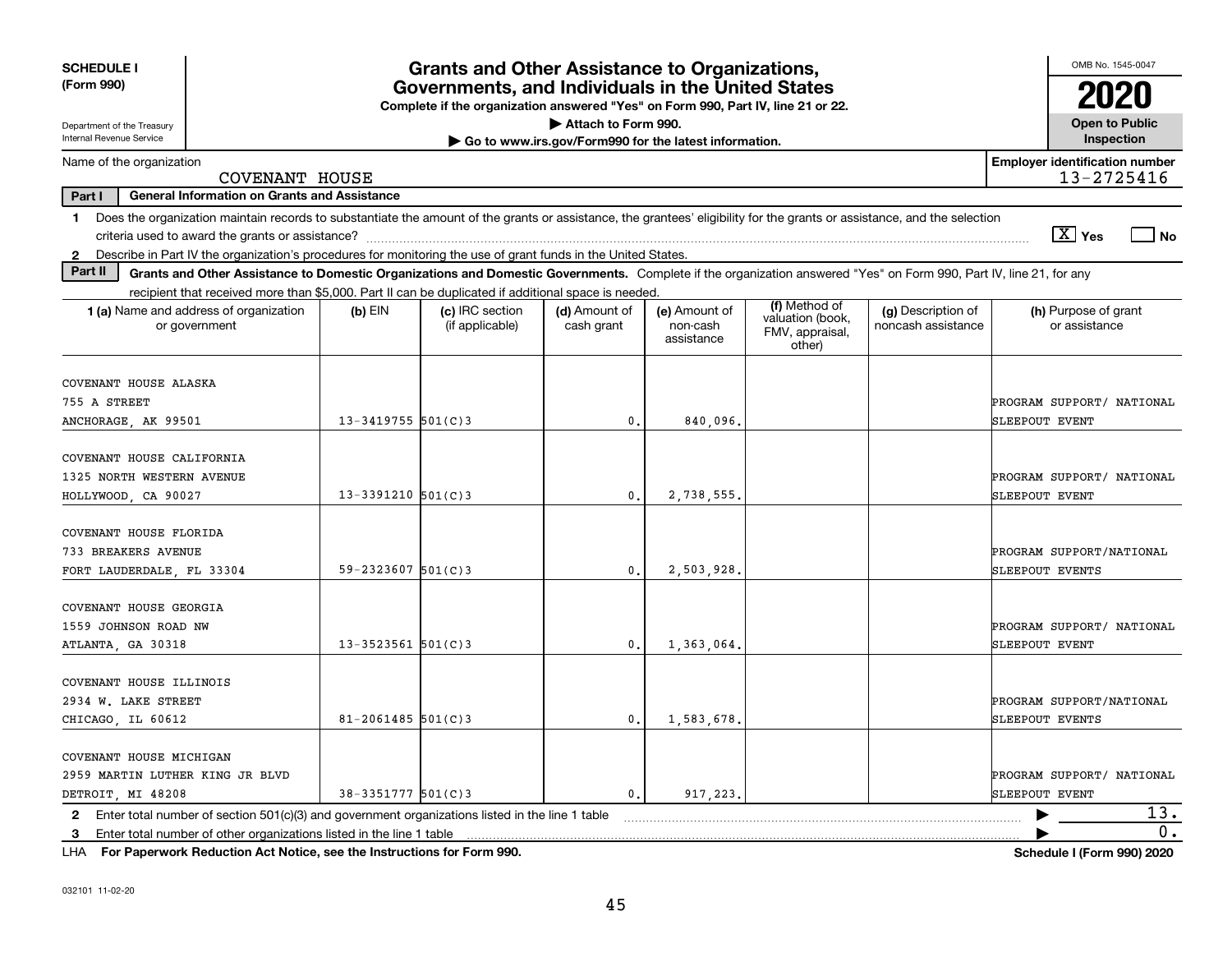| COVENANT HOUSE NEW ORLEANS       |                          |                  |              |  |                           |
|----------------------------------|--------------------------|------------------|--------------|--|---------------------------|
| 611 NORTH RAMPART STREET         |                          |                  |              |  | PROGRAM SUPPORT/ NATIONAL |
| NEW ORLEANS, LA 70112            | $58 - 1669937$ $501(C)3$ | $\mathfrak{o}$ . | 1,836,788.   |  | <b>SLEEPOUT EVENT</b>     |
|                                  |                          |                  |              |  |                           |
| COVENANT HOUSE PENNSYLVANIA      |                          |                  |              |  |                           |
| 31 EAST ARMAT STREET             |                          |                  |              |  | PROGRAM SUPPORT/ NATIONAL |
| PHILADELPHIA, PA 19144           | $23 - 3003176$ 501(C)3   | $\mathbf{0}$ .   | 2, 172, 521. |  | <b>SLEEPOUT EVENT</b>     |
| COVENANT HOUSE TEXAS             |                          |                  |              |  |                           |
| 1111 LOVETT BLVD                 |                          |                  |              |  | PROGRAM SUPPORT/ NATIONAL |
| HOUSTON, TX 77006                | $76 - 0050882$ 501(C) 3  | 0.               | 1,362,387.   |  | <b>SLEEPOUT EVENT</b>     |
|                                  |                          |                  |              |  |                           |
| COVENANT HOUSE WASHINGTON        |                          |                  |              |  |                           |
| 2001 MISSISSIPPI AVENUE SE       |                          |                  |              |  | PROGRAM SUPPORT/ NATIONAL |
| WASHINGTON, DC 20020             | $13 - 3537709$ 501(C)3   | $\mathbf{0}$ .   | 1,649,315.   |  | <b>SLEEPOUT EVENT</b>     |
| UNDER 21 COVENANT HOUSE NEW YORK |                          |                  |              |  |                           |
| 460 WEST 41ST STREET             |                          |                  |              |  |                           |
| NEW YORK, NY 10036               | $13 - 3076376$ 501(C)3   | $\mathbf{0}$ .   | 9,223,324.   |  | PROGRAM SUPPORT           |
|                                  |                          |                  |              |  |                           |
|                                  |                          |                  |              |  |                           |
|                                  |                          |                  |              |  |                           |
|                                  |                          |                  |              |  |                           |
|                                  |                          |                  |              |  |                           |

Schedule I (Form 990) Page 1 COVENANT HOUSE

organization or government

COVENANT HOUSE MISSOURI

COVENANT HOUSE NEW JERSEY

**Part II Continuation of Grants and Other Assistance to Domestic Organizations and Domestic Governments**  (Schedule I (Form 990), Part II.)

if applicable

 $(b)$  EIN  $(c)$  IRC section

**(a) (b) (c) (d) (e) (f) (g) (h)** Name and address of

ST. LOUIS, MO 63113  $\begin{vmatrix} 43-1821599 & 501(C)3 \end{vmatrix}$  0. 2,885,863.

NEWARK, NJ 07102  $\begin{vmatrix} 13-3537710 & 501(C)3 \end{vmatrix}$  0. 4,891,844.

(d) Amount of cash grant

2727 NORTH KINGSHIGHWAY BLVD PROGRAM SUPPORT/ NATIONAL

330 WASHINGTON STREET PROGRAM SUPPORT/ NATIONAL

(e) Amount of non-cashassistance

(f) Method of valuation (book, FMV, appraisal, other)

(g) Description of non-cash assistance (h) Purpose of grant or assistance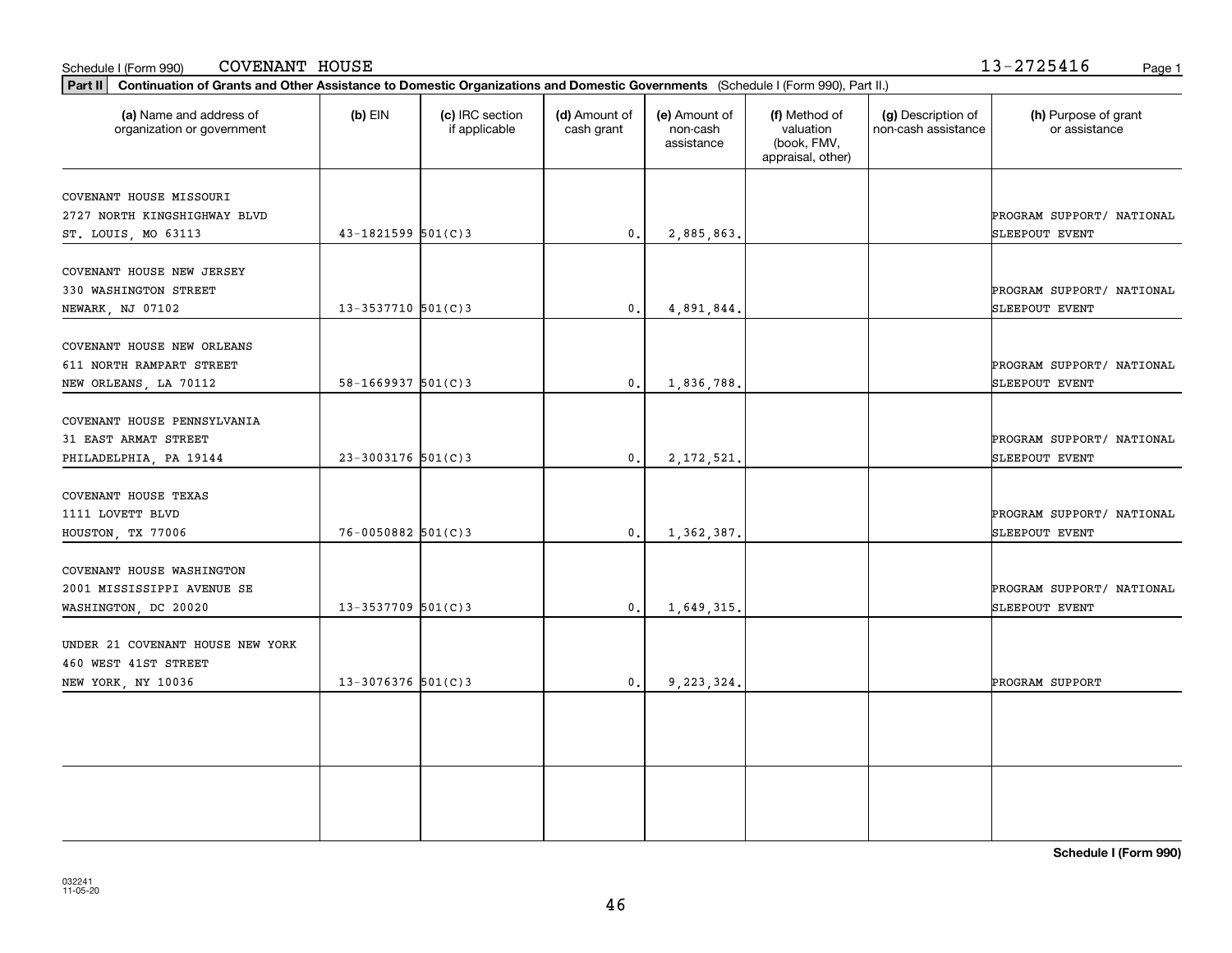Schedule I (Form 990) 2020 COVENANT HOUSE Note that the state of the state of the state of the state of the state of the state of the state of the state of the state of the state of the state of the state of the state COVENANT HOUSE

**Part III** | Grants and Other Assistance to Domestic Individuals. Complete if the organization answered "Yes" on Form 990, Part IV, line 22. Part III can be duplicated if additional space is needed.

| (b) Number of<br>recipients | (c) Amount of<br>cash grant | cash assistance | (e) Method of valuation<br>(book, FMV, appraisal, other) | (f) Description of noncash assistance |
|-----------------------------|-----------------------------|-----------------|----------------------------------------------------------|---------------------------------------|
|                             |                             |                 |                                                          |                                       |
|                             |                             | 0.              |                                                          |                                       |
|                             |                             |                 |                                                          |                                       |
|                             |                             |                 |                                                          |                                       |
|                             |                             |                 |                                                          |                                       |
|                             |                             |                 |                                                          |                                       |
|                             |                             |                 |                                                          |                                       |
|                             |                             |                 |                                                          |                                       |
|                             |                             |                 |                                                          |                                       |
|                             |                             |                 |                                                          |                                       |
|                             |                             | 104             | 36,400.                                                  | (d) Amount of non-                    |

Part IV | Supplemental Information. Provide the information required in Part I, line 2; Part III, column (b); and any other additional information.

PART I, LINE 2:

GRANT FUNDS PROVIDED TO EACH ORGANIZATION ARE MONITORED BY COVENANT HOUSE

INTERNATIONAL TO ENSURE THAT THE ORGANIZATION IS USING THESE FUNDS TO

SUPPORT ITS CHARITABLE PROGRAMS. COVENANT HOUSE INTERNATIONAL MONITORS THE

USE OF THESE FUNDS BY REQUIRING EACH ORGANIZATION TO SUBMIT AN ANNUAL

BUDGET, REFORECASTS, AND INTERNAL AND EXTERNAL AUDITS.

#### SECTION 139 EMERGENCY GRANT - THE ORGANIZATION PROVIDED ASSISTANCE TO

#### EMPLOYEES TO COVER FOR HOME OFFICE EXPENSES INCURRED DURING COVID-19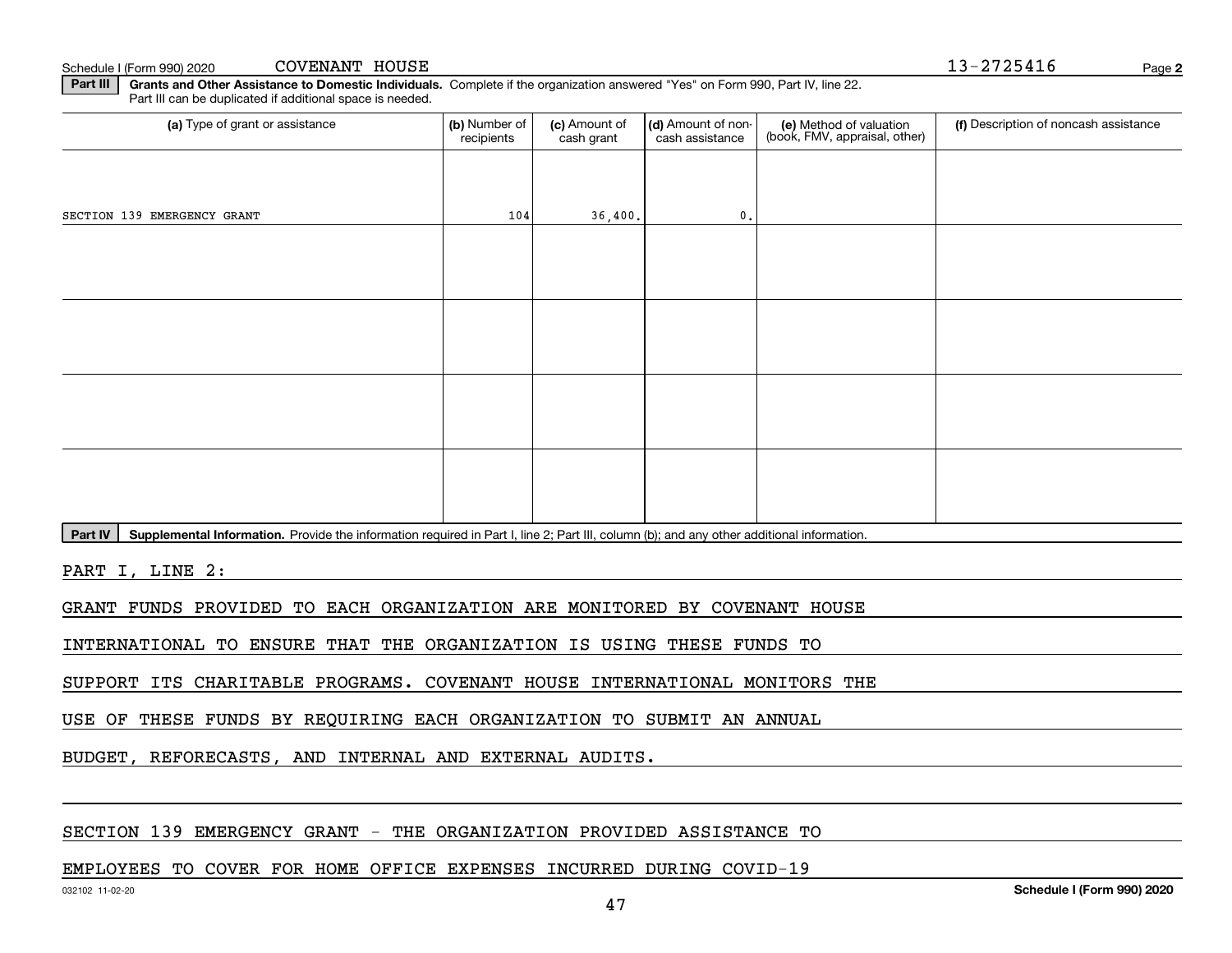|                                                                                 |  |  |  |  |  |  | <u>13-2725416 Page 2</u> |
|---------------------------------------------------------------------------------|--|--|--|--|--|--|--------------------------|
| Schedule I (Form 990) COVENANT HOUSE<br><b>Part IV</b> Supplemental Information |  |  |  |  |  |  |                          |
| LOCKDOWN. COVENANT HOUSE INTERNATIONAL MONITORS THE USE OF THE FUNDS BY         |  |  |  |  |  |  |                          |
| REQUIRING EACH EMPLOYEE TO SUBMIT AN EXPENSE REPORT AS TO WHAT THE FUND WAS     |  |  |  |  |  |  |                          |
| USED FOR.                                                                       |  |  |  |  |  |  |                          |
|                                                                                 |  |  |  |  |  |  |                          |
|                                                                                 |  |  |  |  |  |  |                          |
|                                                                                 |  |  |  |  |  |  |                          |
|                                                                                 |  |  |  |  |  |  |                          |
|                                                                                 |  |  |  |  |  |  |                          |
|                                                                                 |  |  |  |  |  |  |                          |
|                                                                                 |  |  |  |  |  |  |                          |
|                                                                                 |  |  |  |  |  |  |                          |
|                                                                                 |  |  |  |  |  |  |                          |
|                                                                                 |  |  |  |  |  |  |                          |
|                                                                                 |  |  |  |  |  |  |                          |
|                                                                                 |  |  |  |  |  |  |                          |
|                                                                                 |  |  |  |  |  |  |                          |
|                                                                                 |  |  |  |  |  |  |                          |
|                                                                                 |  |  |  |  |  |  |                          |
|                                                                                 |  |  |  |  |  |  |                          |
|                                                                                 |  |  |  |  |  |  |                          |
|                                                                                 |  |  |  |  |  |  |                          |
|                                                                                 |  |  |  |  |  |  |                          |
|                                                                                 |  |  |  |  |  |  |                          |
|                                                                                 |  |  |  |  |  |  |                          |
|                                                                                 |  |  |  |  |  |  |                          |
|                                                                                 |  |  |  |  |  |  |                          |
|                                                                                 |  |  |  |  |  |  |                          |
|                                                                                 |  |  |  |  |  |  |                          |
|                                                                                 |  |  |  |  |  |  | Schedule I (Form 990)    |

032291 04-01-20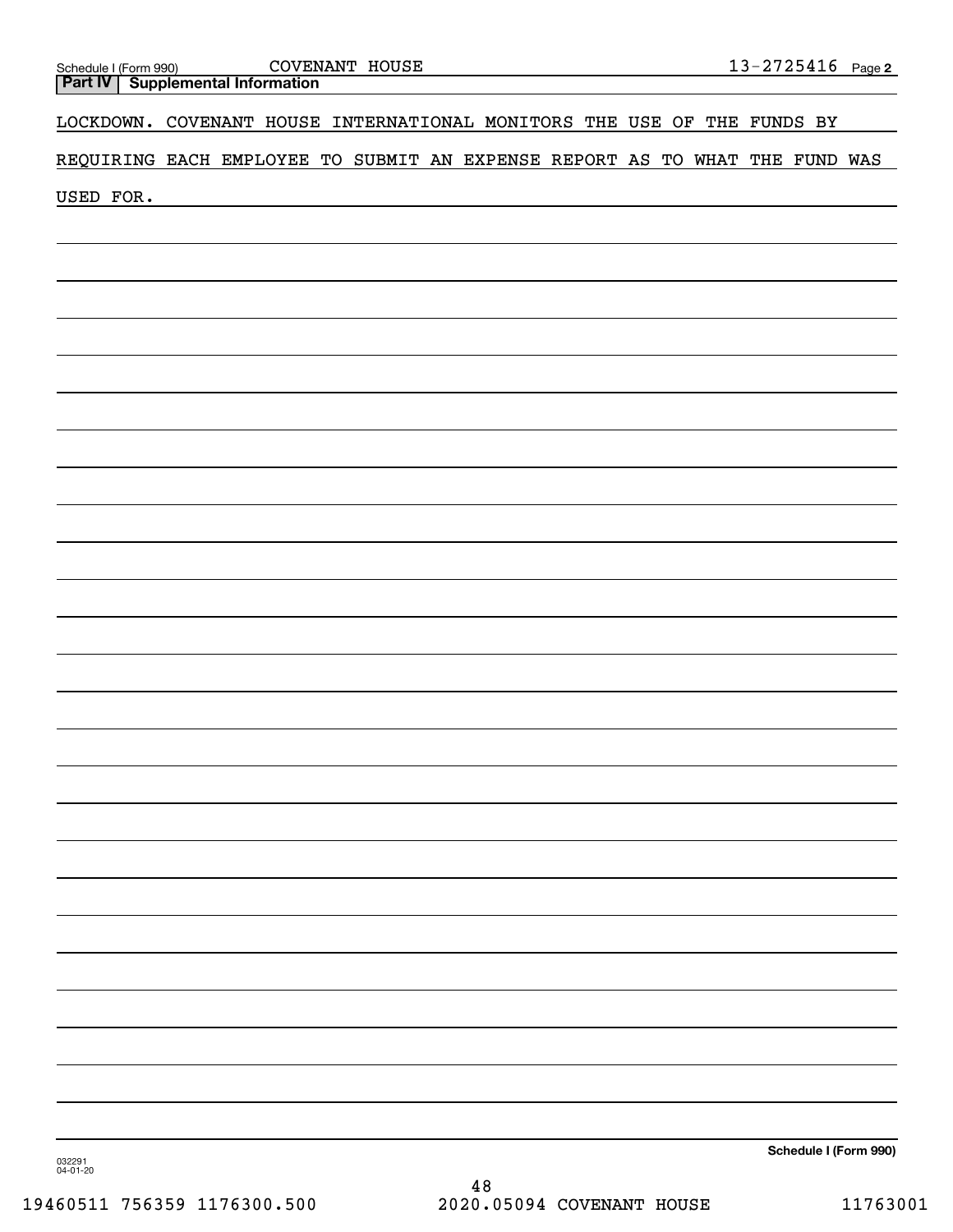|   | <b>SCHEDULE J</b>                                                                                                                                                                                      |                                                                                                                                                  | <b>Compensation Information</b>                                                                                             |  | OMB No. 1545-0047          |     |    |  |
|---|--------------------------------------------------------------------------------------------------------------------------------------------------------------------------------------------------------|--------------------------------------------------------------------------------------------------------------------------------------------------|-----------------------------------------------------------------------------------------------------------------------------|--|----------------------------|-----|----|--|
|   | (Form 990)                                                                                                                                                                                             |                                                                                                                                                  | For certain Officers, Directors, Trustees, Key Employees, and Highest                                                       |  |                            |     |    |  |
|   |                                                                                                                                                                                                        |                                                                                                                                                  | <b>Compensated Employees</b>                                                                                                |  | 2020                       |     |    |  |
|   |                                                                                                                                                                                                        |                                                                                                                                                  | Complete if the organization answered "Yes" on Form 990, Part IV, line 23.<br>Attach to Form 990.                           |  | <b>Open to Public</b>      |     |    |  |
|   | Department of the Treasury<br>Internal Revenue Service                                                                                                                                                 |                                                                                                                                                  | Go to www.irs.gov/Form990 for instructions and the latest information.                                                      |  | Inspection                 |     |    |  |
|   | Name of the organization                                                                                                                                                                               | <b>Employer identification number</b>                                                                                                            |                                                                                                                             |  |                            |     |    |  |
|   |                                                                                                                                                                                                        | <b>COVENANT HOUSE</b>                                                                                                                            |                                                                                                                             |  | 13-2725416                 |     |    |  |
|   | Part I                                                                                                                                                                                                 | <b>Questions Regarding Compensation</b>                                                                                                          |                                                                                                                             |  |                            |     |    |  |
|   |                                                                                                                                                                                                        |                                                                                                                                                  |                                                                                                                             |  |                            | Yes | No |  |
|   |                                                                                                                                                                                                        |                                                                                                                                                  | Check the appropriate box(es) if the organization provided any of the following to or for a person listed on Form 990,      |  |                            |     |    |  |
|   |                                                                                                                                                                                                        |                                                                                                                                                  | Part VII, Section A, line 1a. Complete Part III to provide any relevant information regarding these items.                  |  |                            |     |    |  |
|   | First-class or charter travel                                                                                                                                                                          |                                                                                                                                                  | Housing allowance or residence for personal use                                                                             |  |                            |     |    |  |
|   | Travel for companions                                                                                                                                                                                  |                                                                                                                                                  | Payments for business use of personal residence                                                                             |  |                            |     |    |  |
|   |                                                                                                                                                                                                        | Tax indemnification and gross-up payments                                                                                                        | Health or social club dues or initiation fees                                                                               |  |                            |     |    |  |
|   |                                                                                                                                                                                                        | Discretionary spending account                                                                                                                   | Personal services (such as maid, chauffeur, chef)                                                                           |  |                            |     |    |  |
|   |                                                                                                                                                                                                        |                                                                                                                                                  |                                                                                                                             |  |                            |     |    |  |
|   |                                                                                                                                                                                                        |                                                                                                                                                  | <b>b</b> If any of the boxes on line 1a are checked, did the organization follow a written policy regarding payment or      |  |                            |     |    |  |
|   |                                                                                                                                                                                                        |                                                                                                                                                  | reimbursement or provision of all of the expenses described above? If "No," complete Part III to explain                    |  | 1b                         |     |    |  |
| 2 |                                                                                                                                                                                                        |                                                                                                                                                  | Did the organization require substantiation prior to reimbursing or allowing expenses incurred by all directors,            |  |                            |     |    |  |
|   |                                                                                                                                                                                                        |                                                                                                                                                  |                                                                                                                             |  | $\mathbf{2}$               |     |    |  |
|   |                                                                                                                                                                                                        |                                                                                                                                                  |                                                                                                                             |  |                            |     |    |  |
| 3 |                                                                                                                                                                                                        |                                                                                                                                                  | Indicate which, if any, of the following the organization used to establish the compensation of the organization's          |  |                            |     |    |  |
|   |                                                                                                                                                                                                        |                                                                                                                                                  | CEO/Executive Director. Check all that apply. Do not check any boxes for methods used by a related organization to          |  |                            |     |    |  |
|   |                                                                                                                                                                                                        | establish compensation of the CEO/Executive Director, but explain in Part III.                                                                   |                                                                                                                             |  |                            |     |    |  |
|   | $\lfloor \texttt{X} \rfloor$ Compensation committee                                                                                                                                                    |                                                                                                                                                  | Written employment contract                                                                                                 |  |                            |     |    |  |
|   |                                                                                                                                                                                                        | $\boxed{\textbf{X}}$ Independent compensation consultant                                                                                         | $\overline{\mathbf{X}}$ Compensation survey or study                                                                        |  |                            |     |    |  |
|   | $\boxed{\textbf{X}}$ Form 990 of other organizations                                                                                                                                                   |                                                                                                                                                  | $\boxed{\text{X}}$ Approval by the board or compensation committee                                                          |  |                            |     |    |  |
|   |                                                                                                                                                                                                        |                                                                                                                                                  |                                                                                                                             |  |                            |     |    |  |
| 4 |                                                                                                                                                                                                        |                                                                                                                                                  | During the year, did any person listed on Form 990, Part VII, Section A, line 1a, with respect to the filing                |  |                            |     |    |  |
|   | organization or a related organization:                                                                                                                                                                |                                                                                                                                                  |                                                                                                                             |  |                            |     | х  |  |
| а |                                                                                                                                                                                                        | Receive a severance payment or change-of-control payment?<br>Participate in or receive payment from a supplemental nonqualified retirement plan? |                                                                                                                             |  | 4a<br>4b                   |     | X  |  |
| b |                                                                                                                                                                                                        |                                                                                                                                                  |                                                                                                                             |  | 4c                         |     | X  |  |
|   | Participate in or receive payment from an equity-based compensation arrangement?<br>с<br>If "Yes" to any of lines 4a-c, list the persons and provide the applicable amounts for each item in Part III. |                                                                                                                                                  |                                                                                                                             |  |                            |     |    |  |
|   |                                                                                                                                                                                                        |                                                                                                                                                  |                                                                                                                             |  |                            |     |    |  |
|   |                                                                                                                                                                                                        | Only section 501(c)(3), 501(c)(4), and 501(c)(29) organizations must complete lines 5-9.                                                         |                                                                                                                             |  |                            |     |    |  |
|   |                                                                                                                                                                                                        |                                                                                                                                                  | For persons listed on Form 990, Part VII, Section A, line 1a, did the organization pay or accrue any compensation           |  |                            |     |    |  |
|   | contingent on the revenues of:                                                                                                                                                                         |                                                                                                                                                  |                                                                                                                             |  |                            |     |    |  |
| a |                                                                                                                                                                                                        |                                                                                                                                                  | The organization? <b>With the organization</b> ? <b>With the organization with the organization? With the organization?</b> |  | 5а                         |     | X  |  |
|   |                                                                                                                                                                                                        |                                                                                                                                                  |                                                                                                                             |  | 5b                         |     | X  |  |
|   |                                                                                                                                                                                                        | If "Yes" on line 5a or 5b, describe in Part III.                                                                                                 |                                                                                                                             |  |                            |     |    |  |
|   |                                                                                                                                                                                                        |                                                                                                                                                  | 6 For persons listed on Form 990, Part VII, Section A, line 1a, did the organization pay or accrue any compensation         |  |                            |     |    |  |
|   | contingent on the net earnings of:                                                                                                                                                                     |                                                                                                                                                  |                                                                                                                             |  |                            |     |    |  |
| a |                                                                                                                                                                                                        |                                                                                                                                                  |                                                                                                                             |  | 6а                         |     | x  |  |
|   |                                                                                                                                                                                                        |                                                                                                                                                  |                                                                                                                             |  | 6b                         |     | X  |  |
|   |                                                                                                                                                                                                        | If "Yes" on line 6a or 6b, describe in Part III.                                                                                                 |                                                                                                                             |  |                            |     |    |  |
|   |                                                                                                                                                                                                        |                                                                                                                                                  | 7 For persons listed on Form 990, Part VII, Section A, line 1a, did the organization provide any nonfixed payments          |  |                            |     |    |  |
|   |                                                                                                                                                                                                        |                                                                                                                                                  |                                                                                                                             |  | 7                          |     | x  |  |
|   |                                                                                                                                                                                                        |                                                                                                                                                  | 8 Were any amounts reported on Form 990, Part VII, paid or accrued pursuant to a contract that was subject to the           |  |                            |     |    |  |
|   |                                                                                                                                                                                                        |                                                                                                                                                  | initial contract exception described in Regulations section 53.4958-4(a)(3)? If "Yes," describe in Part III                 |  | 8                          |     | х  |  |
| 9 |                                                                                                                                                                                                        | If "Yes" on line 8, did the organization also follow the rebuttable presumption procedure described in                                           |                                                                                                                             |  |                            |     |    |  |
|   | Regulations section 53.4958-6(c)?                                                                                                                                                                      |                                                                                                                                                  |                                                                                                                             |  | 9                          |     |    |  |
|   |                                                                                                                                                                                                        | LHA For Paperwork Reduction Act Notice, see the Instructions for Form 990.                                                                       |                                                                                                                             |  | Schedule J (Form 990) 2020 |     |    |  |

032111 12-07-20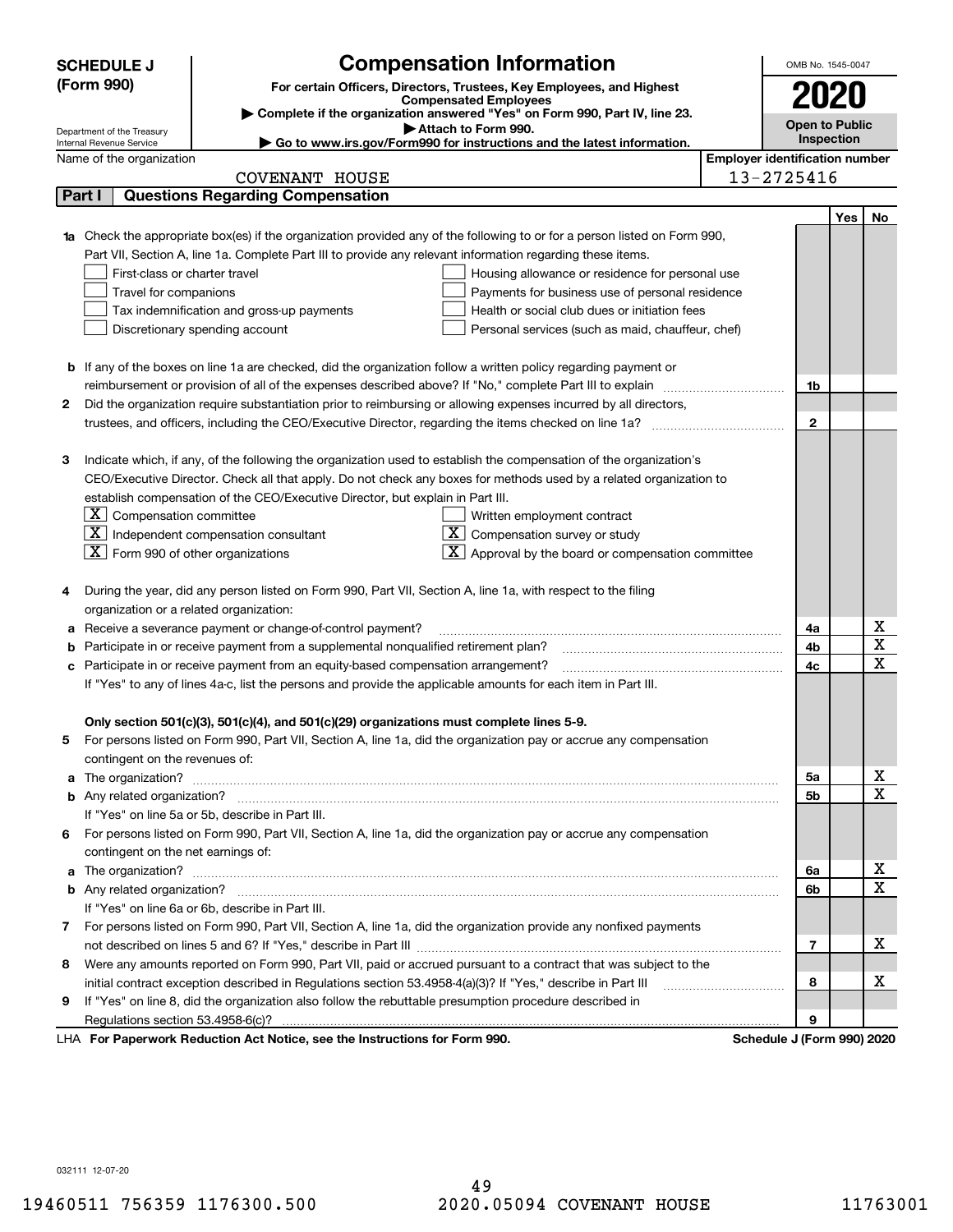#### 13-2725416

**2**

# **Part II Officers, Directors, Trustees, Key Employees, and Highest Compensated Employees.**  Schedule J (Form 990) 2020 Page Use duplicate copies if additional space is needed.

For each individual whose compensation must be reported on Schedule J, report compensation from the organization on row (i) and from related organizations, described in the instructions, on row (ii). Do not list any individuals that aren't listed on Form 990, Part VII.

**Note:**  The sum of columns (B)(i)-(iii) for each listed individual must equal the total amount of Form 990, Part VII, Section A, line 1a, applicable column (D) and (E) amounts for that individual.

|                                      |      |                          | (B) Breakdown of W-2 and/or 1099-MISC compensation |                                           | (C) Retirement and             | (D) Nontaxable | (E) Total of columns | (F) Compensation                                           |  |  |
|--------------------------------------|------|--------------------------|----------------------------------------------------|-------------------------------------------|--------------------------------|----------------|----------------------|------------------------------------------------------------|--|--|
| (A) Name and Title                   |      | (i) Base<br>compensation | (ii) Bonus &<br>incentive<br>compensation          | (iii) Other<br>reportable<br>compensation | other deferred<br>compensation | benefits       | $(B)(i)-(D)$         | in column (B)<br>reported as deferred<br>on prior Form 990 |  |  |
|                                      |      |                          |                                                    |                                           |                                |                |                      |                                                            |  |  |
| JILL VORNDRAN<br>(1)                 | (i)  | 300,215.                 | 0.                                                 | 450.                                      | 29,351.                        | 28,177.        | 358,193.             | 0.                                                         |  |  |
| CHIEF DEVELOPMENT OFFICER            | (ii) | $\mathbf 0$ .            | $0$ .                                              | 0.                                        | 0.                             | $\mathbf 0$ .  | $\Omega$ .           | 0.                                                         |  |  |
| DEIRDRE CRONIN<br>(2)                | (i)  | 269,023.                 | 0.                                                 | 666.                                      | 33,662.                        | 33, 273.       | 336,624.             | 0.                                                         |  |  |
| SECRETARY/COO                        | (ii) | $\mathbf{0}$ .           | $\overline{0}$ .                                   | 0.                                        | 0.                             | $\mathbf 0$ .  | $\mathbf 0$ .        | $\overline{0}$ .                                           |  |  |
| JOHN DUCOFF<br>(3)                   | (i)  | 277,323.                 | $\overline{0}$ .                                   | 451.                                      | 17,569.                        | 30, 308.       | 325,651.             | $\overline{0}$ .                                           |  |  |
| CHIEF LEGAL OFFICER                  | (ii) | 0.                       | $\overline{0}$ .                                   | 0.                                        | 0.                             | $\mathbf 0$ .  | $\mathbf 0$ .        | $\overline{0}$ .                                           |  |  |
| THOMAS MONAGHAN, SVP<br>(4)          | (i)  | 255, 583.                | 0.                                                 | 267.                                      | 20, 113.                       | 27,205.        | 303, 168.            | $\overline{0}$ .                                           |  |  |
| SVP, INDIV. GIVING & CORPORATE PARTN | (ii) | 0.                       | $0$ .                                              | 0.                                        | 0.                             | $\mathbf 0$ .  | 0.                   | $\overline{0}$ .                                           |  |  |
| PAMELA KOURNETAS<br>(5)              | (i)  | 271, 211.                | 0.                                                 | 14,423.                                   | $\mathbf 0$ .                  | 2,383.         | 288, 017.            | $\overline{0}$ .                                           |  |  |
| TREASURER/CFO                        | (i)  | $\mathbf 0$ .            | 0.                                                 | 0.                                        | $\mathbf{0}$ .                 | 0.             | $\mathbf 0$ .        | 0.                                                         |  |  |
| LESLIE MCGUIRE<br>(6)                | (i)  | 232,889.                 | $\overline{0}$ .                                   | 349.                                      | 15,381.                        | 27, 202.       | 275,821              | $\overline{0}$ .                                           |  |  |
| SVP, OPERATIONS & SITE SUPPORT       | (ii) | 0.                       | $\overline{0}$ .                                   | 0.                                        | 0.                             | 0.             | $\mathbf 0$ .        | $\overline{0}$ .                                           |  |  |
| DANIEL KARP<br>(7)                   | (i)  | 212,715.                 | 0.                                                 | 207.                                      | 0.                             | 27, 146.       | 240,068.             | $\overline{0}$ .                                           |  |  |
| SVP, INTEGRATED DIRECT MARKETING     | (ii) | 0.                       | 0.                                                 | $0$ .                                     | 0.                             | 0.             | $\mathbf 0$ .        | 0.                                                         |  |  |
| NUPUR TALWAR<br>(8)                  | (i)  | 205,394.                 | 0.                                                 | 473.                                      | 0.                             | 9,221.         | 215,088.             | 0.                                                         |  |  |
| SVP HUMAN CAPITAL MANAGEMENT         | (ii) | 0.                       | 0.                                                 | 0.                                        | 0.                             | 0.             | $\mathbf 0$ .        | 0.                                                         |  |  |
|                                      | (i)  |                          |                                                    |                                           |                                |                |                      |                                                            |  |  |
|                                      | (ii) |                          |                                                    |                                           |                                |                |                      |                                                            |  |  |
|                                      | (i)  |                          |                                                    |                                           |                                |                |                      |                                                            |  |  |
|                                      | (ii) |                          |                                                    |                                           |                                |                |                      |                                                            |  |  |
|                                      | (i)  |                          |                                                    |                                           |                                |                |                      |                                                            |  |  |
|                                      | (i)  |                          |                                                    |                                           |                                |                |                      |                                                            |  |  |
|                                      | (i)  |                          |                                                    |                                           |                                |                |                      |                                                            |  |  |
|                                      | (i)  |                          |                                                    |                                           |                                |                |                      |                                                            |  |  |
|                                      | (i)  |                          |                                                    |                                           |                                |                |                      |                                                            |  |  |
|                                      | (ii) |                          |                                                    |                                           |                                |                |                      |                                                            |  |  |
|                                      | (i)  |                          |                                                    |                                           |                                |                |                      |                                                            |  |  |
|                                      | (ii) |                          |                                                    |                                           |                                |                |                      |                                                            |  |  |
|                                      | (i)  |                          |                                                    |                                           |                                |                |                      |                                                            |  |  |
|                                      | (ii) |                          |                                                    |                                           |                                |                |                      |                                                            |  |  |
|                                      | (i)  |                          |                                                    |                                           |                                |                |                      |                                                            |  |  |
|                                      | (ii) |                          |                                                    |                                           |                                |                |                      |                                                            |  |  |

**Schedule J (Form 990) 2020**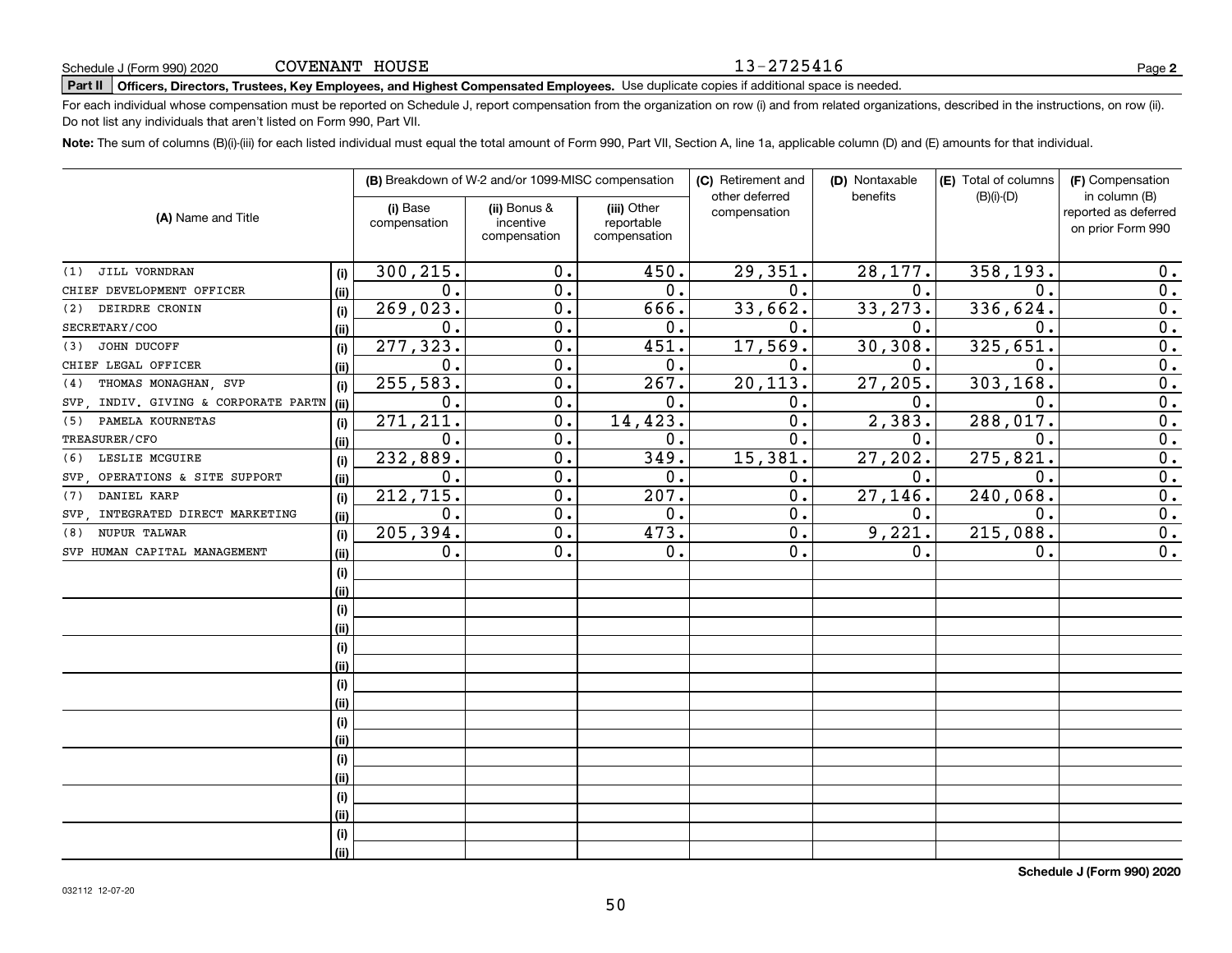### **Part III Supplemental Information**

Schedule J (Form 990) 2020 COVENANT HOUSE 13-2725416<br>Part III Supplemental Information<br>Provide the information, explanation, or descriptions required for Part I, lines 1a, 1b, 3, 4a, 4b, 4c, 5a, 5b, 6a, 6b, 7, and 8, and f

**Schedule J (Form 990) 2020**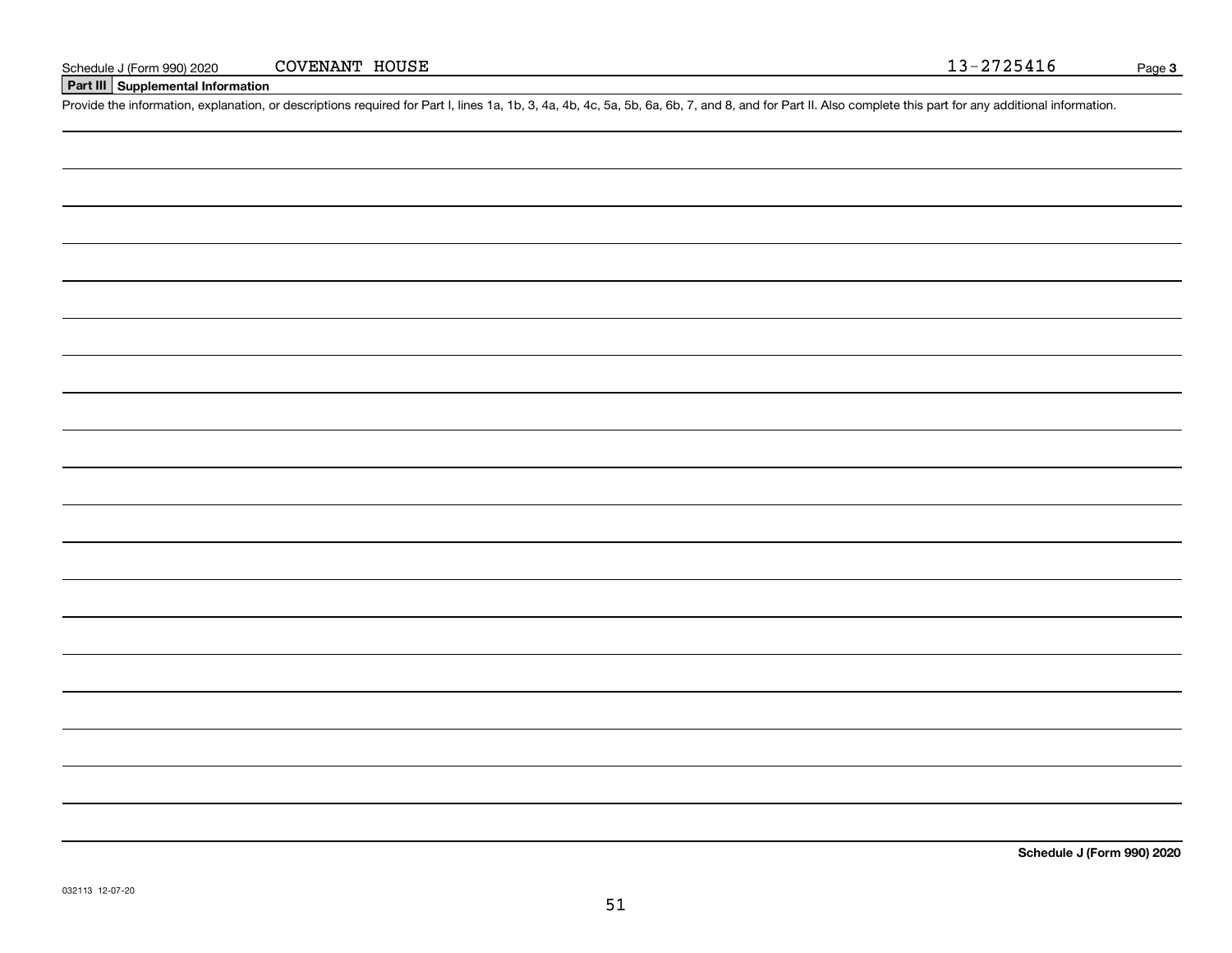### **SCHEDULE M (Form 990)**

# **Noncash Contributions**

OMB No. 1545-0047

Department of the Treasury Internal Revenue Service

L

**Complete if the organizations answered "Yes" on Form 990, Part IV, lines 29 or 30.** <sup>J</sup>**2020 Attach to Form 990.**  $\blacktriangleright$ 

**Open to Public Inspection**

| Go to www.irs.gov/Form990 for instructions and the latest information. |
|------------------------------------------------------------------------|
| Allauli lu Fuilli 990.                                                 |

| <b>Employer identification number</b> |
|---------------------------------------|
|                                       |
| 13-2725416                            |

| COVENANT HOUSE |  |
|----------------|--|
|                |  |
|                |  |

| Part I |                                                                                                                      |                                         | <b>Types of Property</b>                                                                                                                                                                                                        |                               |                                      |                                                                                                      |    |                                                              |     |     |    |
|--------|----------------------------------------------------------------------------------------------------------------------|-----------------------------------------|---------------------------------------------------------------------------------------------------------------------------------------------------------------------------------------------------------------------------------|-------------------------------|--------------------------------------|------------------------------------------------------------------------------------------------------|----|--------------------------------------------------------------|-----|-----|----|
|        |                                                                                                                      |                                         |                                                                                                                                                                                                                                 | (a)<br>Check if<br>applicable | (b)<br>Number of<br>contributions or | (c)<br>Noncash contribution<br>amounts reported on<br>items contributed Form 990, Part VIII, line 1g |    | (d)<br>Method of determining<br>noncash contribution amounts |     |     |    |
| 1      |                                                                                                                      |                                         |                                                                                                                                                                                                                                 |                               |                                      |                                                                                                      |    |                                                              |     |     |    |
| 2      |                                                                                                                      |                                         |                                                                                                                                                                                                                                 |                               |                                      |                                                                                                      |    |                                                              |     |     |    |
| 3      |                                                                                                                      |                                         | Art - Fractional interests                                                                                                                                                                                                      |                               |                                      |                                                                                                      |    |                                                              |     |     |    |
| 4      |                                                                                                                      |                                         | Books and publications                                                                                                                                                                                                          |                               |                                      |                                                                                                      |    |                                                              |     |     |    |
| 5      |                                                                                                                      |                                         | Clothing and household goods                                                                                                                                                                                                    |                               |                                      |                                                                                                      |    |                                                              |     |     |    |
| 6      |                                                                                                                      |                                         |                                                                                                                                                                                                                                 |                               |                                      |                                                                                                      |    |                                                              |     |     |    |
| 7      |                                                                                                                      |                                         |                                                                                                                                                                                                                                 |                               |                                      |                                                                                                      |    |                                                              |     |     |    |
| 8      |                                                                                                                      |                                         |                                                                                                                                                                                                                                 |                               |                                      |                                                                                                      |    |                                                              |     |     |    |
| 9      |                                                                                                                      |                                         |                                                                                                                                                                                                                                 | $\mathbf x$                   | 63                                   |                                                                                                      |    | 387,032. SALES PRICE                                         |     |     |    |
| 10     |                                                                                                                      |                                         | Securities - Closely held stock                                                                                                                                                                                                 |                               |                                      |                                                                                                      |    |                                                              |     |     |    |
| 11     |                                                                                                                      |                                         | Securities - Partnership, LLC, or                                                                                                                                                                                               |                               |                                      |                                                                                                      |    |                                                              |     |     |    |
|        |                                                                                                                      | trust interests                         |                                                                                                                                                                                                                                 |                               |                                      |                                                                                                      |    |                                                              |     |     |    |
| 12     |                                                                                                                      |                                         |                                                                                                                                                                                                                                 |                               |                                      |                                                                                                      |    |                                                              |     |     |    |
| 13     |                                                                                                                      | Historic structures                     | Qualified conservation contribution -                                                                                                                                                                                           |                               |                                      |                                                                                                      |    |                                                              |     |     |    |
| 14     |                                                                                                                      |                                         | Qualified conservation contribution - Other                                                                                                                                                                                     |                               |                                      |                                                                                                      |    |                                                              |     |     |    |
| 15     |                                                                                                                      |                                         |                                                                                                                                                                                                                                 |                               |                                      |                                                                                                      |    |                                                              |     |     |    |
| 16     | Real estate - Commercial                                                                                             |                                         |                                                                                                                                                                                                                                 |                               |                                      |                                                                                                      |    |                                                              |     |     |    |
| 17     |                                                                                                                      |                                         |                                                                                                                                                                                                                                 |                               |                                      |                                                                                                      |    |                                                              |     |     |    |
| 18     |                                                                                                                      |                                         |                                                                                                                                                                                                                                 |                               |                                      |                                                                                                      |    |                                                              |     |     |    |
| 19     |                                                                                                                      |                                         |                                                                                                                                                                                                                                 |                               |                                      |                                                                                                      |    |                                                              |     |     |    |
| 20     |                                                                                                                      |                                         | Drugs and medical supplies                                                                                                                                                                                                      |                               |                                      |                                                                                                      |    |                                                              |     |     |    |
| 21     |                                                                                                                      |                                         |                                                                                                                                                                                                                                 |                               |                                      |                                                                                                      |    |                                                              |     |     |    |
| 22     |                                                                                                                      |                                         |                                                                                                                                                                                                                                 |                               |                                      |                                                                                                      |    |                                                              |     |     |    |
| 23     |                                                                                                                      |                                         |                                                                                                                                                                                                                                 |                               |                                      |                                                                                                      |    |                                                              |     |     |    |
| 24     |                                                                                                                      |                                         |                                                                                                                                                                                                                                 |                               |                                      |                                                                                                      |    |                                                              |     |     |    |
| 25     |                                                                                                                      | Other                                   | и против се природни представи на селото на селото на селото на селото на селото на селото на селото на селото<br>Селото на селото на селото на селото на селото на селото на селото на селото на селото на селото на селото на |                               |                                      |                                                                                                      |    |                                                              |     |     |    |
| 26     |                                                                                                                      | Other                                   |                                                                                                                                                                                                                                 |                               |                                      |                                                                                                      |    |                                                              |     |     |    |
| 27     |                                                                                                                      | Other                                   |                                                                                                                                                                                                                                 |                               |                                      |                                                                                                      |    |                                                              |     |     |    |
| 28     |                                                                                                                      | Other                                   |                                                                                                                                                                                                                                 |                               |                                      |                                                                                                      |    |                                                              |     |     |    |
| 29     |                                                                                                                      |                                         | Number of Forms 8283 received by the organization during the tax year for contributions                                                                                                                                         |                               |                                      |                                                                                                      |    |                                                              |     |     |    |
|        |                                                                                                                      |                                         | for which the organization completed Form 8283, Part V, Donee Acknowledgement                                                                                                                                                   |                               |                                      |                                                                                                      | 29 |                                                              |     | 0   |    |
|        |                                                                                                                      |                                         |                                                                                                                                                                                                                                 |                               |                                      |                                                                                                      |    |                                                              |     | Yes | No |
|        |                                                                                                                      |                                         | 30a During the year, did the organization receive by contribution any property reported in Part I, lines 1 through 28, that it                                                                                                  |                               |                                      |                                                                                                      |    |                                                              |     |     |    |
|        |                                                                                                                      |                                         | must hold for at least three years from the date of the initial contribution, and which isn't required to be used for                                                                                                           |                               |                                      |                                                                                                      |    |                                                              |     |     |    |
|        | exempt purposes for the entire holding period?                                                                       |                                         |                                                                                                                                                                                                                                 |                               |                                      |                                                                                                      |    |                                                              | 30a |     | х  |
|        | <b>b</b> If "Yes," describe the arrangement in Part II.                                                              |                                         |                                                                                                                                                                                                                                 |                               |                                      |                                                                                                      |    |                                                              |     |     |    |
| 31     | Does the organization have a gift acceptance policy that requires the review of any nonstandard contributions?<br>31 |                                         |                                                                                                                                                                                                                                 |                               |                                      |                                                                                                      |    | х                                                            |     |     |    |
|        | 32a Does the organization hire or use third parties or related organizations to solicit, process, or sell noncash    |                                         |                                                                                                                                                                                                                                 |                               |                                      |                                                                                                      |    |                                                              |     |     |    |
|        |                                                                                                                      | contributions?                          |                                                                                                                                                                                                                                 |                               |                                      |                                                                                                      |    |                                                              | 32a |     | х  |
|        |                                                                                                                      | <b>b</b> If "Yes," describe in Part II. |                                                                                                                                                                                                                                 |                               |                                      |                                                                                                      |    |                                                              |     |     |    |
| 33     |                                                                                                                      |                                         | If the organization didn't report an amount in column (c) for a type of property for which column (a) is checked,                                                                                                               |                               |                                      |                                                                                                      |    |                                                              |     |     |    |
|        |                                                                                                                      | describe in Part II.                    |                                                                                                                                                                                                                                 |                               |                                      |                                                                                                      |    |                                                              |     |     |    |

For Paperwork Reduction Act Notice, see the Instructions for Form 990. **Schedule M (Form 990) 2020** LHA

032141 11-23-20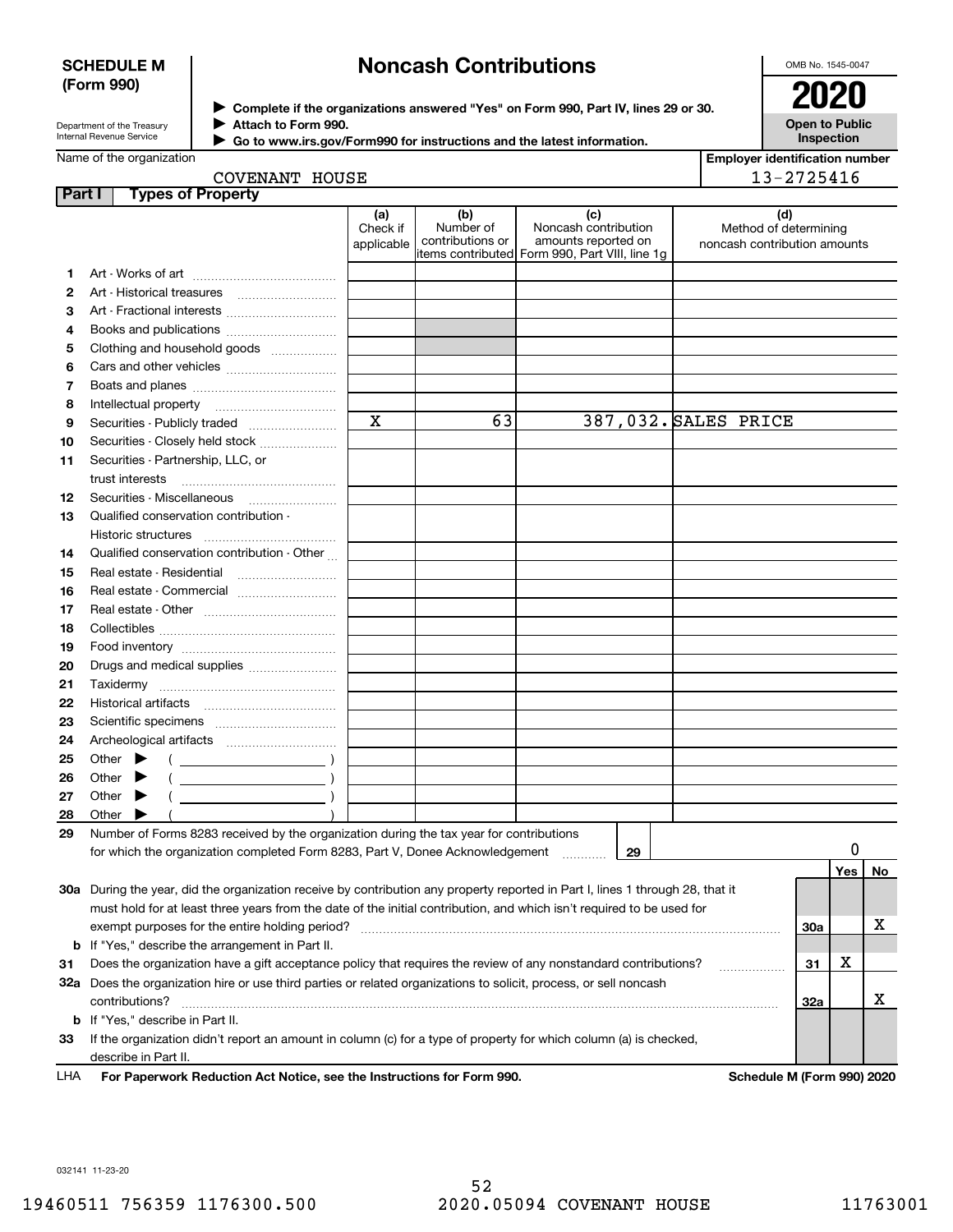#### COVENANT HOUSE

Schedule M (Form 990) 2020 COVENANT HOUSE<br>**Part II** Supplemental Information. Provide the information required by Part I. lines 30b. 32b. and 33. and whether the organ Part II | Supplemental Information. Provide the information required by Part I, lines 30b, 32b, and 33, and whether the organization is reporting in Part I, column (b), the number of contributions, the number of items received, or a combination of both. Also complete this part for any additional information.

### SCHEDULE M, PART I, COLUMN (B):

#### THE ORGANIZATION IS REPORTING THE NUMBER OF CONTRIBUTORS IN PART I,

COLUMN (B) OF SCHEDULE M.

**Schedule M (Form 990) 2020**

032142 11-23-20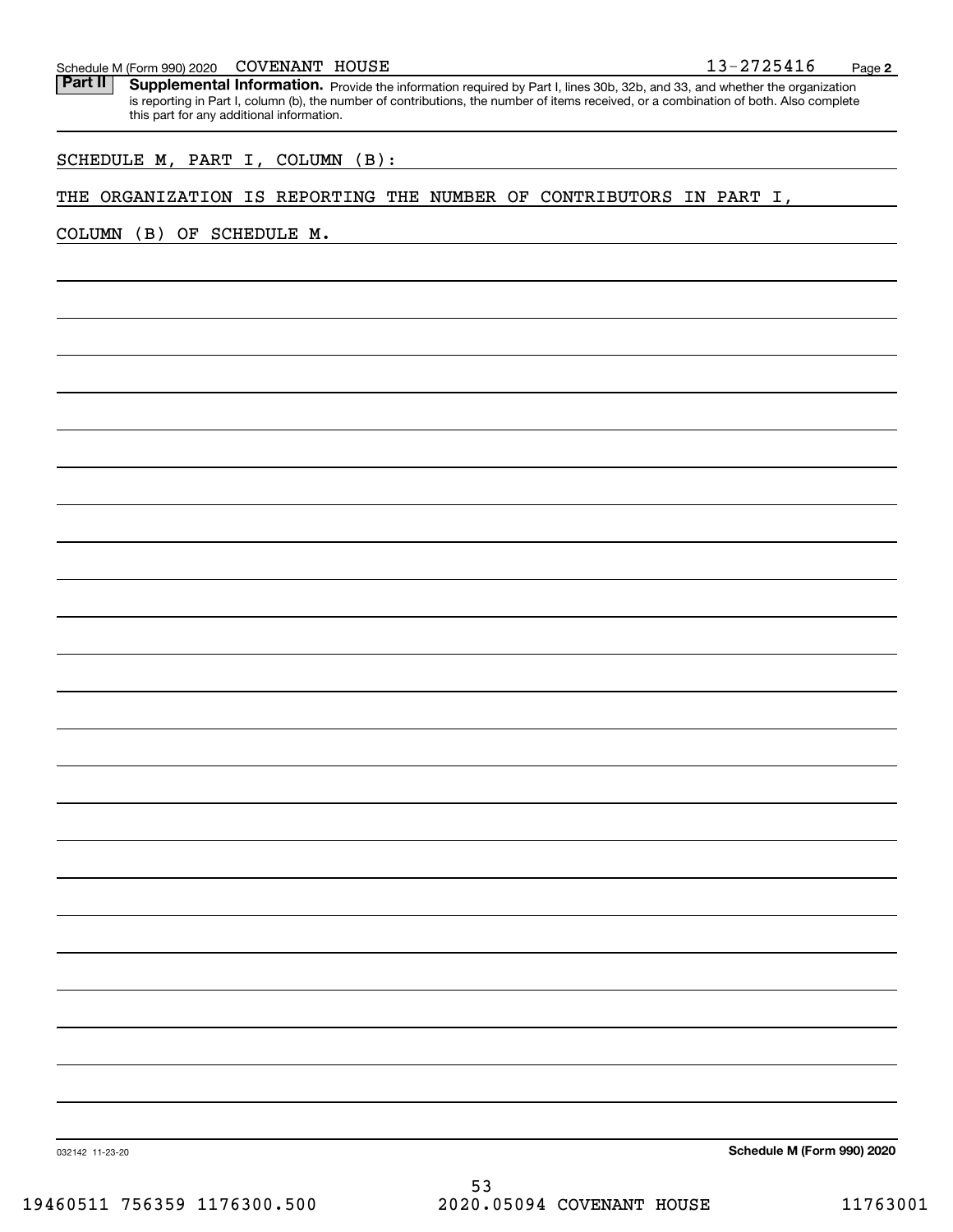**(Form 990 or 990-EZ)**

Department of the Treasury Internal Revenue Service Name of the organization

#### **Complete to provide information for responses to specific questions on Form 990 or 990-EZ or to provide any additional information. SCHEDULE O Supplemental Information to Form 990 or 990-EZ**

**| Attach to Form 990 or 990-EZ. | Go to www.irs.gov/Form990 for the latest information.**



COVENANT HOUSE 13-2725416

**Employer identification number**

FORM 990, PART I AND PART III, LINE 1, DESCRIPTION OF ORGANIZATION MISSION: IN 33 CITIES ACROSS SIX COUNTRIES, COVENANT HOUSE BUILDS BRIDGES TO HOPE FOR YOUNG PEOPLE FACING HOMELESSNESS AND SURVIVORS OF HUMAN TRAFFICKING, MEETING THEIR IMMEDIATE NEEDS FOR FOOD, CLOTHING, PROTECTION, AND MEDICAL CARE AND SUPPORTING THEM TO ADVANCE THEIR GOALS OF EDUCATION AND EMPLOYMENT. COVENANT HOUSE ENCOMPASSES A ROBUST NETWORK OF "HOUSES," WITH BEST-IN-CLASS SERVICES AND A SHARED COMMITMENT TO UNCONDITIONAL LOVE, ABSOLUTE RESPECT, AND RELENTLESS SUPPORT FOR EACH YOUNG PERSON WHO WALKS THROUGH OUR DOORS. FOUNDED AS A DROP-IN CENTER IN NEW YORK CITY IN 1972, COVENANT HOUSE NOW SERVES THOUSANDS OF CHILDREN AND YOUTH EVERY YEAR IN OUR RESIDENTIAL, OUTREACH, AND DROP-IN PROGRAMS. OUR DEDICATED STAFF ACROSS THE UNITED STATES, GUATEMALA, HONDURAS, MEXICO, NICARAGUA, AND CANADA EMPLOY A STRENGTHS-BASED, TRAUMA-INFORMED PRACTICE MODEL THAT HELPS YOUNG PEOPLE DISCOVER AND DEVELOP THEIR POWER TO OVERCOME ADVERSITY NOW AND INTO THE FUTURE.

YOUNG PEOPLE ARRIVE AT COVENANT HOUSE WITH AN ARRAY OF LIVED EXPERIENCES, INCLUDING FOSTER CARE, FAMILY TRAUMA, SUBSTANCE USE, MENTAL HEALTH ISSUES, DOMESTIC VIOLENCE, SEXUAL ABUSE, AND MORE. OUR STAFF MEET THEM WHERE THEY ARE AND ACCOMPANY THEM, THROUGH OUR HIGH-QUALITY CONTINUUM OF SERVICES, ON THEIR JOURNEY TO WHOLENESS AND INDEPENDENCE.

### DURING FY21, THE WORLDWIDE COVID-19 PANDEMIC IMPACTED THE NUMBER OF

YOUTH COVENANT HOUSE REACHED, AS AFFILIATES ENSURED SOCIAL DISTANCING,

032211 11-20-20 LHA For Paperwork Reduction Act Notice, see the Instructions for Form 990 or 990-EZ. Schedule O (Form 990 or 990-EZ) 2020 54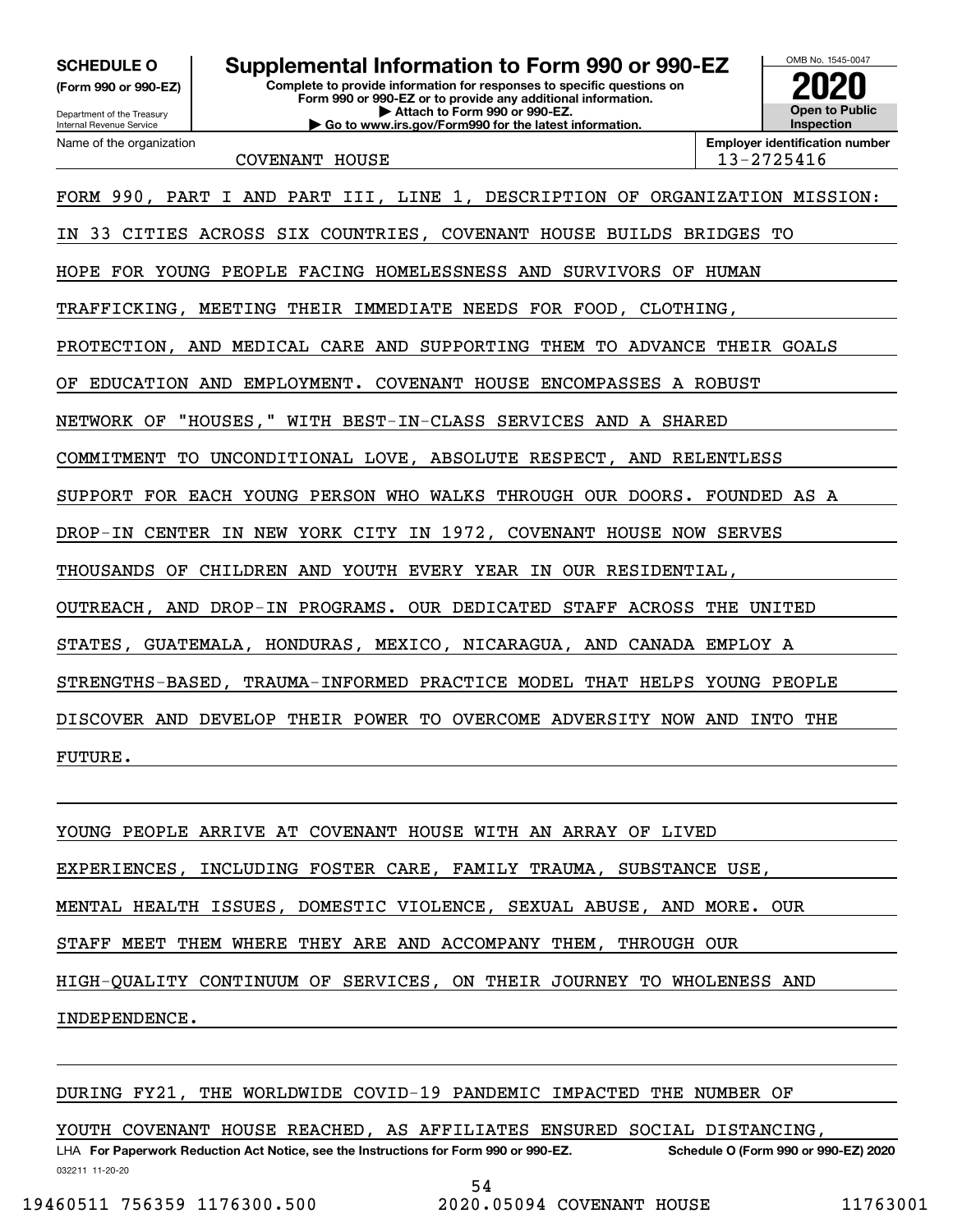| Schedule O (Form 990 or 990-EZ) 2020                                              | Page 2                                              |
|-----------------------------------------------------------------------------------|-----------------------------------------------------|
| Name of the organization<br>COVENANT HOUSE                                        | <b>Employer identification number</b><br>13-2725416 |
| SET ASIDE ISOLATION ROOMS FOR SYMPTOMATIC YOUTH, PAUSED OUR IN-PERSON             |                                                     |
| PREVENTION PROGRAMS, AND, DURING LOCKDOWNS, SUSPENDED OR MODIFIED                 |                                                     |
| STREET OUTREACH. THE PANDEMIC IMPACTED ALL OF OUR OPERATIONS, INCLUDING           |                                                     |
| FOOD PRODUCTION (INCREASED 75%); THE CREATION OF ONLINE OPPORTUNITIES             |                                                     |
| FOR MENTAL HEALTH CARE, EDUCATION, AND JOB READINESS TRAINING;                    |                                                     |
| DEVELOPMENT OF APPROPRIATE INTAKE PROTOCOLS; IMPLEMENTATION OF NEW                |                                                     |
| CLEANING AND SANITIZING PROTOCOLS, AND OTHER MEASURES, ALL OF WHICH               |                                                     |
| DROVE UP OPERATING COSTS. NEVERTHELESS, IN FY21 COVENANT HOUSE                    |                                                     |
| AFFILIATES PROVIDED A TOTAL OF NEARLY 690,000 NIGHTS OF HOUSING AND               |                                                     |
| SAFETY FOR, ON AVERAGE, 1,883 YOUTH EACH NIGHT.                                   |                                                     |
|                                                                                   |                                                     |
|                                                                                   |                                                     |
| FORM 990, PART III, LINE 4A, PROGRAM SERVICE ACCOMPLISHMENTS:                     |                                                     |
| IMMEDIATE HOUSING                                                                 |                                                     |
| COVENANT HOUSE WELCOMES ALL YOUNG PEOPLE FACING HOMELESSNESS WITH                 |                                                     |
| UNCONDITIONAL LOVE, ABSOLUTE RESPECT, AND RELENTLESS SUPPORT, AND OUR             |                                                     |
| SHELTER DOORS ARE ALWAYS OPEN, 24/7. EVEN AS THE COVID-19 PANDEMIC, THE           |                                                     |
| WORST PUBLIC HEALTH CRISIS IN A CENTURY, CONTINUED TO UNFOLD, WE                  |                                                     |
| ADJUSTED OUR PROCEDURES, PROVIDED FOR SOCIAL DISTANCING, AND KEPT OUR             |                                                     |
| PROGRAMS OPEN. WE CONTINUED TO PROVIDE CHILDREN AND YOUTH WITH                    |                                                     |
| NUTRITIOUS FOOD, CLOTHING, SHELTER, SAFETY, MEDICAL CARE, AND MENTAL              |                                                     |
| HEALTH CARE - ALL NEEDS THAT REQUIRE IMMEDIATE ATTENTION. COVENANT                |                                                     |
| HOUSE PROVIDES HIGH-QUALITY SERVICES AND PROGRAMS TO MEET THOSE NEEDS,            |                                                     |
| STABILIZE A YOUNG PERSON'S SITUATION, AND HELP THEM BEGIN TO CONSIDER             |                                                     |
| THEIR LONGER-TERM GOALS FOR EDUCATION, EMPLOYMENT, AND CAREER PLANNING.           |                                                     |
| WE ARE EXPERTLY EQUIPPED TO RESPOND TO THE UNIQUE NEEDS OF YOUNG                  |                                                     |
| SURVIVORS OF HUMAN TRAFFICKING, THOSE WHO IDENTIFY AS LGBTQ, AND THOSE            |                                                     |
| WHO ARE PREGNANT OR PARENTING. DURING FISCAL YEAR 2021, WE SERVED 8,000           |                                                     |
| 032212 11-20-20<br>55<br>19460511 756359 1176300.500<br>2020.05094 COVENANT HOUSE | Schedule O (Form 990 or 990-EZ) 2020<br>11763001    |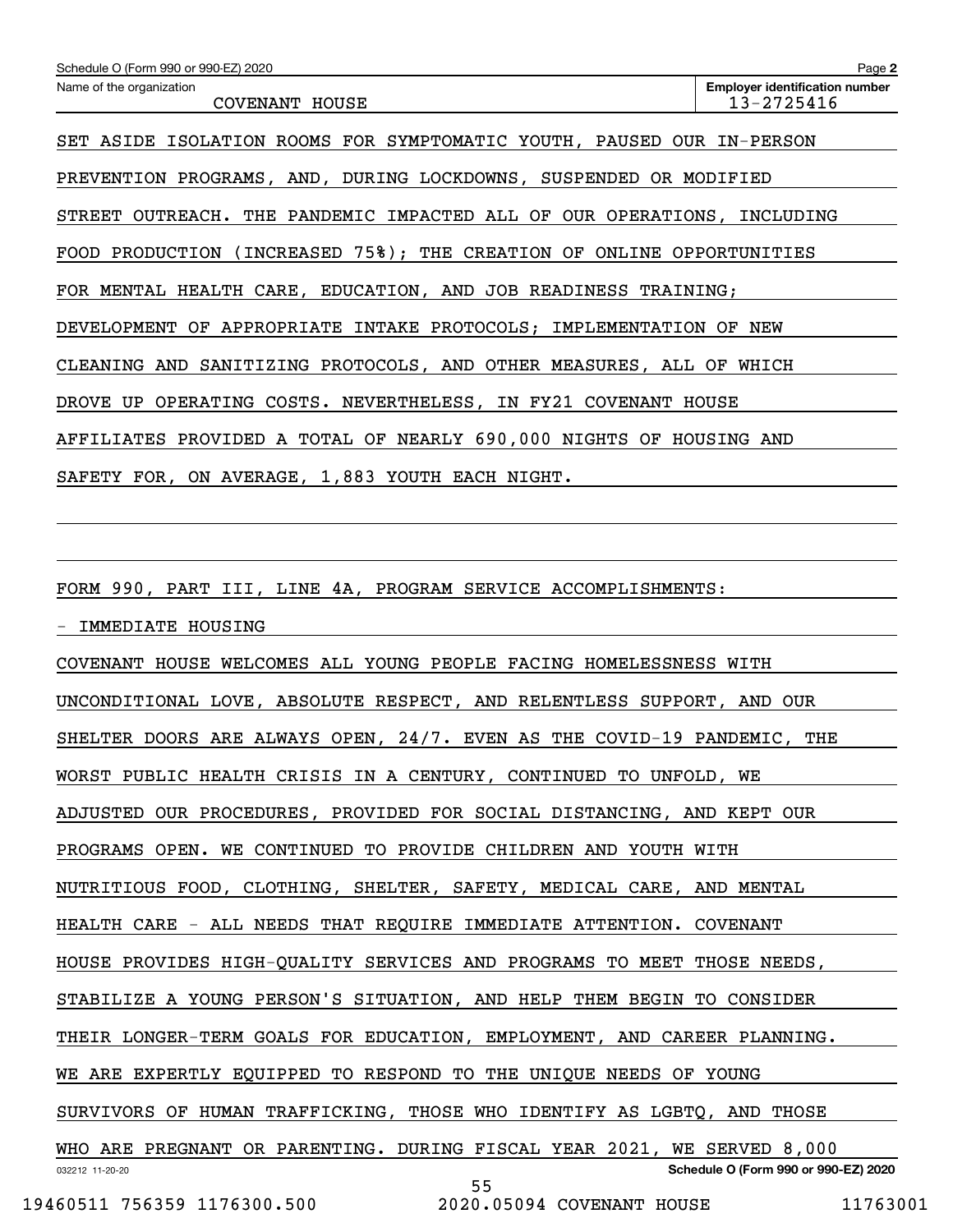| Schedule O (Form 990 or 990-EZ) 2020                                 | Page 2                                |
|----------------------------------------------------------------------|---------------------------------------|
| Name of the organization                                             | <b>Employer identification number</b> |
| COVENANT HOUSE                                                       | 13-2725416                            |
|                                                                      |                                       |
| INCLUDING 347 YOUNG<br>INDIVIDUAL YOUTH IN OUR RESIDENTIAL PROGRAMS, |                                       |
|                                                                      |                                       |

PARENTS AND 420 BABIES AND SMALL CHILDREN. WE SERVED ANOTHER 6,500

YOUTH THROUGH OUR DROP-IN AND NONRESIDENTIAL PROGRAMS.

FORM 990, PART III, LINE 4B, PROGRAM SERVICE ACCOMPLISHMENTS:

- EDUCATION AND EMPLOYMENT SERVICES

YOUNG PEOPLE ARRIVE AT COVENANT HOUSE WITH DREAMS THAT HAVE BEEN DISRUPTED BY HOMELESSNESS. ONLY ABOUT 21% ARE ENROLLED IN SCHOOL AT THE TIME OF INTAKE. ADVANCING EDUCATIONALLY AND PREPARING FOR THE WORLD OF WORK ARE KEY TO A YOUNG PERSON'S PROSPECTS FOR LEAVING HOMELESSNESS BEHIND. EITHER DIRECTLY OR THROUGH REFERRAL, WE GUIDE YOUTH TO APPROPRIATE EDUCATIONAL AND VOCATIONAL OPPORTUNITIES, MATCHING EACH YOUNG PERSON'S STRENGTHS AND ABILITIES WITH THEIR CAREER INTERESTS. WE HELP THEM HONE THE SKILLS THEY NEED TO JOIN THE WORKFORCE, BECOME INDEPENDENT, AND TURN THEIR BACK ON HOMELESSNESS. IN FISCAL YEAR 2021, ABOUT 3,000 OF OUR YOUTH ENROLLED IN SCHOOL, 140 OBTAINED A HIGH SCHOOL DIPLOMA OR EQUIVALENT, AND 2,300 OBTAINED OR MAINTAINED EMPLOYMENT.

- PUBLIC EDUCATION AND PREVENTION

COVENANT HOUSE USES OF A VARIETY OF PLATFORMS TO INFORM AND EDUCATE THE PUBLIC, GOVERNMENT OFFICIALS, AND YOUNG PEOPLE THEMSELVES ABOUT YOUTH HOMELESSNESS AND HUMAN TRAFFICKING. WE EMPLOY WEBSITES, SOCIAL MEDIA, NEWSLETTERS, SCHOOL-BASED PROGRAMS, TALKS, LECTURES, AND PEER-TO-PEER EVENTS ACROSS OUR FEDERATION TO RAISE AWARENESS OF THE CAUSES AND IMPACTS OF YOUTH HOMELESSNESS AND OF THE SIGNS THAT A YOUNG PERSON MIGHT BE EXPERIENCING HOMELESSNESS OR HUMAN TRAFFICKING. IN FISCAL YEAR 2021, WE REACHED 3,000 YOUNG PEOPLE THROUGH OUR PUBLIC EDUCATION AND PREVENTION PROGRAM

56

032212 11-20-20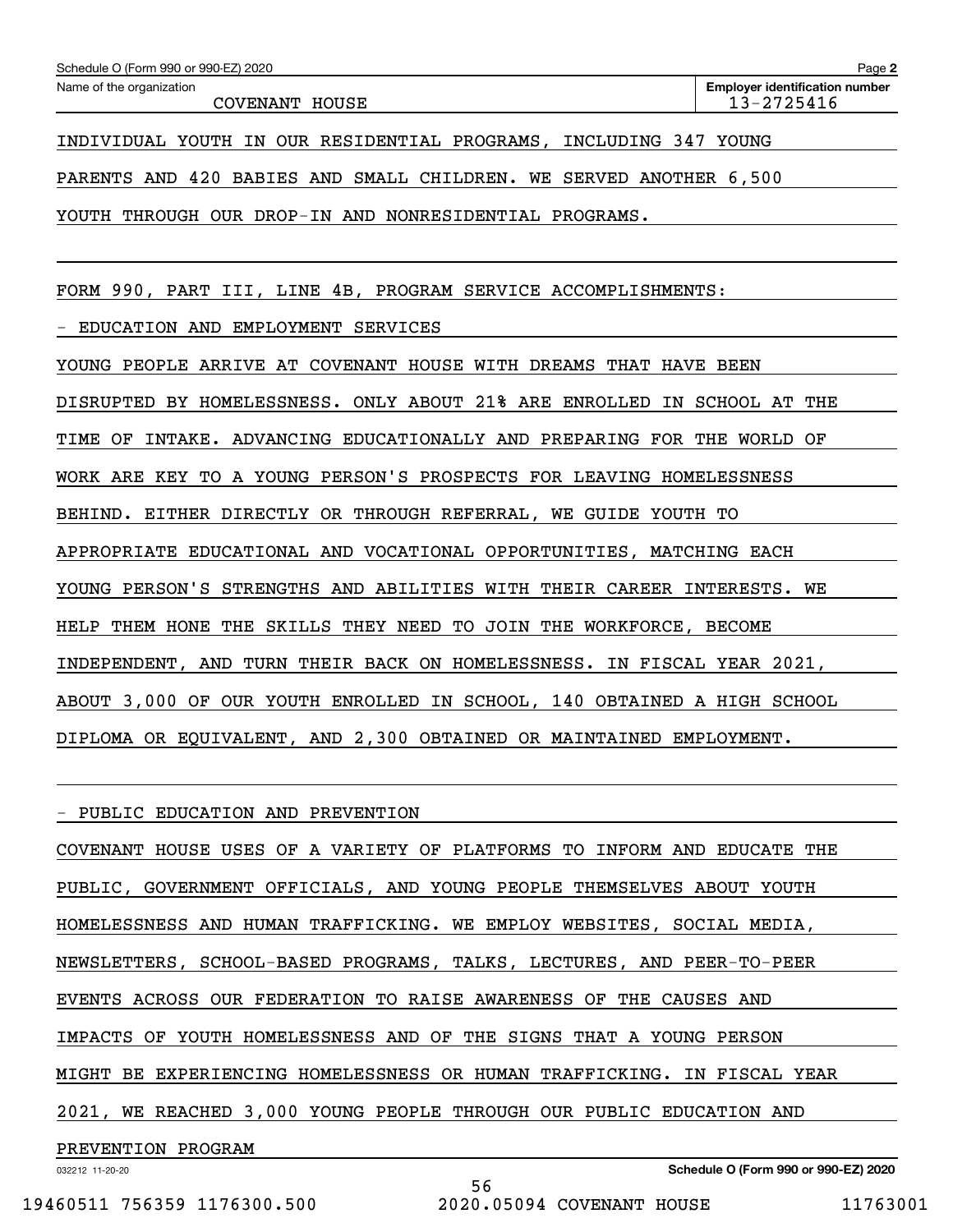COVENANT HOUSE 2725416

FORM 990, PART III, LINE 4C, PROGRAM SERVICE ACCOMPLISHMENTS:

-TRANSITIONAL LIVING PROGRAM - RIGHTS OF PASSAGE "ROP"

COVENANT HOUSE'S TRANSITIONAL LIVING PROGRAMS, OFTEN REFERRED TO AS

"RIGHTS OF PASSAGE" OR ROP, ARE WHERE YOUNG PEOPLE TAKE THEIR BOLDEST

STEPS TOWARD INDEPENDENCE. YOUTH LIVE IN ROP FOR UP TO 18-24 MONTHS,

WHERE THEY TAP THEIR POTENTIAL AND PLAN FOR THE FUTURE. HERE THEY BUILD

BASIC LIFE SKILLS AND FINANCIAL LITERACY, PARTICIPATE IN EDUCATIONAL

AND VOCATIONAL PROGRAMS, SEEK EMPLOYMENT WITH LONG-TERM ADVANCEMENT AND

CAREER PROSPECTS, AND WORK TOWARD MOVING INTO THEIR OWN SAFE AND STABLE

HOUSING. OUR STAFF SUPPORT EACH YOUNG PERSON ON THEIR JOURNEY TOWARD

SUSTAINABLE INDEPENDENCE AND A HOPE-FILLED FUTURE. IN FISCAL YEAR 2021,

OUR TRANSITIONAL LIVING PROGRAMS SERVED 1,083 YOUNG PEOPLE.

FORM 990, PART III, LINE 4D, OTHER PROGRAM SERVICES:

- STREET OUTREACH

IN VANS AND ON FOOT, COVENANT HOUSE OUTREACH WORKERS GO OUT TO THE NEIGHBORHOODS, RIVERFRONTS, PARKS, AND OTHER PLACES WHERE YOUTH FACING HOMELESSNESS OFTEN SEEK REFUGE. THEY OFFER FOOD AND COUNSELING AND INVITE THEM TO COME TO COVENANT HOUSE, WHERE THEIR IMMEDIATE, BASIC NEEDS CAN BE MET. THROUGH SUSTAINED CONTACT, OUR OUTREACH WORKERS BUILD TRUST WITH THE YOUNG PEOPLE, THE FIRST STEP TOWARD ENCOURAGING THEM TO COME INTO OUR SHELTERS AND CONNECT TO OUR SERVICES. IN FISCAL YEAR 2021, WE SERVED 3,500 YOUNG PEOPLE THROUGH OUR OUTREACH PROGRAMS.

- HUMAN TRAFFICKING SURVIVORS

OF THE THOUSANDS OF YOUNG PEOPLE WHO FIND SAFETY AND SANCTUARY AT

COVENANT HOUSE, OUR RESEARCH INDICATES THAT APPROXIMATELY ONE IN FIVE

57

032212 11-20-20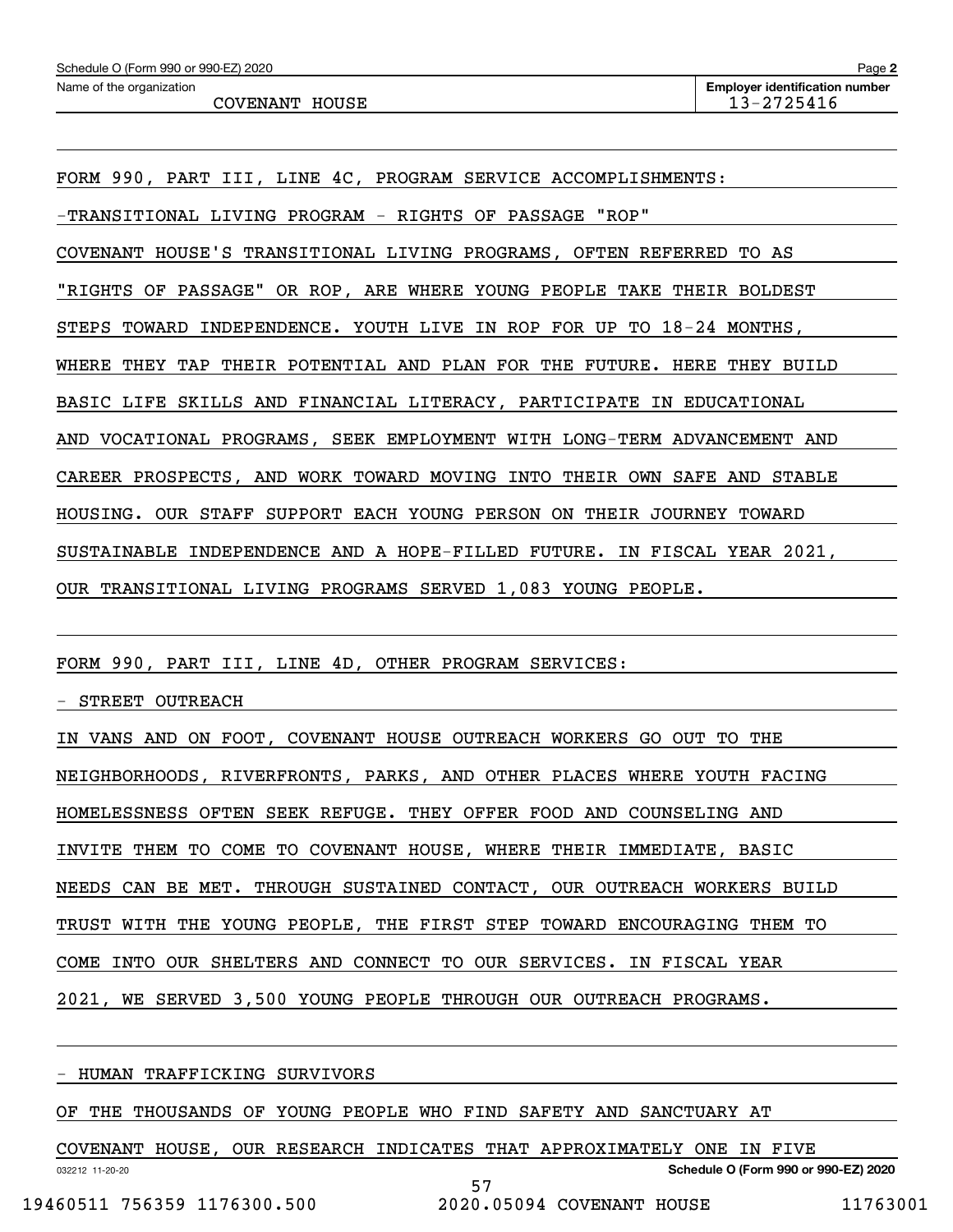| Schedule O (Form 990 or 990-EZ) 2020                                    | Page 2                                              |  |  |  |  |
|-------------------------------------------------------------------------|-----------------------------------------------------|--|--|--|--|
| Name of the organization<br>COVENANT HOUSE                              | <b>Employer identification number</b><br>13-2725416 |  |  |  |  |
| ARE SURVIVORS OF HUMAN TRAFFICKING. YOUNG PEOPLE EXPERIENCING           |                                                     |  |  |  |  |
| HOMELESSNESS ARE VULNERABLE TO TRAFFICKERS, WHO PREY ON THEIR NEED FOR  |                                                     |  |  |  |  |
| LOVE, SUPPORT, A SAFE PLACE TO SLEEP, AND FOOD TO CREATE A TRAUMA BOND  |                                                     |  |  |  |  |
| WITH THEM. COVENANT HOUSE HAS PIONEERED INTAKE SCREENING TOOLS TO       |                                                     |  |  |  |  |
| QUICKLY REVEAL A HISTORY OF TRAFFICKING THAT YOUNG PEOPLE, OTHERWISE,   |                                                     |  |  |  |  |
| MAY FIND DIFFICULT TO NAME. WE MEET TRAFFICKING SURVIVORS'              | IMMEDIATE                                           |  |  |  |  |
| NEEDS FOR NUTRITIOUS FOOD, CLOTHING, SHELTER, SAFETY, AND MEDICAL CARE. |                                                     |  |  |  |  |
| AND WE RECOGNIZE THEIR UNIQUE NEEDS FOR EXTRA LEVELS OF PROTECTION,     |                                                     |  |  |  |  |
| INCLUDING SAFE SPACES AT ALL OUR SITES AND SAFE HOUSES AT OUR SITES IN  |                                                     |  |  |  |  |
| NEW YORK, TORONTO, TEGUCIGALPA, AND GUATEMALA CITY. WE ALSO PROVIDE     |                                                     |  |  |  |  |
| RIGOROUS MENTAL HEALTH CARE TO HELP THEM SORT THROUGH THEIR EXPERIENCES |                                                     |  |  |  |  |
| AND CLAIM THEIR POTENTIAL. COVENANT HOUSE ADVOCATES AT THE LOCAL,       |                                                     |  |  |  |  |
| STATE, AND NATIONAL LEVELS FOR TRAFFICKING SURVIVORS, PROMOTING         |                                                     |  |  |  |  |
| LEGISLATION TO PROTECT THEM AND THEIR RIGHTS AND BRINGING CRIMINAL      |                                                     |  |  |  |  |
| CASES AGAINST THEIR TRAFFICKERS WHENEVER POSSIBLE.                      |                                                     |  |  |  |  |
|                                                                         |                                                     |  |  |  |  |

- HEALTH AND WELL-BEING

032212 11-20-20 **Schedule O (Form 990 or 990-EZ) 2020** HOMELESSNESS IMPACTS YOUNG PEOPLE'S PHYSICAL AND MENTAL WELL-BEING IN MANY WAYS, AND BECAUSE YOUTH ARE STILL DEVELOPING COGNITIVELY, PHYSICALLY, PSYCHOLOGICALLY, AND EMOTIONALLY, THOSE IMPACTS CAN HAVE DEEP EFFECTS. THIS IS EVEN MORE THE CASE FOR YOUNG PEOPLE OF COLOR AND THOSE WHO IDENTIFY AS LGBTQ, WHO FACE UNIQUE CHALLENGES ASSOCIATED WITH RACISM AND PREJUDICE. COVENANT HOUSE WELCOMES ALL YOUNG PEOPLE FACING HOMELESSNESS WITH UNCONDITIONAL LOVE AND ABSOLUTE RESPECT AND PROVIDES THEM ACCESS TO A RANGE OF HEALTH AND WELL-BEING SERVICES THAT THEY CAN USE TO HEAL AND REDISCOVER THEIR POTENTIAL. OUR TRAUMA-INFORMED, RESILIENCE-FOCUSED PROGRAMS AND SERVICES RANGE FROM MEDICAL CARE AT OUR ON-SITE HEALTH CENTERS TO YOGA CLASSES, MUSIC LESSONS, COUNSELING, 58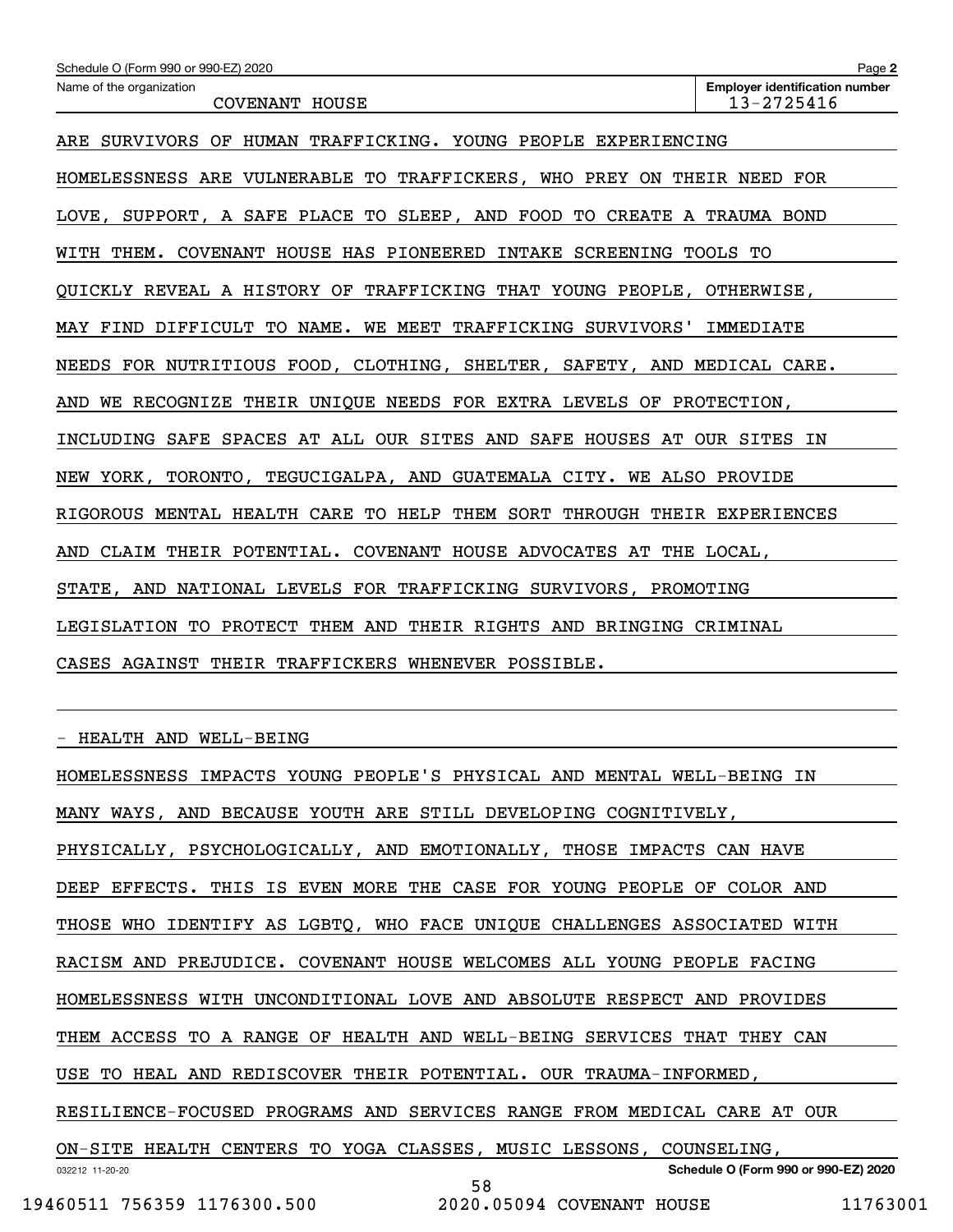| Schedule O (Form 990 or 990-EZ) 2020                                          | Page 2                                              |  |  |  |
|-------------------------------------------------------------------------------|-----------------------------------------------------|--|--|--|
| Name of the organization<br>COVENANT HOUSE                                    | <b>Employer identification number</b><br>13-2725416 |  |  |  |
| RELIGIOUS AND SPIRITUAL SERVICES, AND SPORTS. IN THESE ACTIVITIES,            |                                                     |  |  |  |
| PEOPLE RETAKE CONTROL OVER THEIR LIVES, BUILD ON THEIR<br>STRENGTHS.<br>YOUNG |                                                     |  |  |  |
| NOURISH THEIR SELF-CONFIDENCE. IN FISCAL YEAR 2021, YOUTH MADE<br>AND         |                                                     |  |  |  |
| 30,000 VISITS TO OUR ON-SITE MEDICAL SERVICES, AND 4,000 YOUNG PEOPLE         |                                                     |  |  |  |
| HEALTH<br>ENGAGED<br>MENTAL<br>SERVICES.<br>IN                                |                                                     |  |  |  |

- AFTERCARE AND PERMANENT HOUSING

COVENANT HOUSE SUPPORTS YOUNG PEOPLE ON THEIR JOURNEY FROM CRISIS CARE TO INDEPENDENCE IN AN ONGOING RELATIONSHIP THAT BOLSTERS THEIR CAPACITY FOR INDEPENDENT LIVING AND PREVENTS THEIR RETURN TO HOMELESSNESS. OUR DROP-IN SERVICES FOR PHYSICAL AND MENTAL HEALTH CARE AND EDUCATIONAL, VOCATIONAL, AND LEGAL SUPPORT REMAIN AVAILABLE TO MANY. WE ALSO HELP YOUTH SECURE PERMANENT HOUSING BY COVERING A PORTION OF THEIR RENT, A PORTION THAT DWINDLES AS THEIR CAPACITY FOR INDEPENDENCE INCREASES. COMMUNITY APARTMENTS AND RAPID REHOUSING PROGRAMS ARE EMERGING AS AN INCREASINGLY IMPORTANT PART OF OUR CONTINUUM OF CARE. IN FISCAL YEAR 2021, WE SUPPORTED 713 YOUTH IN PERMANENT HOUSING.

EXPENSES \$ 14,415,231. INCLUDING GRANTS OF \$ 11,367,015. REVENUE \$ 0.

FORM 990, PART VI, SECTION B, LINE 11B:

THE FORM 990 IS PREPARED BY A NATIONALLY RENOWNED ACCOUNTING FIRM IN CONJUNCTION WITH THE ORGANIZATION'S FINANCIAL DEPARTMENT. A COPY OF THE DRAFT FORM 990 IS PRESENTED TO THE AUDIT COMMITTEE OF THE BOARD AND ONCE APPROVED; IT IS DISTRIBUTED TO THE ENTIRE BOARD PRIOR TO ITS FILING WITH THE INTERNAL REVENUE SERVICE.

FORM 990, PART VI, SECTION B, LINE 12C:

032212 11-20-20 **Schedule O (Form 990 or 990-EZ) 2020** THE ORGANIZATION REQUIRES ANNUAL DISCLOSURE AND AFFIRMATION OF THE CONFLICT 59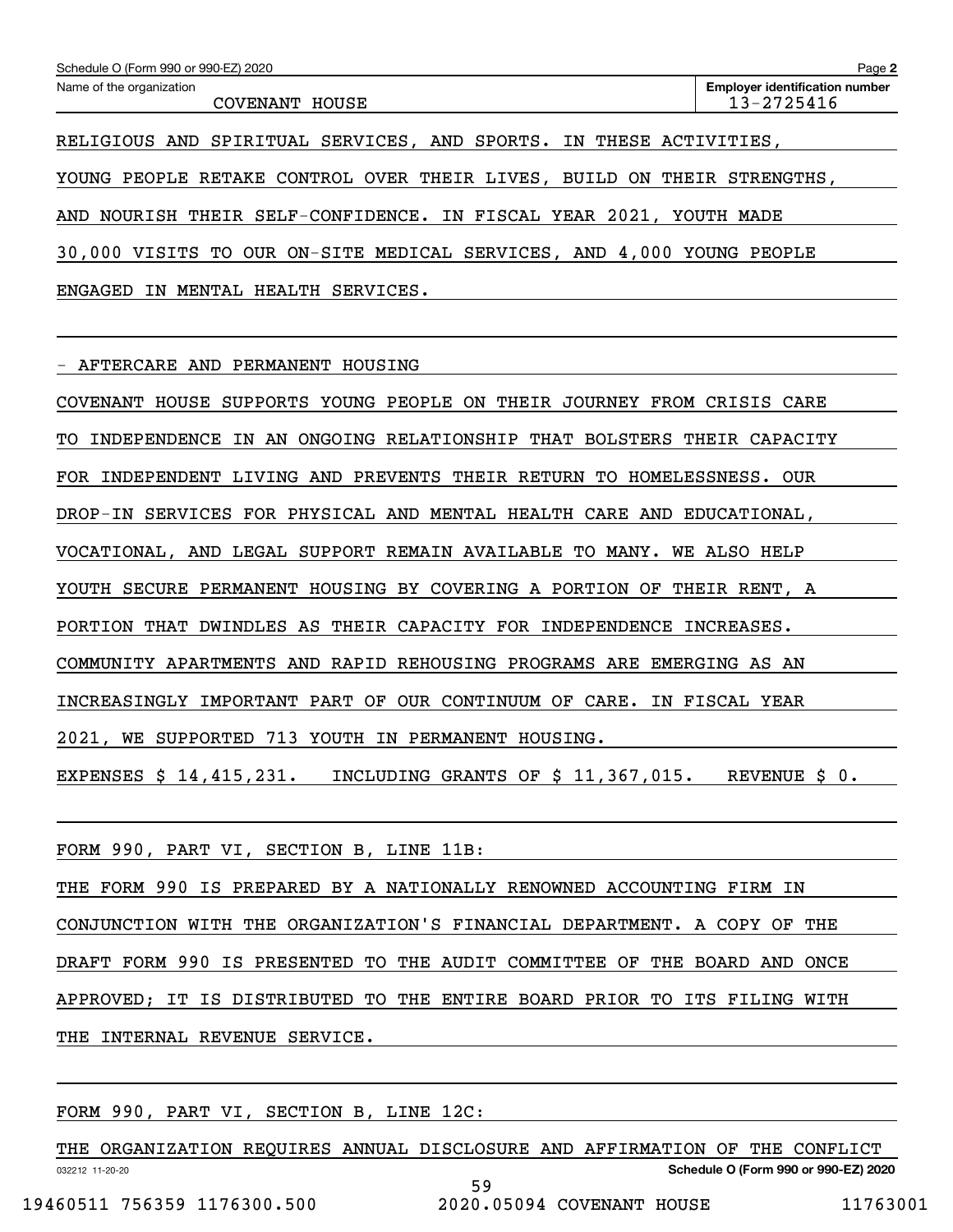| Schedule O (Form 990 or 990-EZ) 2020                                          | Page 2                                              |
|-------------------------------------------------------------------------------|-----------------------------------------------------|
| Name of the organization<br>COVENANT HOUSE                                    | <b>Employer identification number</b><br>13-2725416 |
| INTEREST POLICY BY ALL OFFICERS, DIRECTORS AND KEY EMPLOYEES, WHICH IS<br>OF  |                                                     |
| MONITORED ANNUALLY BY THE BOARD'S AUDIT COMMITTEE. THE DISCLOSURE STATEMENT   |                                                     |
| REQUIRED EACH OFFICER, DIRECTOR, AND KEY EMPLOYEE TO DISCLOSE ANY BUSINESS    |                                                     |
| OR PERSONAL INTERESTS, DIRECT OR INDIRECT, THAT THE PERSON MAY HAVE IN AN     |                                                     |
| ORGANIZATION THAT COMPLETES WITH OR DOES BUSINESS WITH COVENANT HOUSE         |                                                     |
| INTERNATIONAL (CHI)<br>OR ANY OTHER ORGANIZATION BUSINESS/ AGENCY AFFILIATED  |                                                     |
| A CONFLICT IS DETERMINED TO EXIST, IT MUST BE REPORTED AND<br>WITH CHI. IF    |                                                     |
| ADDRESSED TO<br>THE SATISFACTION OF THE ORGANIZATION. ANY OTHER PERSON HAVING |                                                     |
| A CONFLICT, AND ATTENDING SAID MEETING, SHALL RETIRE FROM THE ROOM IN WHICH   |                                                     |
| THE BOARD OR COMMITTEE IS MEETING AND SHALL NOT PARTICIPATE IN THE FINAL      |                                                     |
| DELIBERATIONS OR DECISIONS REGARDING THE MATTER UNDER CONSIDERATION. ANY      |                                                     |
| INTERESTED DIRECTOR SHALL ALSO ABSTAIN DURING SUCH VOTE. THE MINUTES          | THE<br>OF                                           |
| THE BOARD OR COMMITTEE SHALL REFLECT THAT THE CONFLICT OF<br>MEETING OF       |                                                     |
| INTEREST WAS DISCLOSED AND THAT THE INTERESTED PERSON WAS NOT PRESENT         |                                                     |
| DURING THE FINAL DISCUSSION OR VOTE AND DID NOT VOTE.                         |                                                     |

FORM 990, PART VI, SECTION B, LINE 15:

| THE PRESIDENT/CEO'S, OTHER OFFICERS', AND KEY EMPLOYEES' COMPENSATION ARE   |
|-----------------------------------------------------------------------------|
| DETERMINED BY THE EXECUTIVE COMMITTEE ACTING AS THE COMPENSATION COMMITTEE  |
| WORKING IN CONJUNCTION WITH COMPARABILITY DATA SUCH AS SALARY SURVEYS WITH  |
| SIMILARLY SIZED NON-PROFITS. PERIODICALLY THE ORGANIZATION HIRES AN         |
| INDEPENDENT CONSULTANT TO REVIEW COMPARABLE SALARIES FOR THE PRESIDENT/CEO, |
| OTHER OFFICERS AND KEY EMPLOYEES. GENERALLY THE BOARD EVALUATES             |
| COMPENSATION ANNUALLY. THE DETERMINATION IS BASED ON THE PERFORMANCE        |
| EVALUATION THAT FACTORS INTO ACCOUNT EFFECTIVENESS, PERFORMANCE, AND        |
| ACHIEVEMENT OF GOALS.                                                       |
|                                                                             |

|                 |                             | RECORDS OF EXECUTIVE COMMITTEE'S COMPENSATION DECISIONS ARE WRITTEN BY THE |  |                                      |          |
|-----------------|-----------------------------|----------------------------------------------------------------------------|--|--------------------------------------|----------|
| 032212 11-20-20 |                             |                                                                            |  | Schedule O (Form 990 or 990-EZ) 2020 |          |
|                 |                             | 60                                                                         |  |                                      |          |
|                 | 19460511 756359 1176300.500 | 2020.05094 COVENANT HOUSE                                                  |  |                                      | 11763001 |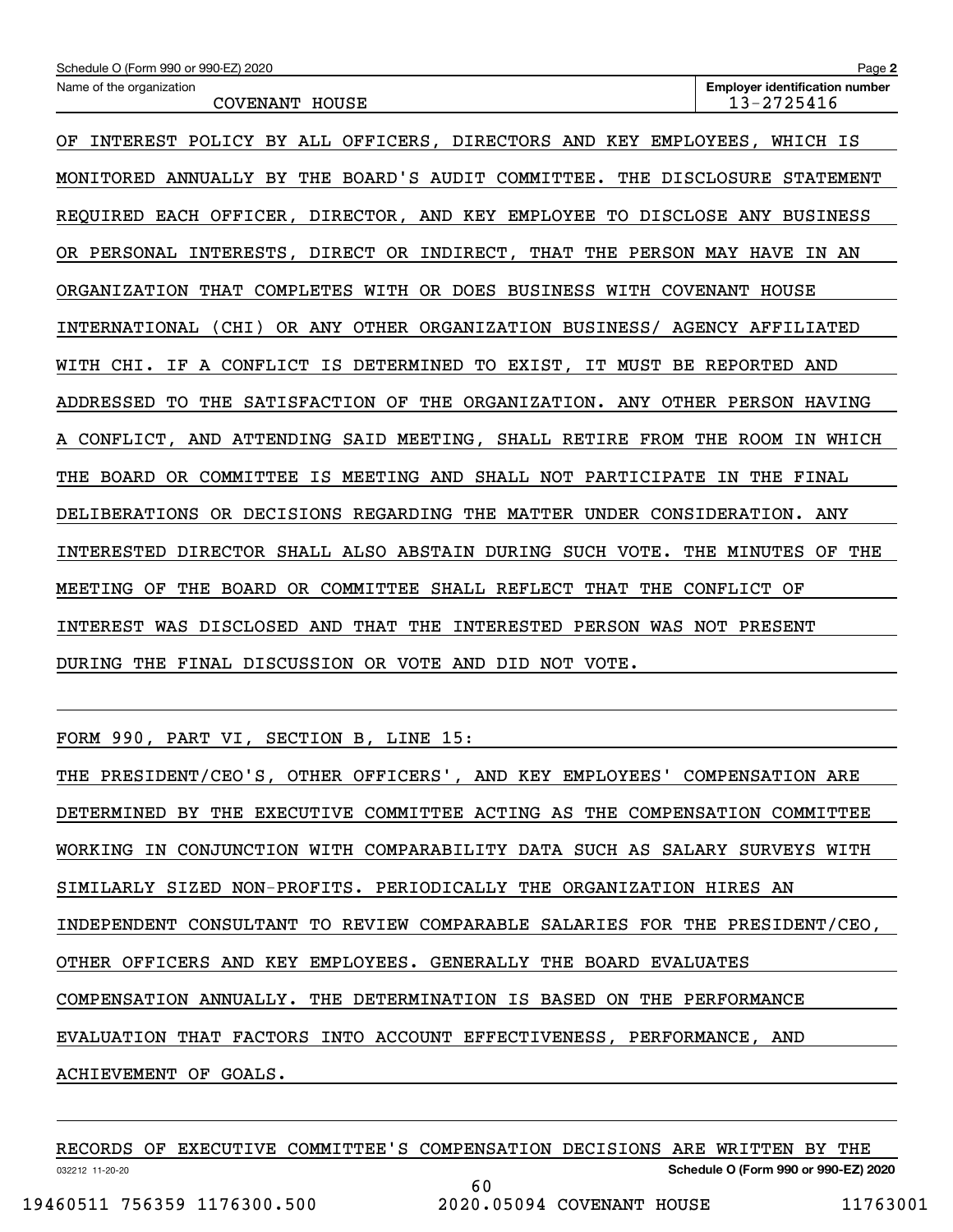| Schedule O (Form 990 or 990-EZ) 2020 | Page 2                                |
|--------------------------------------|---------------------------------------|
| Name of the organization             | <b>Employer identification number</b> |
| COVENANT HOUSE                       | 13-2725416                            |
|                                      |                                       |

BOARD CHAIR AND MAINTAINED IN THE PRESIDENT'S FOLDER - HUMAN RESOURCES

DEPARTMENT RECORD. THIS PROCESS WAS LAST UNDERTAKEN IN FISCAL YEAR 2021.

FORM 990, PART VI, LINE 17, LIST OF STATES RECEIVING COPY OF FORM 990:

AL,AR,CA,FL,GA,HI,IL,KS,KY,MA,MD,MI,MN,MS,NH,NJ,NM,NY,NC,ND,OR,PA,RI,SC,TN UT,VA,WV,WI

FORM 990, PART VI, SECTION C, LINE 19:

COVENANT HOUSE MAKES ITS FORM 990 AVAILABLE FOR PUBLIC INSPECTION UPON REQUEST AND ON THE ORGANIZATION'S WEBSITE WWW.COVENANTHOUSE.ORG. COVENANT HOUSE MAKES ITS FORM 1023, GOVERNING DOCUMENTS, CONFLICT OF INTEREST POLICY AND FINANCIAL STATMENTS AVAILABLE FOR PUBLIC INSPECTION UPON REQUEST AND AT MANAGEMENT'S DISCRETION.

FORM 990, PART VIII, LINE 1E:

| ON APRIL 13, 2020, THE PARENT RECEIVED LOAN PROCEEDS IN THE AMOUNT OF  |
|------------------------------------------------------------------------|
| \$1,997,500 UNDER THE PAYCHECK PROTECTION PROGRAM (THE "PPP"). THE PPP |
| LOAN, ESTABLISHED AS PART OF THE CORONAVIRUS AID, RELIEF AND ECONOMIC  |
| SECURITY ACT (THE "CARES ACT"), PROVIDES FOR LOANS TO QUALIFYING       |
| ENTITIES FOR AMOUNTS UP TO 2.5 TIMES THE 2019 AVERAGE MONTHLY PAYROLL  |
| EXPENSES OF THE QUALIFYING BUSINESS. THE PPP LOAN BEARS AN INTEREST    |
| RATE OF 1% PER ANNUM. ON JUNE 21, 2021, THE PPP LOAN WAS FORGIVEN IN   |
| FULL BY THE UNITED STATE SMALL BUSINESS ADMINISTRATION ("SBA") AND IS  |
| INCLUDED IN NON-OPERATING ACTIVITIES IN THE ACCOMPANYING 2021          |
| CONSOLIDATED STATEMENT OF ACTIVITIES AS FORGIVENESS OF PAYCHECK        |
| PROTECTION PROGRAM LOAN.                                               |

61

032212 11-20-20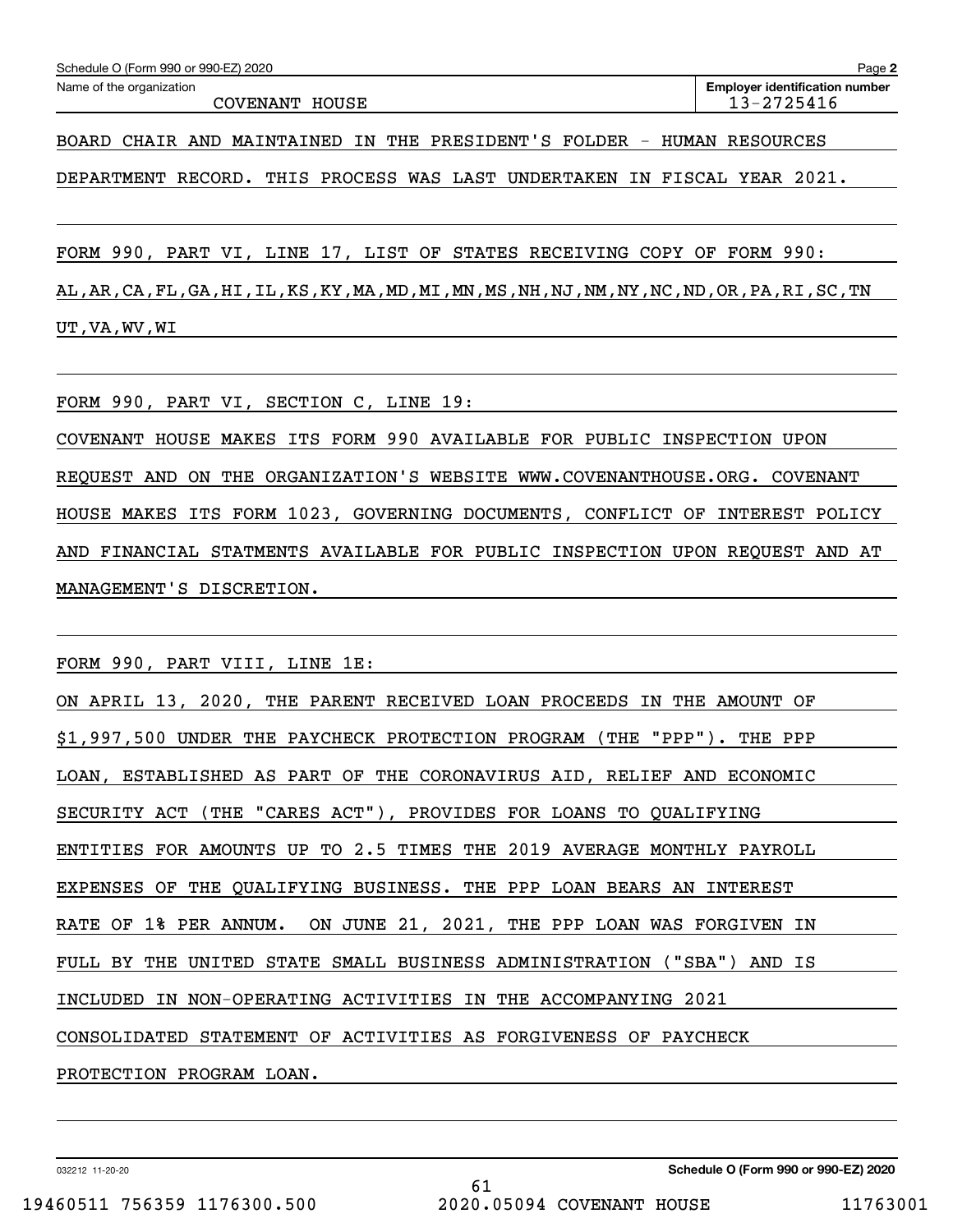| Schedule O (Form 990 or 990-EZ) 2020                            | Page 2                                              |
|-----------------------------------------------------------------|-----------------------------------------------------|
| Name of the organization<br>COVENANT HOUSE                      | <b>Employer identification number</b><br>13-2725416 |
| FORM 990, PART XI, LINE 9, CHANGES IN NET ASSETS:               |                                                     |
| PENSION RELATED ACTIVITIES                                      | 1,676,405.                                          |
| SPLIT INTEREST AGREEMENTS<br>CHANGE<br>IN VALUE<br>OF           | 751,034.                                            |
| BENEFICIAL INTEREST IN<br>TRUST<br>CHANGE<br>VALUE<br>OF<br>IN. | 996,861.                                            |
| UNCOLLECTIBLE REVENUES<br>WRITE-OFF<br>OF                       | $-149,417.$                                         |
| TOTAL TO FORM 990, PART XI, LINE 9                              | 3, 274, 883.                                        |
|                                                                 |                                                     |

FORM 990, PART XII, LINE 2C:

THE PROCESS FOR SELECTING AN INDEPENDENT ACCOUNTANT AND ESTABLISHING A

COMMITTEE THAT ASSUMES RESPONSIBILITY FOR OVERSIGHT OF THE AUDIT HAS

NOT CHANGED FROM PRIOR YEARS.

032212 11-20-20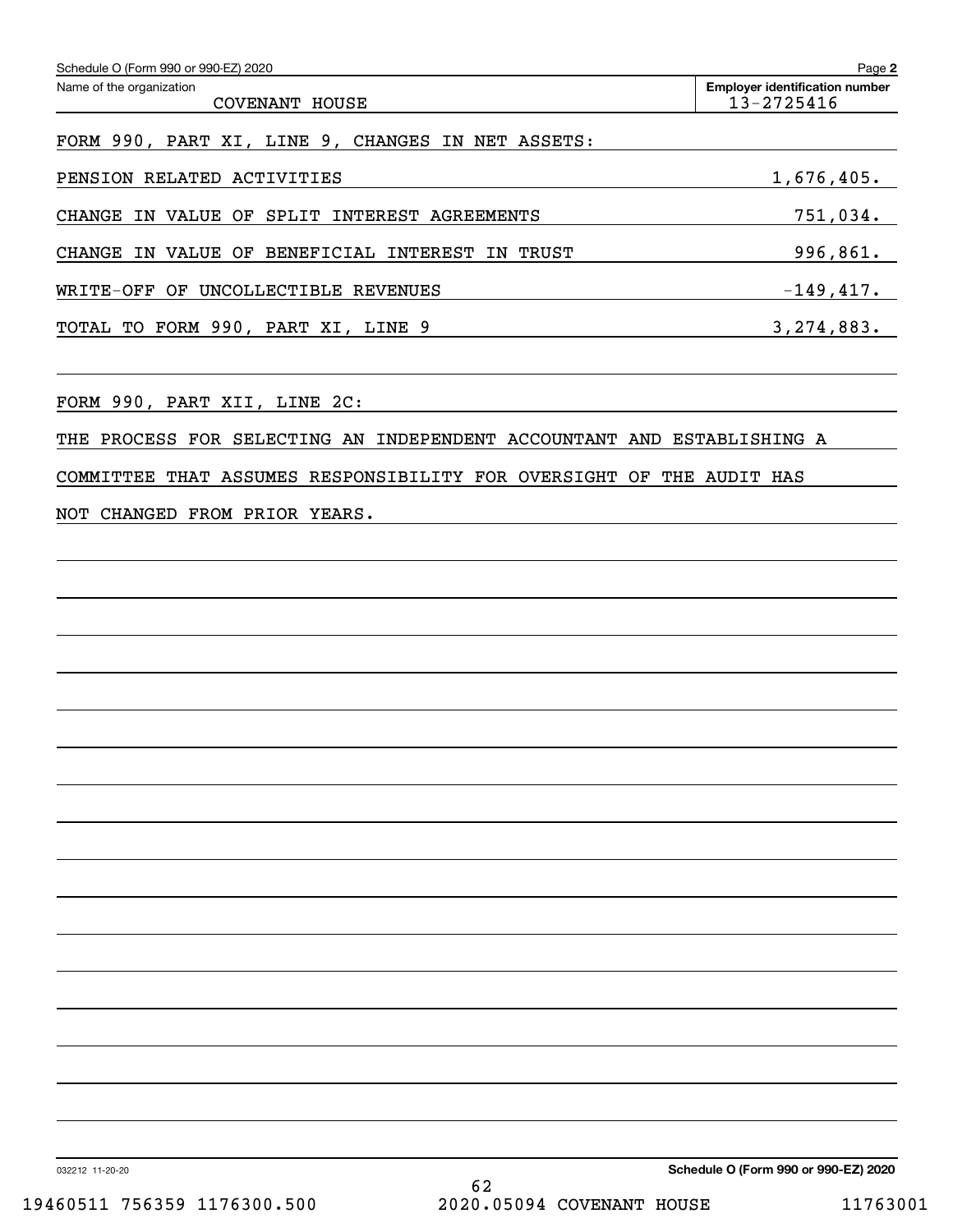032161 10-28-20 LHA

## **Related Organizations and Unrelated Partnerships**

**Complete if the organization answered "Yes" on Form 990, Part IV, line 33, 34, 35b, 36, or 37.** |

**Attach to Form 990.**  |

**(Form 990)**

# Department of the Treasury Internal Revenue Service

Name of the organization

COVENANT HOUSE

**Part I Identification of Disregarded Entities.**  Complete if the organization answered "Yes" on Form 990, Part IV, line 33.

| (a)<br>Name, address, and EIN (if applicable)<br>of disregarded entity | (b)<br>Primary activity | (c)<br>Legal domicile (state or<br>foreign country) | (d)<br>Total income | (e)<br>End-of-year assets | (f)<br>Direct controlling<br>entity |
|------------------------------------------------------------------------|-------------------------|-----------------------------------------------------|---------------------|---------------------------|-------------------------------------|
| 460 WEST 41ST, LLC                                                     |                         |                                                     |                     |                           |                                     |
| 5 PENN PLAZA, 3RD FLOOR                                                |                         |                                                     |                     |                           |                                     |
| NEW YORK, NY 10001                                                     | HOLDING CO.             | DELAWARE                                            | 5,654,159.          |                           | 67,712,505. COVENANT HOUSE          |
|                                                                        |                         |                                                     |                     |                           |                                     |
|                                                                        |                         |                                                     |                     |                           |                                     |
|                                                                        |                         |                                                     |                     |                           |                                     |

**Identification of Related Tax-Exempt Organizations.** Complete if the organization answered "Yes" on Form 990, Part IV, line 34, because it had one or more related tax-exempt **Part II** organizations during the tax year.

| Ulyanizations uunny the tax year.                        |                         |                                                     |                                      |                                             |                                     |                             |                       |
|----------------------------------------------------------|-------------------------|-----------------------------------------------------|--------------------------------------|---------------------------------------------|-------------------------------------|-----------------------------|-----------------------|
| (a)<br>Name, address, and EIN<br>of related organization | (b)<br>Primary activity | (c)<br>Legal domicile (state or<br>foreign country) | (d)<br><b>Exempt Code</b><br>section | (e)<br>Public charity<br>status (if section | (f)<br>Direct controlling<br>entity | $(g)$<br>Section 512(b)(13) | controlled<br>entity? |
|                                                          |                         |                                                     |                                      | 501(c)(3)                                   |                                     | <b>Yes</b>                  | No                    |
| COVENANT HOUSE ALASKA - 13-3419755                       |                         |                                                     |                                      |                                             |                                     |                             |                       |
| 755 A STREET                                             |                         |                                                     |                                      |                                             |                                     |                             |                       |
| ANCHORAGE, AK 99501                                      | HUMANITARIAN            | ALASKA                                              | 501(C)3                              | LINE 7                                      | COVENANT HOUSE                      | X                           |                       |
| COVENANT HOUSE CALIFORNIA - 13-3391210                   |                         |                                                     |                                      |                                             |                                     |                             |                       |
| 1325 NORTH WESTERN AVENUE                                |                         |                                                     |                                      |                                             |                                     |                             |                       |
| HOLLYWOOD, CA 90027                                      | HUMANITARIAN            | CALIFORNIA                                          | 501(C)3                              | LINE 7                                      | COVENANT HOUSE                      | X                           |                       |
| COVENANT HOUSE FLORIDA - 59-2323607                      |                         |                                                     |                                      |                                             |                                     |                             |                       |
| 733 BREAKERS AVENUE                                      |                         |                                                     |                                      |                                             |                                     |                             |                       |
| FORT LAUDERDALE, FL 33304                                | HUMANITARIAN            | FLORIDA                                             | 501(C)3                              | LINE 7                                      | COVENANT HOUSE                      | X                           |                       |
| COVENANT HOUSE GEORGIA - 13-3523561                      |                         |                                                     |                                      |                                             |                                     |                             |                       |
| 1559 JOHNSON ROAD NW                                     |                         |                                                     |                                      |                                             |                                     |                             |                       |
| ATLANTA, GA 30318                                        | HUMANITARIAN            | GEORGIA                                             | 501(C)3                              | LINE 7                                      | COVENANT HOUSE                      | X                           |                       |

**For Paperwork Reduction Act Notice, see the Instructions for Form 990. Schedule R (Form 990) 2020**

OMB No. 1545-0047

**Employer identification number**

13-2725416

**Open to Public 2020**

**| Go to www.irs.gov/Form990 for instructions and the latest information. Inspection**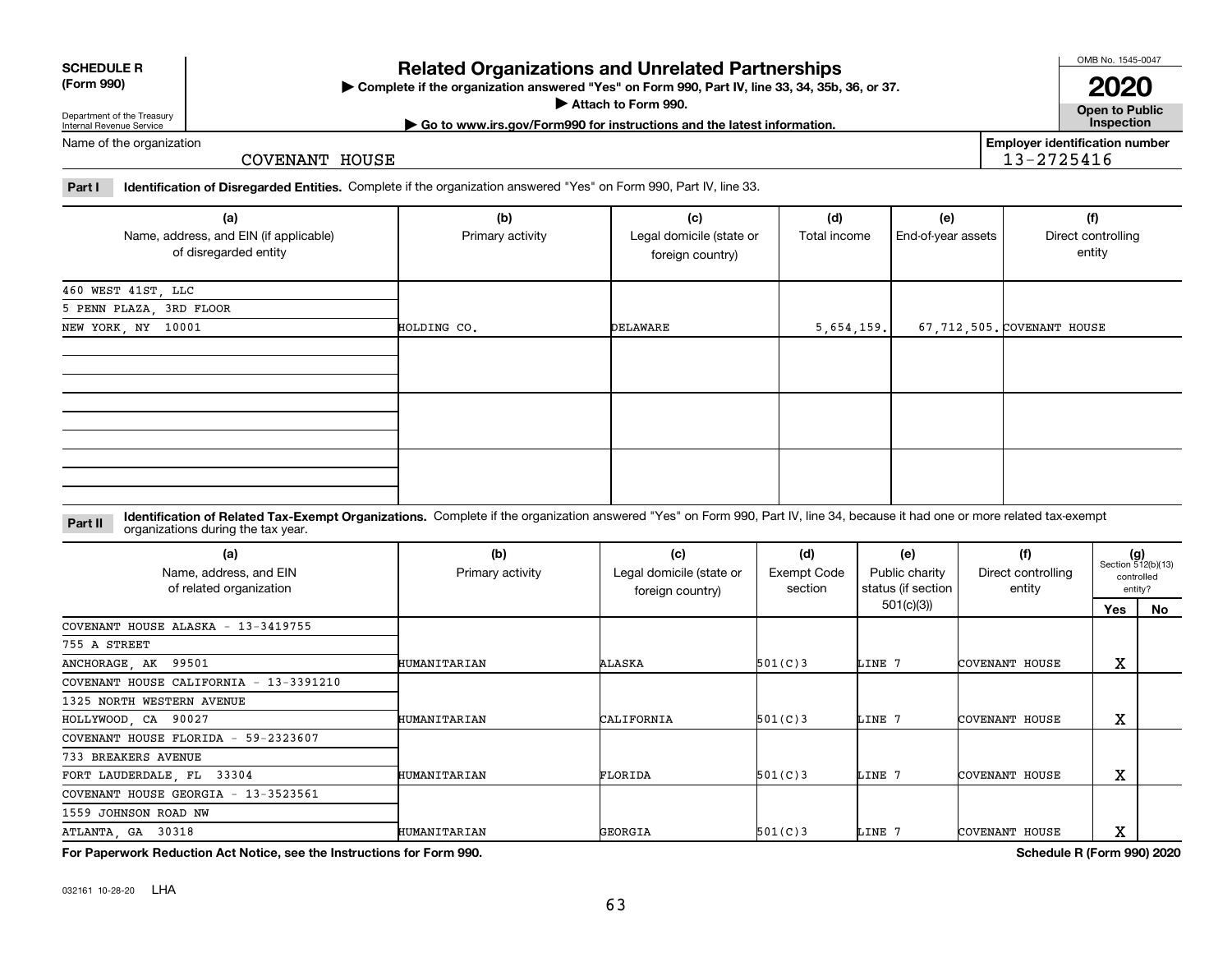**Part II Continuation of Identification of Related Tax-Exempt Organizations**

| (a)                                         | (b)              | (c)                          | (d)                | (e)                | (f)                   |                                           |    |
|---------------------------------------------|------------------|------------------------------|--------------------|--------------------|-----------------------|-------------------------------------------|----|
| Name, address, and EIN                      | Primary activity | Legal domicile (state or     | <b>Exempt Code</b> | Public charity     | Direct controlling    | $(g)$<br>Section 512(b)(13)<br>controlled |    |
| of related organization                     |                  | foreign country)             | section            | status (if section | entity                | organization?                             |    |
|                                             |                  |                              |                    | 501(c)(3)          |                       | Yes                                       | No |
| COVENANT HOUSE ILLINOIS - 81-2061485        |                  |                              |                    |                    |                       |                                           |    |
| 2934 W. LAKE STREET                         |                  |                              |                    |                    |                       |                                           |    |
| CHICAGO, IL 60612                           | HUMANITARIAN     | ILLINOIS                     | 501(C)3            | LINE 7             | COVENANT HOUSE        | X                                         |    |
| COVENANT HOUSE MICHIGAN - 38-3351777        |                  |                              |                    |                    |                       |                                           |    |
| 2959 MARTIN LUTHER KING JR BLVD             |                  |                              |                    |                    |                       |                                           |    |
| DETROIT, MI 48208                           | HUMANITARIAN     | MICHIGAN                     | 501(C)3            | LINE 7             | COVENANT HOUSE        | x                                         |    |
| COVENANT HOUSE MISSOURI - 43-1821599        |                  |                              |                    |                    |                       |                                           |    |
| 2727 NORTH KINGSHIGHWAY BLVD                |                  |                              |                    |                    |                       |                                           |    |
| ST. LOUIS, MO 63113                         | HUMANITARIAN     | MISSOURI                     | 501(C)3            | LINE 7             | COVENANT HOUSE        | X                                         |    |
| COVENANT HOUSE NEW JERSEY - 13-3537710      |                  |                              |                    |                    |                       |                                           |    |
| 330 WASHINGTON STREET                       |                  |                              |                    |                    |                       |                                           |    |
| NEWARK, NJ 07102                            | HUMANITARIAN     | NEW JERSEY                   | 501(C)3            | LINE 7             | COVENANT HOUSE        | X                                         |    |
| COVENANT HOUSE NEW ORLEANS - 58-1669937     |                  |                              |                    |                    |                       |                                           |    |
| 611 NORTH RAMPART STREET                    |                  |                              |                    |                    |                       |                                           |    |
| NEW ORLEANS, LA 70112                       | HUMANITARIAN     | LOUISIANA                    | 501(C)3            | LINE 7             | COVENANT HOUSE        | X                                         |    |
| COVENANT HOUSE PENNSYLVANIA - 23-3003176    |                  |                              |                    |                    |                       |                                           |    |
| 31 EAST ARMAT STREET                        |                  |                              |                    |                    |                       |                                           |    |
| PHILADELPHIA, PA 19144                      | HUMANITARIAN     | PENNSYLVANIA                 | 501(C)3            | LINE 7             | COVENANT HOUSE        | Χ                                         |    |
| COVENANT HOUSE TEXAS - 76-0050882           |                  |                              |                    |                    |                       |                                           |    |
| 1111 LOVETT BLVD                            |                  |                              |                    |                    |                       |                                           |    |
| HOUSTON, TX 77006                           | HUMANITARIAN     | TEXAS                        | 501(C)3            | LINE 7             | COVENANT HOUSE        | х                                         |    |
| COVENANT HOUSE WASHINGTON - 13-3537709      |                  |                              |                    |                    |                       |                                           |    |
| 2001 MISSISSIPPI AVENUE SE                  |                  |                              |                    |                    |                       |                                           |    |
| WASHINGTON DC 20020                         | HUMANITARIAN     | DISTRICT OF COLUMBIA 501(C)3 |                    | LINE 7             | COVENANT HOUSE        | X                                         |    |
| COVENANT HOUSE WESTERN AVENUE - 95-4395845  |                  |                              |                    |                    |                       |                                           |    |
| 1325 N WESTERN AVENUE                       |                  |                              |                    |                    |                       |                                           |    |
| HOLLYWOOD, CA 90027                         | HOLDING CO       | CALIFORNIA                   | 501(C)3            | LINE 12A, I        | <b>COVENANT HOUSE</b> | x                                         |    |
| COVENANT INTERNATIONAL FOUNDATION -         |                  |                              |                    |                    |                       |                                           |    |
| 13-3124706, 5 PENN PLAZA, NEW YORK, NY      |                  |                              |                    |                    |                       |                                           |    |
| 10001                                       | HOLDING CO       | DELAWARE                     | 501(C)3            | LINE 7             | COVENANT HOUSE        | X                                         |    |
| TESTAMENTUM - 23-7326634                    |                  |                              |                    |                    |                       |                                           |    |
| 5 PENN PLAZA                                |                  |                              |                    |                    |                       |                                           |    |
| NEW YORK, NY 10001                          | HOLDING CO       | NEW YORK                     | 501(C)3            | LINE 10            | COVENANT HOUSE        | X                                         |    |
| UNDER 21 COVENANT HOUSE NEW YORK -          |                  |                              |                    |                    |                       |                                           |    |
| 13-3076376, 460 WEST 41ST STREET, NEW YORK, |                  |                              |                    |                    |                       |                                           |    |
| NY 10036                                    | HUMANITARIAN     | NEW YORK                     | 501(C)3            | LINE 7             | COVENANT HOUSE        | x                                         |    |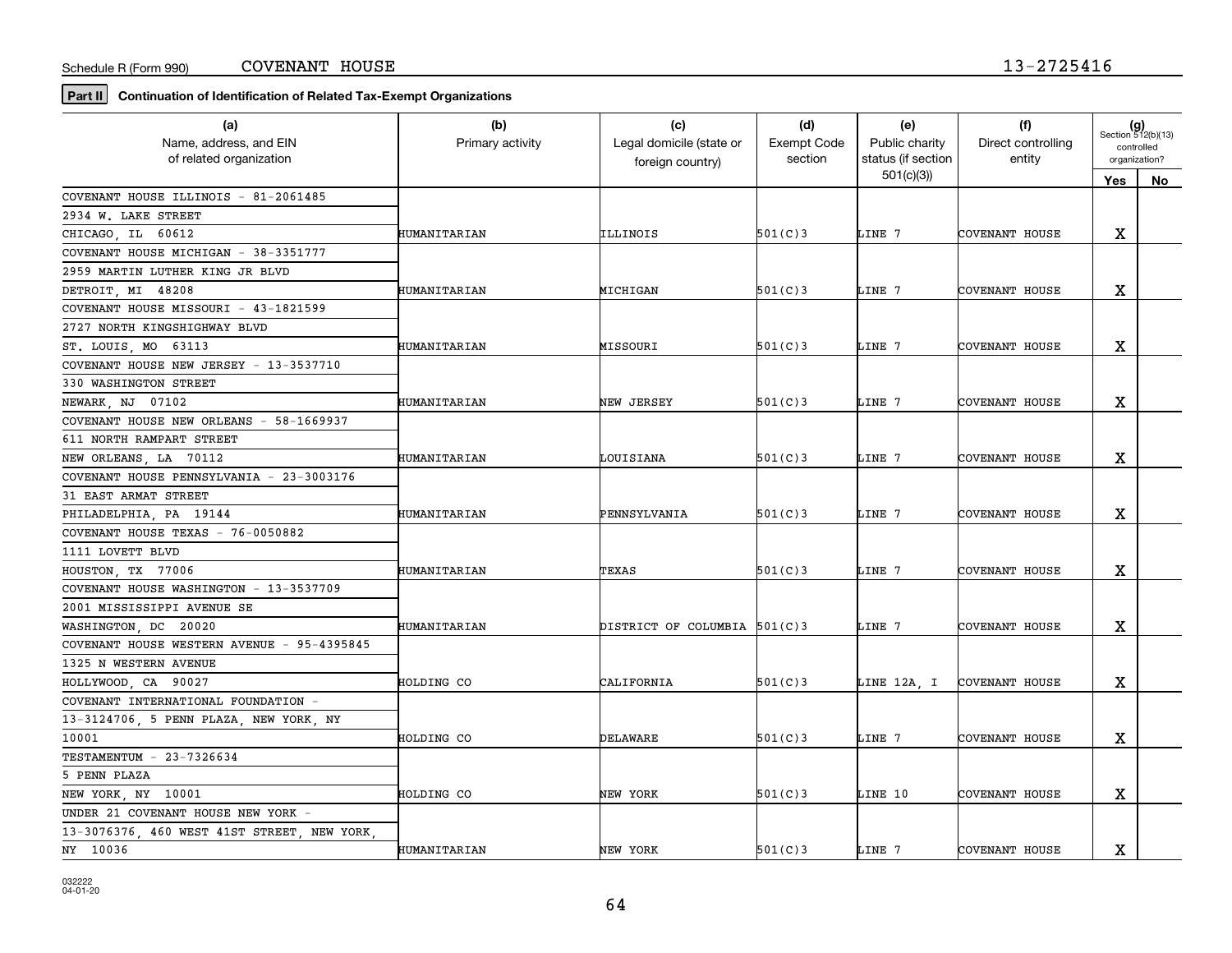**Part II Continuation of Identification of Related Tax-Exempt Organizations**

| (a)                                          | (b)              | (c)                      | (d)                | (e)                | (f)                   | $(g)$<br>Section 512(b)(13) |             |
|----------------------------------------------|------------------|--------------------------|--------------------|--------------------|-----------------------|-----------------------------|-------------|
| Name, address, and EIN                       | Primary activity | Legal domicile (state or | <b>Exempt Code</b> | Public charity     | Direct controlling    | controlled                  |             |
| of related organization                      |                  | foreign country)         | section            | status (if section | entity                | organization?               |             |
|                                              |                  |                          |                    | 501(c)(3)          |                       | Yes                         | No          |
| COVENANT HOUSE CONNECTICUT - 13-3330953      |                  |                          |                    |                    |                       |                             |             |
| C/O COVENANT HOUSE, 5 PENN PLAZA             |                  |                          |                    |                    |                       |                             |             |
| NEW YORK, NY 10001                           | HUMANITARIAN     | CONNECTICUT              | 501(C)3            | LINE 7             | COVENANT HOUSE        | X                           |             |
| COVENANT HOUSE CHICAGO - 13-3386635          |                  |                          |                    |                    |                       |                             |             |
| C/O COVENANT HOUSE, 5 PENN PLAZA             |                  |                          |                    |                    |                       |                             |             |
| NEW YORK, NY 10001                           | HUMANITARIAN     | ILLINOIS                 | 501(C)3            | PF                 | COVENANT HOUSE        | х                           |             |
| 268 WEST 44TH CORPORATION - 13-2874450       |                  |                          |                    |                    |                       |                             |             |
| C/O COVENANT HOUSE, 5 PENN PLAZA             |                  |                          |                    |                    |                       |                             |             |
| NEW YORK, NY 10001                           | HOLDING CO       | NEW YORK                 | 501(C)2            |                    | COVENANT HOUSE        | х                           |             |
| RIGHTS OF PASSAGE INC - 13-3549405           |                  |                          |                    |                    |                       |                             |             |
| C/O COVENANT HOUSE, 5 PENN PLAZA             |                  |                          |                    |                    |                       |                             |             |
| NEW YORK, NY 10001                           | HUMANITARIAN     | DELAWARE                 | 501(C)3            | LINE 7             | COVENANT HOUSE        | х                           |             |
| UNDER 21 BOSTON INC - 04-2790593             |                  |                          |                    |                    |                       |                             |             |
| C/O COVENANT HOUSE 5 PENN PLAZA              |                  |                          |                    |                    |                       |                             |             |
| NEW YORK, NY 10001                           | HUMANITARIAN     | MASSACHUSETTS            | 501(C)3            | LINE 12A, I        | <b>COVENANT HOUSE</b> | х                           |             |
| YOUTH VISION SOLUTIONS - 27-1855040          |                  |                          |                    |                    |                       |                             |             |
| 2959 MARTIN LUTHER KING JR BLVD              |                  |                          |                    |                    | COVENANT HOUSE        |                             |             |
| DETROIT, MI 48208                            | HUMANITARIAN     | MICHIGAN                 | 501(C)3            | LINE 7             | MICHIGAN              |                             | $\mathbf x$ |
| COVENANT HOUSE TORONTO                       |                  |                          |                    |                    | COVENANT              |                             |             |
| 20 GERRARD STREET EAST                       |                  |                          |                    |                    | <b>INTERNATIONAL</b>  |                             |             |
| TORONTO, CANADA, CANADA M5B 2P3              | HUMANITARIAN     | CANADA                   |                    |                    | FOUNDATION            |                             | X           |
| COVENANT HOUSE VANCOUVER                     |                  |                          |                    |                    | <b>COVENANT</b>       |                             |             |
| 575 DRAKE STREET                             |                  |                          |                    |                    | <b>INTERNATIONAL</b>  |                             |             |
| VANCOUVER CANADA CANADA V6B 4K8              | HUMANITARIAN     | CANADA                   |                    |                    | FOUNDATION            |                             | X           |
| ASOCIACION LA ALIANZA GUATEMALA              |                  |                          |                    |                    | COVENANT              |                             |             |
| 13 AVENIDA 00-37 ZONA 2 COLONIA LA ESCUADRIL |                  |                          |                    |                    | <b>INTERNATIONAL</b>  |                             |             |
| MIXCO, GUATEMALA, GUATEMALA                  | HUMANITARIAN     | <b>GUATEMALA</b>         |                    |                    | FOUNDATION            |                             | х           |
| CASA ALIANZA DE HONDURAS                     |                  |                          |                    |                    | <b>COVENANT</b>       |                             |             |
| CORNER OF ARDA CERVANTES Y MORELOS           |                  |                          |                    |                    | <b>INTERNATIONAL</b>  |                             |             |
| TEGUCIGALPA, HONDURAS, HONDURAS              | HUMANITARIAN     | HONDURAS                 |                    |                    | FOUNDATION            |                             | $\mathbf X$ |
| CASA ALIANZA NICARAGUA                       |                  |                          |                    |                    | <b>COVENANT</b>       |                             |             |
| EDIFFICIO CONRAD N HILTON COSTADO ESTE DEL M |                  |                          |                    |                    | <b>INTERNATIONAL</b>  |                             |             |
| MANAGUA, NICARAGUA, NICARAGUA                | HUMANITARIAN     | NICARAGUA                |                    |                    | FOUNDATION            |                             | $\mathbf X$ |
| FUNDACION CASA ALIANZA MEXICO IAP            |                  |                          |                    |                    | COVENANT              |                             |             |
| PLAZA DE LAS FUENTES 116 COL                 |                  |                          |                    |                    | <b>INTERNATIONAL</b>  |                             |             |
| MEXICO DF, MEXICO, MEXICO                    | HUMANITARIAN     | MEXICO                   |                    |                    | FOUNDATION            |                             | x           |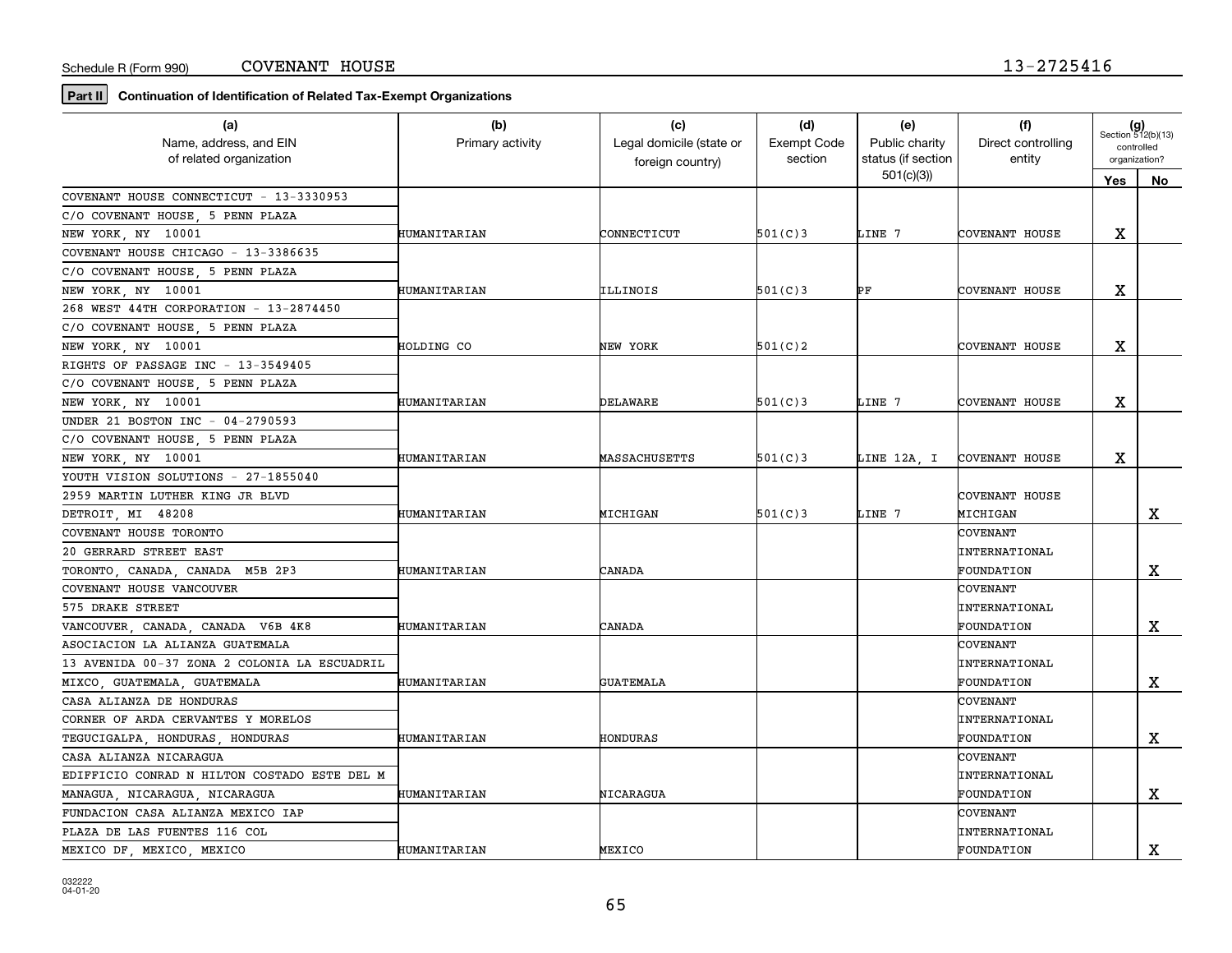**Part II Continuation of Identification of Related Tax-Exempt Organizations**

| (a)<br>Name, address, and EIN<br>of related organization | (b)<br>Primary activity | (c)<br>Legal domicile (state or<br>foreign country) | (d)<br>Exempt Code<br>section | (e)<br>Public charity<br>status (if section | (f)<br>Direct controlling<br>entity | $(g)$<br>Section 512(b)(13)<br>controlled<br>organization? |    |
|----------------------------------------------------------|-------------------------|-----------------------------------------------------|-------------------------------|---------------------------------------------|-------------------------------------|------------------------------------------------------------|----|
|                                                          |                         |                                                     |                               | 501(c)(3)                                   |                                     | Yes                                                        | No |
| CASA ALIANZA INTERNACIONAL                               |                         |                                                     |                               |                                             | COVENANT                            |                                                            |    |
| C/O COVENANT HOUSE, 5 PENN PLAZA                         |                         |                                                     |                               |                                             | INTERNATIONAL                       |                                                            |    |
| NEW YORK, NY 10001                                       | HUMANITARIAN            | COSTA RICA                                          |                               |                                             | FOUNDATION                          |                                                            | X  |
| CH PENNSYLVANIA UNDER-21 HOLDINGS, INC. -                |                         |                                                     |                               |                                             |                                     |                                                            |    |
| 82-1519205, 31 EAST ARMAT STREET,                        |                         |                                                     |                               |                                             | COVENANT HOUSE                      |                                                            |    |
| PHILADELPHIA, PA 19144                                   | HOLDING CO              | PENNSYLVANIA                                        | 501(C)3                       | LINE 12A, I                                 | PENNSYLVANIA                        |                                                            | X  |
| CH HOUSING DEVELOPMENT FUND CORPORATION -                |                         |                                                     |                               |                                             |                                     |                                                            |    |
| 83-4124396, C/O COVENANT HOUSE, 5 PENN                   | PROVIDE TRANSITIONAL    |                                                     |                               |                                             |                                     |                                                            |    |
| PLAZA, NEW YORK, NY 10001                                | HOUSING                 | NEW YORK                                            | 501(C)3                       |                                             | LINE 12A, I COVENANT HOUSE          | X                                                          |    |
|                                                          |                         |                                                     |                               |                                             |                                     |                                                            |    |
|                                                          |                         |                                                     |                               |                                             |                                     |                                                            |    |
|                                                          |                         |                                                     |                               |                                             |                                     |                                                            |    |
|                                                          |                         |                                                     |                               |                                             |                                     |                                                            |    |
|                                                          |                         |                                                     |                               |                                             |                                     |                                                            |    |
|                                                          |                         |                                                     |                               |                                             |                                     |                                                            |    |
|                                                          |                         |                                                     |                               |                                             |                                     |                                                            |    |
|                                                          |                         |                                                     |                               |                                             |                                     |                                                            |    |
|                                                          |                         |                                                     |                               |                                             |                                     |                                                            |    |
|                                                          |                         |                                                     |                               |                                             |                                     |                                                            |    |
|                                                          |                         |                                                     |                               |                                             |                                     |                                                            |    |
|                                                          |                         |                                                     |                               |                                             |                                     |                                                            |    |
|                                                          |                         |                                                     |                               |                                             |                                     |                                                            |    |
|                                                          |                         |                                                     |                               |                                             |                                     |                                                            |    |
|                                                          |                         |                                                     |                               |                                             |                                     |                                                            |    |
|                                                          |                         |                                                     |                               |                                             |                                     |                                                            |    |
|                                                          |                         |                                                     |                               |                                             |                                     |                                                            |    |
|                                                          |                         |                                                     |                               |                                             |                                     |                                                            |    |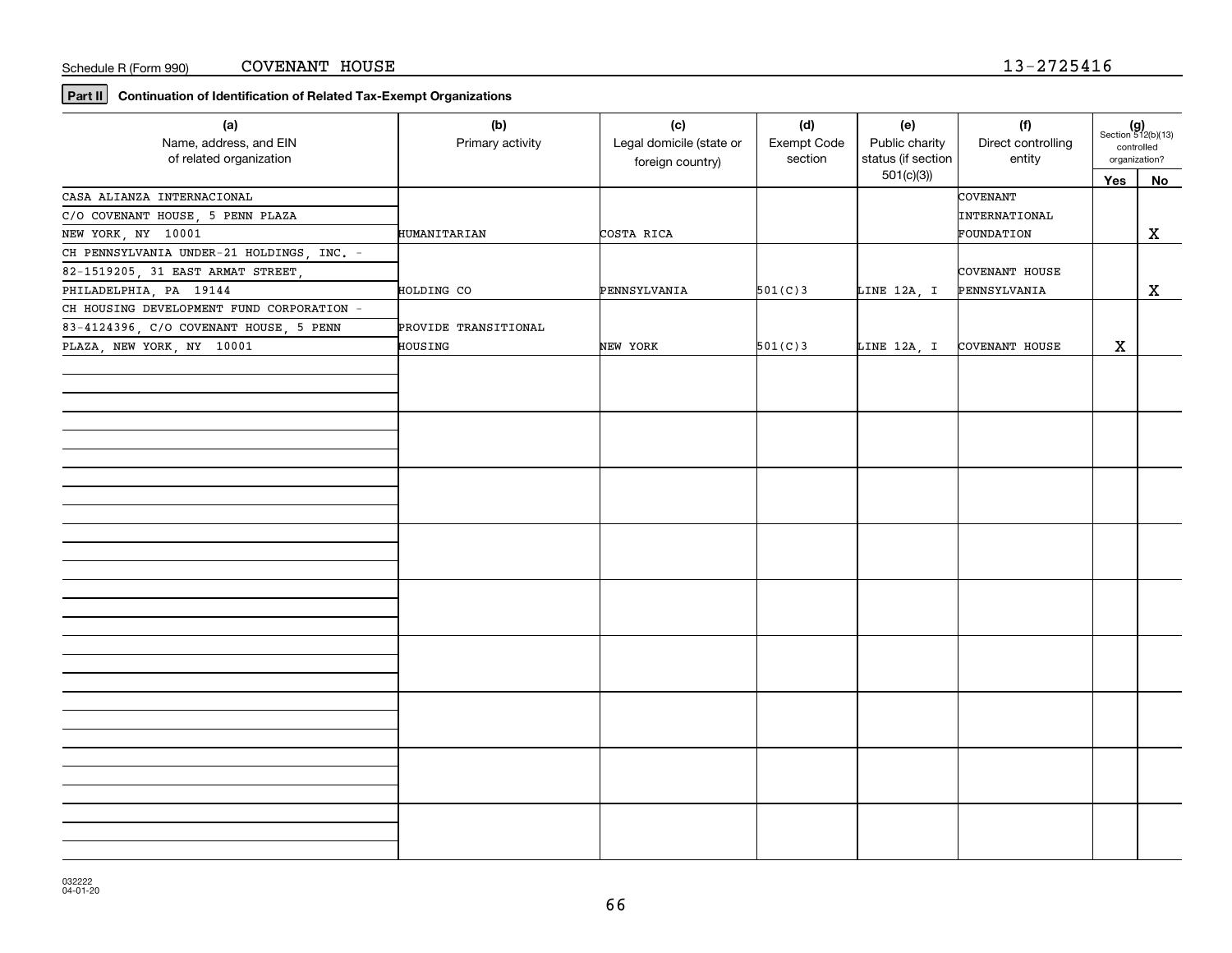**Identification of Related Organizations Taxable as a Partnership.** Complete if the organization answered "Yes" on Form 990, Part IV, line 34, because it had one or more related **Part III** organizations treated as a partnership during the tax year.

| (a)                                               | (b)              | (c)                                       | (d)                          | (e)                                                                   | (f)                      | (g)                               |     | (h)                              | (i)                                           | (i) | (k)                                         |
|---------------------------------------------------|------------------|-------------------------------------------|------------------------------|-----------------------------------------------------------------------|--------------------------|-----------------------------------|-----|----------------------------------|-----------------------------------------------|-----|---------------------------------------------|
| Name, address, and EIN<br>of related organization | Primary activity | Legal<br>domicile<br>(state or<br>foreign | Direct controlling<br>entity | Predominant income<br>(related, unrelated,<br>excluded from tax under | Share of total<br>income | Share of<br>end-of-year<br>assets |     | Disproportionate<br>allocations? | Code V-UBI<br>amount in box<br>20 of Schedule |     | General or Percentage<br>managing ownership |
|                                                   |                  | country)                                  |                              | sections 512-514)                                                     |                          |                                   | Yes | No                               | K-1 (Form 1065) Yes No                        |     |                                             |
| COVENANT HOUSE ILLINOIS                           |                  |                                           |                              |                                                                       |                          |                                   |     |                                  |                                               |     |                                             |
| QALICB LLC - 85-3857238, 2934                     |                  |                                           |                              |                                                                       |                          |                                   |     |                                  |                                               |     |                                             |
| W. LAKE STREET, CHICAGO, IL                       | <b>DEVELOP</b>   |                                           | COVENANT HOUSE               |                                                                       |                          |                                   |     |                                  |                                               |     |                                             |
| 60612                                             | PROPERTY         | ΙL                                        | ILLINOIS                     | RELATED                                                               | $^{\circ}$ .             | $\mathbf{0}$ .                    |     | x                                | N/A                                           | x   | 5,00%                                       |
|                                                   |                  |                                           |                              |                                                                       |                          |                                   |     |                                  |                                               |     |                                             |
| CHGA CHI LEVERAGE LENDER, LLC                     |                  |                                           |                              |                                                                       |                          |                                   |     |                                  |                                               |     |                                             |
| $-85-3539993, 1559$ JOHNSON                       | <b>DEVELOP</b>   |                                           | COVENANT HOUSE               |                                                                       |                          |                                   |     |                                  |                                               |     |                                             |
| ROAD NW, ATLANTA, GA 30318                        | PROPERTY         | GA                                        | GEORGIA                      | RELATED                                                               | $\mathbf{0}$ .           | $\mathbf{0}$ .                    |     | x                                | N/A                                           | x   | 5,00%                                       |
|                                                   |                  |                                           |                              |                                                                       |                          |                                   |     |                                  |                                               |     |                                             |
|                                                   |                  |                                           |                              |                                                                       |                          |                                   |     |                                  |                                               |     |                                             |
|                                                   |                  |                                           |                              |                                                                       |                          |                                   |     |                                  |                                               |     |                                             |
|                                                   |                  |                                           |                              |                                                                       |                          |                                   |     |                                  |                                               |     |                                             |
|                                                   |                  |                                           |                              |                                                                       |                          |                                   |     |                                  |                                               |     |                                             |
|                                                   |                  |                                           |                              |                                                                       |                          |                                   |     |                                  |                                               |     |                                             |
|                                                   |                  |                                           |                              |                                                                       |                          |                                   |     |                                  |                                               |     |                                             |
|                                                   |                  |                                           |                              |                                                                       |                          |                                   |     |                                  |                                               |     |                                             |

**Identification of Related Organizations Taxable as a Corporation or Trust.** Complete if the organization answered "Yes" on Form 990, Part IV, line 34, because it had one or more related **Part IV** organizations treated as a corporation or trust during the tax year.

| (a)<br>Name, address, and EIN<br>of related organization | (b)<br>Primary activity | (c)<br>Legal domicile<br>(state or<br>foreign | (d)<br>Direct controlling<br>entity | (e)<br>Type of entity<br>(C corp, S corp,<br>or trust) | (f)<br>Share of total<br>income | (g)<br>Share of<br>end-of-year<br>assets | (h)<br> Percentage <br>ownership | $\begin{array}{c} \textbf{(i)}\\ \text{Section}\\ 512 \text{(b)} \text{(13)}\\ \text{controlled}\\ \text{entity?} \end{array}$ |
|----------------------------------------------------------|-------------------------|-----------------------------------------------|-------------------------------------|--------------------------------------------------------|---------------------------------|------------------------------------------|----------------------------------|--------------------------------------------------------------------------------------------------------------------------------|
|                                                          |                         | country)                                      |                                     |                                                        |                                 |                                          |                                  | Yes No                                                                                                                         |
|                                                          |                         |                                               |                                     |                                                        |                                 |                                          |                                  |                                                                                                                                |
|                                                          |                         |                                               |                                     |                                                        |                                 |                                          |                                  |                                                                                                                                |
|                                                          |                         |                                               |                                     |                                                        |                                 |                                          |                                  |                                                                                                                                |
|                                                          |                         |                                               |                                     |                                                        |                                 |                                          |                                  |                                                                                                                                |
|                                                          |                         |                                               |                                     |                                                        |                                 |                                          |                                  |                                                                                                                                |
|                                                          |                         |                                               |                                     |                                                        |                                 |                                          |                                  |                                                                                                                                |
|                                                          |                         |                                               |                                     |                                                        |                                 |                                          |                                  |                                                                                                                                |
|                                                          |                         |                                               |                                     |                                                        |                                 |                                          |                                  |                                                                                                                                |
|                                                          |                         |                                               |                                     |                                                        |                                 |                                          |                                  |                                                                                                                                |
|                                                          |                         |                                               |                                     |                                                        |                                 |                                          |                                  |                                                                                                                                |
|                                                          |                         |                                               |                                     |                                                        |                                 |                                          |                                  |                                                                                                                                |
|                                                          |                         |                                               |                                     |                                                        |                                 |                                          |                                  |                                                                                                                                |
|                                                          |                         |                                               |                                     |                                                        |                                 |                                          |                                  |                                                                                                                                |
|                                                          |                         |                                               |                                     |                                                        |                                 |                                          |                                  |                                                                                                                                |
|                                                          |                         |                                               |                                     |                                                        |                                 |                                          |                                  |                                                                                                                                |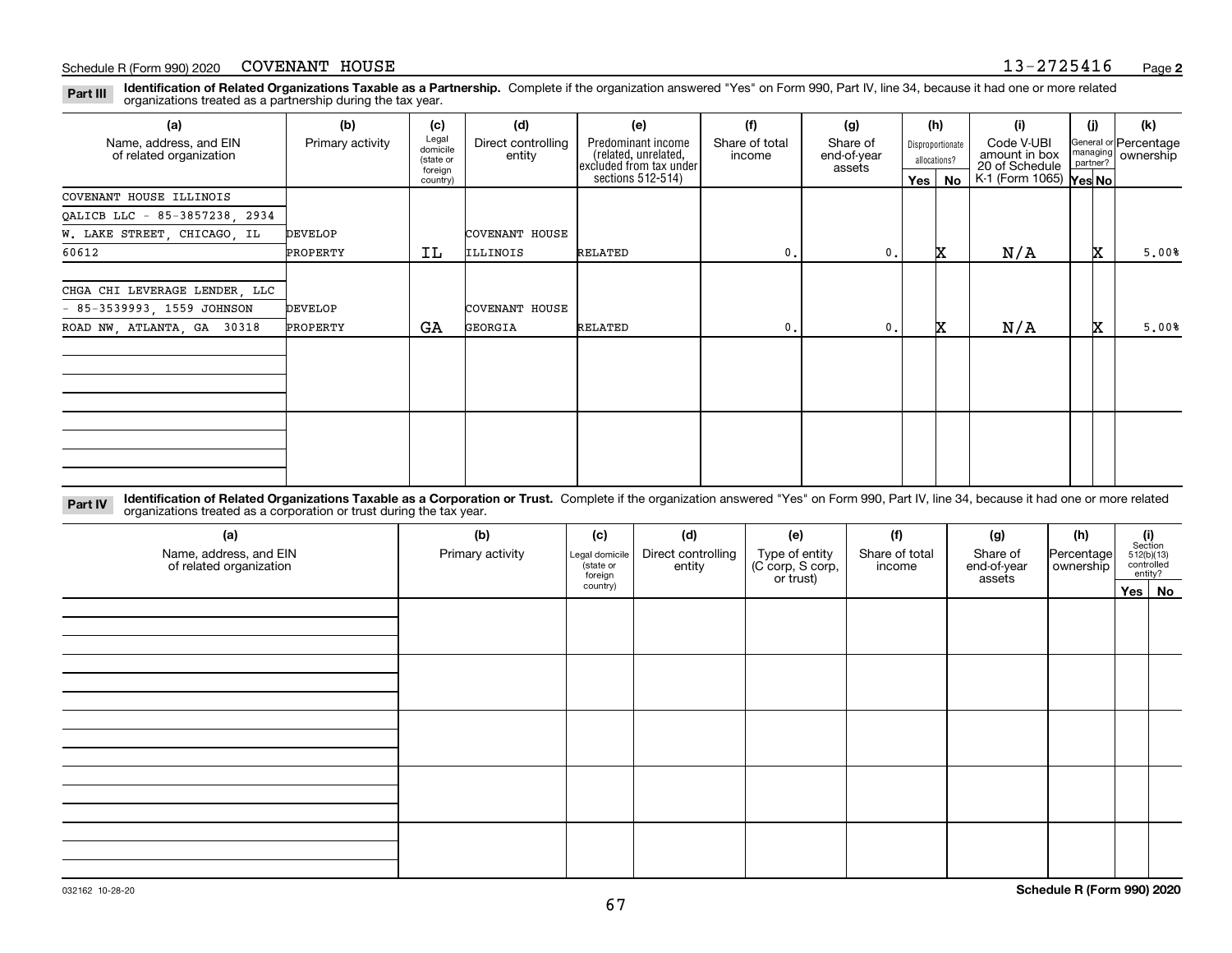#### Schedule R (Form 990) 2020 COVENANT HOUSE  $13-2725416$ COVENANT HOUSE

 $\overline{\phantom{a}}$ 

**Part V** T**ransactions With Related Organizations.** Complete if the organization answered "Yes" on Form 990, Part IV, line 34, 35b, or 36.

| Note: Complete line 1 if any entity is listed in Parts II, III, or IV of this schedule. |                                                                                                                                                                                                                                |                |             |             |  |
|-----------------------------------------------------------------------------------------|--------------------------------------------------------------------------------------------------------------------------------------------------------------------------------------------------------------------------------|----------------|-------------|-------------|--|
|                                                                                         | 1 During the tax year, did the organization engage in any of the following transactions with one or more related organizations listed in Parts II-IV?                                                                          |                |             |             |  |
|                                                                                         |                                                                                                                                                                                                                                | 1a             | X           |             |  |
|                                                                                         | <b>b</b> Gift, grant, or capital contribution to related organization(s)                                                                                                                                                       | 1b             | Χ           |             |  |
|                                                                                         | c Gift, grant, or capital contribution from related organization(s) manufaction contribution from related organization(s) manufaction contribution from related organization(s) manufaction contribution from related organiza | 1c             |             | X           |  |
|                                                                                         | <b>d</b> Loans or loan quarantees to or for related organization(s)                                                                                                                                                            | 1 <sub>d</sub> | X           |             |  |
|                                                                                         | <b>e</b> Loans or loan quarantees by related organization(s)                                                                                                                                                                   | 1e             |             | X           |  |
|                                                                                         |                                                                                                                                                                                                                                |                |             |             |  |
|                                                                                         | f Dividends from related organization(s) www.assession.com/www.assession.com/www.assession.com/www.assession.com/www.assession.com/www.assession.com/www.assession.com/www.assession.com/www.assession.com/www.assession.com/w | 1f             |             | x           |  |
|                                                                                         | g Sale of assets to related organization(s) www.assets.com/minimum/minimum/minimum/minimum/minimum/minimum/minimum/minimum/minimum/minimum/minimum/minimum/minimum/minimum/minimum/minimum/minimum/minimum/minimum/minimum/min | 1g             |             | х           |  |
|                                                                                         | h Purchase of assets from related organization(s) manufactured and content to the content of the content of the content of the content of the content of the content of the content of the content of the content of the conte | 1h             |             | X           |  |
|                                                                                         |                                                                                                                                                                                                                                | 1i             |             | $\mathbf x$ |  |
|                                                                                         |                                                                                                                                                                                                                                | 1i.            | X           |             |  |
|                                                                                         |                                                                                                                                                                                                                                |                |             |             |  |
|                                                                                         |                                                                                                                                                                                                                                | 1k             |             | х           |  |
|                                                                                         | Performance of services or membership or fundraising solicitations for related organization(s)                                                                                                                                 | 11             | $\mathbf X$ |             |  |
|                                                                                         | m Performance of services or membership or fundraising solicitations by related organization(s)                                                                                                                                | 1 <sub>m</sub> | X           |             |  |
|                                                                                         | n Sharing of facilities, equipment, mailing lists, or other assets with related organization(s)                                                                                                                                | 1n             | X           |             |  |
|                                                                                         | <b>o</b> Sharing of paid employees with related organization(s)                                                                                                                                                                | 1o             | x           |             |  |
|                                                                                         |                                                                                                                                                                                                                                |                |             |             |  |
|                                                                                         | p Reimbursement paid to related organization(s) for expenses [1111] and the content of the content of the content of the content of the content of the content of the content of the content of the content of the content of  | 1p             | х           |             |  |
|                                                                                         |                                                                                                                                                                                                                                | 1q             | х           |             |  |
|                                                                                         |                                                                                                                                                                                                                                |                |             |             |  |
|                                                                                         | r Other transfer of cash or property to related organization(s)                                                                                                                                                                | 1r             | х           |             |  |
|                                                                                         | <b>s</b> Other transfer of cash or property from related organization(s)                                                                                                                                                       | 1s             | X           |             |  |

**2**If the answer to any of the above is "Yes," see the instructions for information on who must complete this line, including covered relationships and transaction thresholds.

| (a)<br>Name of related organization  | (b)<br>Transaction<br>type (a-s) | (c)<br>Amount involved | (d)<br>Method of determining amount involved |
|--------------------------------------|----------------------------------|------------------------|----------------------------------------------|
| (1) COVENANT HOUSE FLORIDA           | А                                | 585,000. COST          |                                              |
| (2) UNDER 21/COVENANT HOUSE NEW YORK | А                                | 927,000. COST          |                                              |
| (3) COVENANT HOUSE TEXAS             | А                                | 11,484. COST           |                                              |
| (4) COVENANT HOUSE ALASKA            | А                                | $9,000.$ $COST$        |                                              |
| (5) COVENANT HOUSE CALIFORNIA        | А                                | $15,000$ . $COST$      |                                              |
| (6) COVENANT HOUSE FLORIDA           | А                                | $9,000.$ $COST$        |                                              |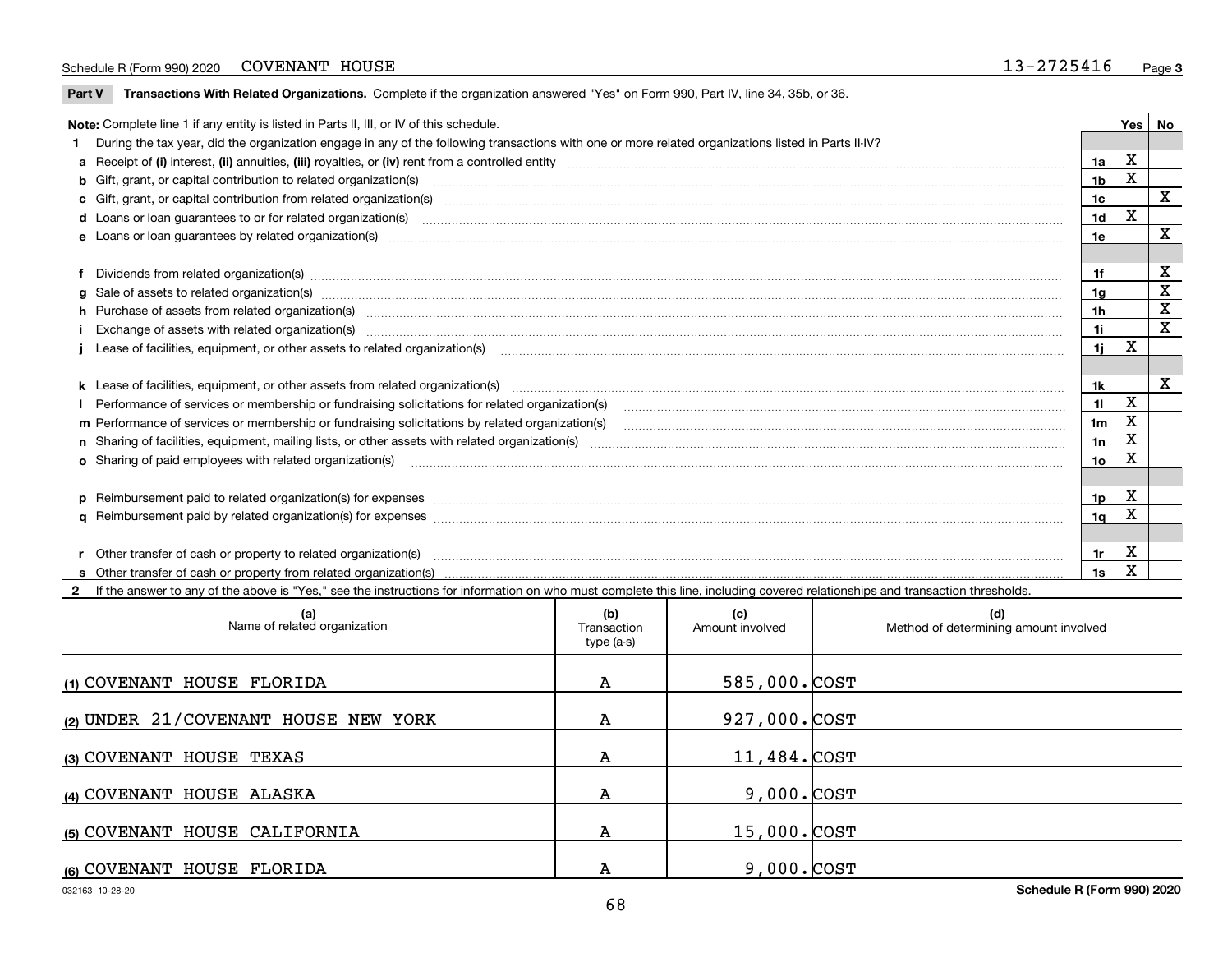**Part V Continuation of Transactions With Related Organizations**  (Schedule R (Form 990), Part V, line 2)

| (a)<br>Name of other organization          | (b)<br>Transaction<br>type (a-s) | (c)<br>Amount involved | (d)<br>Method of determining<br>amount involved |
|--------------------------------------------|----------------------------------|------------------------|-------------------------------------------------|
| (7) COVENANT HOUSE GEORGIA                 | Α                                | 7,000.COST             |                                                 |
| (8) COVENANT HOUSE ILLINOIS                | Α                                |                        | 750.COST                                        |
| (9) COVENANT HOUSE MICHIGAN                | Α                                | $6,000.$ COST          |                                                 |
| (10) COVENANT HOUSE MISSOURI               | Α                                | $3,000.$ $COST$        |                                                 |
| (11) COVENANT HOUSE NEW JERSEY             | Α                                | $12,000$ . $COST$      |                                                 |
| (12) COVENANT HOUSE NEW ORLEANS            | Α                                | 15,000. COST           |                                                 |
| (13) COVENANT HOUSE PENNSYLVANIA/ UNDER 21 | Α                                | 9,000. COST            |                                                 |
| (14) COVENANT HOUSE TEXAS                  | А                                | $9,000.$ $COST$        |                                                 |
| (15) COVENANT HOUSE WASHINGTON             | Α                                | $9,000.$ $COST$        |                                                 |
|                                            |                                  |                        |                                                 |
| (16) UNDER 21/ COVENANT HOUSE NEW YORK     | Α                                | 15,000. COST           |                                                 |
| (17) COVENANT HOUSE ALASKA                 | В                                | 840,096.COST           |                                                 |
| (18) COVENANT HOUSE CALIFORNIA             | $\, {\bf B}$                     | 2,738,555.COST         |                                                 |
| (19)COVENANT HOUSE FLORIDA                 | $\, {\bf B}$                     | 2,503,928.COST         |                                                 |
| (20)COVENANT HOUSE GEORGIA                 | $\, {\bf B}$                     | 1,363,064. COST        |                                                 |
| (21) COVENANT HOUSE ILLINOIS               | $\, {\bf B}$                     | 1,583,678.COST         |                                                 |
| (22) COVENANT HOUSE MICHIGAN               | $\, {\bf B}$                     | 917, 223. COST         |                                                 |
| (23) COVENANT HOUSE MISSOURI               | В                                | 2,885,863.COST         |                                                 |
| (24) COVENANT HOUSE NEW JERSEY             | $\, {\bf B}$                     | 4,891,844. COST        |                                                 |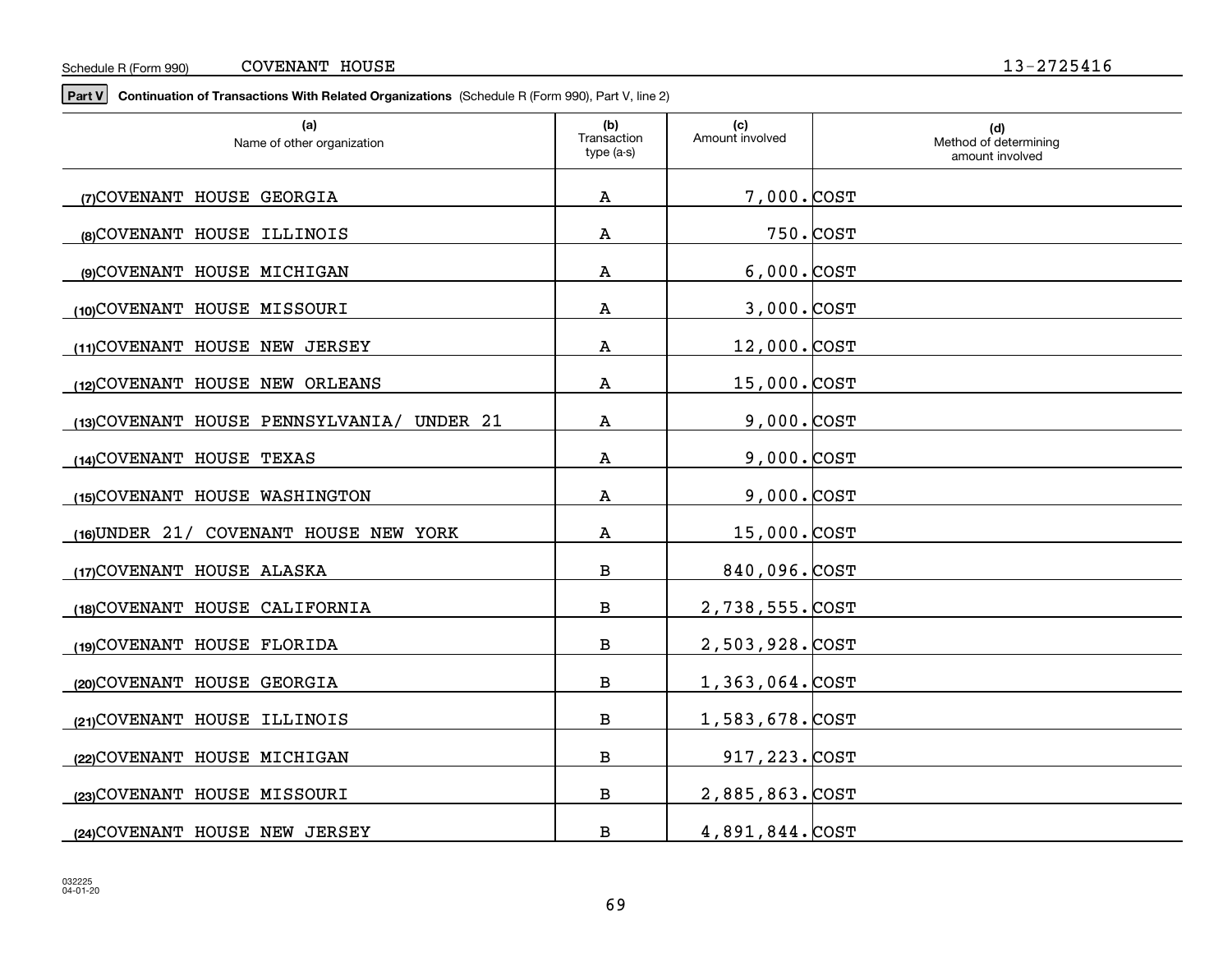#### Schedule R (Form 990) COVENANT HOUSE 13-2725416

**Part V Continuation of Transactions With Related Organizations**  (Schedule R (Form 990), Part V, line 2)

| (a)<br>Name of other organization     | (b)<br>Transaction<br>type (a-s) | (c)<br>Amount involved | (d)<br>Method of determining<br>amount involved |
|---------------------------------------|----------------------------------|------------------------|-------------------------------------------------|
| (7) COVENANT HOUSE NEW ORLEANS        | $\, {\bf B}$                     | <u>1,836,788. COST</u> |                                                 |
| (8) COVENANT HOUSE PENNSYLVANIA       | $\, {\bf B}$                     | <u>2,172,521. COST</u> |                                                 |
| (9) COVENANT HOUSE TEXAS              | $\, {\bf B}$                     | 1,362,387. COST        |                                                 |
| COVENANT HOUSE WASHINGTON<br>(10)     | В                                | 1,649,315. COST        |                                                 |
| (11) UNDER 21 COVENANT HOUSE NEW YORK | $\, {\bf B}$                     | 9, 223, 324. COST      |                                                 |
| (12) COVENANT HOUSE ILLINOIS          | $\mathbf D$                      | $900,000.$ $\cos$      |                                                 |
| (13) COVENANT HOUSE CALIFORNIA        | L                                | $61,810.$ COST         |                                                 |
| (14) COVENANT HOUSE GEORGIA           | L                                | 54,368. COST           |                                                 |
| (15) COVENANT HOUSE NEW JERSEY        | L                                | 133,034. COST          |                                                 |
| (16)                                  |                                  |                        |                                                 |
| (17)                                  |                                  |                        |                                                 |
| (18)                                  |                                  |                        |                                                 |
| (19)                                  |                                  |                        |                                                 |
| (20)                                  |                                  |                        |                                                 |
|                                       |                                  |                        |                                                 |
| (21)                                  |                                  |                        |                                                 |
| (22)                                  |                                  |                        |                                                 |
| (23)                                  |                                  |                        |                                                 |
| (24)                                  |                                  |                        |                                                 |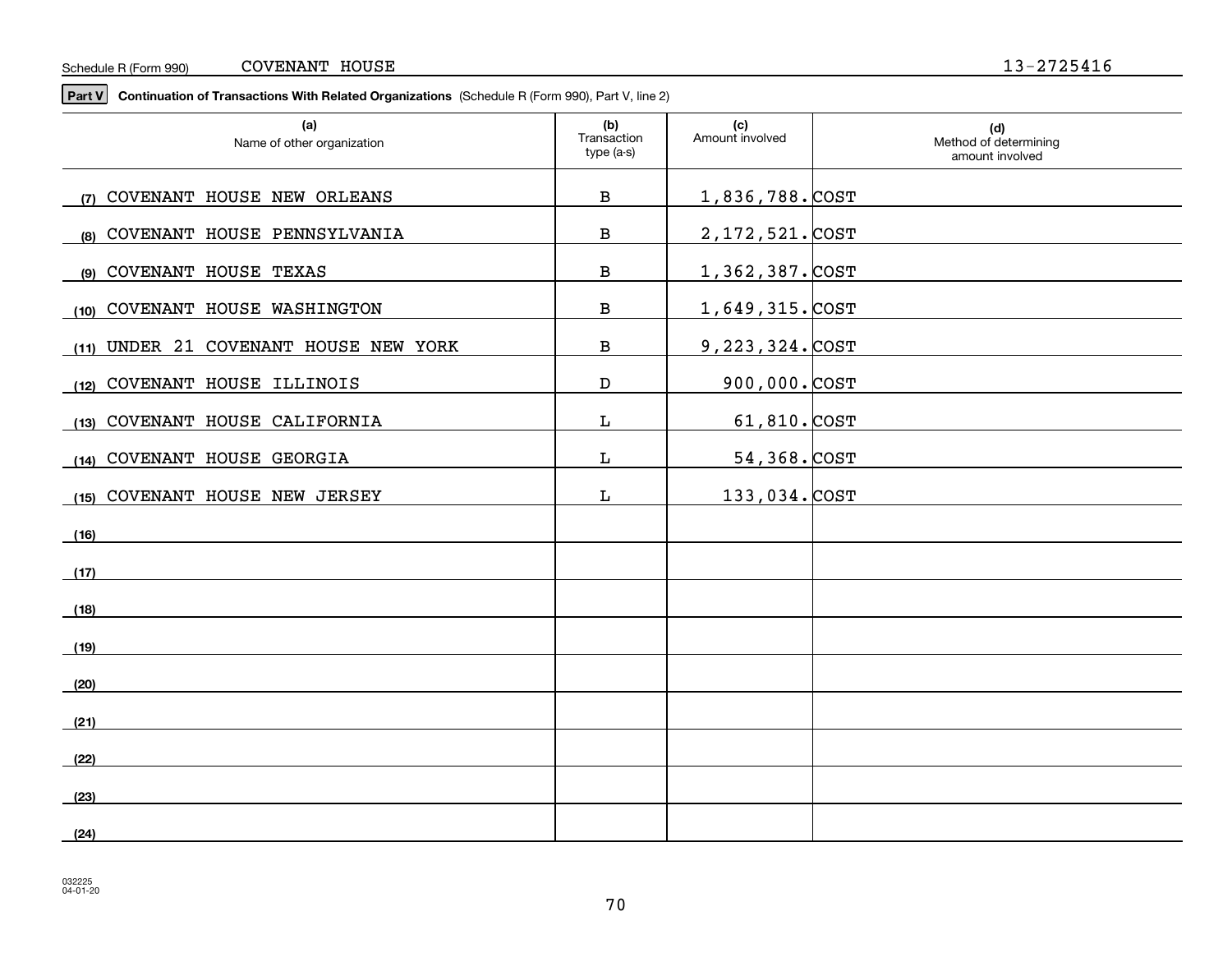#### Schedule R (Form 990) 2020  $\sim$  COVENANT HOUSE  $\sim$  13 - 2725416 COVENANT HOUSE

**Part VI Unrelated Organizations Taxable as a Partnership. Complete if the organization answered "Yes" on Form 990, Part IV, line 37.** 

Provide the following information for each entity taxed as a partnership through which the organization conducted more than five percent of its activities (measured by total assets or gross revenue) that was not a related organization. See instructions regarding exclusion for certain investment partnerships.

| ັ                      | ັ<br>ັ           |                   |                                                                                            |                                                                                               |          |             |                                  |                                                                                                  |        |     |
|------------------------|------------------|-------------------|--------------------------------------------------------------------------------------------|-----------------------------------------------------------------------------------------------|----------|-------------|----------------------------------|--------------------------------------------------------------------------------------------------|--------|-----|
| (a)                    | (b)              | (c)               | (d)                                                                                        | $(e)$<br>Are all                                                                              | (f)      | (g)         | (h)                              | (i)                                                                                              | (i)    | (k) |
| Name, address, and EIN | Primary activity | Legal domicile    | Predominant income<br>(related, unrelated,<br>excluded from tax under<br>sections 512-514) |                                                                                               | Share of | Share of    | Disproportionate<br>allocations? | Code V-UBI<br>amount in box 20 managing<br>of Schedule K-1<br>(Form 1065)<br>$\overline{Yes}$ No |        |     |
| of entity              |                  | (state or foreign |                                                                                            | $\begin{array}{c}\n\text{partners} & \text{sec.} \\ 501(c)(3) & \text{orgs.?} \\ \end{array}$ | total    | end-of-year |                                  |                                                                                                  |        |     |
|                        |                  | country)          |                                                                                            |                                                                                               | income   | assets      |                                  |                                                                                                  |        |     |
|                        |                  |                   |                                                                                            | Yes No                                                                                        |          |             | Yes No                           |                                                                                                  | Yes No |     |
|                        |                  |                   |                                                                                            |                                                                                               |          |             |                                  |                                                                                                  |        |     |
|                        |                  |                   |                                                                                            |                                                                                               |          |             |                                  |                                                                                                  |        |     |
|                        |                  |                   |                                                                                            |                                                                                               |          |             |                                  |                                                                                                  |        |     |
|                        |                  |                   |                                                                                            |                                                                                               |          |             |                                  |                                                                                                  |        |     |
|                        |                  |                   |                                                                                            |                                                                                               |          |             |                                  |                                                                                                  |        |     |
|                        |                  |                   |                                                                                            |                                                                                               |          |             |                                  |                                                                                                  |        |     |
|                        |                  |                   |                                                                                            |                                                                                               |          |             |                                  |                                                                                                  |        |     |
|                        |                  |                   |                                                                                            |                                                                                               |          |             |                                  |                                                                                                  |        |     |
|                        |                  |                   |                                                                                            |                                                                                               |          |             |                                  |                                                                                                  |        |     |
|                        |                  |                   |                                                                                            |                                                                                               |          |             |                                  |                                                                                                  |        |     |
|                        |                  |                   |                                                                                            |                                                                                               |          |             |                                  |                                                                                                  |        |     |
|                        |                  |                   |                                                                                            |                                                                                               |          |             |                                  |                                                                                                  |        |     |
|                        |                  |                   |                                                                                            |                                                                                               |          |             |                                  |                                                                                                  |        |     |
|                        |                  |                   |                                                                                            |                                                                                               |          |             |                                  |                                                                                                  |        |     |
|                        |                  |                   |                                                                                            |                                                                                               |          |             |                                  |                                                                                                  |        |     |
|                        |                  |                   |                                                                                            |                                                                                               |          |             |                                  |                                                                                                  |        |     |
|                        |                  |                   |                                                                                            |                                                                                               |          |             |                                  |                                                                                                  |        |     |
|                        |                  |                   |                                                                                            |                                                                                               |          |             |                                  |                                                                                                  |        |     |
|                        |                  |                   |                                                                                            |                                                                                               |          |             |                                  |                                                                                                  |        |     |
|                        |                  |                   |                                                                                            |                                                                                               |          |             |                                  |                                                                                                  |        |     |
|                        |                  |                   |                                                                                            |                                                                                               |          |             |                                  |                                                                                                  |        |     |
|                        |                  |                   |                                                                                            |                                                                                               |          |             |                                  |                                                                                                  |        |     |
|                        |                  |                   |                                                                                            |                                                                                               |          |             |                                  |                                                                                                  |        |     |
|                        |                  |                   |                                                                                            |                                                                                               |          |             |                                  |                                                                                                  |        |     |
|                        |                  |                   |                                                                                            |                                                                                               |          |             |                                  |                                                                                                  |        |     |
|                        |                  |                   |                                                                                            |                                                                                               |          |             |                                  |                                                                                                  |        |     |
|                        |                  |                   |                                                                                            |                                                                                               |          |             |                                  |                                                                                                  |        |     |
|                        |                  |                   |                                                                                            |                                                                                               |          |             |                                  |                                                                                                  |        |     |
|                        |                  |                   |                                                                                            |                                                                                               |          |             |                                  |                                                                                                  |        |     |
|                        |                  |                   |                                                                                            |                                                                                               |          |             |                                  |                                                                                                  |        |     |
|                        |                  |                   |                                                                                            |                                                                                               |          |             |                                  |                                                                                                  |        |     |
|                        |                  |                   |                                                                                            |                                                                                               |          |             |                                  |                                                                                                  |        |     |
|                        |                  |                   |                                                                                            |                                                                                               |          |             |                                  |                                                                                                  |        |     |
|                        |                  |                   |                                                                                            |                                                                                               |          |             |                                  |                                                                                                  |        |     |
|                        |                  |                   |                                                                                            |                                                                                               |          |             |                                  |                                                                                                  |        |     |
|                        |                  |                   |                                                                                            |                                                                                               |          |             |                                  |                                                                                                  |        |     |
|                        |                  |                   |                                                                                            |                                                                                               |          |             |                                  |                                                                                                  |        |     |
|                        |                  |                   |                                                                                            |                                                                                               |          |             |                                  |                                                                                                  |        |     |
|                        |                  |                   |                                                                                            |                                                                                               |          |             |                                  |                                                                                                  |        |     |
|                        |                  |                   |                                                                                            |                                                                                               |          |             |                                  |                                                                                                  |        |     |
|                        |                  |                   |                                                                                            |                                                                                               |          |             |                                  |                                                                                                  |        |     |
|                        |                  |                   |                                                                                            |                                                                                               |          |             |                                  |                                                                                                  |        |     |
|                        |                  |                   |                                                                                            |                                                                                               |          |             |                                  |                                                                                                  |        |     |

**Schedule R (Form 990) 2020**